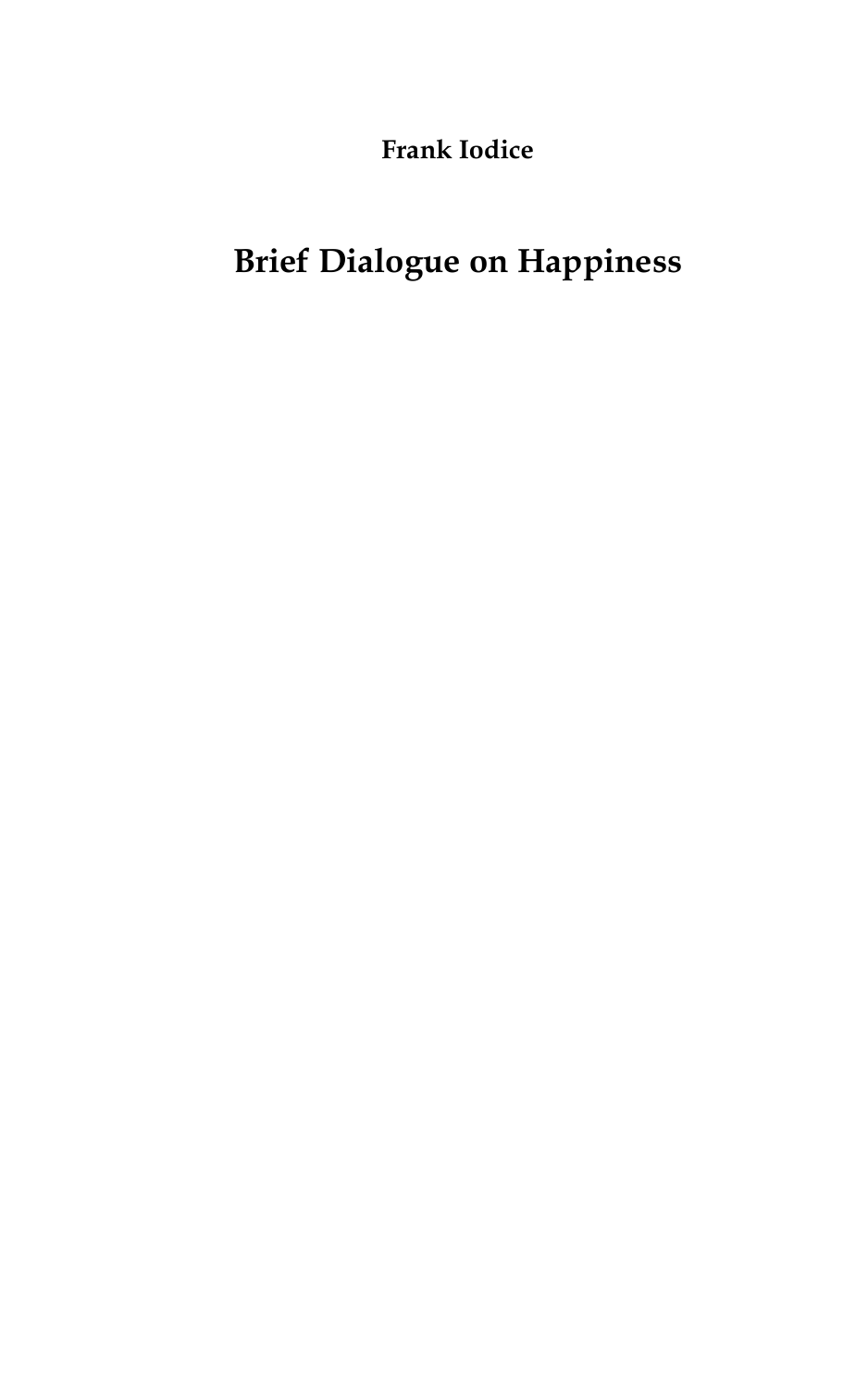First published: *Revista de la Biblioteca Nacional, Montevideo, May 2014* Original title: *Breve diálogo sobre la felicidad*

ISBN: 978-88-943762-8-9

## **FREE DISTRIBUTION TO SCHOOLS**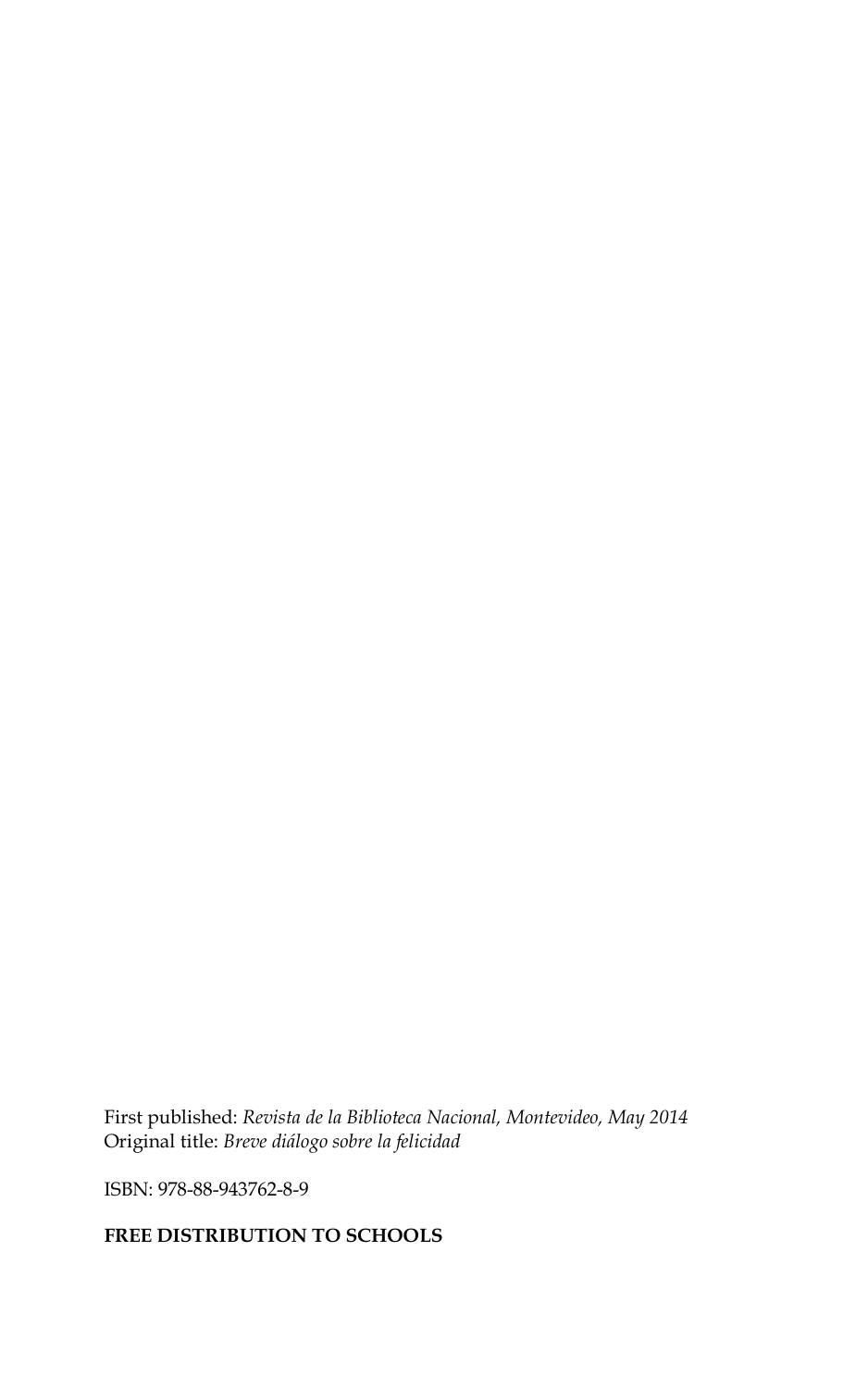*To Ignacio and Matéo López, young men from Barrio Bella Italia.*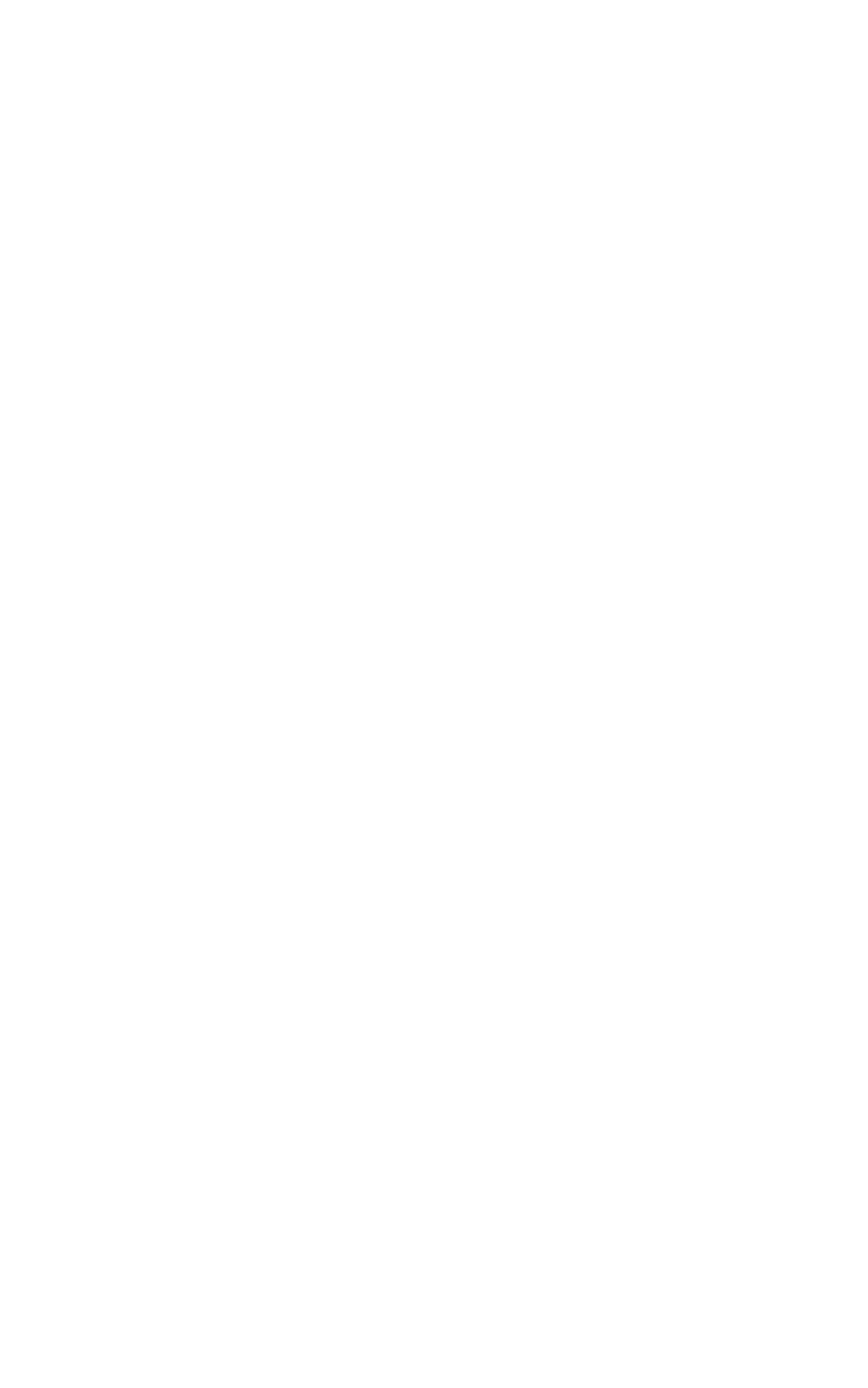## **Introduction**

*I would like to thank the ex-President José Pepe Mujica, for letting me use excerpts from his public speeches, as well as from our conversation, which occurred in a bar in Montevideo on April 2014.*

*This story was created for young minds. My first purpose was to show them the importance of being free in the hope to be, one day, people and politicians better than us. For adults, I turn to an ancient rule that has existed since the time when books began to exist. In other words, every page hides numerous meanings. Any reader, any critic, can interpret them as he wishes, because, in the end, in both literature and in our lives, only those who wants to understand will understand.*

*It was hard to keep for me to keep all the stories from arising while I went on with the faithful narration of this dialogue, half real and half not, as I planned to do before leaving for Uruguay. However, due to the illness I suffer, a rare form of obstinacy that constantly forces me to finish what I have started, I could not do it any another way.*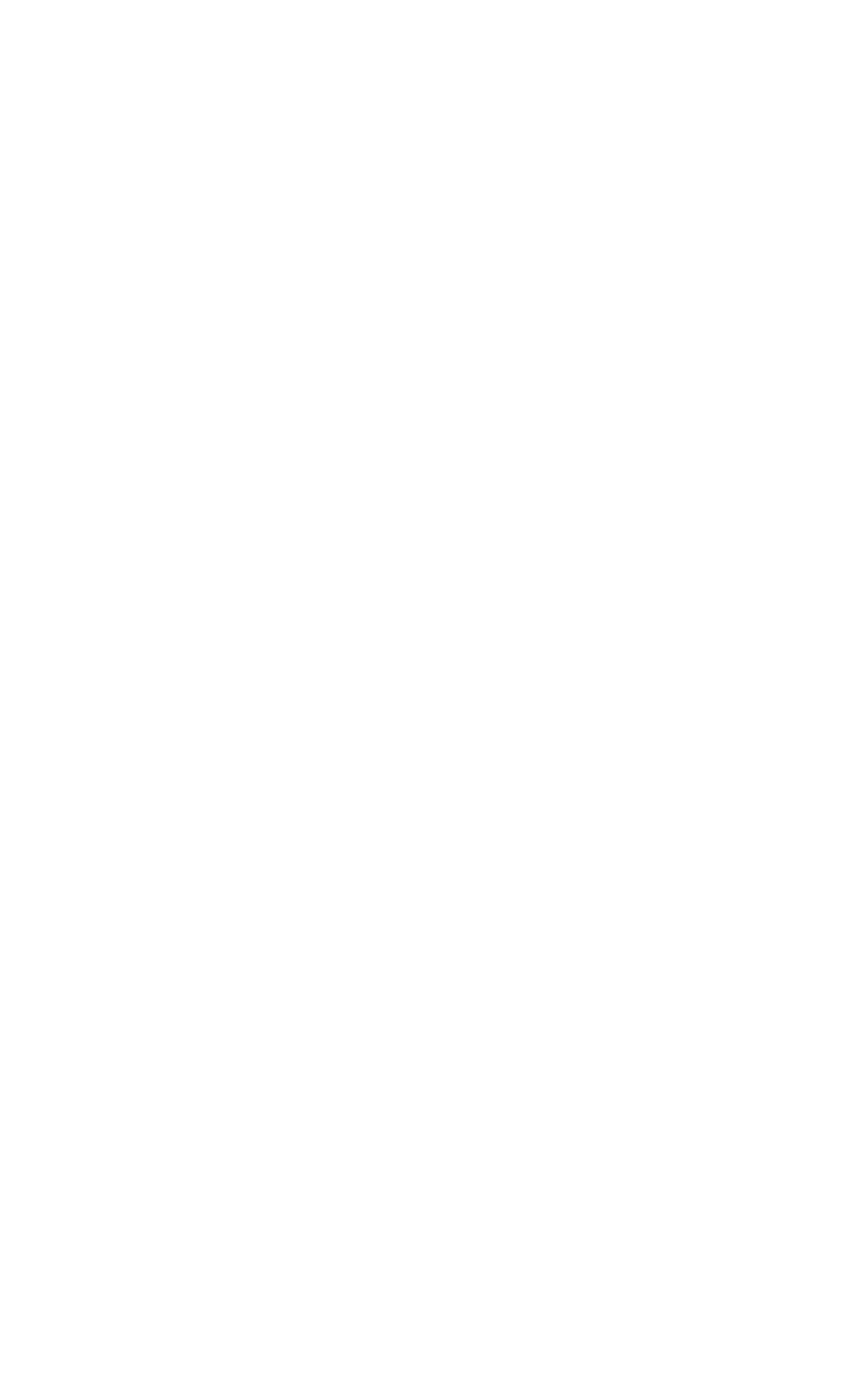The flower farmer was back after many years, which was quite common during South American military dictatorships. He walked into a bar behind Plaza Independencia. The line of low houses smelled of plants and soap, the inner courtyards lit with the blue light reflecting off the painted wall of azulejos. It was Sunday, he had crossed twenty blocks alongside Avenida 18 de Julio from the Library to the square. The library's high gate was closed; there was just a statue of Socrates on the last step, which he had forgotten about.

The bar was quiet when the old man asked, "*Che!* Do I bother you if I sit down for a drink? I see you are already set for dinner."

"If you bother me, I'll let you know," the boy behind the counter answered.

We don't care about the flower farmer's name, or how old he was. Throughout this reading, we will not care about many things.

"Grapamiel, and a big coffee, cold if possible."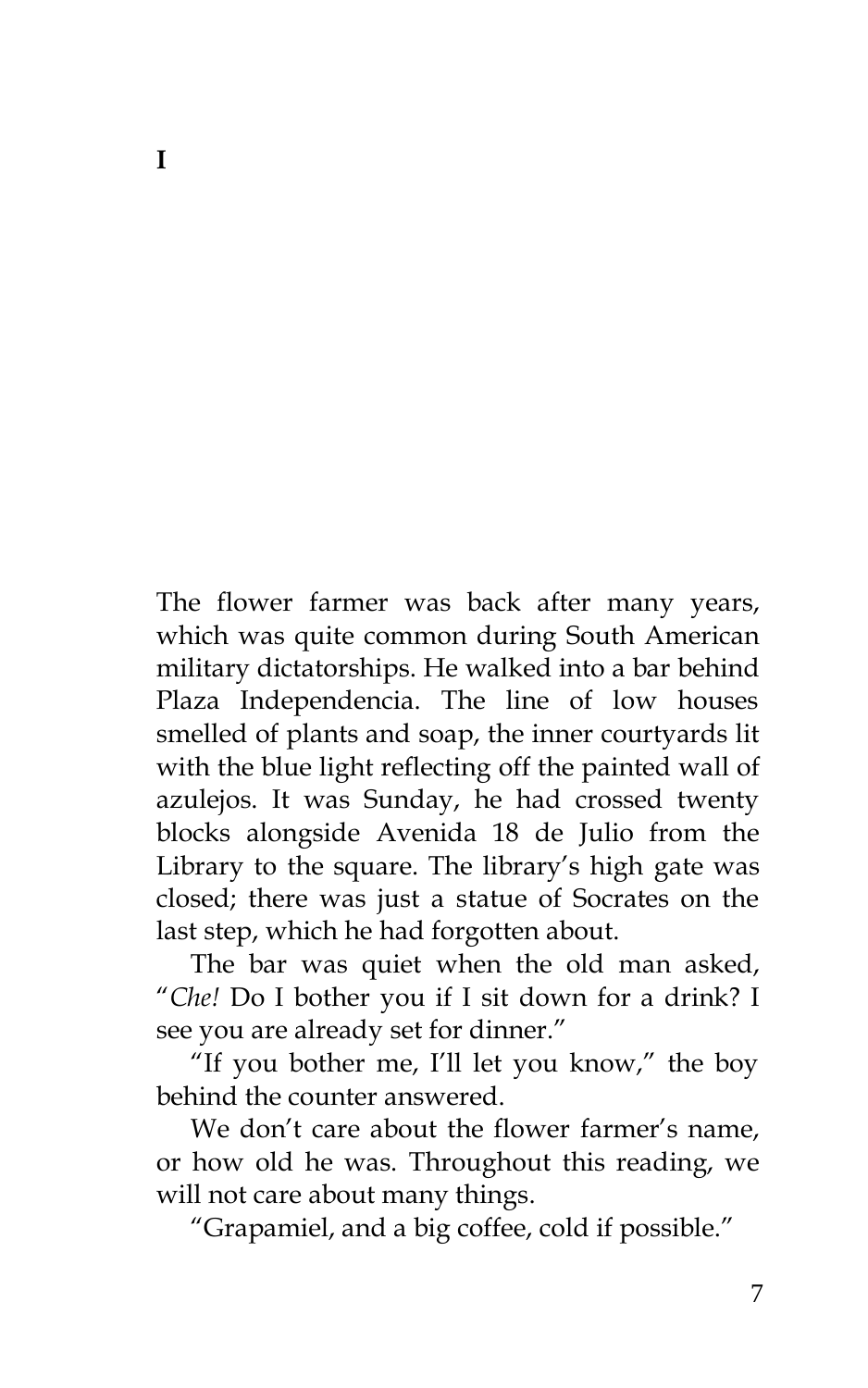"We don't have any cold coffee," he was told, so the flower farmer ordered again, "Bring me a hot one, I will wait until that cools down."

That day his hands showed a strange awareness; they were independent and reactive hands. As he pulled them out of the jacket's broken pockets, he realized that they were skinny. They had carried out the same movements for years; there was no reason to stop now. However, he saw them, motionless, and only when they moved did he feel the responsibility that placed them near the table. Those hands had no age, they were old only in the eyes of others, those who love to see an end to things in the useless hope of postponing their own end.

The boy behind the counter sang and whistled; he had curly hair falling on his neck giving the impression of being wet, but it was only the effect of the yellow bulbs' reflection. The waitresses took no interest in the flower farmer, as they would with a man. Rather, he reminded them of a child and inspired laughter and maternal desire, a timid joy thinking about such a mad possibility: giving birth to him and feeding him, holding him tight to their throbbing breasts. The flower farmer did not care about those smiles; he was concentrated on his

hands. He had put them on a notebook that he brought with him.

He was born in that city, but all his life, he had worked in many other places, Salto, Artigas, even in Buenos Aires, and he had stayed in none of them more than a few years. He had served many masters, never seduced by promotions. Working was rewarding but his passion for life had been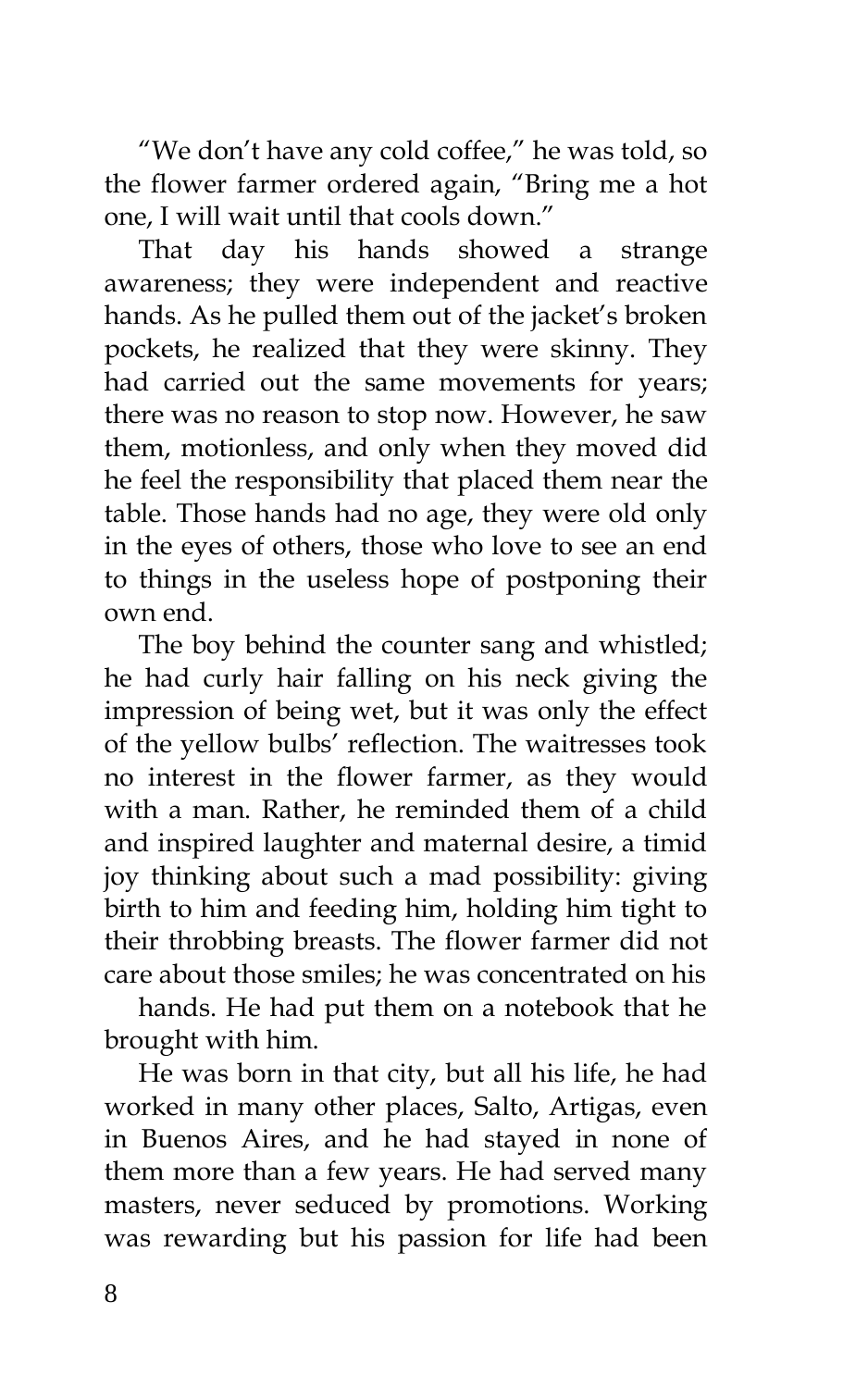more so. He had always been content with minimum wage. People called him a fool. "You will see," they had said. The flower farmer was tired of hearing, "you will see, you will see." He was at least ninety and all the things he had seen seemed now to be a play that he carried inside. Perhaps he had described all in that book; perhaps even his name was in there. He kept his gaze low. In order to meet it, we would need to bend down and wait for him to raise his head, but we know that when someone is thinking of their own life, it could be hours before his eyes move away from the floor. Therefore, we will keep talking about him without describing this part of his body.

The boy behind the counter was devoting himself to his nose with the expertise of lovers or monkeys delousing one another and eating the bugs found in the head's fur. They can clean their whole body on their own except for the head, for which they need someone else. The flower farmer smiled, he drank another sip of the dirty coffee and remained in silence for a few more minutes. Since he had entered, the boy behind the counter had questioned him with his eyes to find out if, by any chance, he knew something about happiness.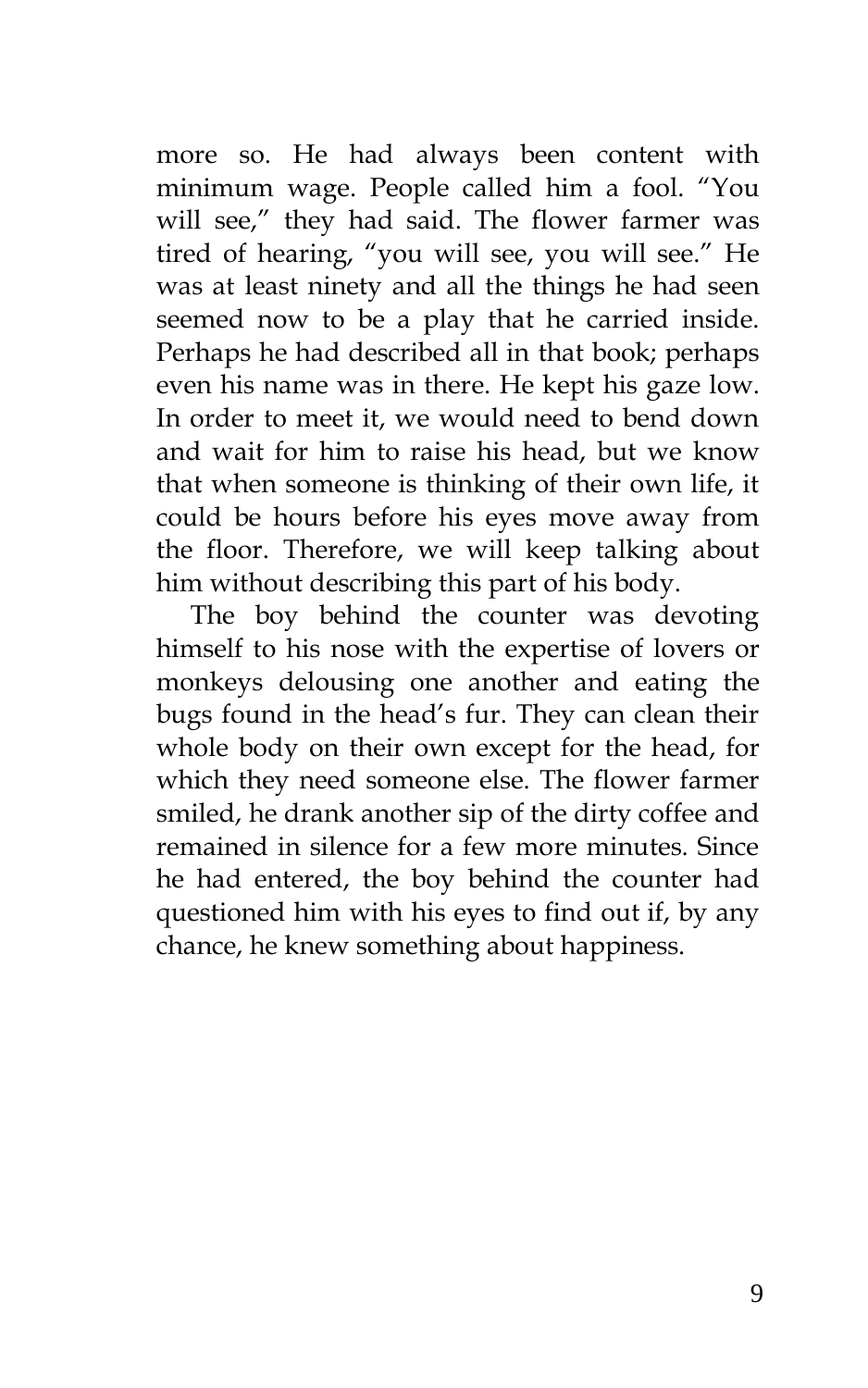The evening was windy, the breeze played around the wooden chairs between one customer and the next. The flower farmer sat alone in front of the entrance. He talked to his impatient hands on the notebook, he could not deceive them any longer. The boy behind the counter had noticed.

Near the table that the flower farmer occupied, there was a long unused white piano; behind his shoulders, the iron hooks for hats, which he never wore, neither hats nor ties; and there was a framed autographed picture of Zitarrosa, dedicated to the owner of the bar, an old woman. Each time someone looked at that picture, the owner smiled. "Nobody plays it anymore," the boy behind the counter said, "I don't know if it even works. Until last year, there were concerts every week, then they forgot it was there." He did not say this with the sacred nostalgia of old people; rather, he said it with the careless joy of his age, a story like many others. A bar is a full chest of unheard stories: you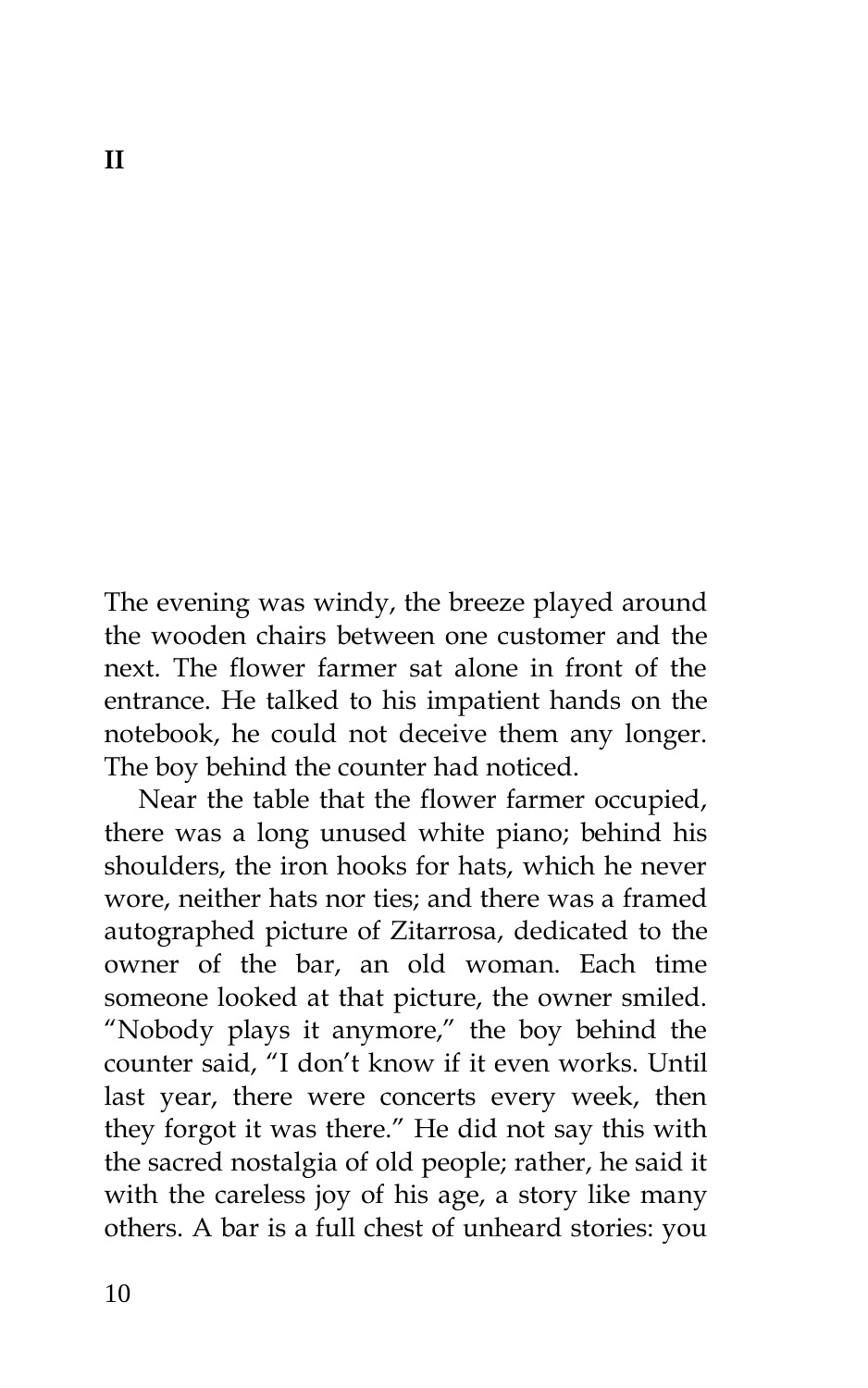just need to sit and they come to your ear with no real effort. The flower farmer smiled again, he must have been thinking of his youth in those cities where he had lived, or of the revelries in the ancient taverns. His hair and his beard were shaved, as smooth as if he had come straight from the barbershop, he smelled of old agua de colonia.

The waitresses had the indigenous Indian face of Peruvian people and the sinuous Porteñas' body; they entertained themselves betting on the color his hair once was, although, for one who didn't even have a name, we can deduce that the body and its countless parts were other insignificant details. He inhaled strongly to check if the fake plants had any smell, then he closed his eyes and recalled the real ones seen during his travels. He had observed the world and human beings, then he stopped by the library, looking for them in the books, and when he found it closed he said to himself, "You can't even remember what day it is!" The boy behind the counter waited, leaning his body weight on his hands, like all those who do the same job.

"I'm just back from a long journey," said the flower farmer without talking to anyone specifically, "I'm very tired, but if you are so tired after doing something, at least it means that you did it with all your passion."

"Or that someone forced you until it wore you down!" the boy behind the counter said, thinking about what he was doing at that moment.

A woman was looking for the toilet, everybody passed by the ancient piano but the toilet was not there. That was just a quiet corner, neither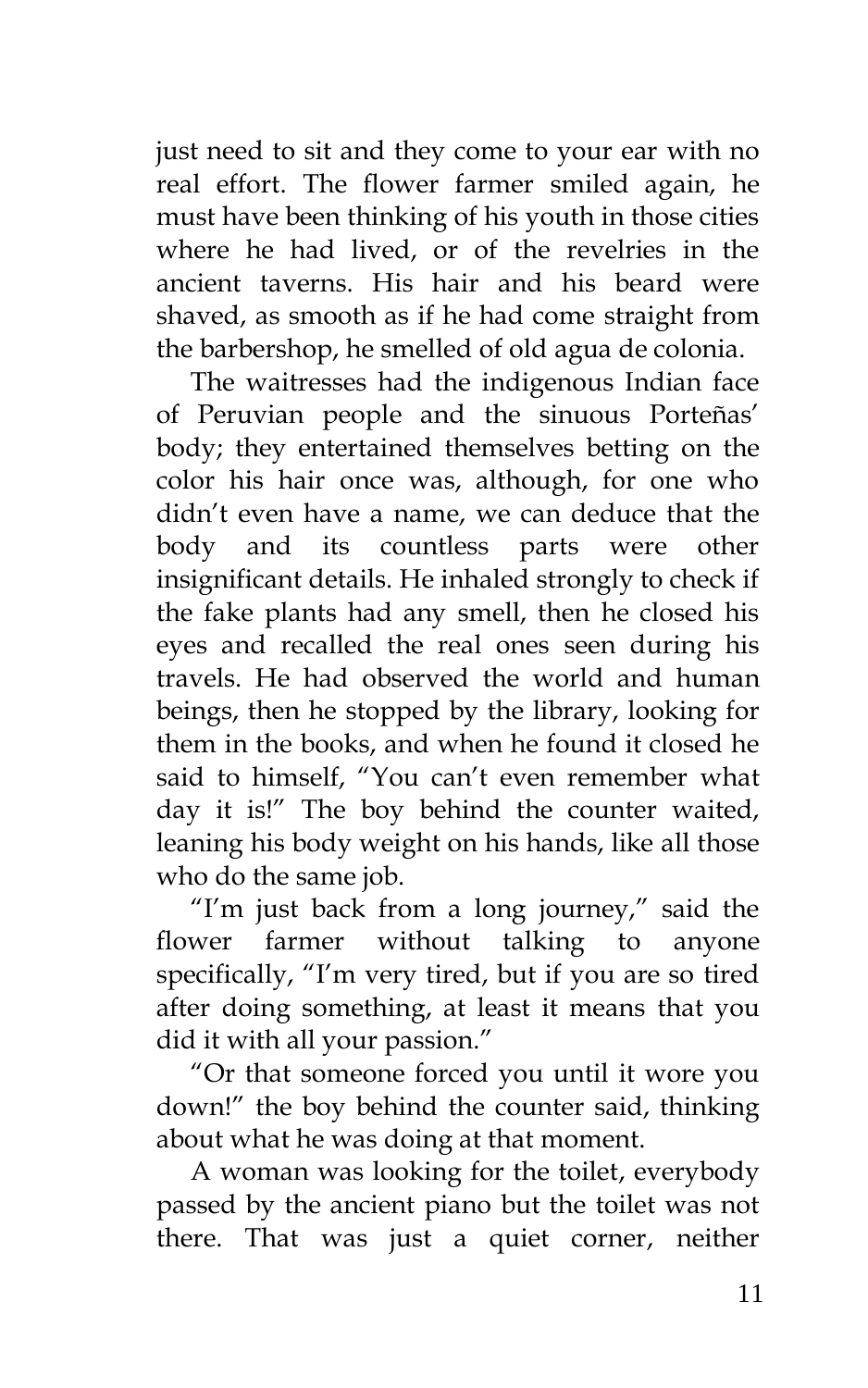interesting nor useful to customers' bladders.

"There are many forms of tiredness," the flower farmer said. "In my case, we are talking about an uncommon form of physical sacrifice due to a psychological fulfillment. When I was young, I ignored these mental pleasures, I ignored many things." With a hand, he held his head, which tended to slip out of his grasp. "After a certain age, people discover unknown parts of their body," he said. He did not want to talk about himself, but as he was not sure that anyone was listening to him, he continued, "When you grow old, you become a child again. It's like a new incomplete birth."

Customers sat on the other side of the room, near the high windows on the Mercado Central and the buildings under construction. At the tables for two they sat in eight to talk better and look each other in the eyes. At that time, few people used to eat alone. Solitude is a luxury that only rich countries can afford. These characters, at least we assume, did not know what that was.

The main course of the day was Pechuga Rellena with Papas and Roquefort. He smelt the melted cheese and the coffee's taste turned even worse. He ordered another one, no need to complain because in an empty bar his words would have been lost but in a bar like that, no. The boy behind the counter, whom from now on we can call the boy at the counter to ease the reading, threw the cloth on his shoulder and stepped up to him with a colder mug this time.

The flower farmer's table was on a wooden dais, the same wood as in many houses. The great Alfredo Zitarrosa had performed there, wax in his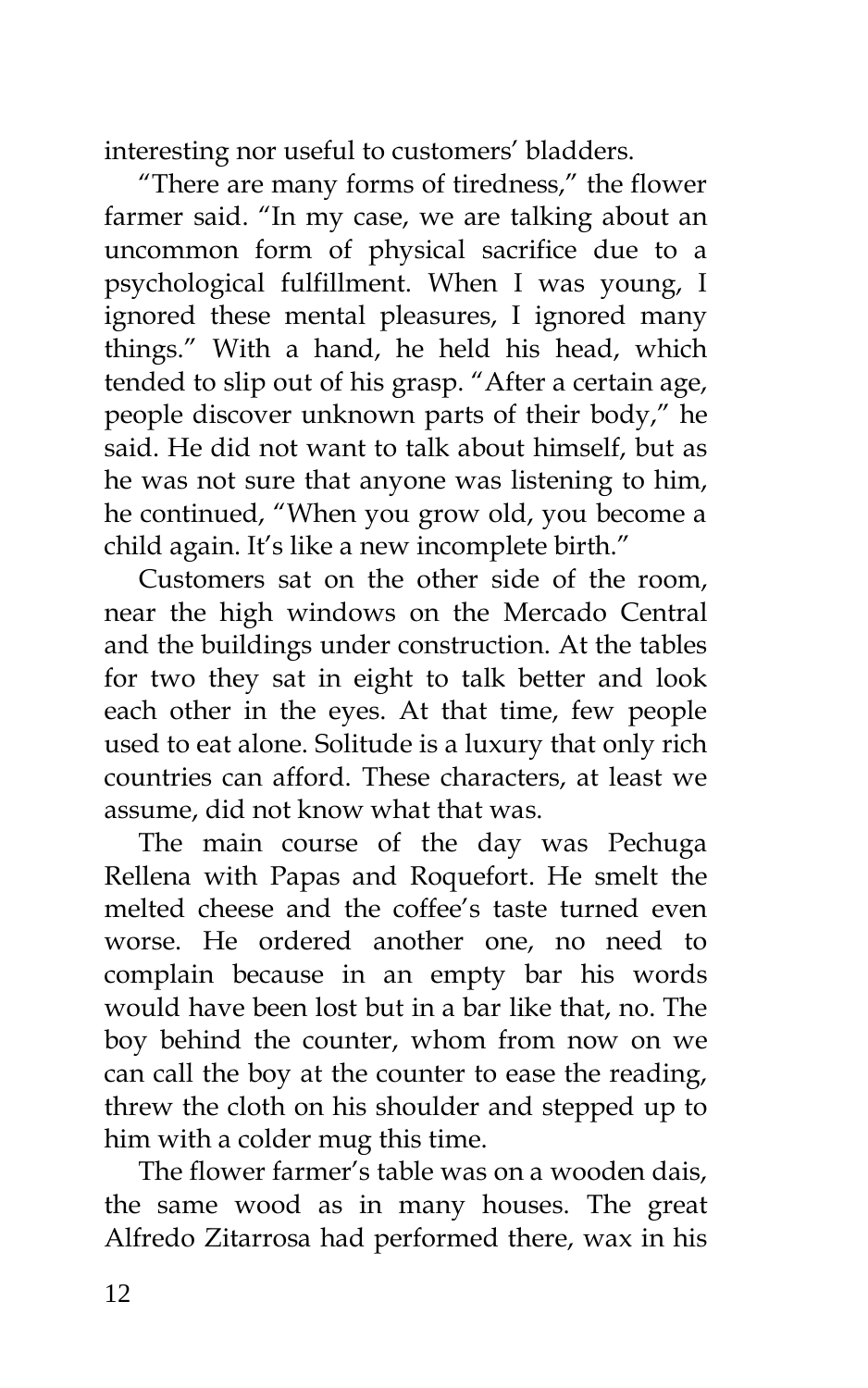hair and an impeccable tie. "Chamarrita de los Milicos," he sang, it was his forbidden song against the soldiers, the milicos, and so he sang it the strongest:

> *Un milico es un soldado, Chamarrita de los milicos, No se olviden que no son ricos...*

That dais was in a poor state now, smelling of herbal liquors and Butiá spilled over half a century.

The flower famer repeated again, "I am tired because this last journey was really hard."

"Where have you been?" asked the boy at the counter, who was not at the counter any more and can be just called the boy from now on. Before moving closer, the boy passed by the terrace and pulled up the curtains with routine speediness. His arms tied the handles like snakes before biting. The creaking of the iron merged with the noise of old cars racing past without stopping at the lights, continuing on the Rambla, as if they were running to the sea, entering the pink clouds over the horizon. He then glanced at the bar: the two waitresses had sweet dolls' voices, they were laughing as they hadn't much to do in that moment and could tell lots of funny stories to one another. Meanwhile, he sat at the corner with the flower farmer, the old client with cold coffee and Grapamiel, silent up to now. Regular customers called them by name, "Laurita," "Rosario," they shouted happily.

"Why did you cut your hair and your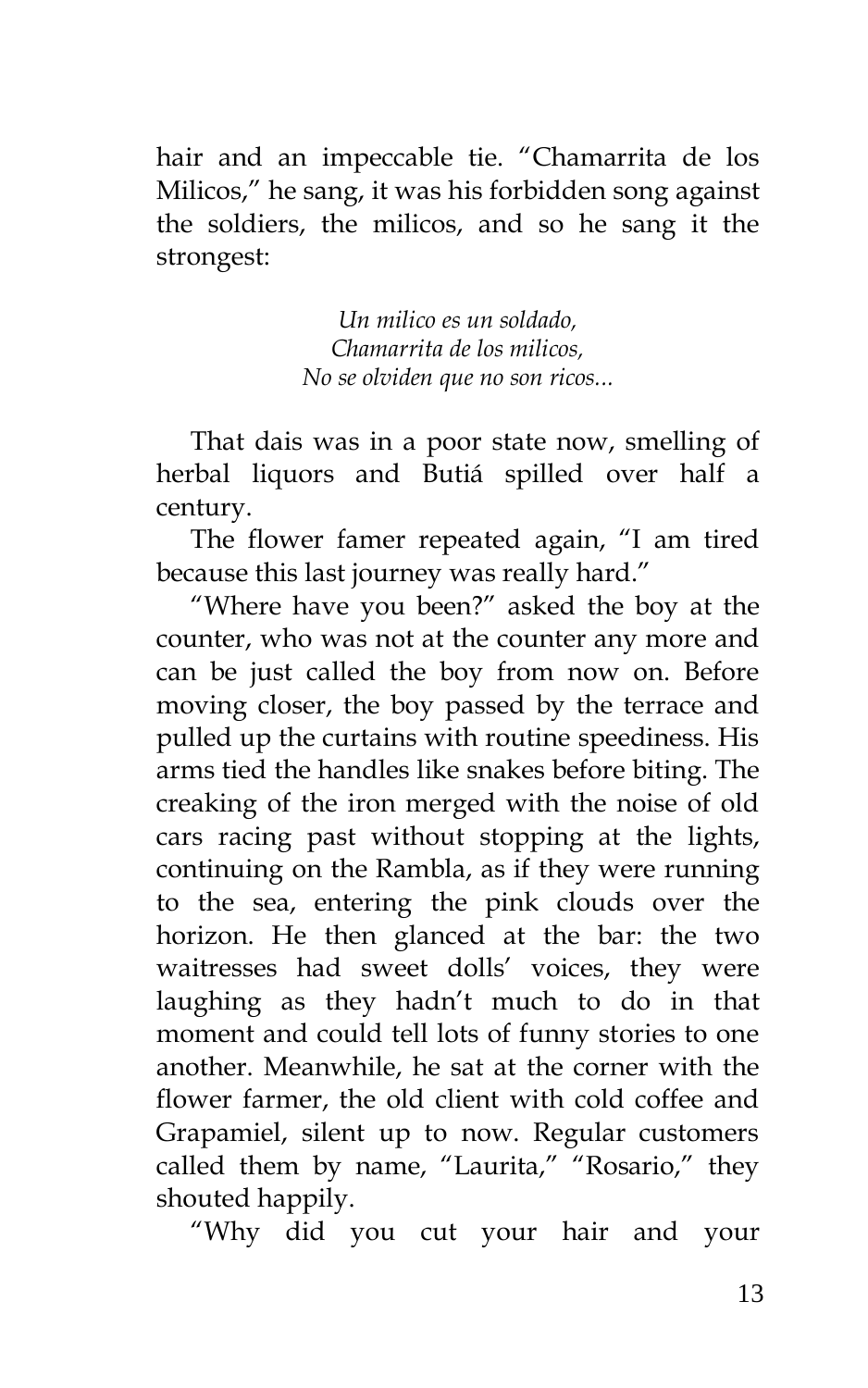moustache that way?" the boy asked.

"I did it because I lost hope."

"Hope for what? For love or for life maybe?"

"No, no," answered the flower farmer, "the hope that they would keep growing. That's all."

We will now discover that the flower farmer had already been there, many years before, though he did not expect to be recognized. He glanced up and looked at the fading light. Along the Rambla, people walked with their unleashed dogs, free dogs on the red bricks. The clouds hid a weak sun, which we must have heard about thousands of times in narrations like this, so we will not describe it once again.

"How long have you been away?"

"Almost thirteen years," the flower farmer said.

"And what have you been doing so long?"

"Learning to talk with ants, looking for company in the solitude."

"Ants can speak?!"

"Of course they can. They shout even. And they always tell the truth; they have no reason to lie."

"So there are no lying ants?"

"No," answered the flower grower, "man is a social animal, like dogs. Solitude is the worst disease to us."

"Worse than death?" the boy asked.

"Even than death, more so if we believe in the soul and eternal life."

He smiled while saying this, therefore the boy did not know if he was joking. For a flower farmer, he seemed to have many secrets, but what is really a secret? he asked himself. He did not realize he had said it loud.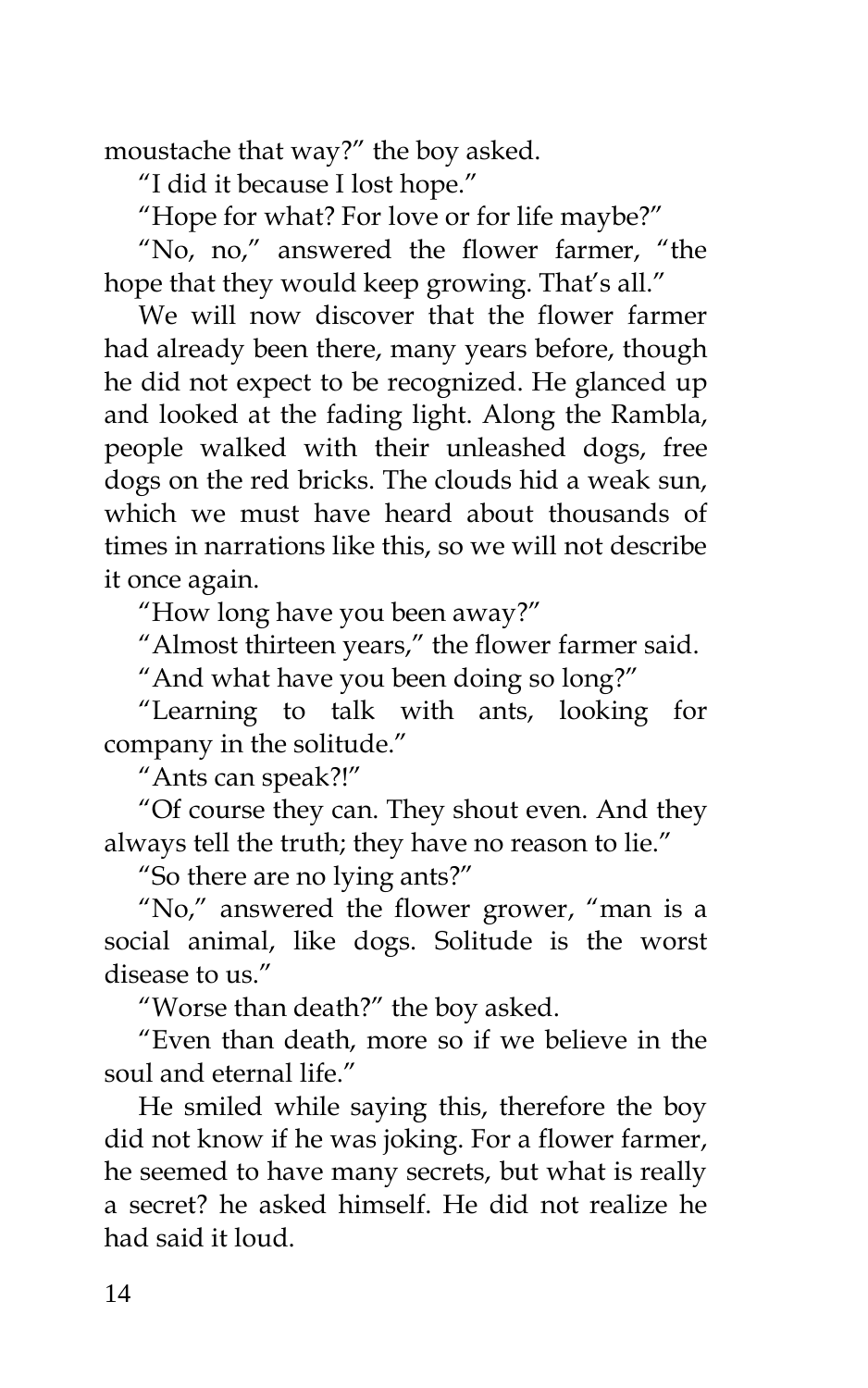The flower farmer patted the notebook and said, "Secrets make men and women full with a past, rather than men and women empty."

The chairs creaked, a sign that both were getting settled. Light passing through the dark shutters left the piano's corner in a delicate motionlessness. Neither minded.

"Tell me about the time you spent alone, this travel learning how to talk with ants."

"Time is a precious thing," said the flower farmer, "I wouldn't waste it chatting with an old guy."

"I'd still like to know," the boy insisted. He leaned again on his slim and hairless arms, like he did at the counter since he had started that job. His mother had found it for him, as he had the bad habit of losing his way to school. He knew that one day he would speak like that old man was doing with him, a dose of mystery in his eyes, so natural as to seem necessary. However, the boy would soon learn that mystery is not necessary for all of us, but for everyone in different measure.

The flower farmer's eyes avoided those of the young waitresses, he left them laughing at him. Their smiles lifted the atmosphere. Laurita was a lean girl, she had braces and smiled as little as possible. While serving water, she always kept a hand behind her back, as the owner had taught her while checking her work and smiles from the register. Rosario was fatter and more confident, she had dark skin and hair, healthy teeth, and she wore low-cut blouses, which revealed abundant breasts like those of many girls around the city. A generous city.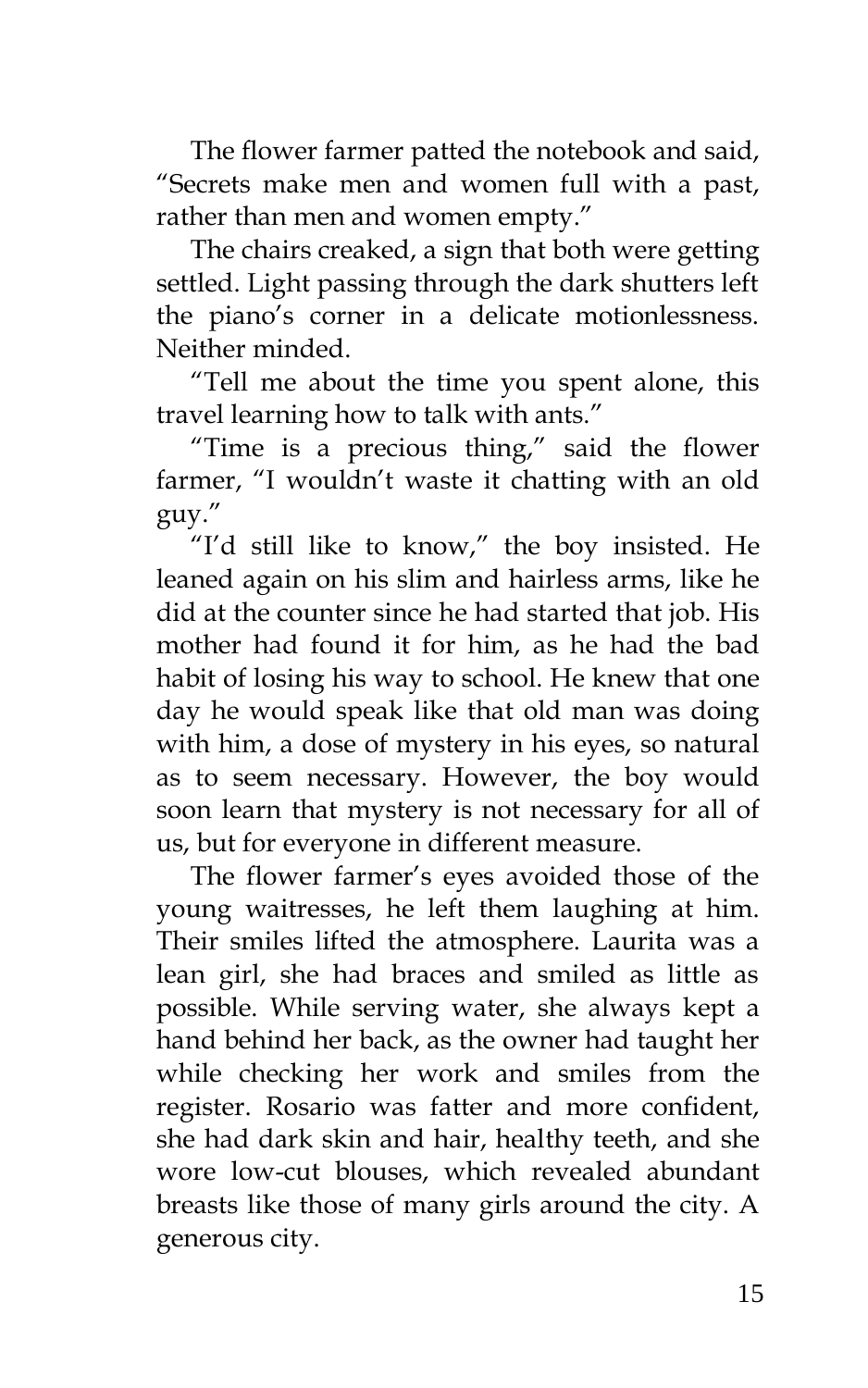The boy did not understand why the old flower farmer refused to talk of his travels, of what he had done for such a long time. Perhaps, it had something to do with the secrets of full men and women. The past is the most important part of one's life, so he shut up and let the flower farmer speak first. After all, any subject would be good for him as long as it would keep him occupied during the dinner service. At his age, a quiet dinner was scarier than a bottomless hole.

"At this time, the customers don't need me," he said. He looked sad, though sad people can deceive those who are observing them, as we are doing now, we, rash readers, so joyful they just forget to smile.

The flower farmer was not listening to him, he was still thinking about his hands and of their will, he quite enjoyed thinking of them, by now this is clear

to  $11S$ 

"Take off your jacket," said the boy, "or you will be cold when you go outside." He said this with the unmotivated tact of strangers, which always seems to be a kind yet fake concern.

"I haven't been cold in many years. Don't worry," the flower farmer said. He had drunk Grapamiel in that bar long before the boy worked there, with his

wife, for example, the companion who had stayed by his side and pursued his same ideas. An idea can turn into an ideal if you are not the only one believing it but also a woman like my wife, he thought, so mad to stay with me this long!

"You are thinking out loud like me," said the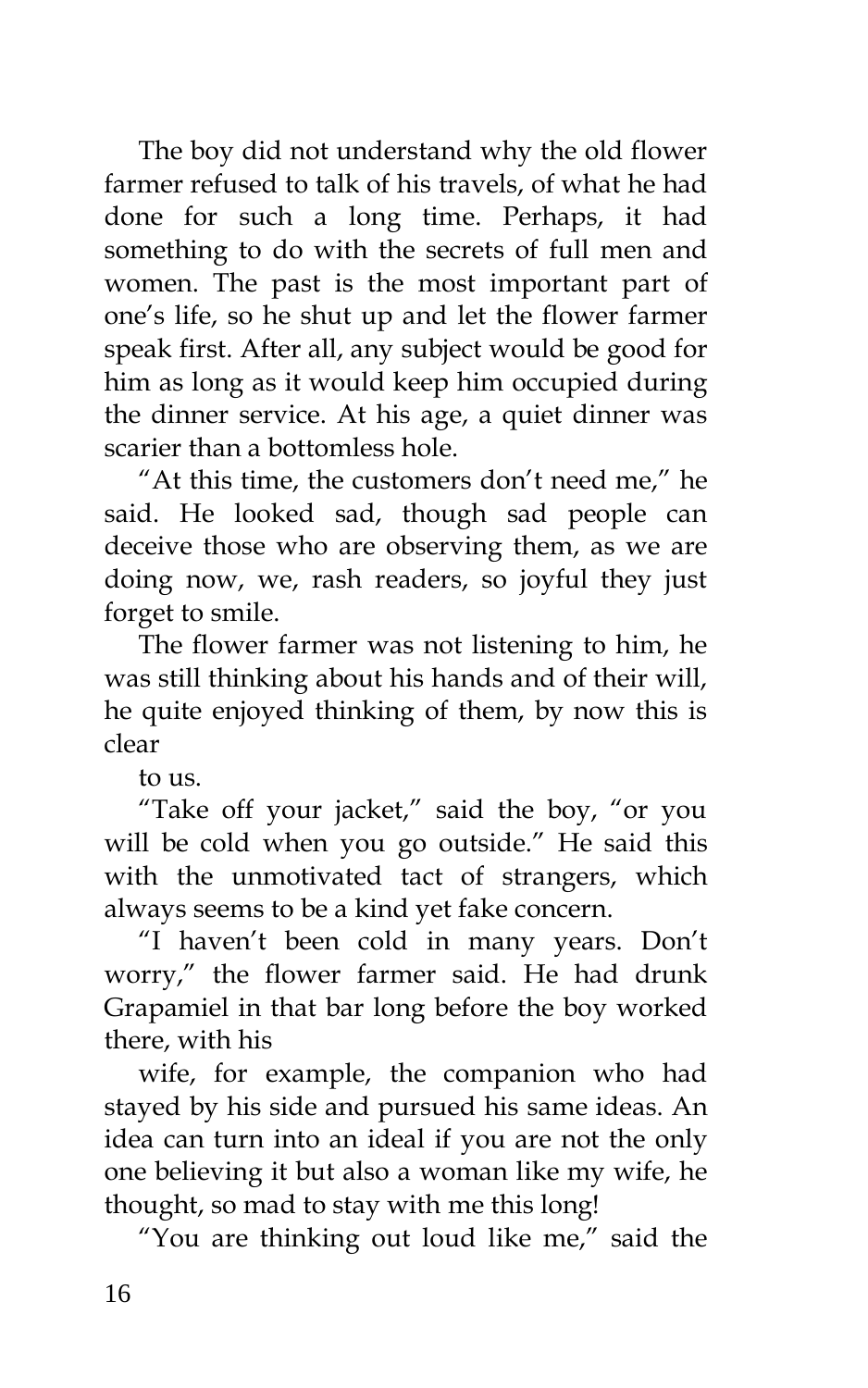boy, "and you are talking about time again."

"You are right, the time of our life is the only thing we can't buy," the flower farmer said.

The boy would have liked to repeat this to customers at the counter while drying the glasses or scrubbing the rough floor, any one of those daily activities that enter our unconscious movements. He would have repeated it, as if he had thought it himself, rather than a rheumatic, hairless old man. This time, he thought loud and said, "Maybe I will learn how to speak about time as this guy is doing now. But what will I learn from?"

"You will learn from failures and pain."

"But why?! I want success, money. I want to open a bar on the square, under Salvo's arcades!"

When talking about his bar, the boy stared into the void, that space where one looks for dreams.

The flower farmer pulled up the lapel of his jacket, the only one he had and wore every day. It was cold, it's true, but he couldn't go home to his wife yet so they could warm each other up under their cheap blankets. He had to remember his name first, his past and other details that the man she had married and followed was made of. For now, he was just a stupid old man chatting about time.

When he was young, he didn't know that his life would deprive him of certain joys that everyone expects at some point. One had been paternity: the

flower farmer had no sons, however, he did not want to talk about this, and nor did the boy ask for more details. "Have you read many books while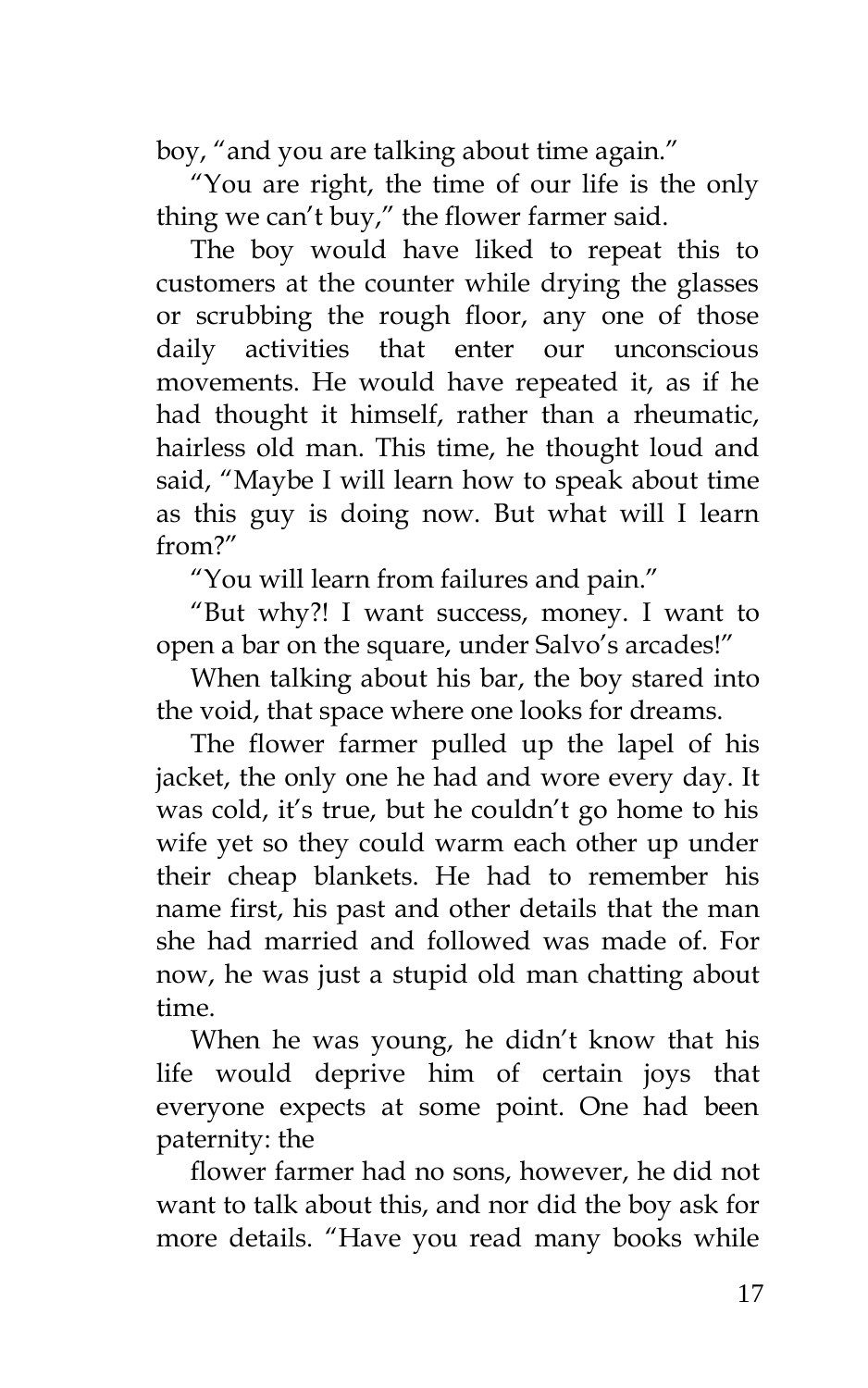you were away?" he asked instead. He had carefully observed the object laying on the table and he had convinced himself that a man who loves an old notebook that way must love or have loved reading too.

The flower farmer raised his head, as if there were bars at the windows and he was looking for a glimmer of light not to suffocate. "I read what I was allowed to."

"It must have been hard," the boy said.

"A little. Especially if you cannot tell anyone what you have read after turning the last page. What is that smile after finishing a book for, if you cannot offer it to the person you love?"

"Why to nobody?"

The flower farmer fell silent again.

"Anyway," the boy went on, "I don't believe in pain. My people live with it so well as to not recognize it anymore. And you can't say that we won't learn as you did just because we didn't live under a dictatorship!"

"You don't need a dictatorship to be acquainted with pain," said the flower farmer, "we all own a good dose that we bring inside with us."

Dust had gathered on the piano since last time somebody had touched it, like a beautiful woman left to grow old in an empty room. The flower farmer gazed at it with the sorrow of his age, the feeling of those who become children again and start to travel back to the womb they came from.

"You want to know why time is important to understand pain," he asked.

"Of course, I do!" the boy answered.

"You need time to do what you like. If you do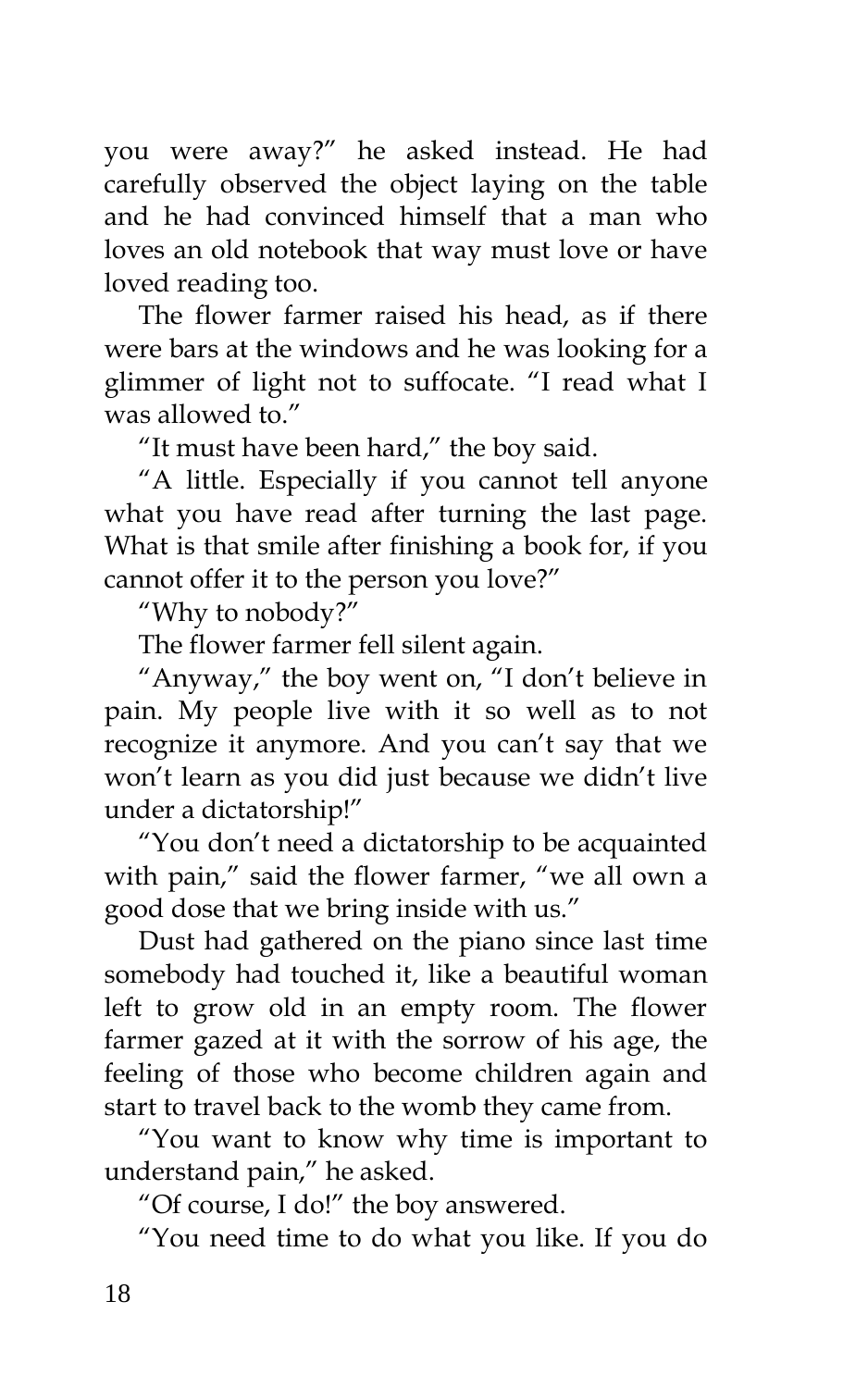what you like, you will be happy. It's something easy. Nevertheless, nobody does it."

It sounded like an ancient idea reviving itself. The boy felt alive again and forgot about the job at the counter and his duties. Is everything I want to do really to work, work and make money, he asked himself, being careful to keep his mouth shut this time. His instinct pushed him to hide something. What would happen if we all thought as this old man does? Who would work in our place? His words, the flower farmer's ones, were beautiful, "if you do what you like you will be happy," and at the same time they seemed dangerous. But dangerous for whom, he asked again to himself. Seeing that the boy was paying attention to his words, – we would see the same, if we observed the clamped mouth and the blind eyes of somebody who is thinking intensely, – filled him with a paternal joy. If he had had tears still, he would have been even touched. The ability to question oneself, according to the flower farmer, was the beginning of every revolution. And he had seen many, enough to understand that, without them, no one could be human or call themselves so. For him, there was a huge difference between a warrior's life and any other life, like those offered to him during his time working away. The flower farmer had grown old to his ideas; it was hard even to try to change any of them. His existence – he knew now – was founded on the desire to be different from others. He had always gone in the opposite direction, not to feeling superior, not at all, rather because doing what others do, he said, is

boring! Therefore, he had often made his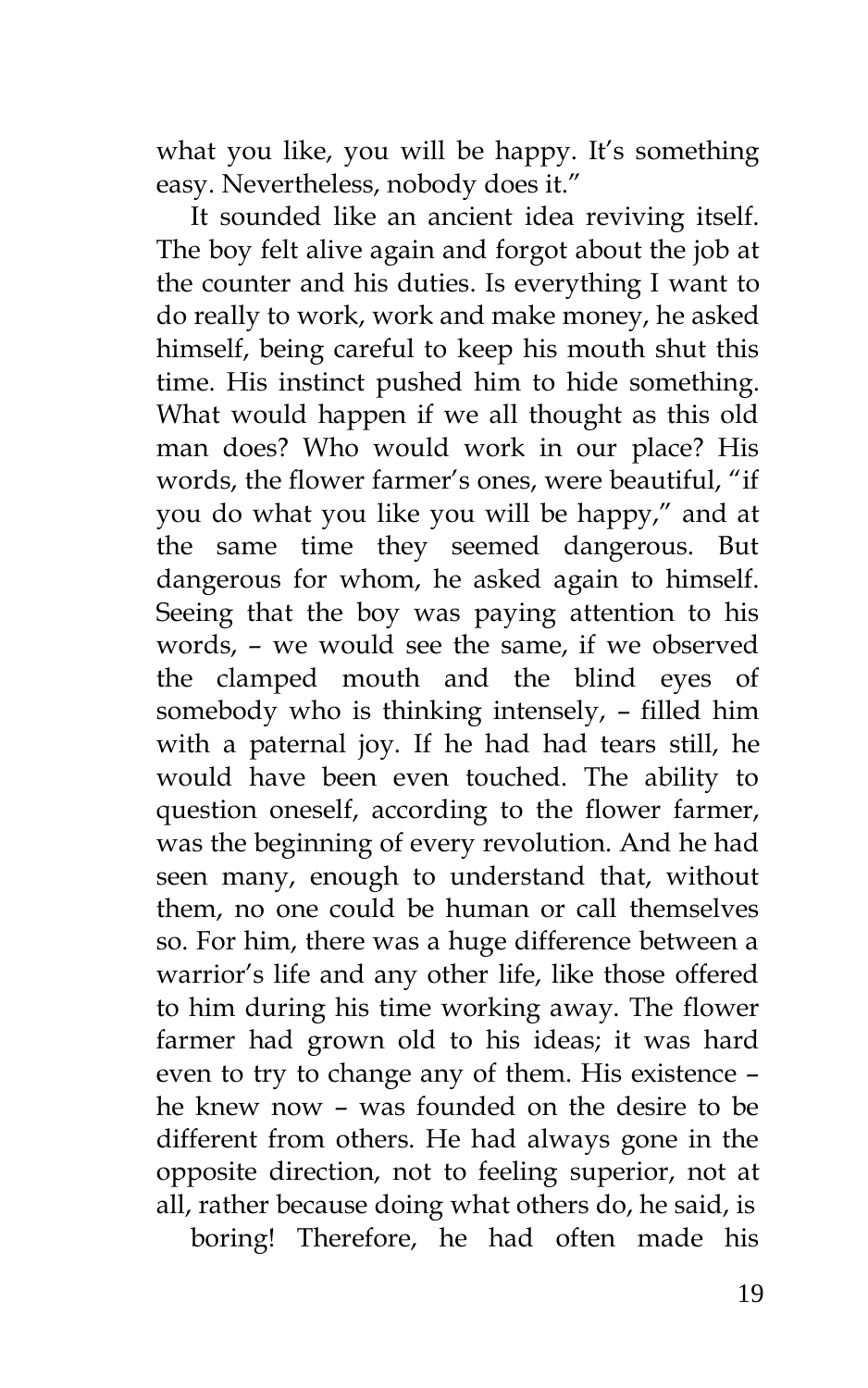decisions listening to a little voice inside him, without any fear of being wrong. There is always a remedy for mistakes. The flower farmer believed in good faith, our only intransigence, he used to say; almost everything else is negotiable. Maybe it is right: human beings are unique.

The boy meditated on his own uniqueness. What did he have that was so different than other bartenders did? The same liquors, bottles even in the same positions as in any bar; rums and whiskeys on the lower shelves; herbal liquors and high branded wines, Concha y Toro, Don Pascual, Irurtia, Stagniari Viejo, on the upper ones. I would be better off looking somewhere else, he thought.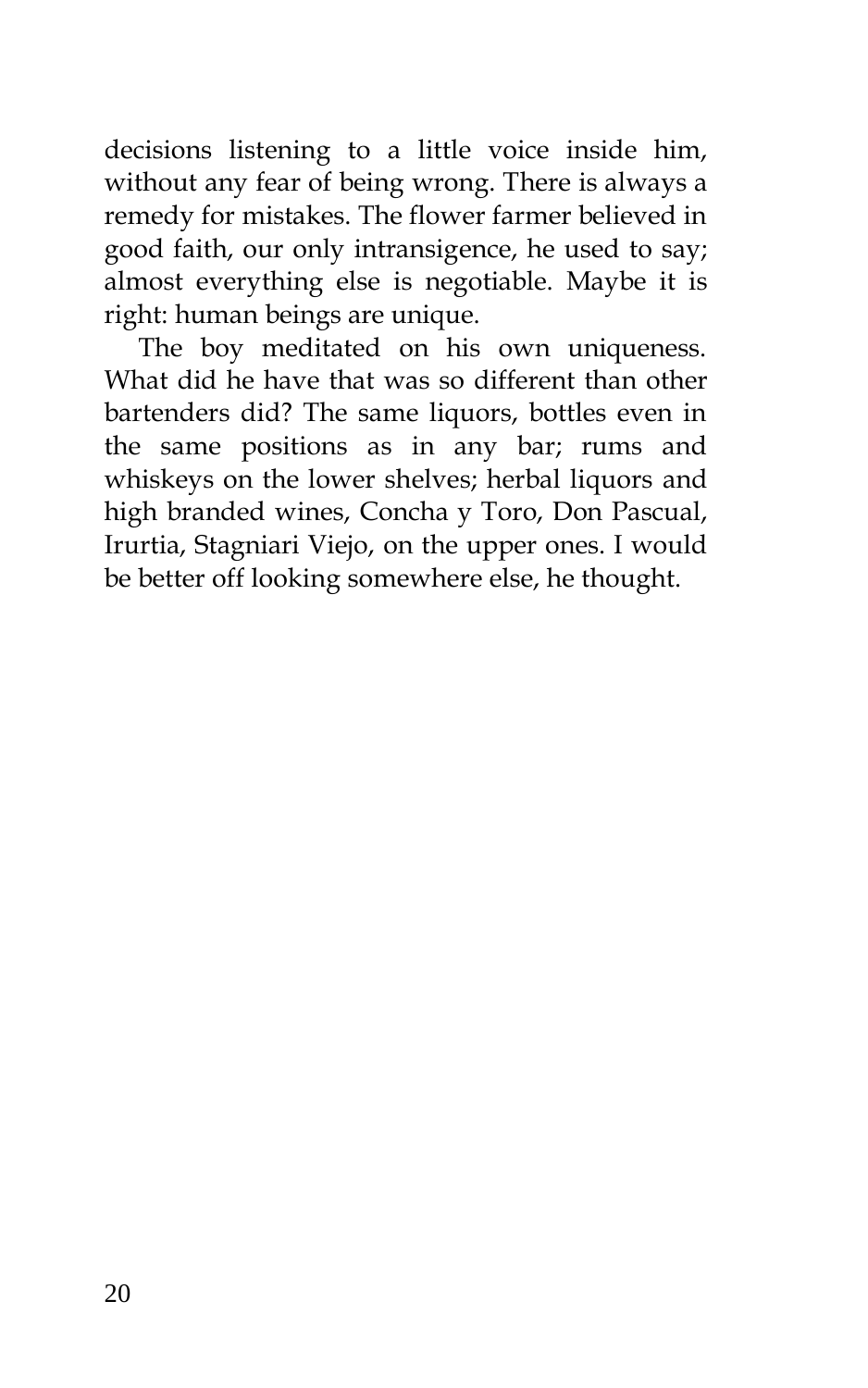The dialogue. According to him, this was the way to talk about what one doesn't know, in other words, to pour the right words out before knowing the real meaning. Questioning himself in the mirror had never worked. The flower farmer believed in debate, aware that the conclusion would be the hardest part because they did not know what they were going to talk about. If a conversation is based on the research of knowledge, then at this point, what matters is the discovery. In the name of this love, it seemed, their words were swelling like the chests of those graceful birds that fly from one branch to another without ever getting tired.

It doesn't matter, for the present narration, to know the name of the city where the two characters meet. Nor does it matter, for the same reason, where the flower farmer had been for so long. A man is important in the here and now; his actions have made him the man he is, but as we

**III**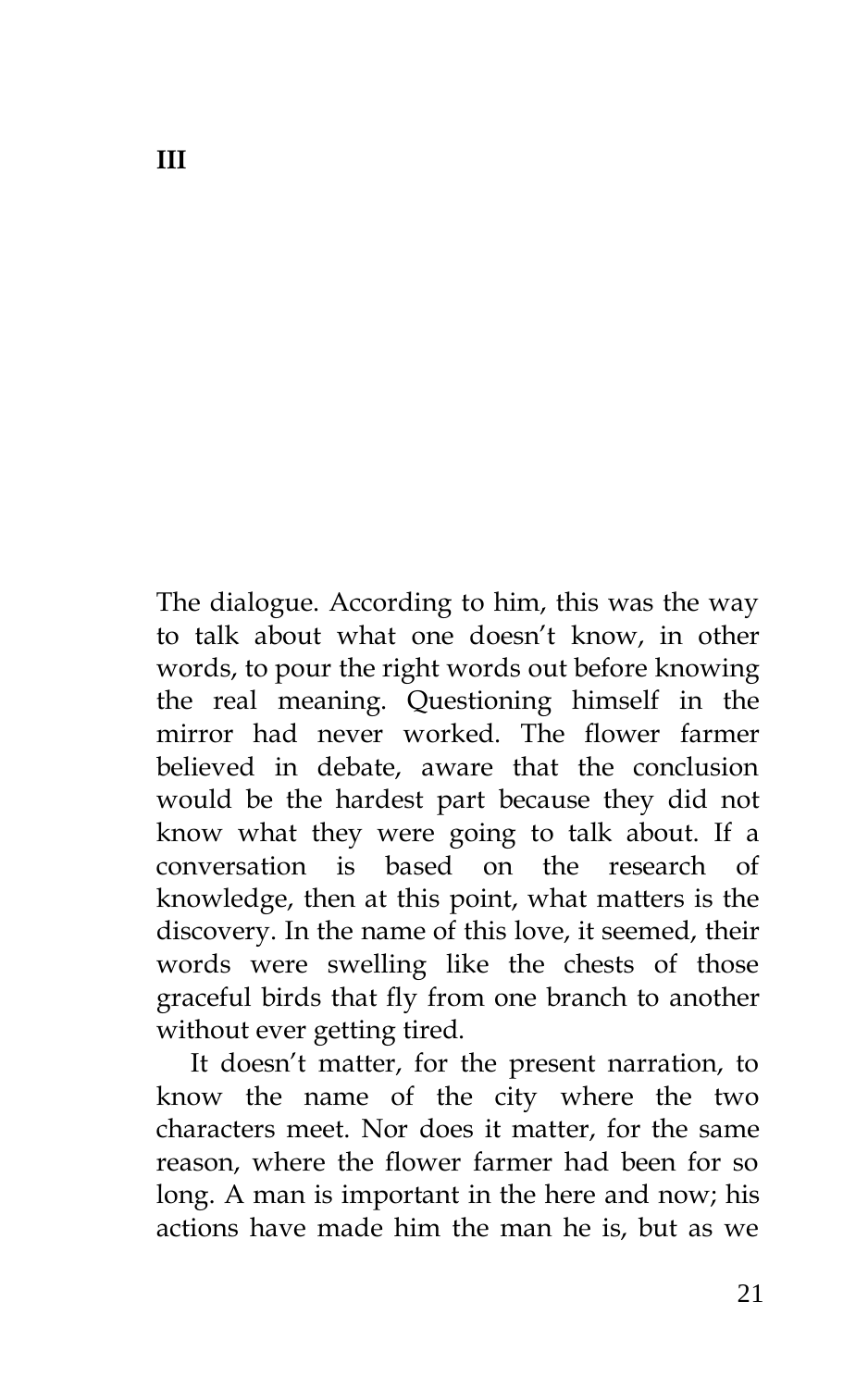already said, these secrets don't concern us.

The customers on the other side of the room had empty plates in front of them, they were misled by the flower farmer's jacket: he must be a politician, they thought. Maybe he is preparing a speech to which people would listen carefully to discover the secret of happiness. Even hearing that word, they had had the impression that happiness did exist and they just had to find their way to it. So then, what is happiness?, the inattentive waitresses asked themselves without looking at the piano. Maybe a fish swimming at a certain unreachable depth, or a rare bird, hidden in those fake plants, that nobody could snatch.

Let's imagine for a moment a sparrow entering the bar, flying over the curtains, along the walls like a scared bull in the arena, and them jumping up trying to grab it!

Concerning politics, then, the flower farmer said just one phrase, quite clear to the customers, who finally took their eyes off the chicken breast or what remained of it, a phrase that we will now report entirely:

"Politics has to do with the Polis. What this means is that with politics people should fight for a better life." The boy, leaning on his hands, his shoulders hollowed under the thin gasping skin, was listening with discreet zeal. "However," the flower farmer continued, "living better doesn't mean having more things; it means being happier instead. Rarely do material goods bring happiness."

The boy asked, "It would be nice if what you are saying were possible!"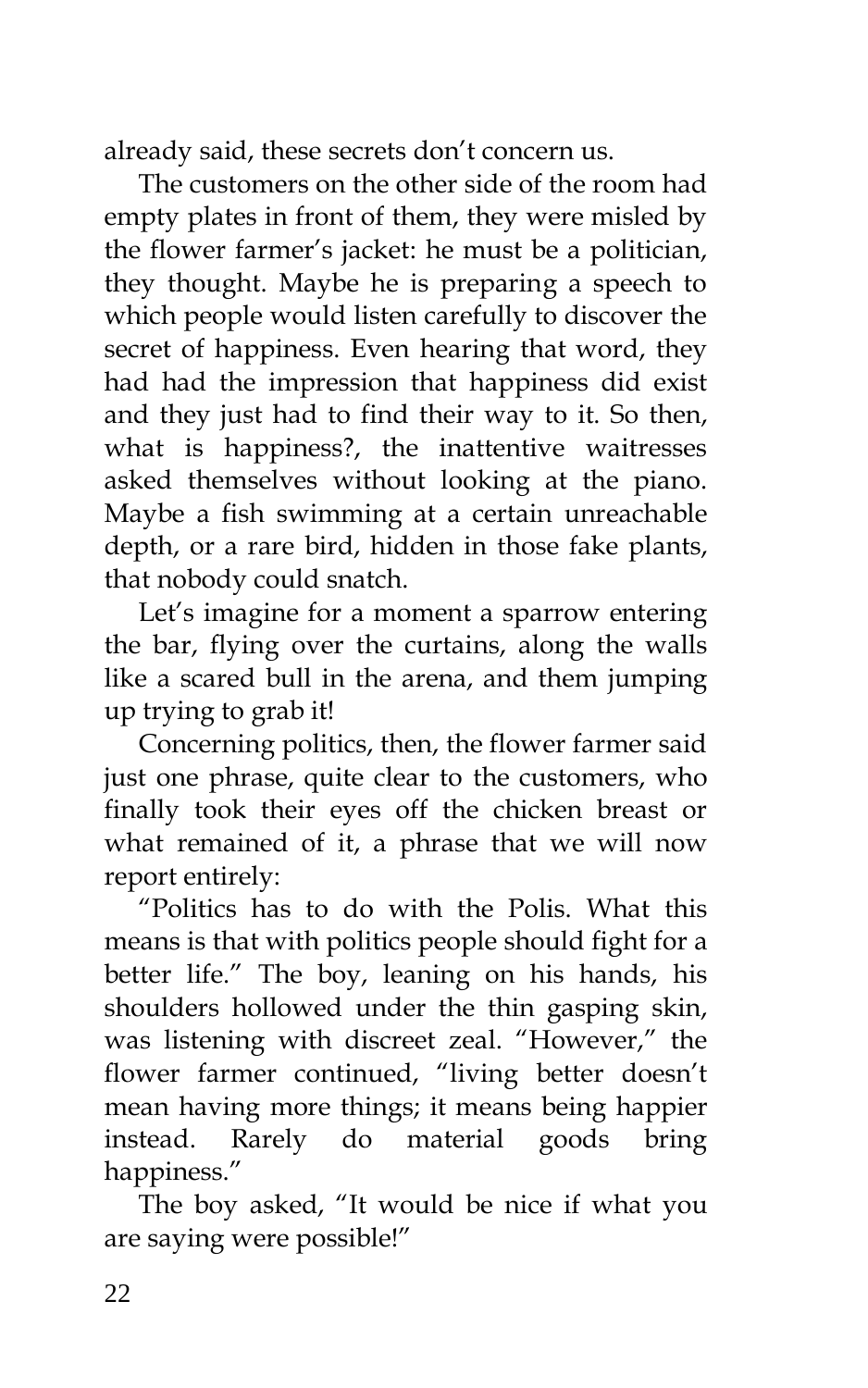"You are afraid of not knowing what we are talking about," said the flower farmer, "and because of this fear you prefer to pretend. We all can pretend if we want."

"I'd rather say it's a matter of liberty," the boy replied seriously, "you must admit that both you and I are not completely free."

His objections were natural. After a whole life spent listening to his mother, who had never had the time to be happy, now somebody was talking about free time and happiness! The boy had been following his mother's advice since he had left school. She had found that job for him, and she was the one who did the laundry every week. Whoever does your laundry is more convincing than people talking about your happiness are.

"Speaking of freedom," said the flower farmer, "you will need it if you want to live as a full man; though, to be free you will need time too." Again a

problem of time, it seemed. The flower famer went on "If you deal with useless things – he pointed at the sunglasses on his head and at the golden watch – you will lose time."

"But why?" the boy asked.

"Because you waste money to buy things, and when you buy you are not buying with money, rather with the time of your life that you spent working to get money!" Then he added something transcendent, which was more related to himself, judging by how he lowered his voice as though looking for an intimacy normally denied among people meeting in a bar. "The only thing you can't buy in this world is your life's time."

The boy remained in silence.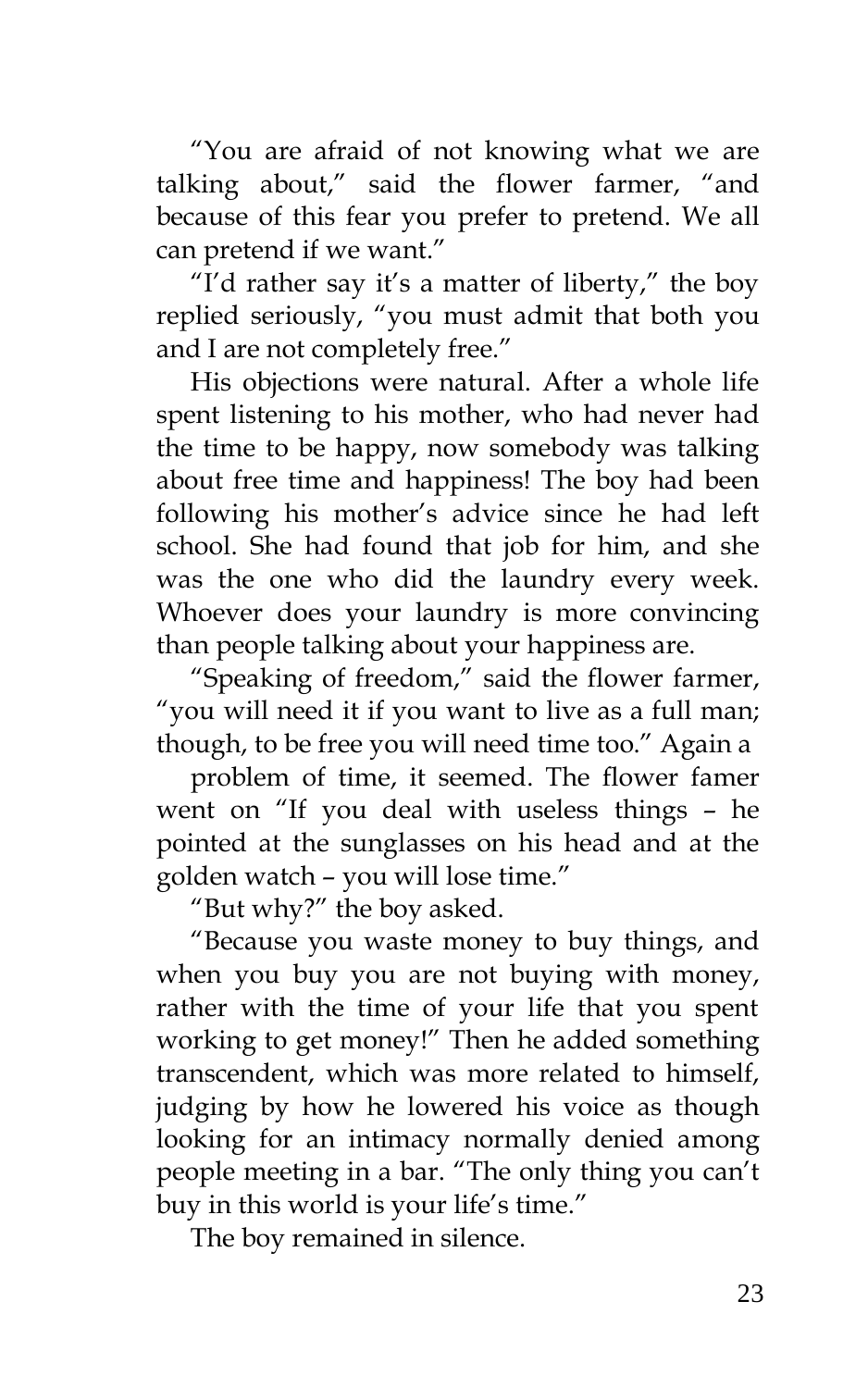"I would like one more, the last, I need to wake up from this hibernation," said the flower farmer, "even if it tastes like a sewer, I will fill it with sugar."

Laurita, without smiling, brought a new coffee.

How long had it taken the boy to realize that the reason he had sat at that table beside the piano was an incomplete research of a father he had never had? And what about the old flower farmer? Was he aware of that research? Was it the response to his questions, to his motionless hands or to whatever he guarded jealously in that notebook?

The city was in a bad mood. There were people passing in front of the bar, plodding along the street up to the center without raising their eyes from the sidewalks. What had happened to the children who ran behind the carts, many with no cloths under their school smocks? Or to the lovers who, with their vague delusions, had been useful for filling up the silences and the empty shop windows? Those shops were just holes in the buildings now. Listening to the old man's words, the boy seemed to understand those silences and that absence of colors.

We don't know if the boy usually wore sunglasses inside the bar, as insecure people do when they are afraid to be caught by the sun and leave them on their head, or if he had just taken them off before sitting. The boy was not so disposed to tell his business. He belonged to the enigmatic generation, young mysterious people who did not talk to each other and, if they did, did not keep up the conversation for long. He did not love chatting around a table in the afternoon with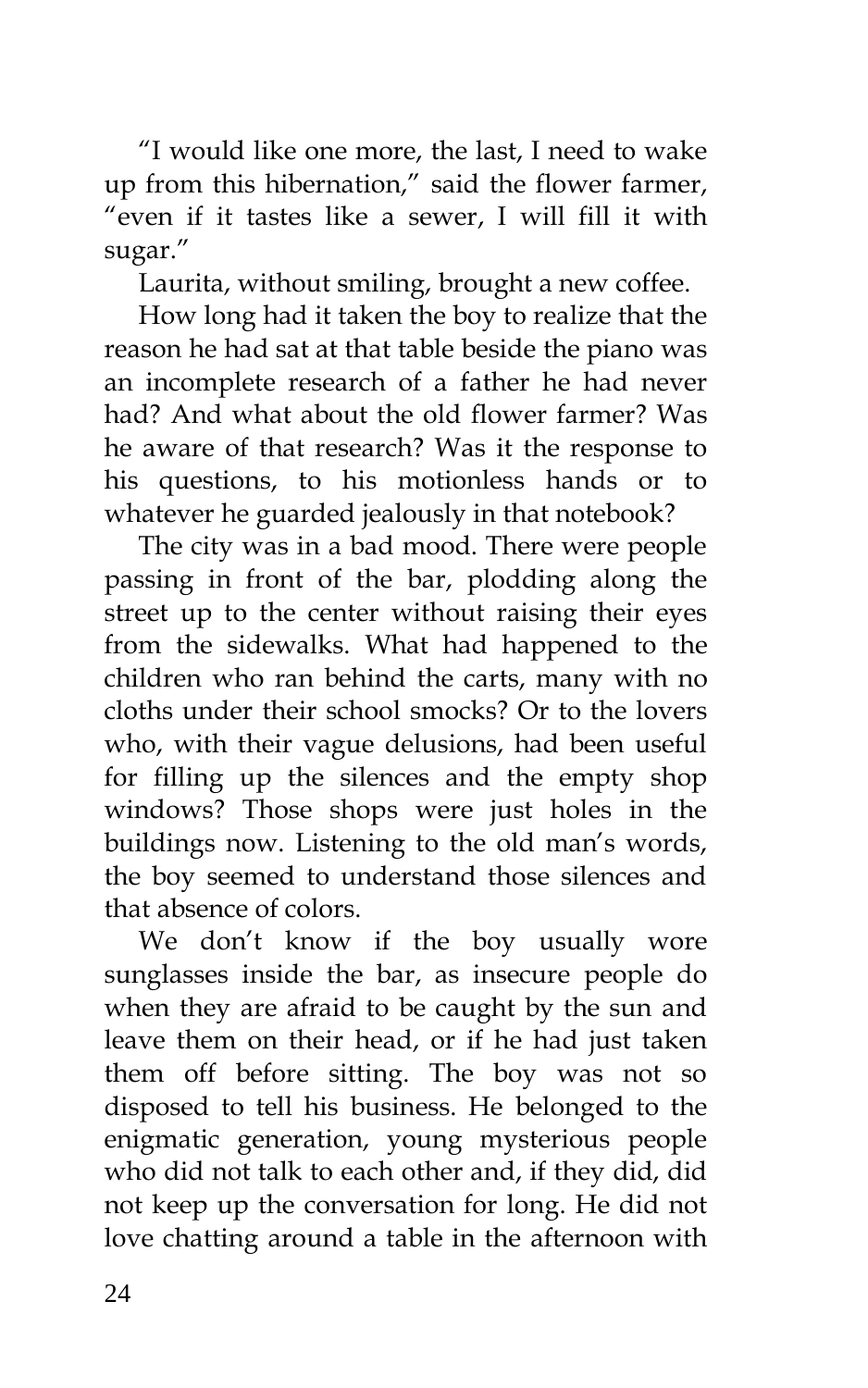his friends. He'd rather stay at home sleeping on the couch watching television. However, the flower farmer would not judge him because he belonged to another generation, and he wasn't in the habit of judging people before looking deeply at himself. So then the situation was favorable to listening to the rest of the questions, some congruent with his own, other less so.

The boy thought with nostalgia of his television, of the hours spent in front of the screen and asked himself, "In that mirror I can find all the answers – it is a sort of magic – but where are the questions?" Another glance at the closed notebook on the table. The dirty glasses smelled of the street. The flower farmer's hands remained still. The veins in the wood ran to the table's border where, like all things on earth, they died, and the light's glare lent them an uncertain dignity at each fall. Objects, unlike us, can be born and die thousands of times. This is the reason why in many narrations like this people end up describing them instead of human beings.

"If I learn how to ask questions before looking for the answers, I will probably know what I am passionate about."

"Claro! Claro!" a customer shouted, not answering to him, but it seemed to him as if conversations in a bar always mixed in together. The flower farmer caught these words. We don't know if they reached him or he just perceived them. Anyway, he said something that we repeat now.

"Nobody can teach you what you have in there." He lifted a hand from the table. The boy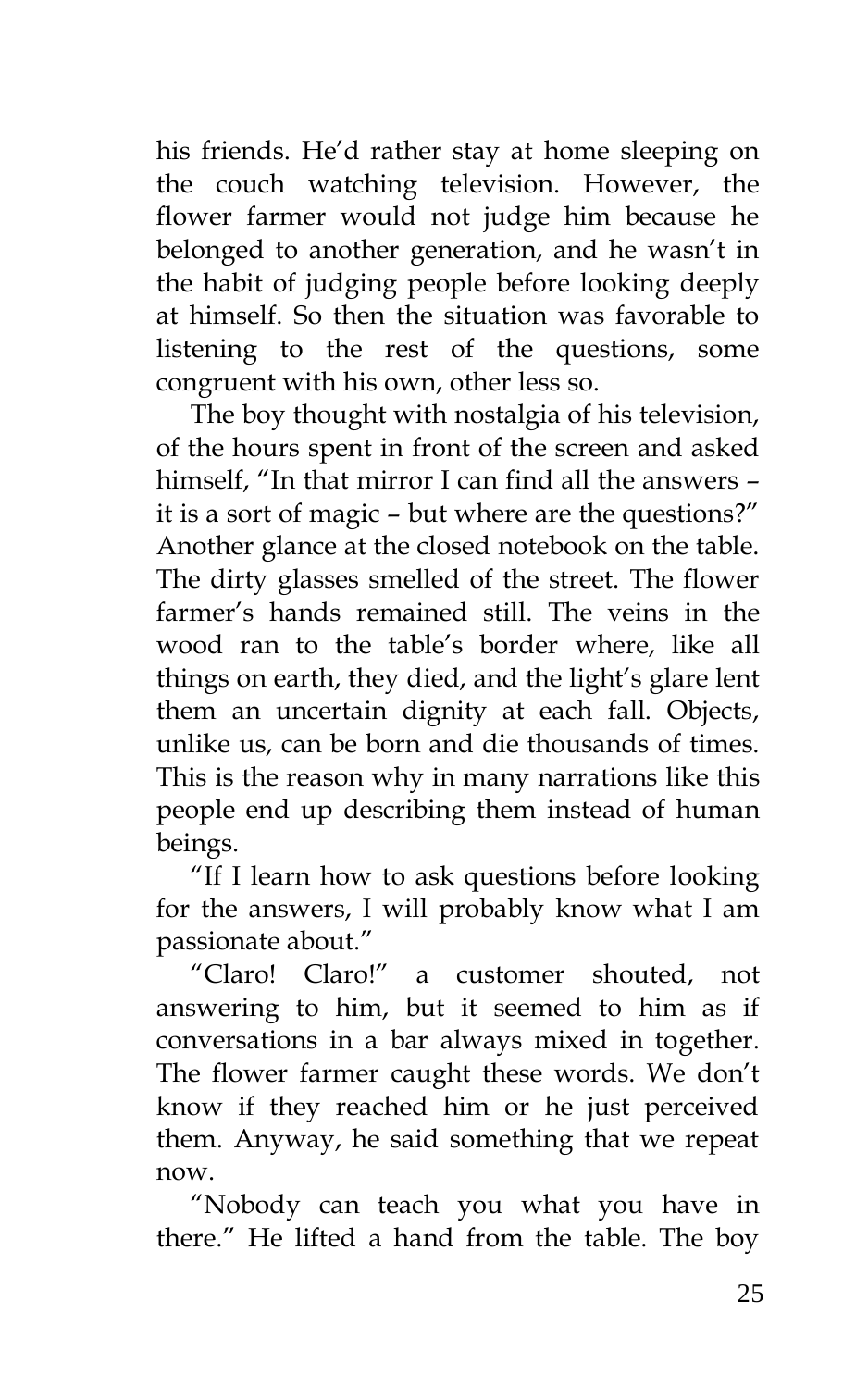had an abrupt reaction of self-defense. With a finger, the flower farmer pointed at his head. "You can ask yourself fruitful questions," he said, "it is forged in your bones so deep that you can't even be aware of it. Learn to see the world with curiosity, which is contagious."

"What's the alternative?"

"The alternative is to let someone else think for you, and that knowledge will be stored somewhere, which could be accessible to everybody, but wouldn't be your head any longer." Observing his empty glass with tender regret, he then said, "There is an ancient proverb that says, "Don't give fish to children but teach them how to fish". Do you understand now what we are talking about?"

"I think so." The boy nodded. They had been talking for a while, and the reason was not so clear to him. Nevertheless, he could not even dream about going back to work before finding out what was in that notebook.

The counter's mirror reflected the street and people's feet. The wall in front of the door was dark, however there was a certain light. That's strange, the flower farmer thought, and he thought of many other things to be honest, but he did not breath a word to the boy, who had only just begun to ask the right questions.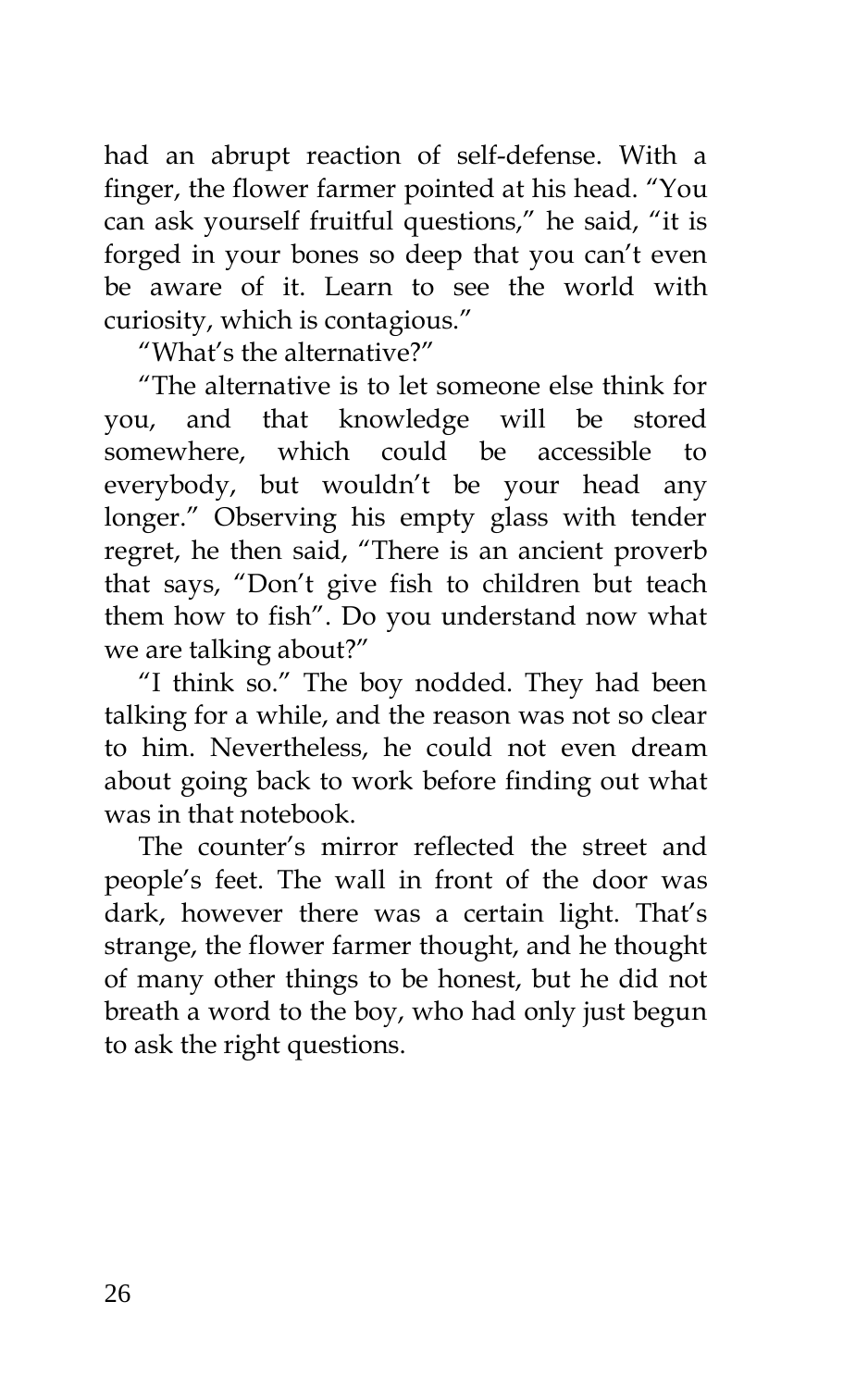Sewer-tasting coffees and Grapamiel had loosened his mouth. The flower farmer was now recalling the many details necessary to go back home to his wife after many years of silence.

He thought of his wife. They were not married, neither for the Church nor under any contract, but, as we know from this reading, they used to call each other husband and wife. It was a sort of game going on for forty years. They had met during the university's insurrections against the government, long before joining the Movement. They had shot together on the hills and around Barrio Sud streets. One day, they had witnessed their friend's murder, Professor Acostillada, on the corner of Calle San José and Durazno. Somebody had emptied the cylinder into him while people flew to the ground with a motion that at times became disgustingly mechanical and, as the deafening shots' noise was ending, she had twisted her head a little and said to him, "Go and check what happened!"

**IV**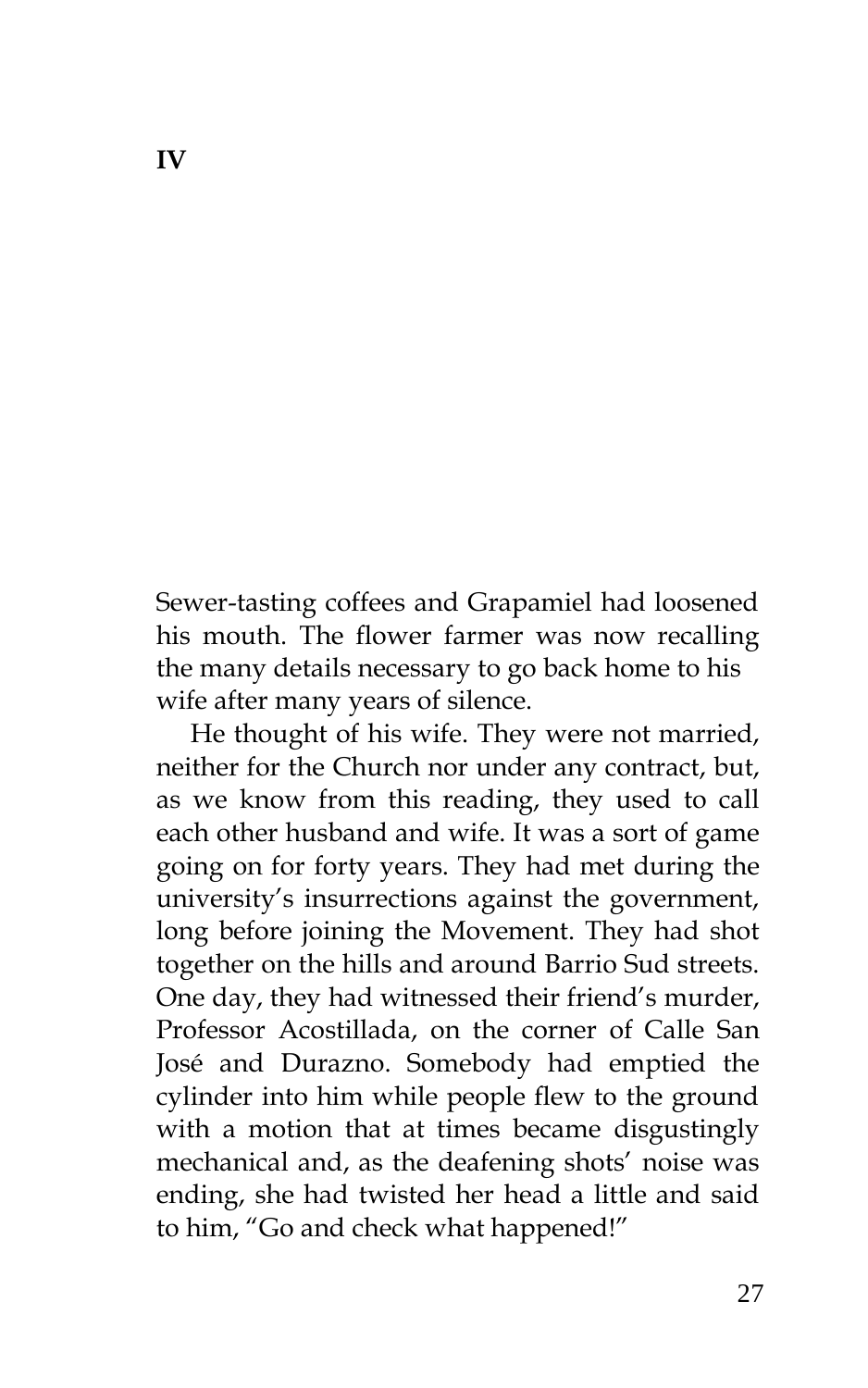"Let's wait a bit more," the flower farmer had replied, a young revolutionist at that time, with black curly hair, the tough skin of those raised on the streets throwing stones at the police. At the back of the Cathedral, leafs danced without any restraint among the fallen bodies.

Professor Acostillada and his wife were going to mass. It was Sunday morning but the bells hadn't rung. In those years if at holy mass time you heard

no bells ringing, it probably meant that the soldiers were hidden up there. He had noticed it too late to save their friend's life; neither he nor his wife could have avoided it. And they had not cried, there was never time for that.

His wife was younger than him. She was just a young girl when she joined the Movement thanks to a priest. The priest was a friend of her Architecture professor, who was looking for some smart people to complete a refurbishment project in his church, and that's how he got his hands on the flower farmer's wife. She had an ungovernable soul. She became interested in the priest's political activities and ended up supporting them.

"This is my sacristy – he used to cry to those youths stepping closer with the curiosity and the hunger of people unaware of other alternatives to the insurrections – mass will be on Sunday, but if you guys want to talk about politics come on in!"

He was a tall man with gray hair and a strong firm body. The flower farmer's wife had trusted him from the first moment and learned all she had to about the two Uruguayan political parties, the white and the colored, while milicos who patrolled the streets believed that she was taking an innocent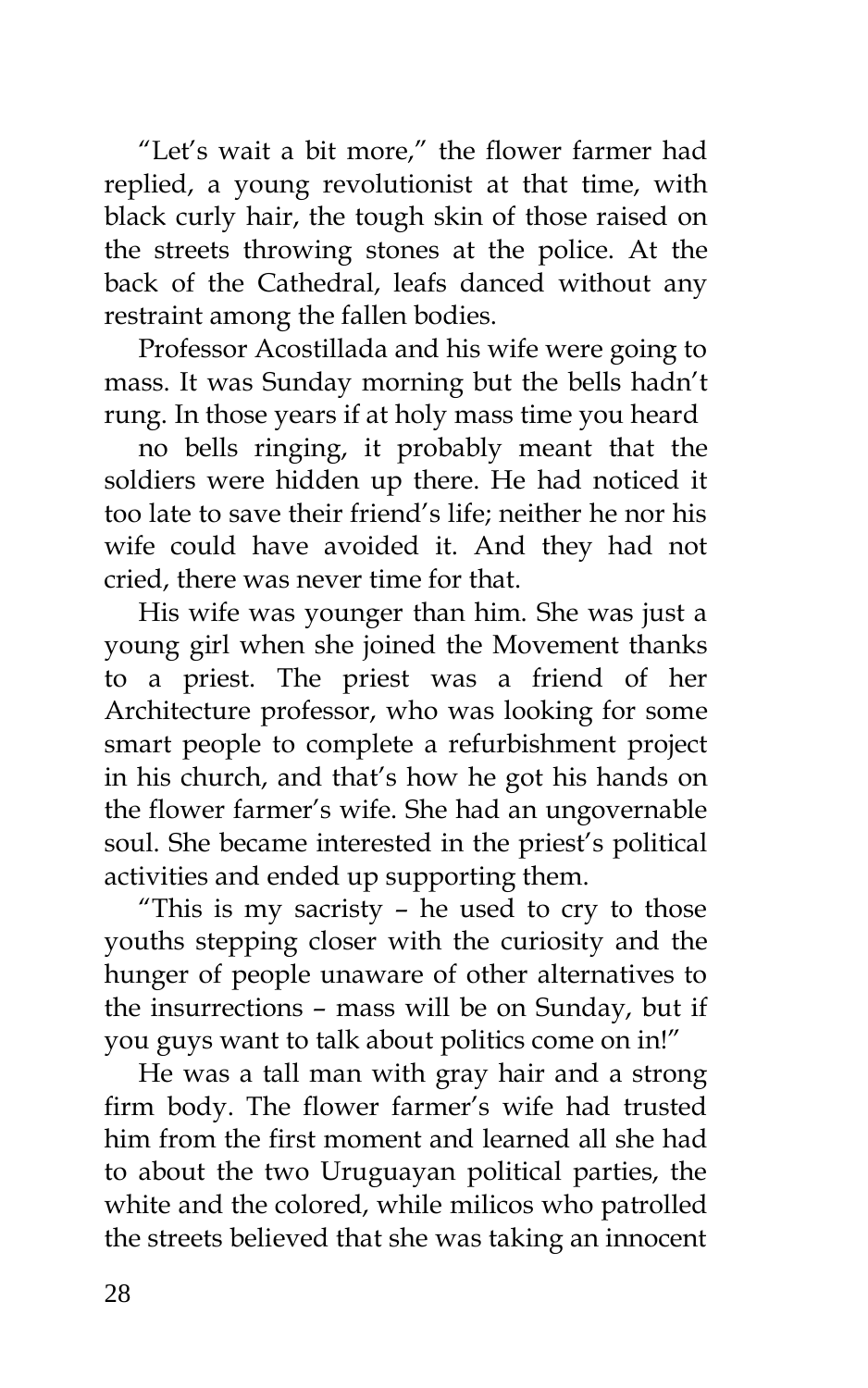theology class.

Around the bars there were rumors about her, that she had had plastic surgery after the guerrilla, and that for that reason, she had burnt all previous pictures that showed her real face. Nobody could explain why, but apparently, many did this to hide their identity, both to hide and to forget.

Anyway, in the city whose name is still unknown to us, rumors were plenty and we can't let ourselves be vulnerable to believing them, thus, we won't report more.

They had fed their love with potatoes and gunshots. Now they carried inside a good dose of both, useful to never stop fighting and never starve. We would like to know more, but a couple's secrets are not for everyone, yet it seems curious to realize now that, as the flower farmer was thinking of his wife, the boy thought of his mother and her advice.

The boy's mother was a complaisant woman; she spoke when necessary and kept her eyes halfclosed if she heard airplanes passing overhead. The women in their lives, during that brief encounter, were there beside them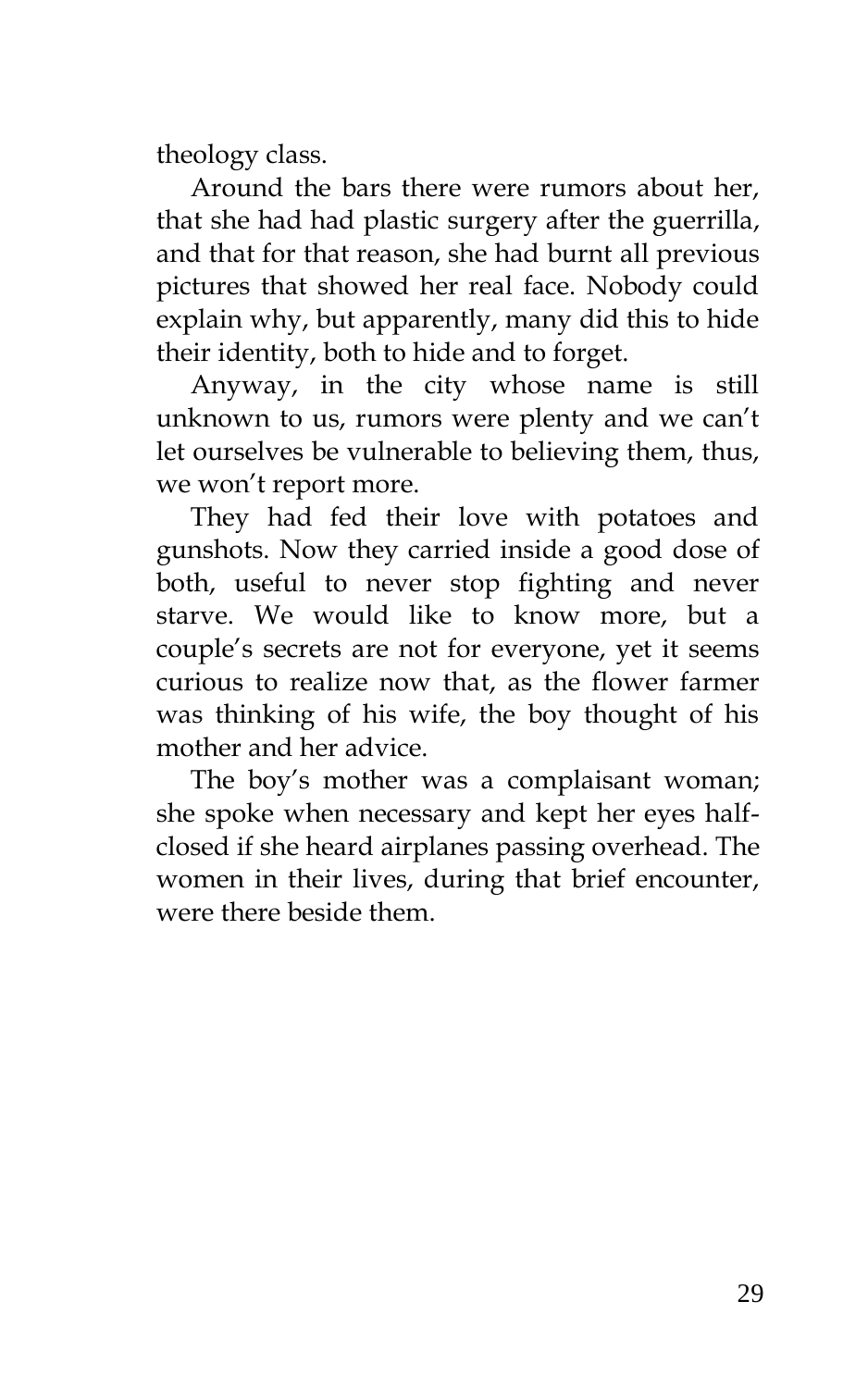The flower farmer didn't have many teeth. He used to play touching them with his tongue and he always lost count. That movement of his lips, when they didn't find what they were looking for, was odd, and it made him seem vulnerable. The boy glanced at his calm arms and tensed his own to keep them calm, otherwise full of a wasted energy, as happened behind the bar, searching the peace denied to those who work.

On Sunday, people generally enjoyed the day off, however, they didn't know exactly how to spend it. Therefore, many ended up in that bar, if they were lucky they would run into others free on the same day and have a chat with them. An old man, who was standing with a Malta-beer in his hand, and whom we will call the standing old man to distinguish him from the one sitting, turned to the corner and asked shy Laurita, "The politician's still here? I bet he's lookin' for more votes!"

Laurita did not answer, she couldn't talk about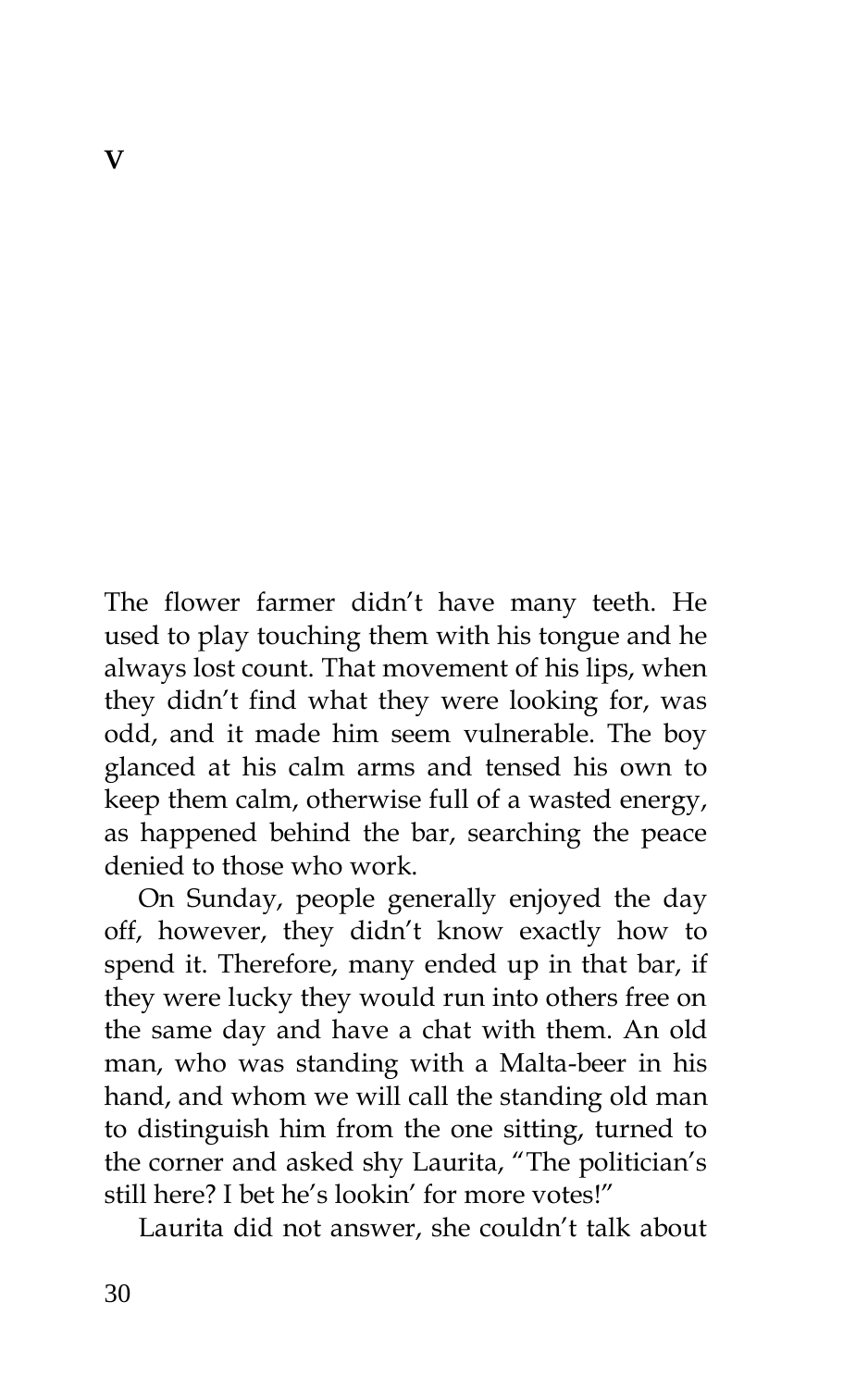politics, nor about votes of any kind. A man in an undershirt answered instead. He held a kid by the hand – a kid whose face looked like it had never been cleaned. – This man said, "Politicians have never talked about happiness in their life!" It was true. The boy said the same, "Why does nobody talk about happiness?"

"Nor about solitude," the flower farmer added.

"Who said anything about solitude?" asked the standing old man, as if the question was a defense against solitude itself, instead of a way of spending the day.

"We did," said the flower farmer, "but don't mind me, this is just the chatter of a tired old man and a boy who doesn't like studying that much." Their chairs creaked again, the sound of ships held by tired ropes. The flower farmer went on, "Solitude is the worst scourge in big cities, worse than locusts."

"Come on, locusts, who's ever seen 'em?!" protested the others.

"Maybe he's a philosopher," the standing old man said, "one who says somethin' and thinks somethin' else."

Laurita and Rosario were tired of serving the drinks at the bar, but everybody had to do his own work, or the perfect chain would break.

The flower farmer had done many jobs before losing his hair and his teeth, also in bars like that, so he knew the reason for their irritation and he could interpret those smiles and sighs. The boy composed himself, embarrassed, but he didn't move yet.

They continued to look outside: the afternoon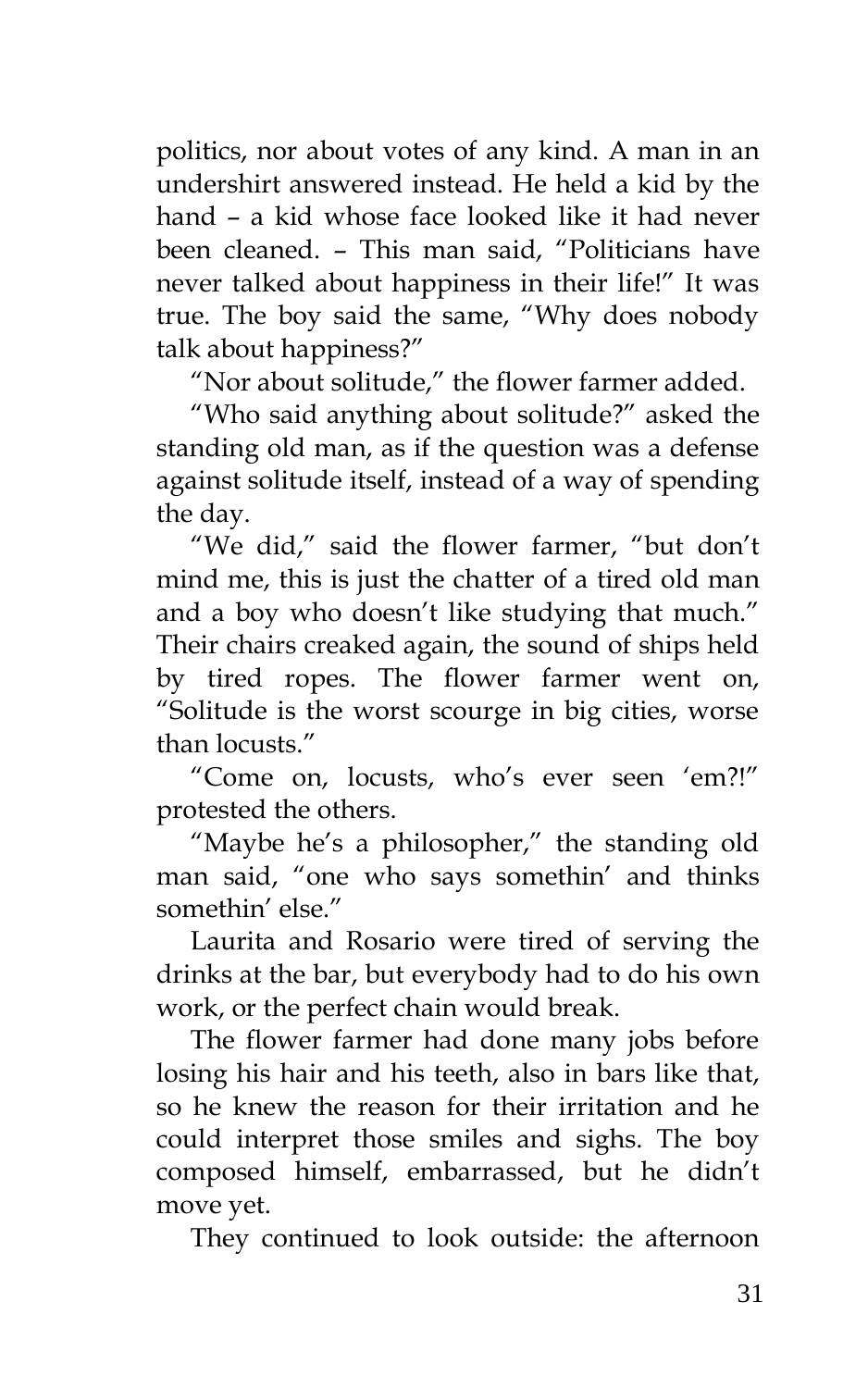light that we haven't described, sad walkers, children not able to see past their own little hands. His words could be the beginning of a peaceful and silent revolution, thought the boy. This man has been a warrior and he keeps showing a romantic rebel soul.

After all, words are the stones with which to build sturdy buildings! But what does a revolution really mean?, he asked himself again. Big changes happen when somebody rises up. Literature, like this notebook, is born from one pure revolutionary act and this is as true as history is true, he said to himself.

The flower farmer stretched a leg, at that age he couldn't stay too long in the same position. That movement was the first step home.

"You smoke?"

"Thanks, even though I shouldn't. The jail doctor forbade that," the flower farmer said quietly.

"So this is where you have been so long! You got caught by milicos…"

The flower farmer smiled and smoked. As he inhaled the second puff, he closed his eyes and dreamt of something private for a while.

That gesture reminded the boy of his mother, at home, listening to the airplanes. They lived near the old terminal, Carrasco Nord, a cement block of

flats that in summer were like frying pans, yellow grass burned by the sun, flights from Argentina landing there, their little apartment full of unbreathable dust and infinite noise. The boy's room had no windows, apart from a glass frame over the door, through which the early morning's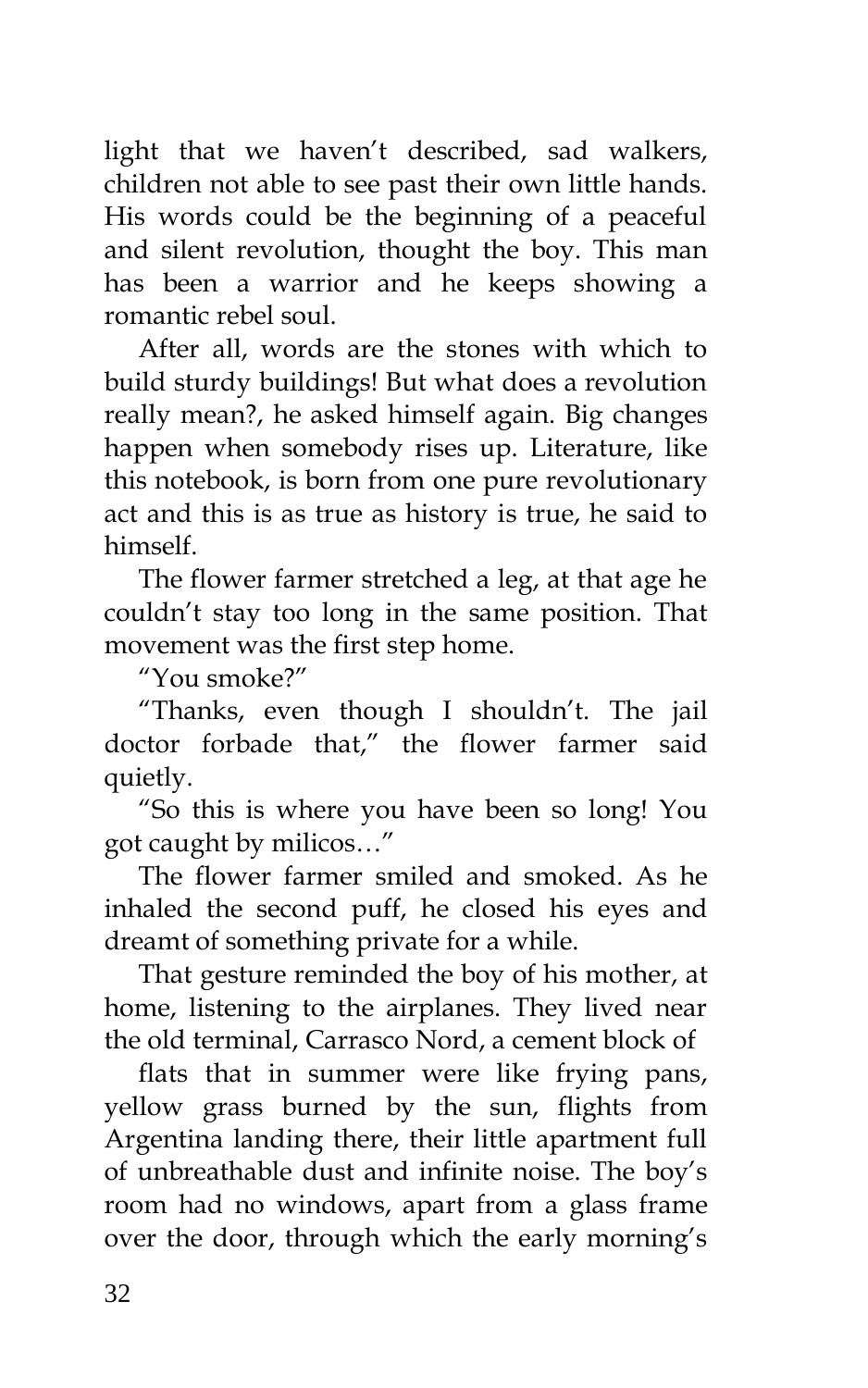rays entered and fell onto the shining dust floating in the air, trembling at every take-off and landing.

"No addiction is recommended except love," said the flower farmer smiling again with the cigarette in his lips, which, not having the resistance of teeth, were softer and sipped more smoke. Now one could see his eyes, clear and peaceful. He had lifted his face to speak and, using both his mouth and his eyes, he saved half the words.

"What are you looking at?"

"At the people," he said, "counting those walking with their heads up and those with their heads down, of which there are more than the former."

The flower farmer and the boy had similar ideas. Both had an art critic's eye: people seemed to move in a futurist picture, many legs and many arms. What was important to them? Where did they go in such a hurry, jealous of their mate? There were those who worked even on Sunday, the world could not leave them at home with their families, so their families had learned to have lunch alone every day.

"Years ago," said the flower farmer to his listeners or to the piano, "my comrades fought to work eight hours per day, then they realized that working wasn't everything and a new battle began to reduce work to six hours per day."

"I work six hours too!" said the boy, who was thinking of the airplanes and woke up at the word work. "It's true, but it's not enough, people have lots of bills to pay, so they have two or three jobs working more than ever!"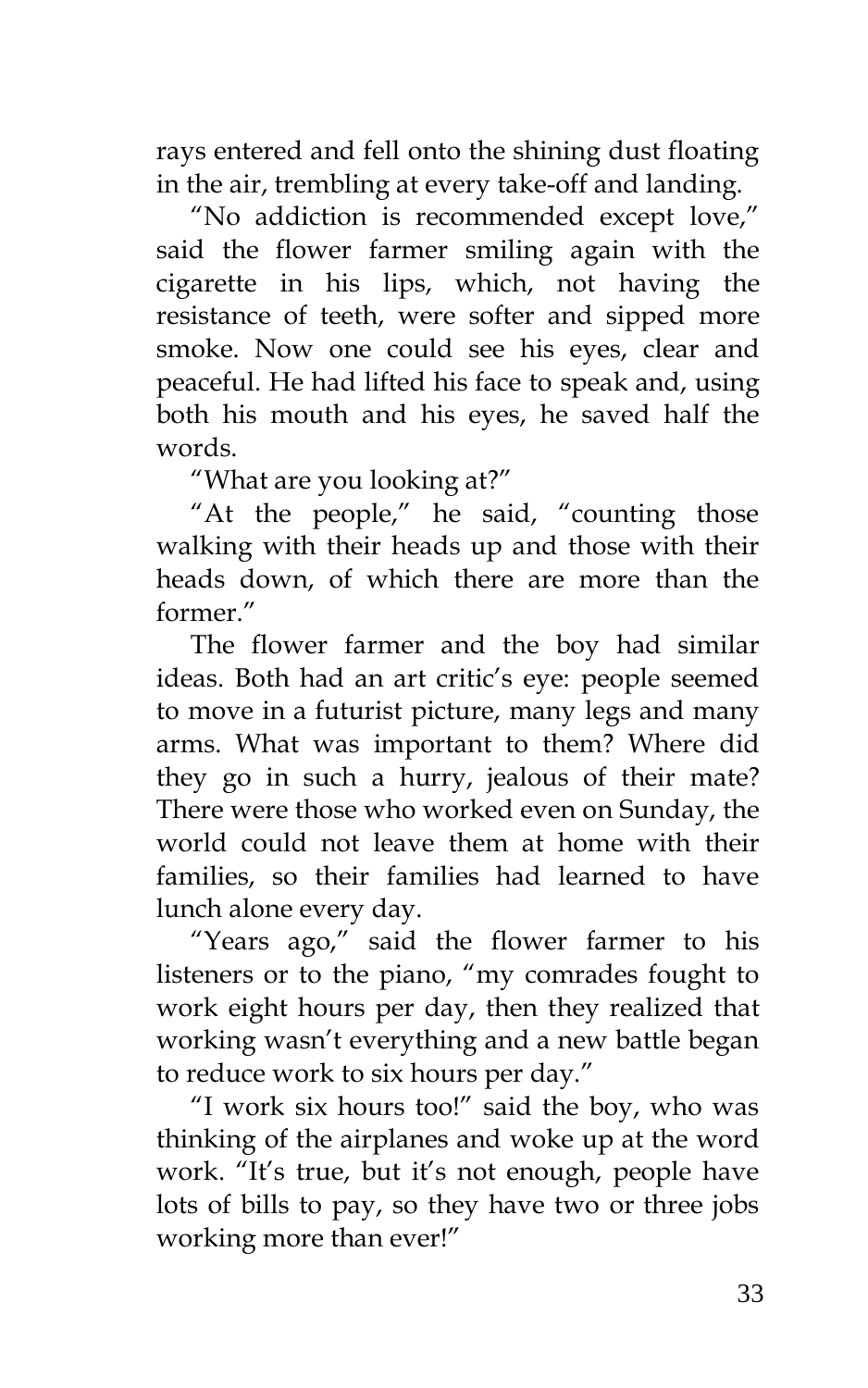The flower farmer smiled once more. We are sure now, that his smiles had the value of approval and the strength of opposition. Years of solitude had been useful for learning how to speak with a smile!

"They work more because they want a new car," he said then, "with seats that are comfortably generous, they hug you, they massage your neck and you feel less alone."

The boy's new motorbike was right in front of the bar. It had cost, as the saying goes, many double shifts, but he didn't breathe a word of this.

"So," concluded the flower farmer, "are they are driving cars or are the cars riding them? They will realize this after years of paying bills and mortgages, they will be old and rheumatic like me and their lives will have slipped away."

A few faces nodded, in either challenge or agreement.

The boy's mother would not have agreed with him. Work had always been sacred to her, the more the better. The boy was confused, the old man's vision seemed to be romantic or idealist. In real life, there are bills and mortgages too; the old man had to admit this. However, they could avoid many of those expenses, a new car, a new fridge and ten pairs of shoes… It wasn't about going back to the stone-age, the flower famer referred to that disease of humans, a need to have things. There were other possible visions: the real poor are not those who have little, but those who desire more and more. Others had said that before he did, the ancient philosophers, Epicurus, Seneca, even Aymaras in their spiritual language. Those words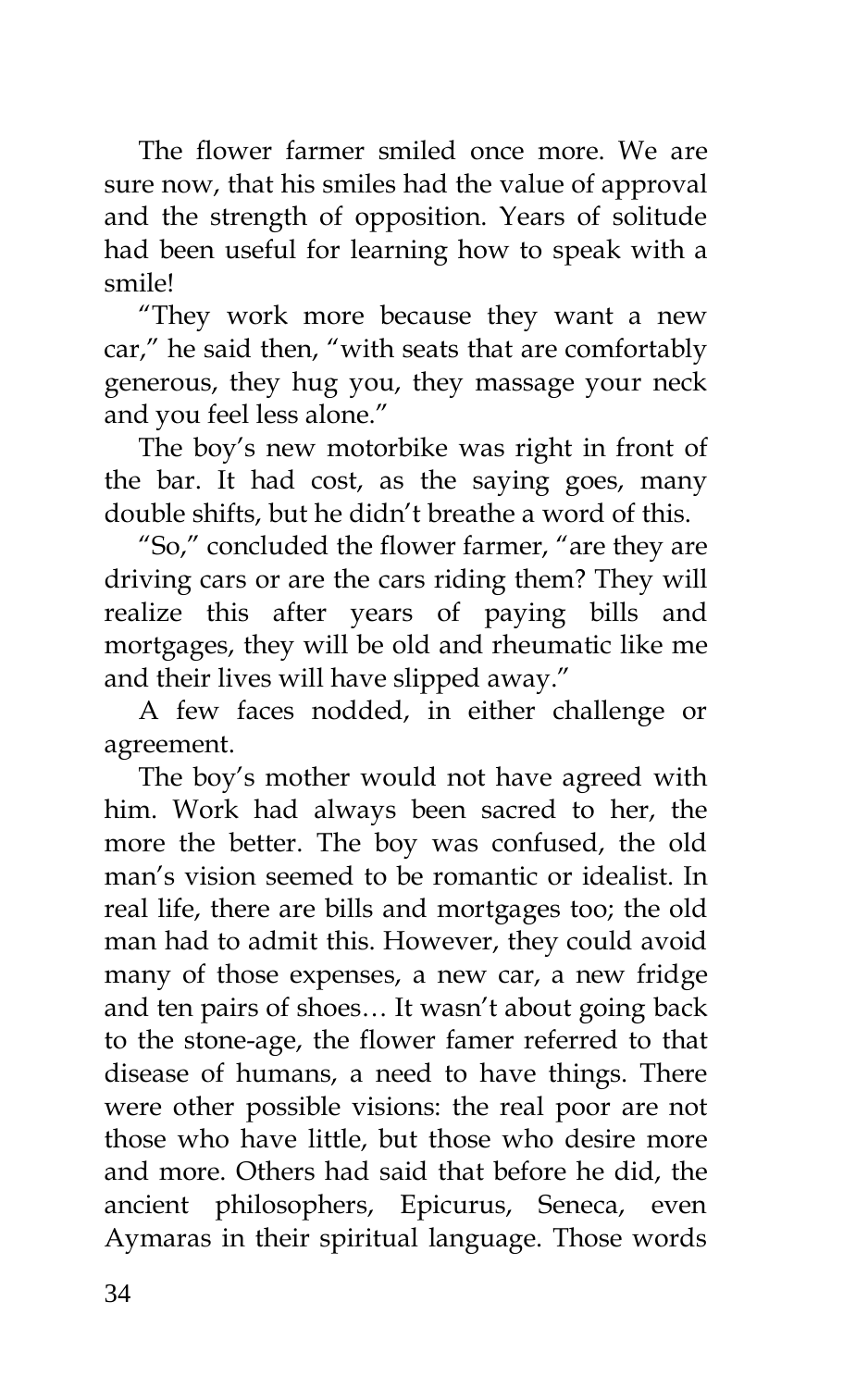made sense to the boy; after all, he had read something before leaving school. He too could smile without speaking now.

They both thought of their country, a small country but rich enough with natural resources to survive; just over three million inhabitants, half of whom lived in the capital city, and thirteen million cows among the best in the world; eight, ten million wonderful sheep; an exporter of food, dairy products and meat; ninety per cent cultivatable ground… Rio de la Plata filled their eyes; it was clean from the coast down to the mouth. The currents were old friends of the city.

We could talk about solidarity, that form of magic that makes us think we feel what others feel, but no one can be certain of this. The only thing we know as we move to the mouth of the river is that in cities like theirs, in the so-called industrial cities, the main system for survival is competition, cruel competition.

"How far can our brotherhood go?" the flower farmer questioned. "Men won't be able to control the forces they created, rather these will control us, and our life. But we weren't born just to develop, so to speak, rather to be happy! Because life is short, it runs away and if we let it go working and working and consuming."

"Wait a second! You speak as if we were immune to happiness!" the boy interrupted him. "You talk about the places where you disappeared while I was slaving behind that counter. You know that people here have no choice, they are not allowed to do what they want. Did you see the Barrio where I live? There's no sewer there, we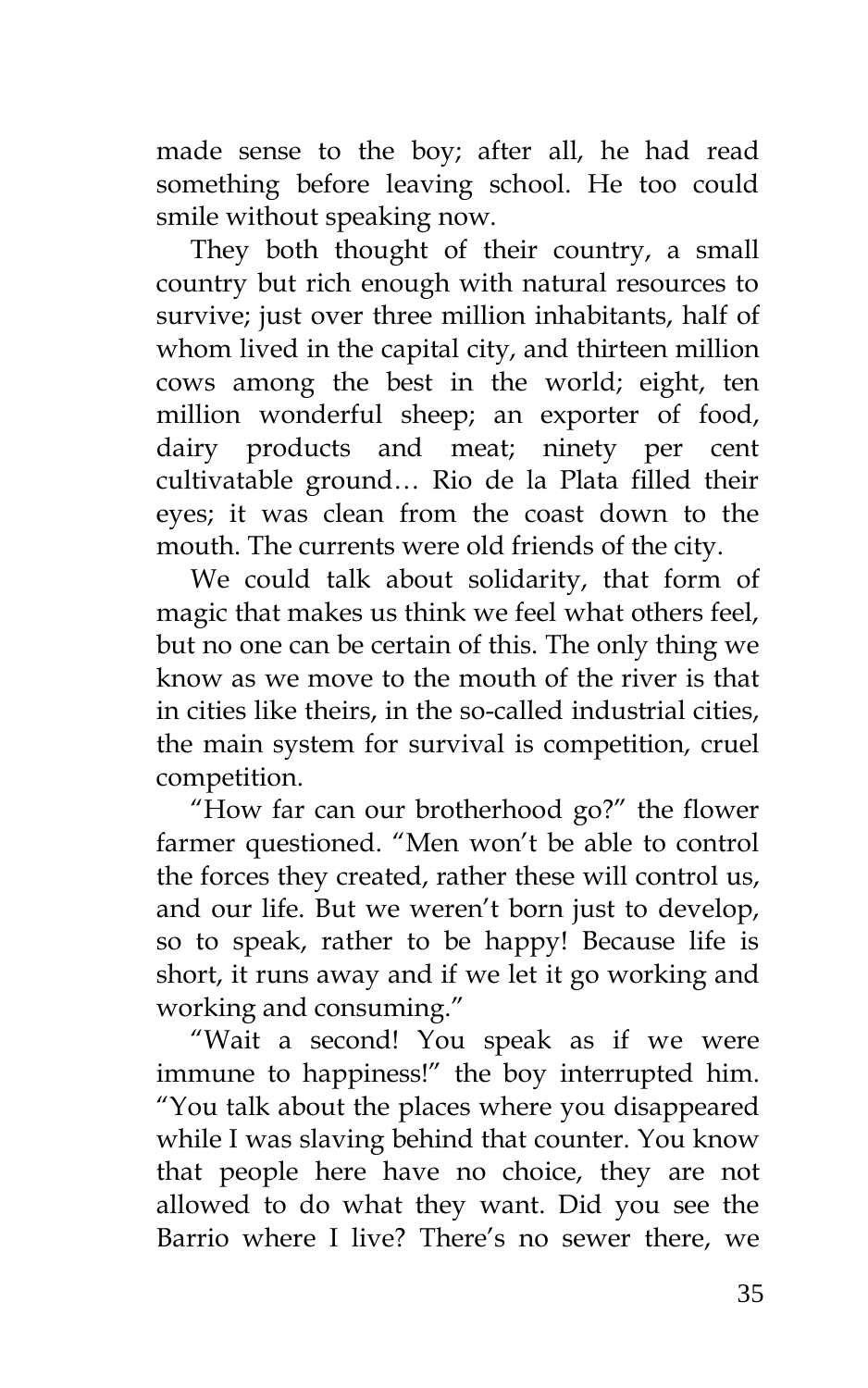need to empty the latrines in front of our houses. Children play on the shit from rich neighborhoods, which is dumped directly from their cars. The garbage bags fly every day from the cars racing by: they come and throw them on us; this isn't brotherhood. I don't know how to name the misery of my city. It stinks, no matter what you call it."

The counter was empty, as if nobody had ever worked there, yet many had spent hours on it as the boy did, taming it like a wild brown horse.

The flower farmer understood his disappointment. It had always been so, since the time of ancient philosophers which perhaps had influenced him as he expressed himself in the same way. His words were transcendent but he couldn't realize it because he was concentrating on something else: he had been looking for a long time for somebody to talk with and who answered him. The boy had his whole life ahead of him, and even if he wasn't convinced of the old man's vision, it wasn't so bad because, as he had already said, his was not the only vision, just one of many.

The walls were dark and shiny now, the flooring too; it squeaked under the lightest weight, and was made of wooden slats. The owner's wife, who was also the owner, was a big noisy woman; she was trying to sweep the dust from the floor, a daily activity like mopping the tables covered with crumbs or washing the glasses that remained dirty like all objects that after many years have their own color, no longer the one they had at their creation. From the palms trees around the Mercado Central, parrots squabbled with pigeons competing for the best nests. They kept dogs and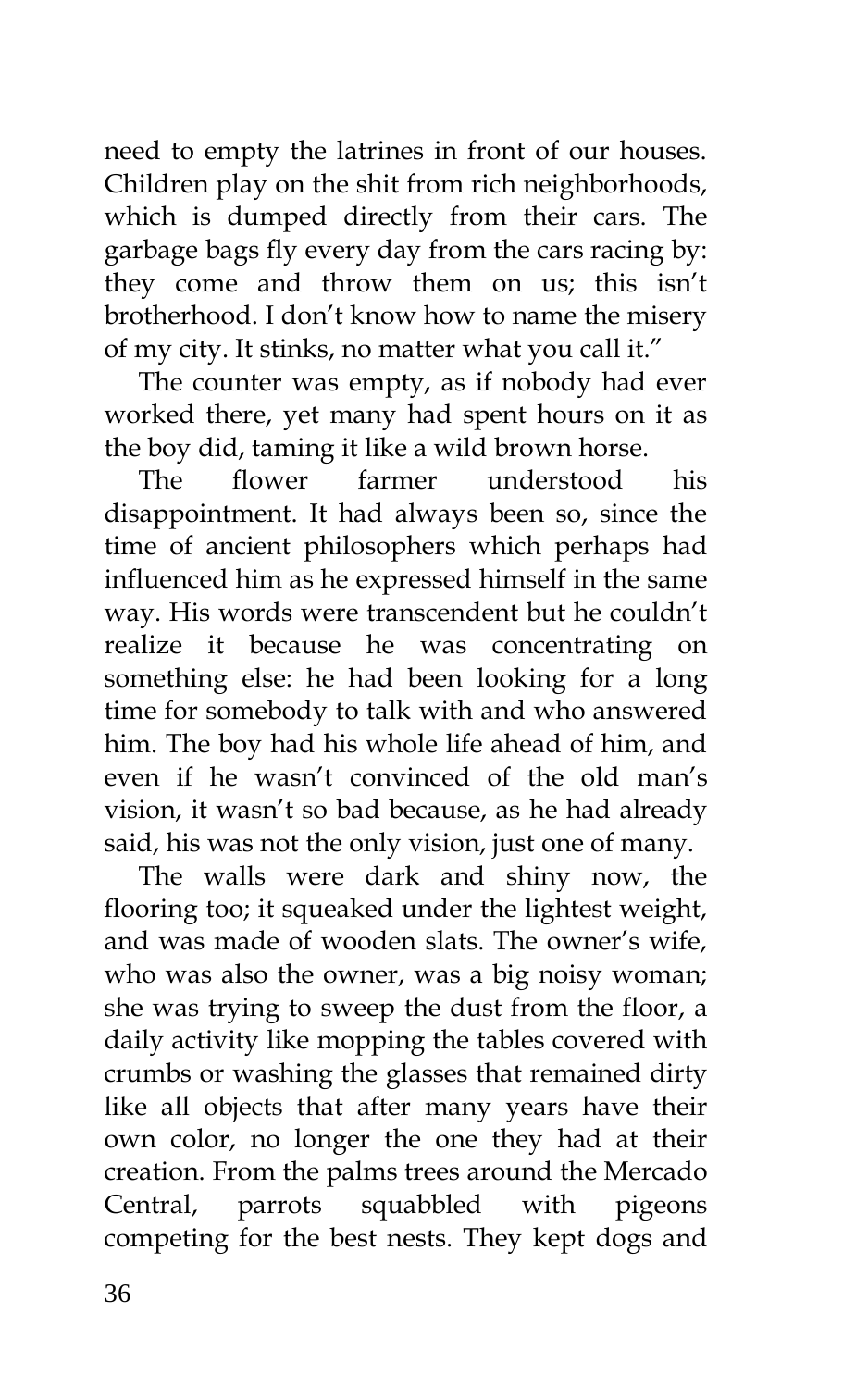horses up at all hours, and some of their cries covered those of children imprisoned behind the wooden bars one block north, where there was a school.

Over their head hung a lightbulb so weak that it seemed to be off. It moved as light bulbs do, without moving really, when someone opened the kitchen door with their feet as their hands were full of glasses.

Laurita and Rosario were decently dressed and worked quickly, for the bar had a good reputation around the port area. It was known as the bar with the modestly dressed and efficient waitresses, unlike others, of a different order, where waitresses were scantily dressed and differently fast. The white piano's corner wasn't lit well as few customers sat there. They preferred to stay near the counter, they wanted to be heard and waited on quickly. People are often hungry for attention.

That light bulb had been on for one thousand hours, just forty days. It was about to die because for each thing there is a previewed end. The boy couldn't know this, but the subject of their conversation had something to do with a simple bulb. What would happen if bulbs didn't die? What would the factories produce? Every day, millions of light bulbs are produced with an established, even programmed end. Maybe employees would work less, they would stay at home with their families on Sunday. The boy asked himself, "Is this our destiny? Development, technology, so-called progress, cannot go against happiness; they must be in favor of it and of love as the main thing in the world, love for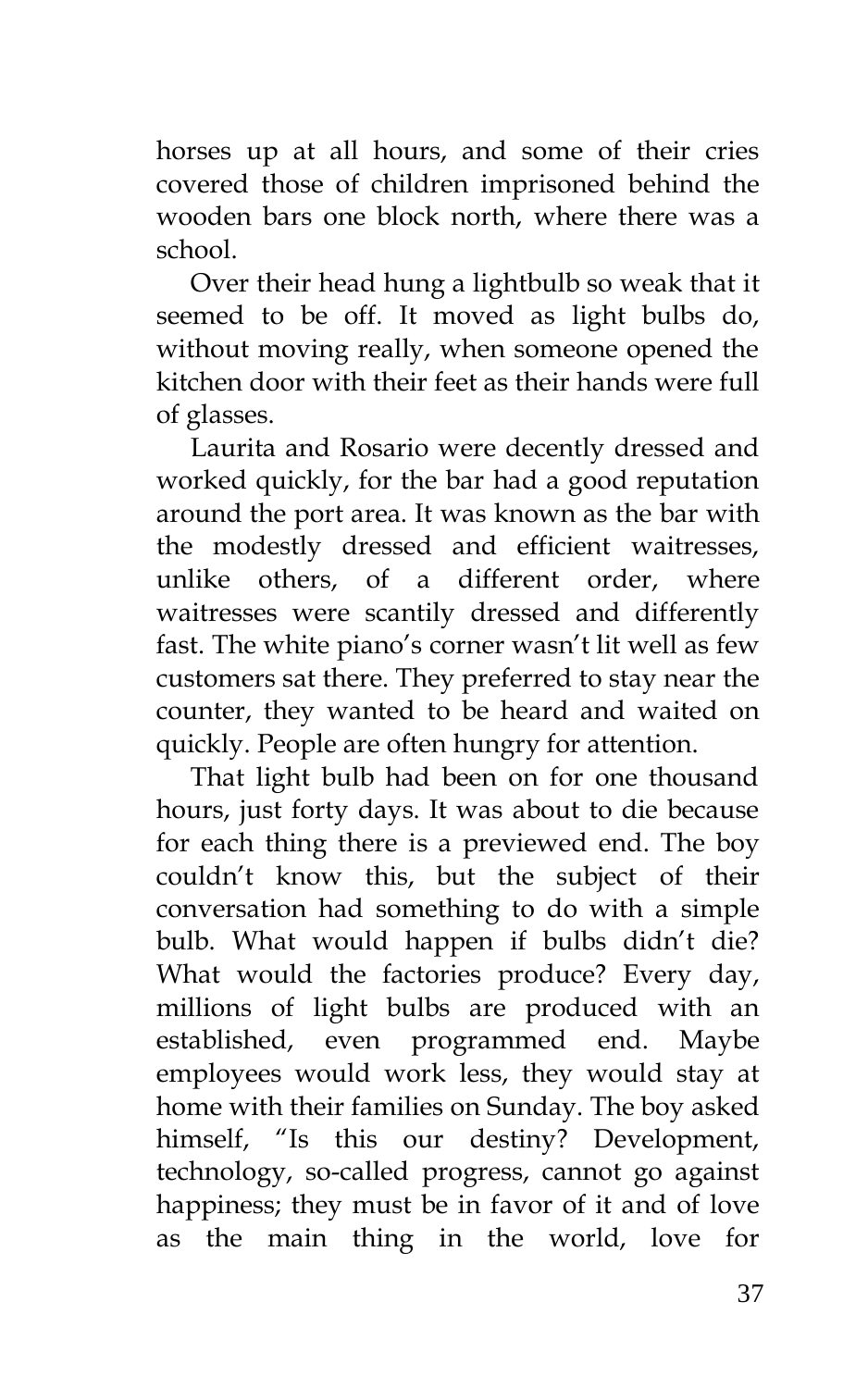relationships, for childcare, for friends, for simple things at the end." He thought this and other questions to himself, but he said nothing.

"We gave up old intangible divinities and we fill in the time with money which gives us the illusion of happiness. It would seem that we were born to consume, to have, and as soon as we had everything one can have, we want more. We want to own things, animals, and people even. This is madness!, the boy said to himself. What is the price of this? No more time to dedicate to your family, to your friends? We replace forests with cement; from walking, we turn sedentary; we cure insomnia with pills and solitude with electronics. And are we happy?" He shivered. Then he had a vision that we will report in its entirety.

A man looks out from his office, in a big city. He is just a man at the window. He gets by between holding companies and a daily routine. His office is just like any other, some have air-conditioning, in some others employee struggle to breathe because the fans never work properly. He dreams of holidays in Europe, he dreams of paying all his debts. And one day his heart stop beating. However, other soldiers will be ready to serve the market.

Maybe this is the time to start thinking about happiness; maybe the old man is right, and if he is right, we would all be better men.

The boy had to say that he had never asked himself so many questions.

They smoked a whole packet of Nevada, which were the lightest and cheapest cigarettes. After a certain number of them, the smoke entering your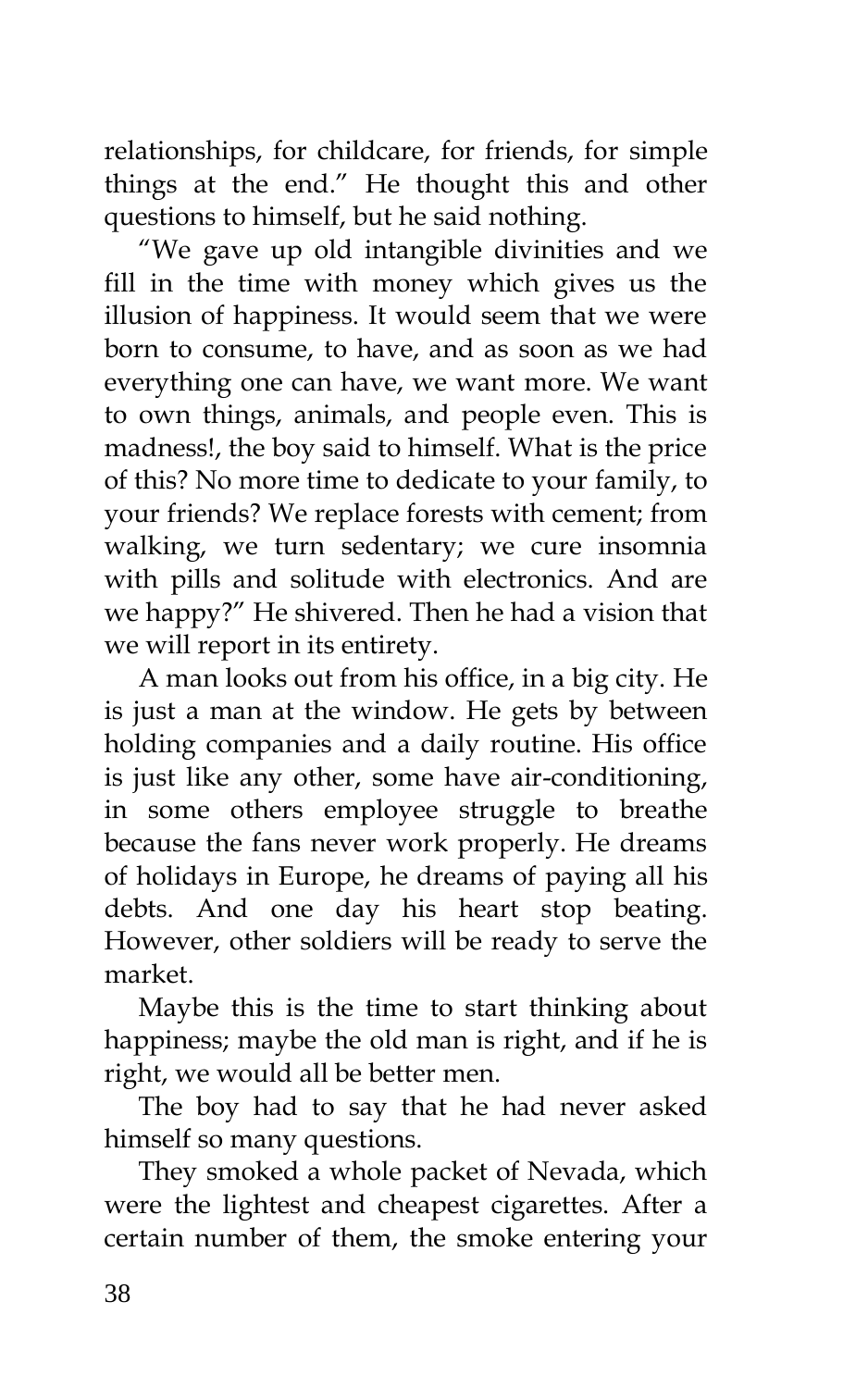lungs is the lesser of two evils; there are many other evils to endure.

"You miss your wife?" asked the boy.

"I do. I won't delay leaving; tonight, we will sleep embraced, as she likes."

"Your wife is a wise woman, isn't she?"

"Every woman is wise," answered the flower farmer, "even the wicked ones!

My wife is mad, like me, she pursued the dream of freedom and paid for not having surrendered to a common life of luxuries and habits. Instead we chose moderation over opulence, and the freshness of the countryside to the neurosis of the city center."

"Where do you live?" asked the boy.

"In our chacra, in Rincón del Cerro."

"You never considered moving to a flat? It would be more comfortable for"

"For an old geezer?!"

The boy, embarrassed, didn't know what to say. Being old, to him, was a merit and not a fault. The flower farmer knew that.

"We have been living in this chacra for over thirty years. Why should we move now?" he went on. "We have dogs and chickens. We grow flowers, as my mother did."

The light bulb again danced its silent waltz over their heads. The flower farmer forgot what he was saying because, the memory of his wife was so strong, it covered all other thoughts, like a fresh early morning fog ascending the highest buildings and painting the half-open windows with an intense blue.

He dreamt for a while of his modest house, the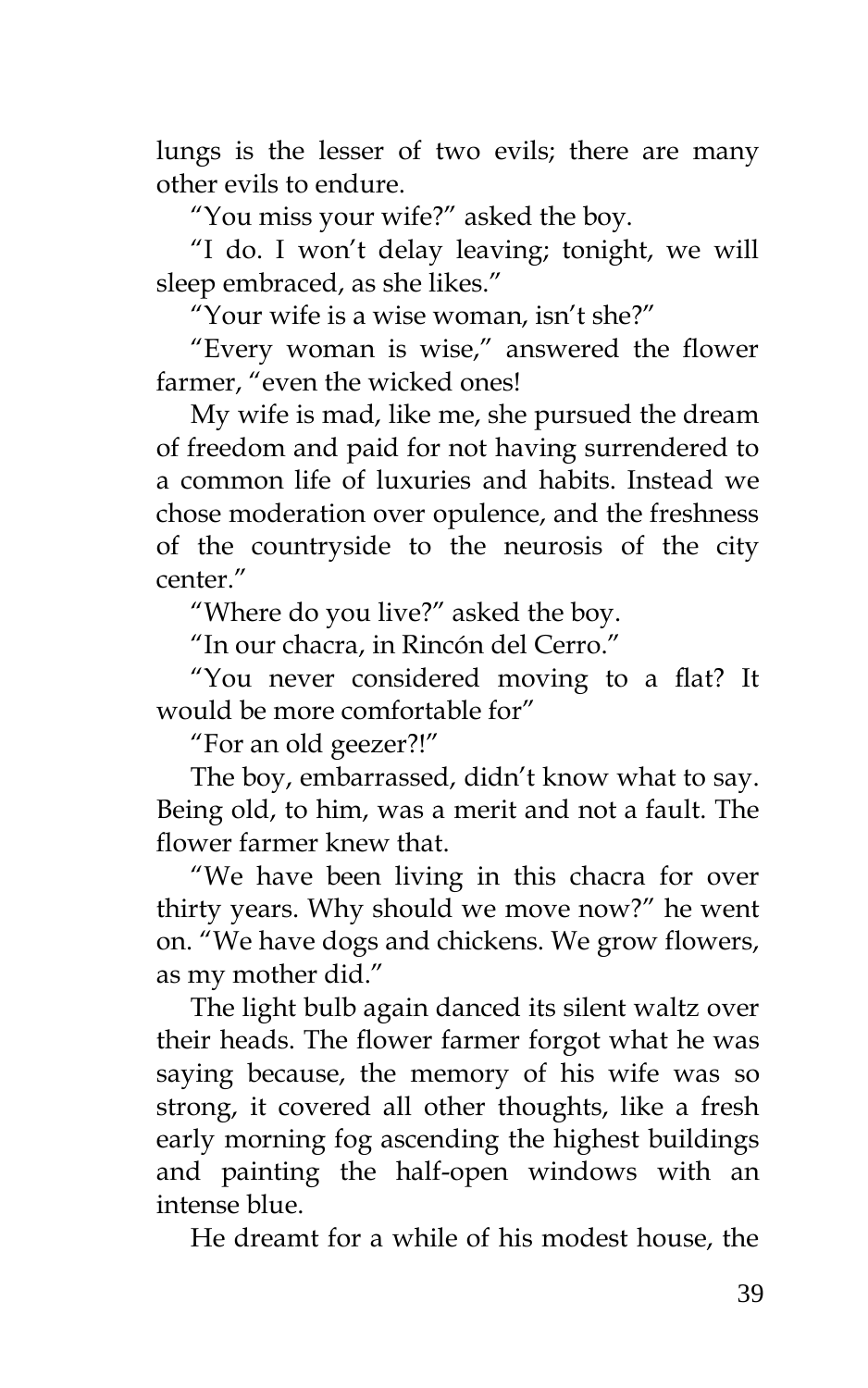flowers, the neighbors' car he had repaired a thousand times. This is how we own cars, when we get our hands on their wombs and we transplant their organs, giving them a new life. If he showed his hands to the boy, they would reveal perhaps the marks of that passion for motors or new lives.

The boy imagined recovering the Volkswagen given away to buy his motorbike. That car had belonged to his father; he had left it before he disappeared. Maybe he was dead; maybe he had just left, as many people do. If he had repaired it, he thought, maybe his father would be less dead or less far away.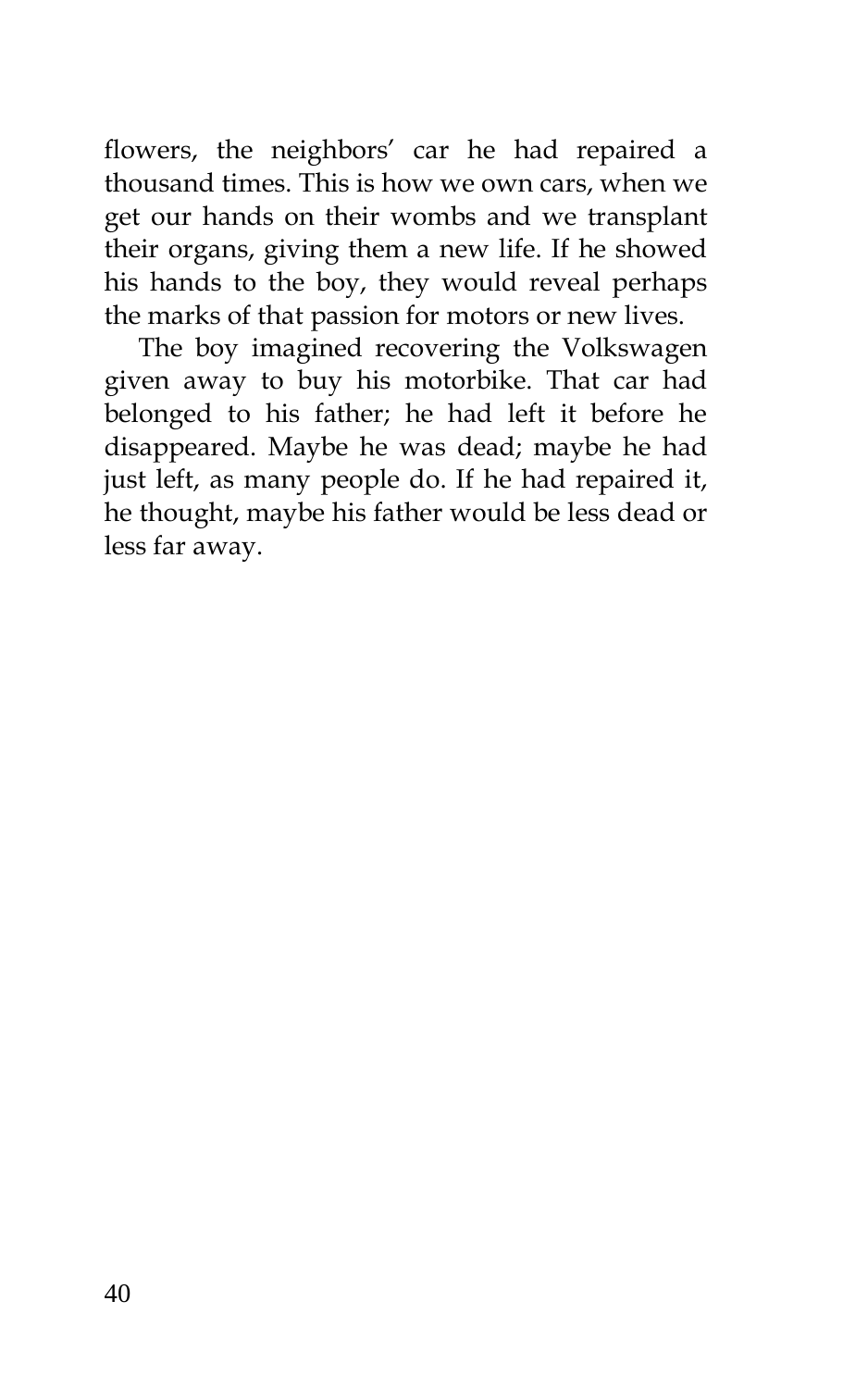The father of the boy was a journalist. He remembered his father but not well enough to be sure that the feelings hidden behind those memories were true. He retained confused scenes of his childhood. Perhaps, he had met people that looked like the old man and said nice things about happiness, nevertheless, the only words familiar to him amid the chaotic mixture of fiction and reality that we call memory, were those behind a closed office door in a building at the corner of Ituzaingó and Cerrito, near the port.

We need to explain, to comprehend his memories, that in a country of three million people, half of whom live in the capital, everybody knows each other's secrets. If one walks always along the same street and meets the same person, he is living a part of this person's life. Afterward, when one day they suddenly stop coming across one another, their thoughts return to being private, like a sort of sorrow for a person who smiled at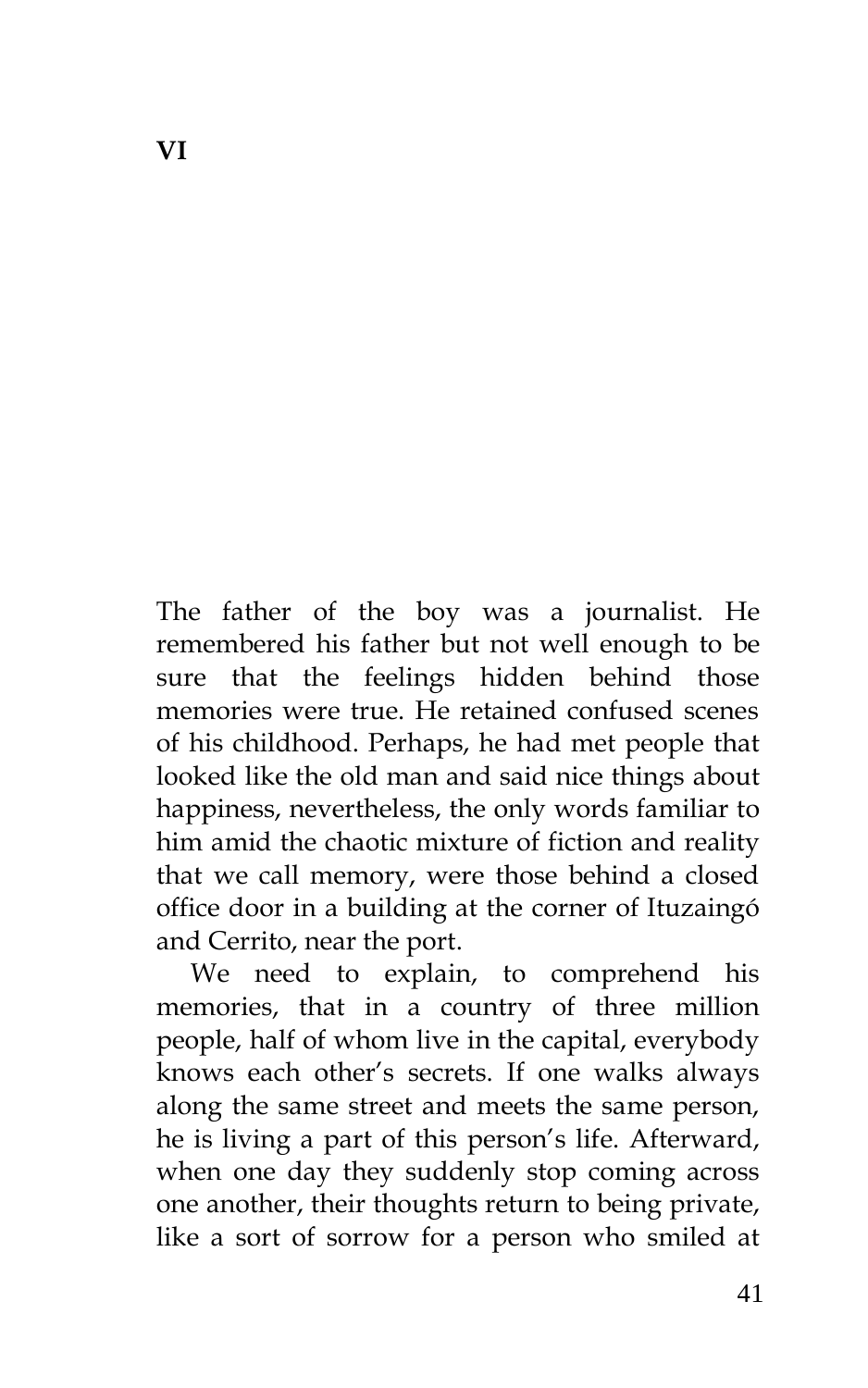you every day from the opposite sidewalk. If during the military dictatorship, you didn't see the same person at the same corner, thought the boy now, it might mean that soldiers had caught him for some reason and were torturing him. And so, at that moment the torture became yours as well. In the Seventies, all went in, for a long time or just for one day, they were political hostages, anarchists, rebels or fanatics, they all were crazy and had no other choice. Dictatorships do make people crazy.

Behind the door, which was in his mind, was the Diario Español, his father's newsroom, but the shouts he was trembling for were not those of his father.

The director was insulting him and shouting, "You are not here to give your opinion. Condemnations are affairs for rebellious girls; they don't concern you if you have not specifically been requested to look into it. Here you write only what you are ordered and within this newspaper's schedule. If you don't want to go back to your farming!"

"I'm sorry sir if I took this liberty,"  $-$  this was the little voice of his father – "I will finish by eight o'clock as planned and I will overlook the disappearances and reports of rape."

It couldn't be his father's voice! For a child who was used to a different tone, it was hard to accept it. He could have considered the corridor; the door was right behind high shutters that creaked just from looking at them. He tried not to touch the wooden flooring, keeping his feet hanging on the seat of the chair as children do. The flowered curtains smelled of fried fish and shaded his new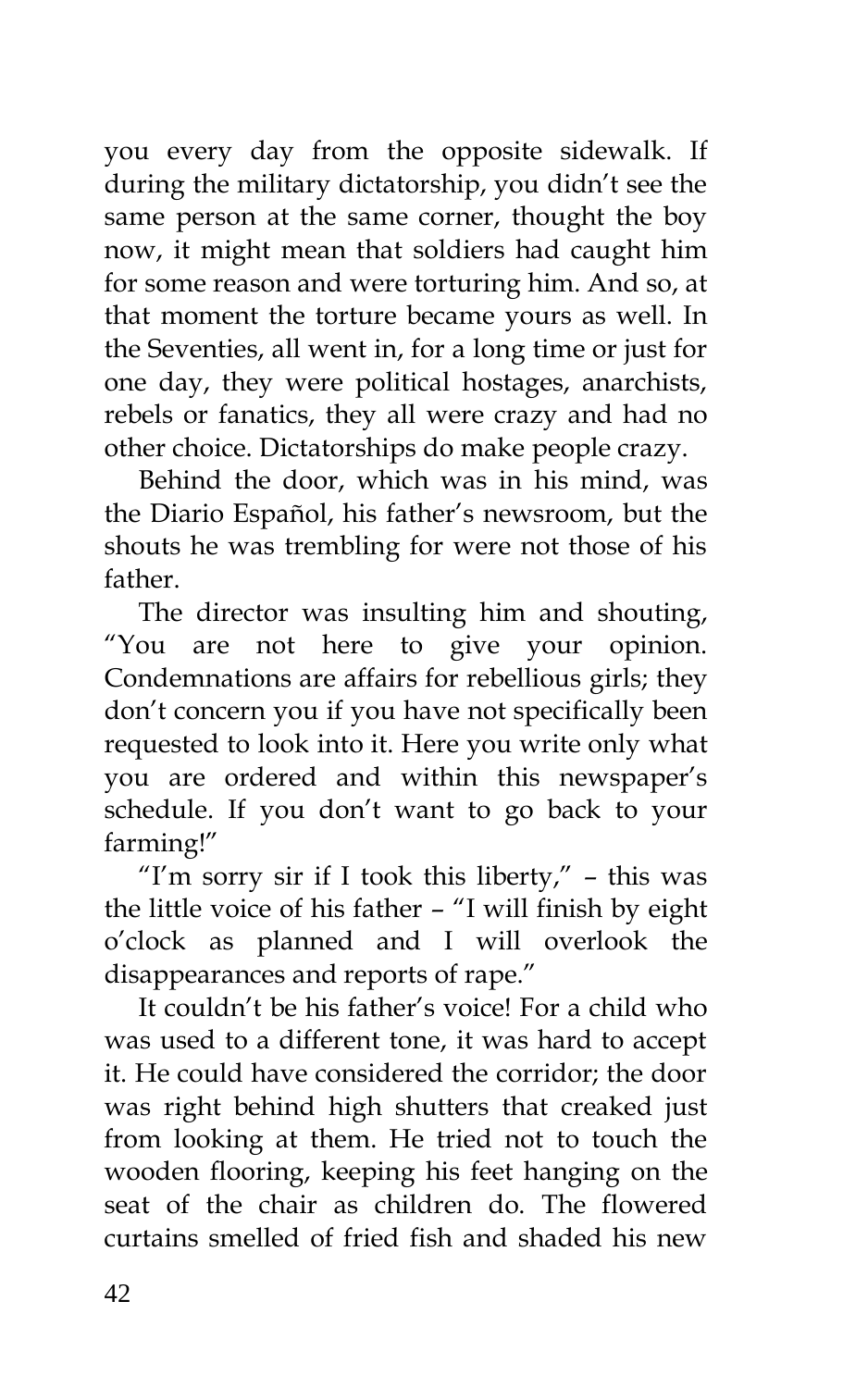sandals. It couldn't be his father's voice! He seemed to be crying waiting for absolution or release, two acts during which you should not lower your eyes, because you find them both in people's eyes and not on the floor.

When he was three and his father hadn't disappeared yet, they used to go around in a red race car. He drove and his father pulled the car with a rope, for he felt much safer. Green hills surrounded the Barrio, they were in bloom and hid the tons of garbage stuck out there and covered by soil. They walked on the road, as there was no footpath. The only smells he remembered were those of the factories at the end of the street, the Pangiorno bread factory and a big pharmaceutical laboratory whose name he had never understood. The bread's smell mixed with the drugs' smell and became unbearable. Behind old grids used to fence the gardens were families playing on the yellow grass. Hounds trying to make love, but, as happens, their heights were too different.

So now, what else was under that memory? Other than what we are imagining, there was the smell described by the boy, the smell of melted plastic in the sun, the paradoxical misery in those black streams on the side of the street, where children were playing, like he did, without shoes, rolling on the ground with dogs.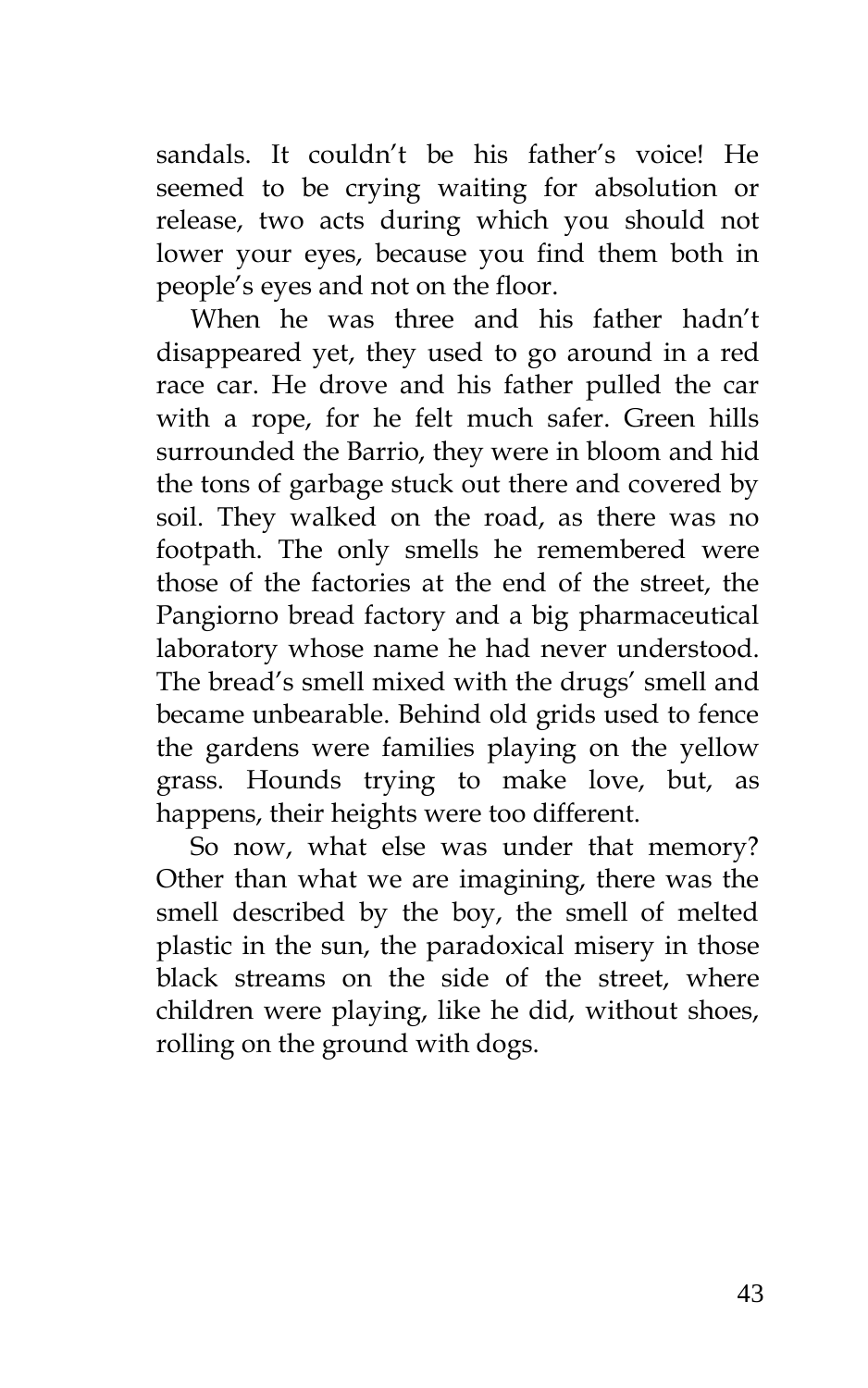"Are you thinking about your father?" asked the flower farmer.

"How do you know that?" he was answered.

"You have the eyes of one thinking of his father." He pointed at them with a finger. "There is pride and shame in your eyes."

"What does that mean?"

"It means that you will be a man better than him. You have his strength, it's clear, so much that you will need in order not to commit his same mistakes."

This man could be ninety, wondered the boy. He was lean and weak. He played with his few remaining teeth and dreamt of his wife at home, as if he had left her the day before. Due to a particular fear of not loving someone again of not being loved as before, he was now talking about happiness with a boy he just met. Giving up thirteen years of his life for the dictatorship had been the price of remaining free, but now he was just an old man in fear of not being loved.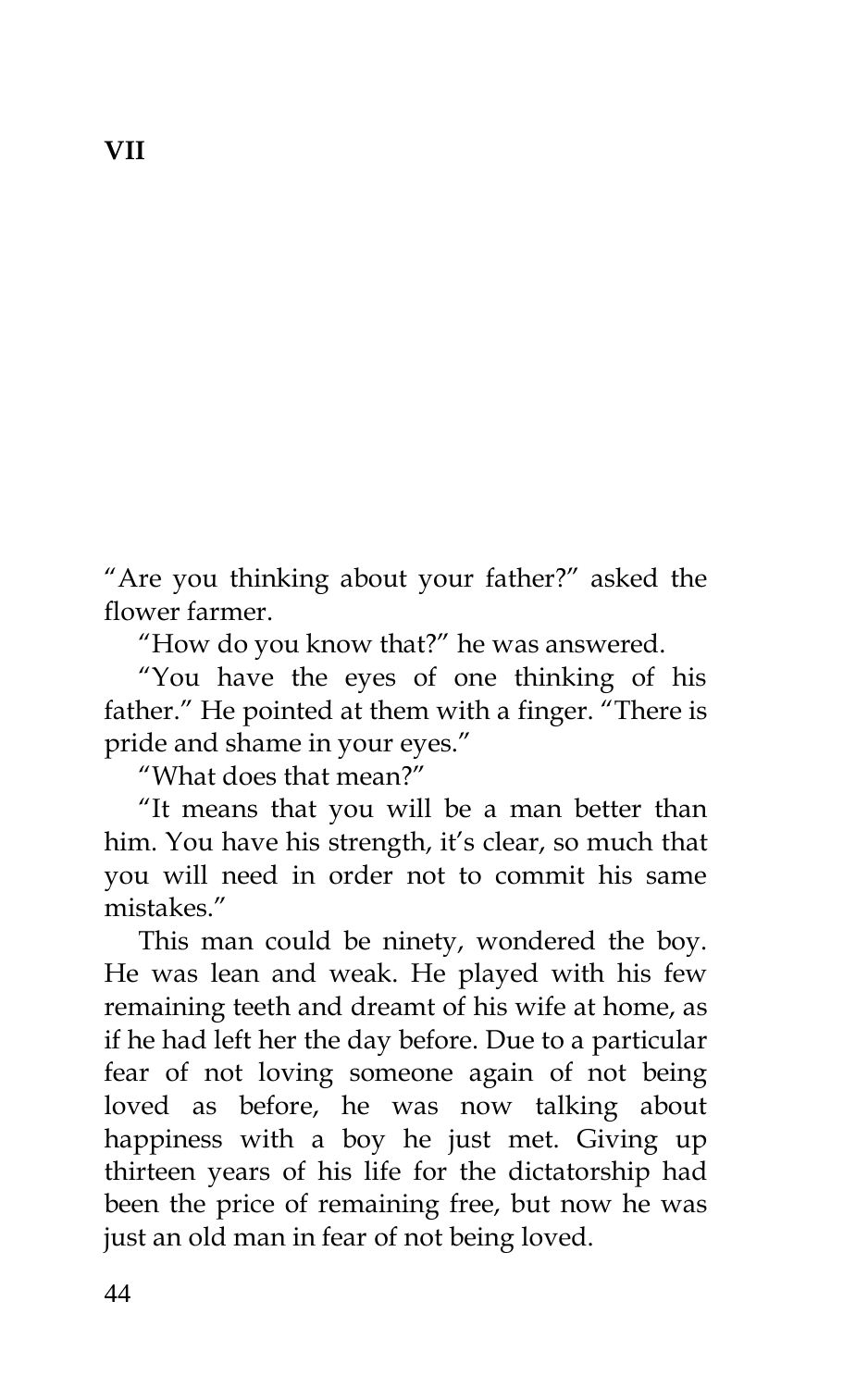"At what time do you close?"

"Late. Sometimes we don't close at all."

"So we have all the time we want!"

Each time that one of them said that word, he felt his voice trembling like a strong unreal noise. That word made them happy in the end, and, in the light of what was told, we could comprehend why.

The flower farmer said, "Life has been extraordinarily generous to me giving me countless fulfilments, much more than I could ever expect and almost all undeserved…" He stroked his forehead and went on, "Before coming to this place, I was going to the library, I had forgotten today it was closed. I forget too many things lately, but I'm not senile!, not yet! It's about thoughts."

"Which thoughts?" the boy asked.

"Thoughts I wanted to solve in the library, finding the books I read a few years ago."

"When you were in jail?"

"Far worse! When I was held in a well, and they didn't let me eat or read anything. After six months, I got a book."

"And which one you choose?"

"Ah! I didn't chose myself," said the flower farmer, "they chose for me, throwing down what they found! Science and Philosophy books."

In that period, he developed his passion for Seneca's theories about happiness. Seneca had been one of the major Stoics; he had said that happiness is not a human condition, but rather our biggest passion. He had been the first to say that; after him, many other philosophers shared his words. All of them must have died happy.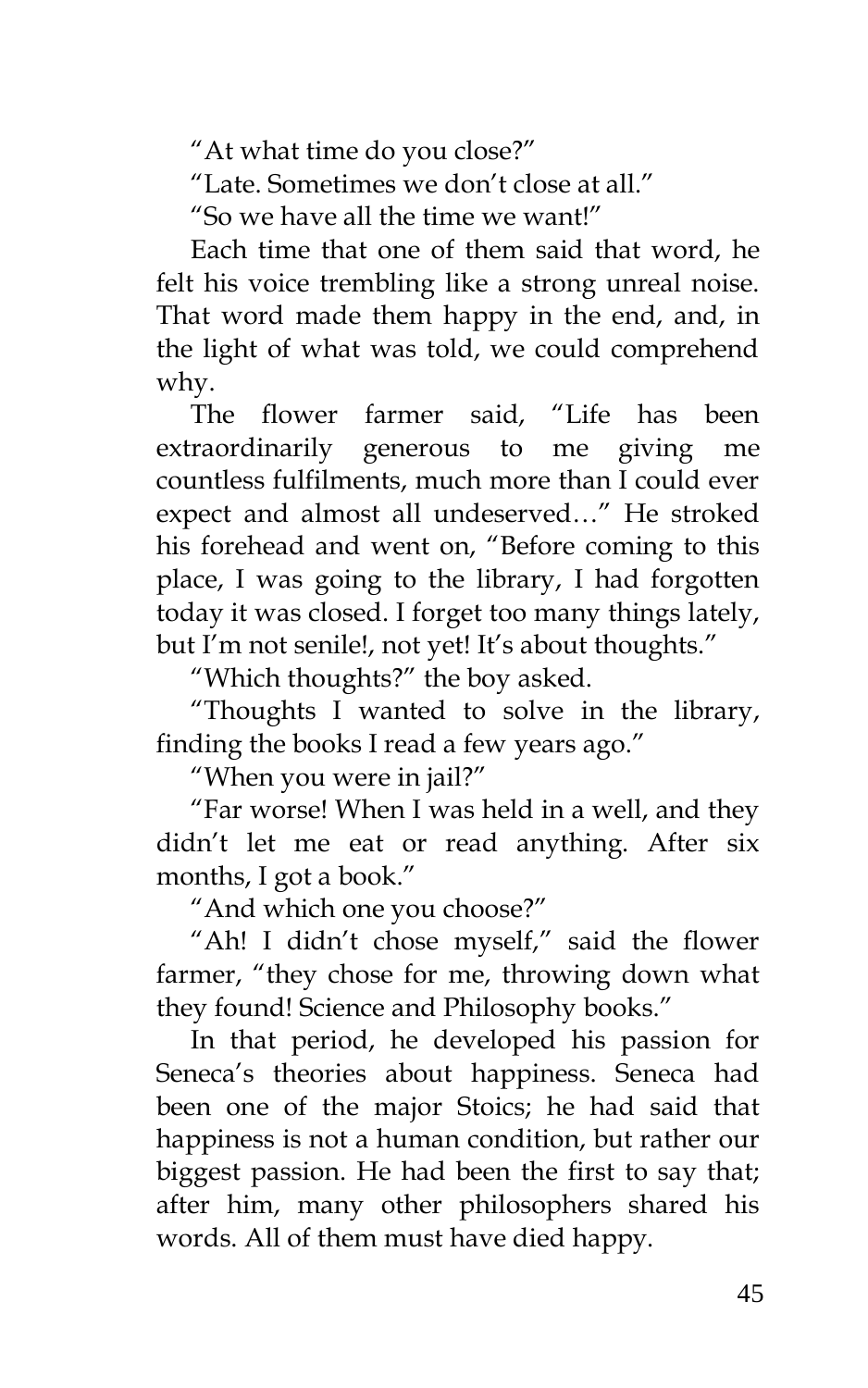"It was long time ago, I don't remember that much," went on the flower farmer, "not even the title of those books. But the few words I remember still help me with solving my questions. If I think of the books I might have read!"

"You can still do it," said the boy, "instead of staying here muttering."

"Not with these eyes. Look." He raised his gaze, firm this time, and the boy recognized his ancient lost joys there. "Is this why we need eyes of old people," the boy asked himself, "to remember our joyful childhood?" He stared at him with curious respect.

"With these eyes," repeated the flower farmer, "I can just dream about what I have already read and be content with that. As Seneca said, a life loyal to its nature is a happy life."

"Have you been loyal to your nature?" asked the boy.

"Never, in any circumstances have I made compromises because life taught me to love what I have. One day life will teach you the same."

When an old man starts with these phrases like "one day you will see" or "life taught me" a boy understands that it's time to go. Nobody likes sermons, including us. However, we foresee the rest of their conversation and we know that it's not about sermons, otherwise we would not go on reporting it on the following pages.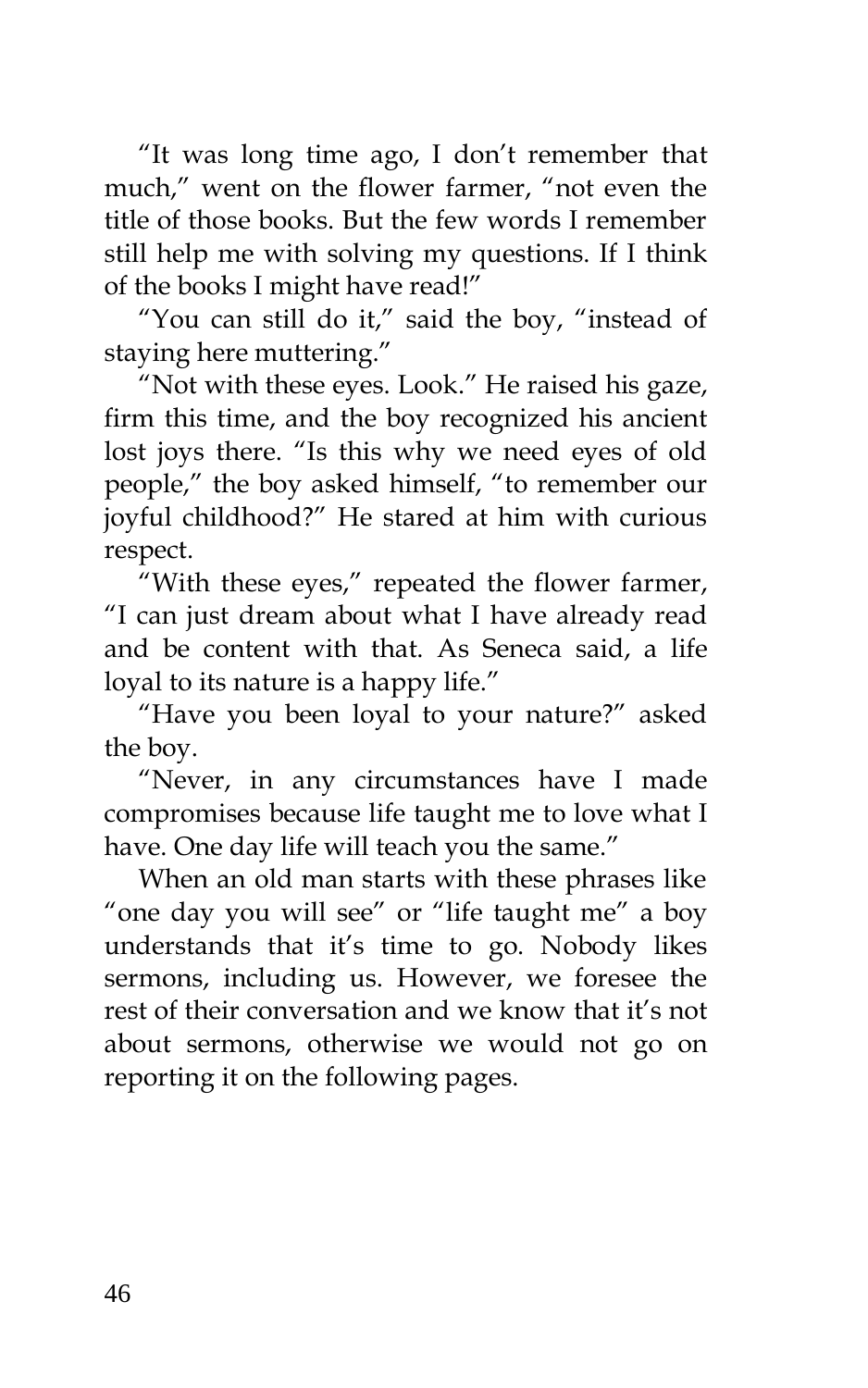**VIII**

"I am not talking like those know-it-all minstrels," went on the flower farmer, "but looking for a sense, since only ignorant people believe in a solid and definitive truth, while truth is instead provisional and gelatinous, and has to be hunted from place to place. Pity the one who embarks upon this research alone!"

The boy found in that glance, though tired and liquid, a juvenile hunger for knowledge that the flower farmer had never lost. When he asked him, "How did you learn to search?" the old man answered, "People end up looking for something because, without it, they were not at ease. We learn when something itches. It is a contagious itching."

From the kitchen wafted the noise and smell of frying. The waitresses' voices went in dry and came out oil soaked. The dirty echo was common in the southern bars. Girls smiled and their smiles got oil soaked too.

What do we need to be happy?, went on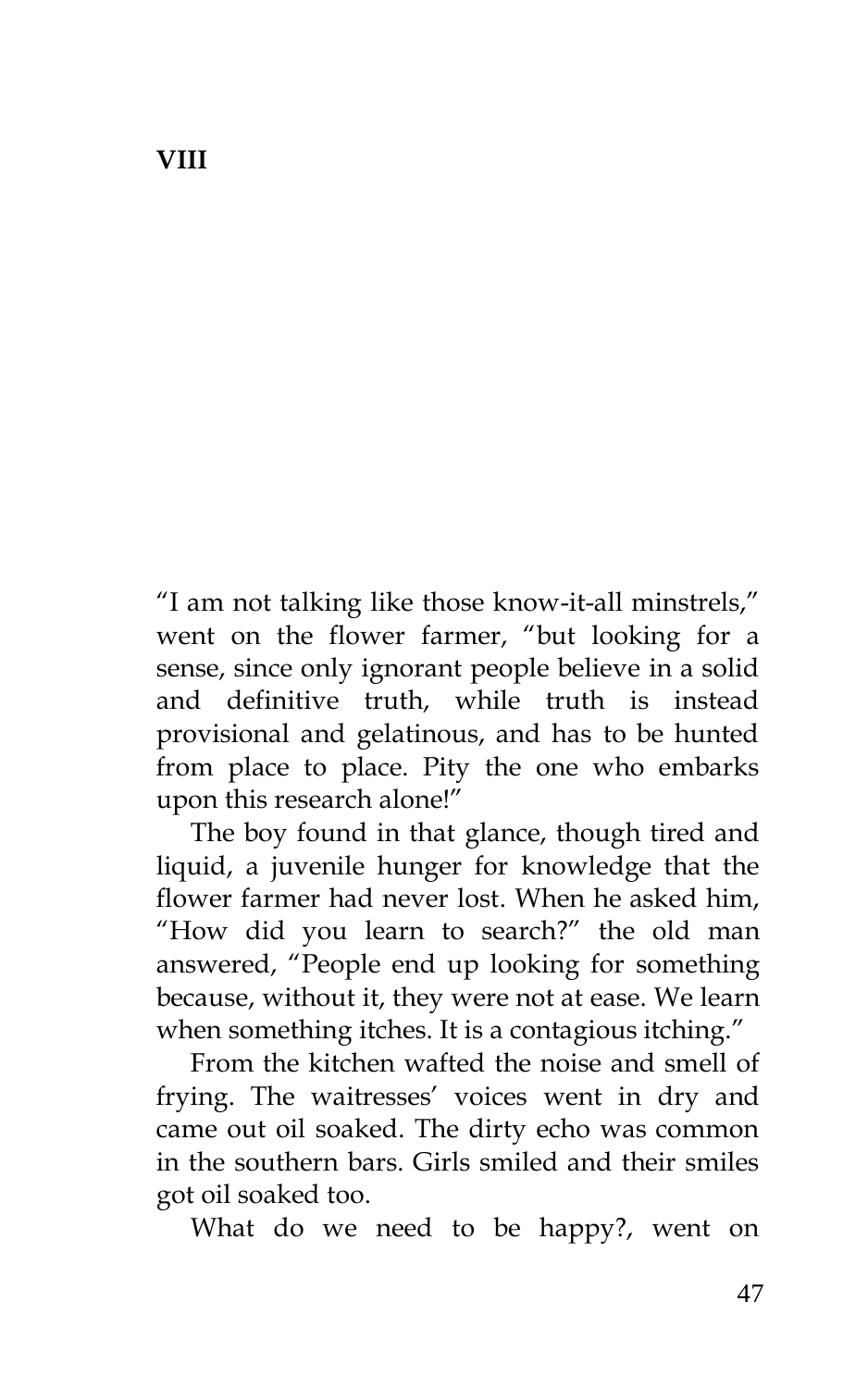wondering the boy, and, as one list of necessary things doesn't exist but numerous lists for each of us, he didn't find a precise answer.

The boy had an undefined beard, and he wore a sand colored shirt with rolled up sleeves, as bartenders do for practicality and to showcase their strong forearms, with two pockets for the corkscrew, pens, order slips and other treasures he guarded. Below his open neckline was a t-shirt the same color as his eyes, the light blue of the sea during a flat slow crossing, free eyes that had seen misery, and few hairs on the chest. One day, he too would have long hair on his body, a bushy moustache to hide his emotions now revealed by his lips, an unkind rough voice for the customers, and a belly like those of the old people sitting on the terrace. There were plastic chairs outside; wood was too precious to be wasted under those salt gusts and sudden rainfalls.

The flower farmer thought of his wife. Last time he had seen her, in their chacra, she was drinking boiling Mate as she liked and stroking her tummy. This is the way people have Mate. The bombilla looks for the Hierba Mate while stirring submerging the dry herb and discarding the steeped one.

Before the old – at that time young – flower farmer disappeared for thirteen years, they had made love with all they had inside as when two human beings dream so intensely of the same thing that only an unjust God can interfere and withhold it from them. His wife waited the necessary time, then realized that her child had never existed inside her, but only in the dreams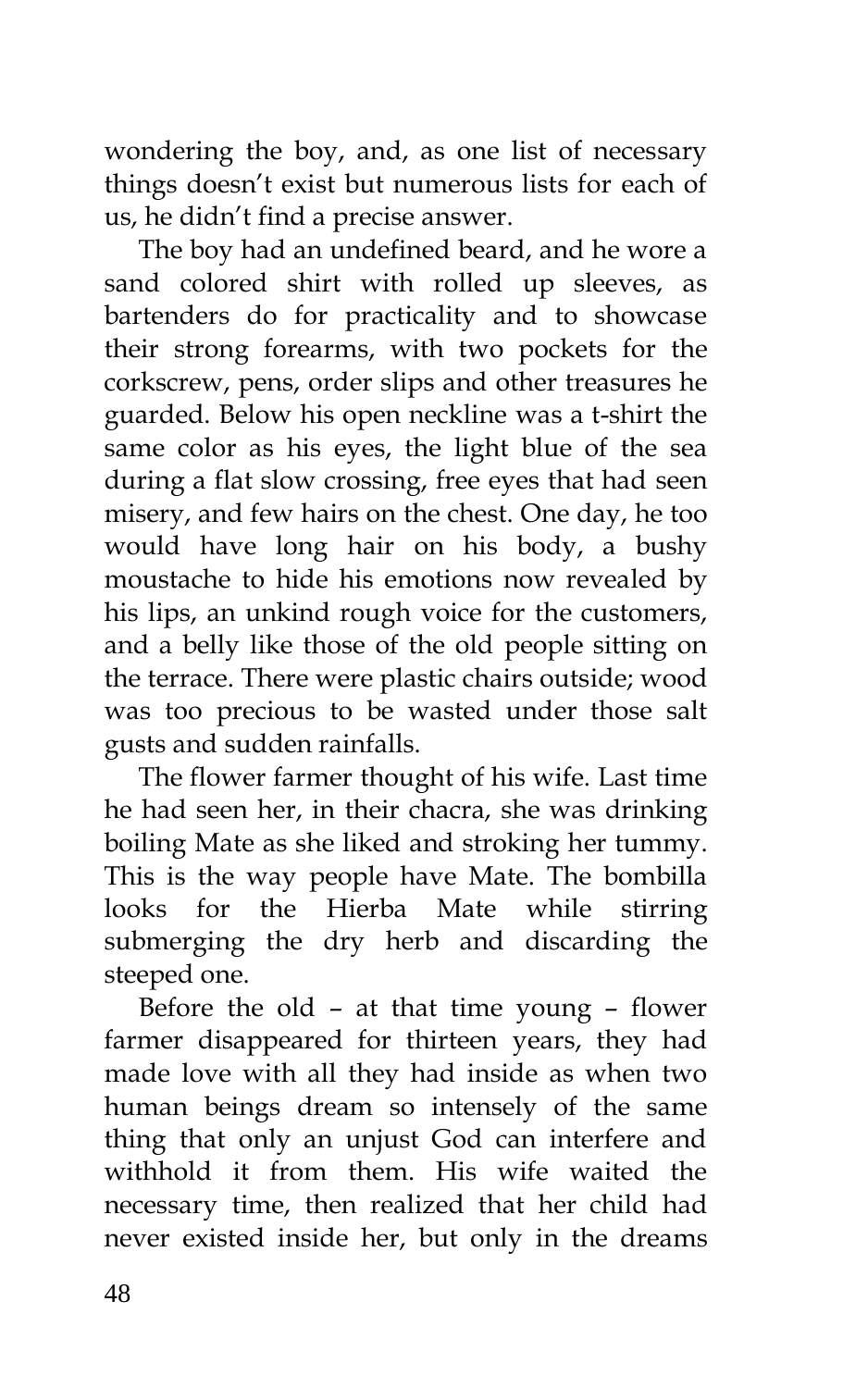she had in common with him. She was a silent person, she chatted only when necessary. The real silent ones, however, are those who even while talking a lot do not say anything!

In some of the windows' reflections, the boy saw the little clouds moving slowly above the high buildings of 18 de Julio. Their breath, taking the clouds' rhythm, became more pleasant. The long Avenida was uphill, the traffic lights worked according to the sense people gave to them, whether favoring humans or cars. Since at that time there weren't so many cars or people, the harried ones crossed first. That boy, anyway, possessed the elegance of tall men. He enjoyed walking the city streets when nobody was around, and he could hear the sound of his sandals, at night for example, or early in the morning when birds howl in place of wolves. He had old sandals; the dirty jeans accentuated his leanness. Golden watch and dirty jeans: the contradictions of his generation. When he was cold, he tried not to tremble. Cold had taught him to fight.

The flower farmer felt younger recalling his own fights. Is this the aim of memories?, he thought. Gums hurt, making war with teeth and losing most of the time.

A woman stood up with a full belly, she had a flowered dress and red shoes. "Luckily red shoes still exist!" the boy said joking. The flower farmer, as always, smiled. He mostly smiled with his eyes, but his whole face got brighter. It doesn't matter what memory exists for, he thought at last. What the flower farmer did not understand was why that boy gave the impression of being two different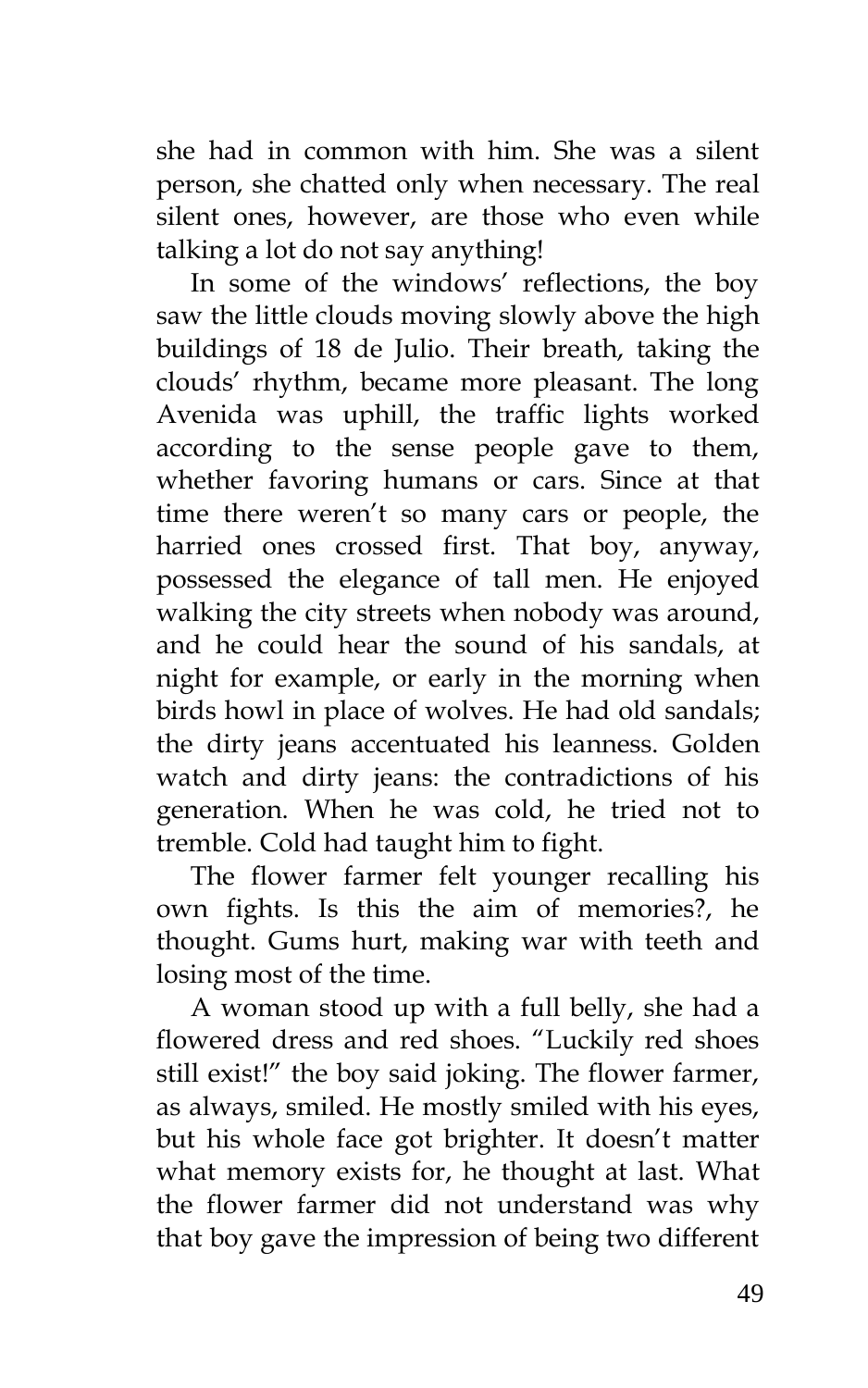people, the first with open summer sandals and the second with a new motorbike and a golden watch, as if two unknown individuals were in conflict inside the same body. In his eyes, there weren't yet big troubles; they were wild and gentle. In the brief moments when the flower farmer met those eyes, he saw the young rebel he had been and the wonderful woman he had loved. His wife had rescued him from a catastrophic existence like any life spent alone. "A woman can be a life rescuer," he said alone. "Together, time has a bigger significance," he went on saying to himself. "Otherwise what would I have done for so long!" Her voice, when she called him, was the voice of a child looking for her daddy. He liked when she woke up and called him by name. At the thought of this absent family, the flower farmer gave a glimmer of a smile and the boy, unprepared, didn't understand the reason. The flower farmer was about to commit the easiest mistake one makes with memories: to confuse them with the present. It was not yet that bad, he knew he was just an old man and those were just memories. His wife's voice; the hope she would call him on that summer day to tell him she was pregnant; and eventually the sleepy resignation over the years.

The customers' chatter forming the background of their conversation had intervals of high or low volume, as if it was a single person's voice. The boy didn't care how many people were talking: words fly away, many of them had passed by the bar and all had left him emotionless until that encounter.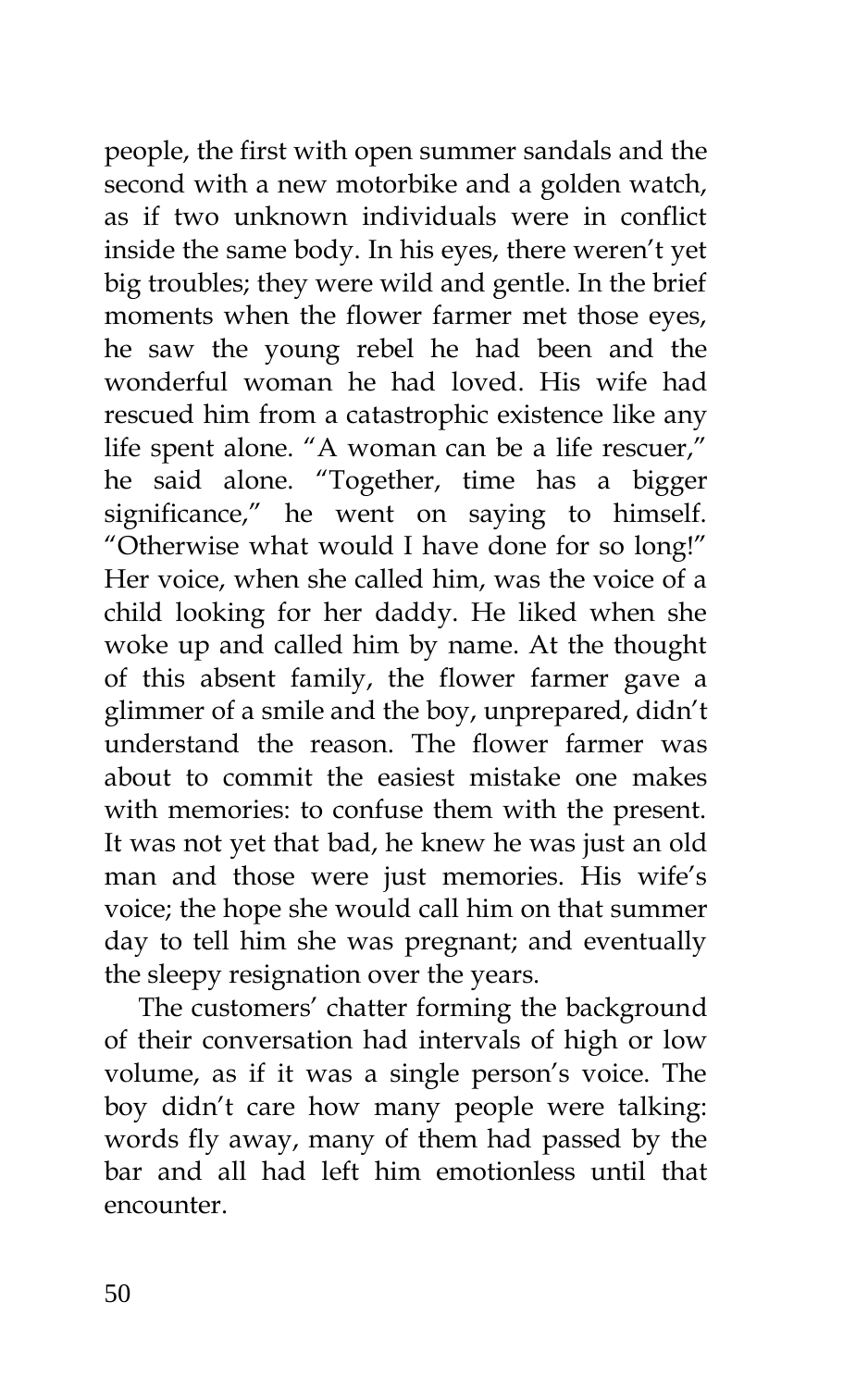"*Che!* I can take you home. There's the owner's car," said the boy, "Zitarrosa himself has been in!"

"I bet you think I'm drunk," he was answered, "for a bit of Grapamiel?!"

"Of course not! I told you because we could go on talking outside without interruptions. My shift here's over."

The boy took him by the arm, he was attentive, the flower farmer did not expect it. They went out and nobody paid any mind. That door could open when the wind came in or when people went out. As long as they paid the bill, it was the same to the owner. Crossing the threshold, their figures could be confused with the curtains, volatile as the material, passing, materials this world is made of, cotton, wood, cement, people. They both thought of the useless and full life they had talked of. The flower farmer recalled the period he had fallen in love, in those long humid southern winters, at night. Sleeping we fall in love? While we talked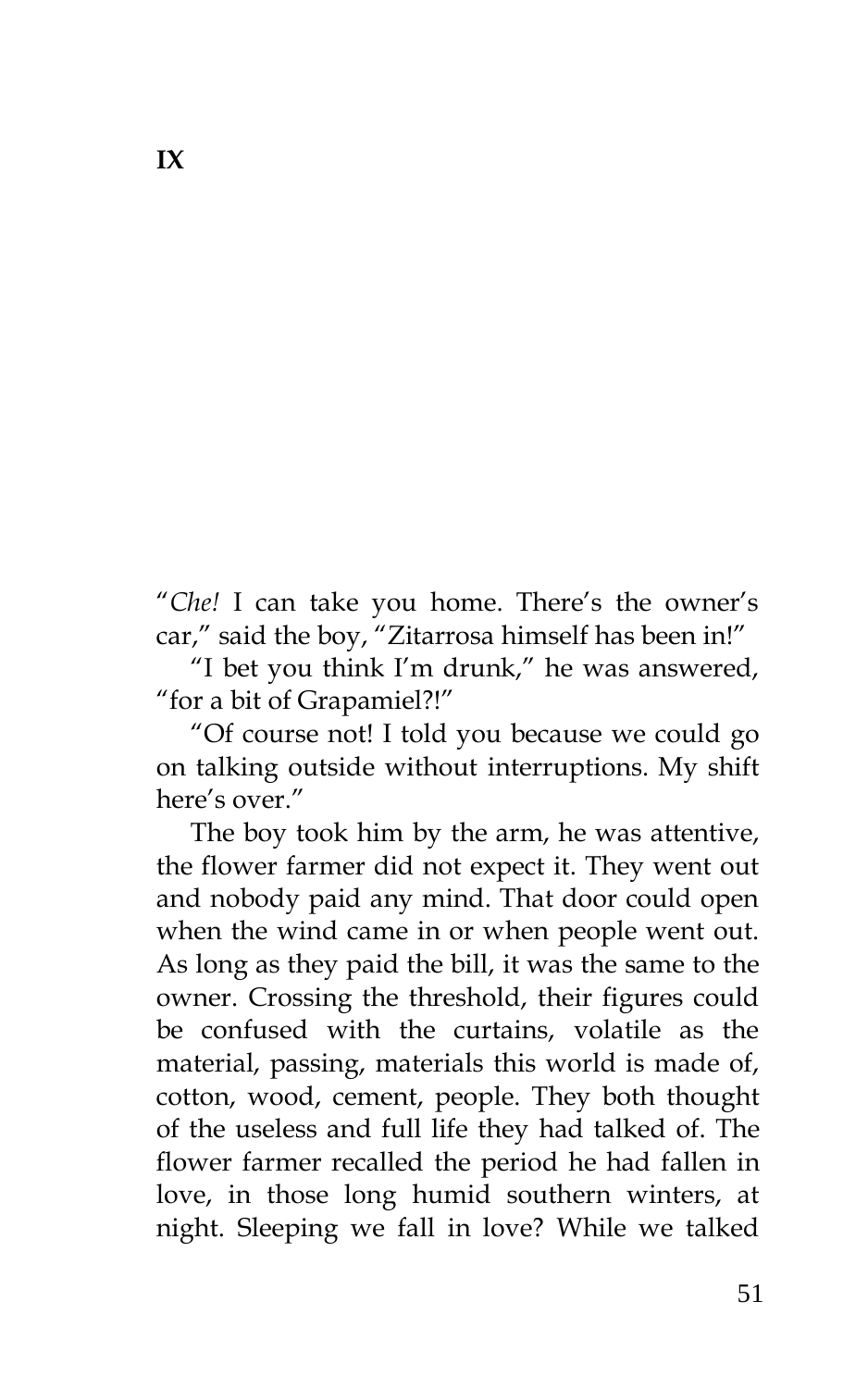half sleepy, I realized I wasn't lonely any more?

The boy hadn't felt those feelings yet. He had slept with Cecilia Varela, a dancer, in her soft bed under the mosquito net, or with some customers, young tourists, Spanish, Italians, French.

A recent rain had washed away the menu written with chalk at the entrance. The wooden flower boxes were full of those rains; the flower farmer had seen them all, one by one, torrential rains falling over his country without warning, and they had never astonished him. Downhill was the Rio de la Plata, its brown water was not unclean, but rather, full of life, it shook whatever was inside, it was the brightest water both had ever seen, it shook one's soul. From the gardens of Plaza España, came the smell of sweat which was soaking the city, sheets of blue metal keeping the old building company. And from the third floor of a structure under construction, a Chilean workman raised the hands covering his big belly and cried,"Pilar, Pilar, mi amor!" Two floors below, his coworkers roasted the parrilla for lunch, churrasco and bread, and smiled at him and at love.

In the general silence of the immensity of the ocean and the Latin-American wind, just the creaking of a seesaw could be heard from the back of the Ancap gas station. A child let it move up and down passively, without smiling, and looked at them with a glance of a cynically curious adult. The smell of gasoline was carried away by the wind.

"I missed this sky and the impetuous sea," said the flower farmer, "they are wild, they can make you feel the space around you and you are no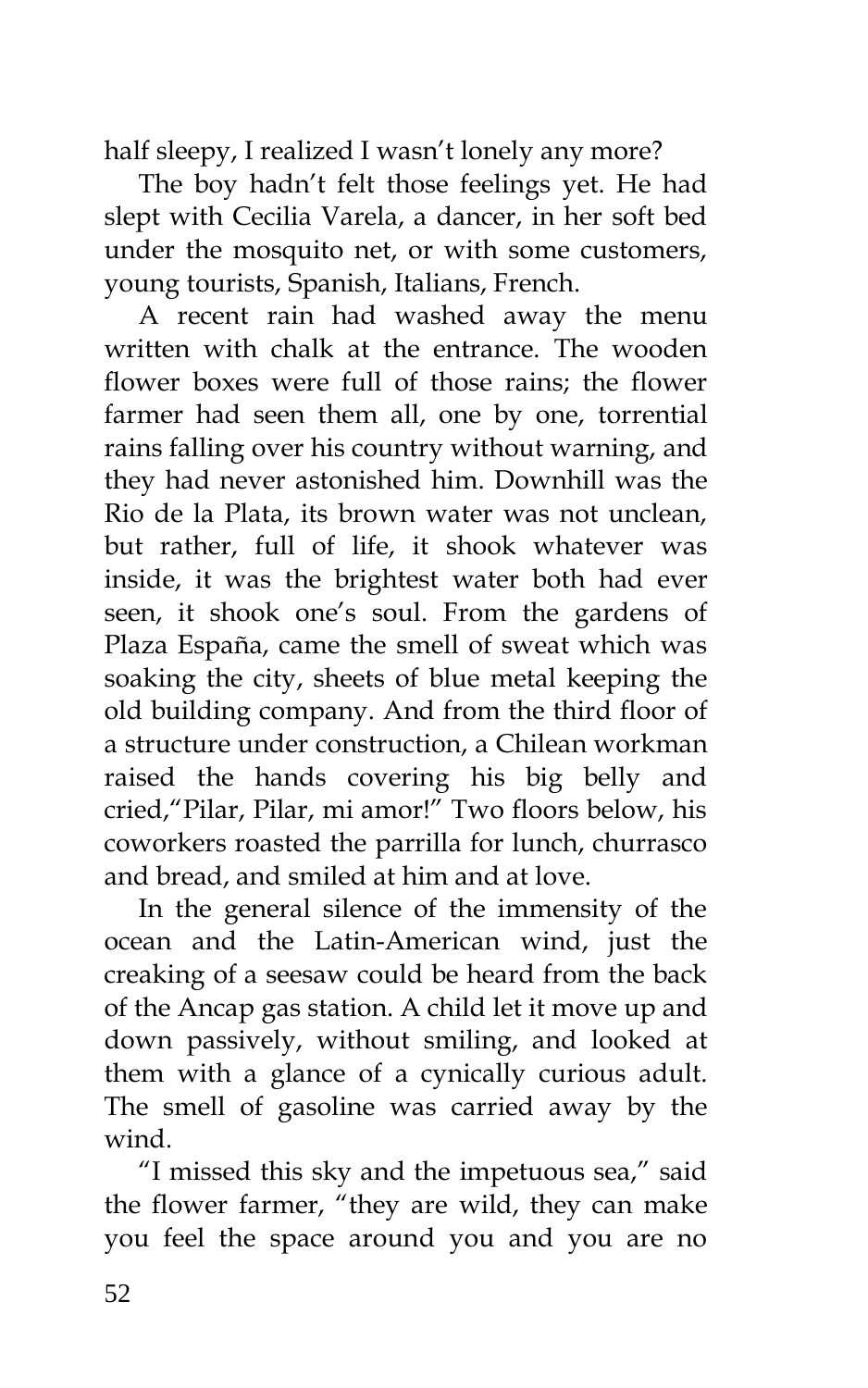longer safe as you felt in those little European bays. Down here, you know, people's voices are sharp to drown out the nothingness around them, that empty space we learn to fill up to become full men and women. And when at night the sun goes down – the flower farmer pointed to infinity – over our heads appears a blanket of pink clouds falling to the horizon, where never-seen birds are singing, growing deeper and mysterious."

A National Police van passed in front of them with the siren on; sirens rang out at any time, night and day, sometimes they seemed to be fabricated, children games or neighbors' loud televisions. It gave them a fright, as happens when somebody is walking in his own world and is called back to this one with force. Even the flower farmer hadn't enough experience to mix different worlds.

They went to the bus stop, they wanted to take the bus to the outskirts. "Ours is the 127," said the flower farmer. However, after many years in jail, the number might have changed. He didn't accept the lift in the car, because, he said, "cars reeked of plastic smell and at his age any odor is accentuated by his sharp cats' senses."

The firm and light boy's voice, for example, reached his ear as if it first passed through an empty refrigerator. And the noise of the sea, transforming into a river two blocks down, never left his mind. His hearing was insane, like that of many old people, but he had other methods of hearing a noise directly from his brain, without filtering through the ears. And so, they were walking around and we wonder where they would go, together, two guys who just met in a bar to talk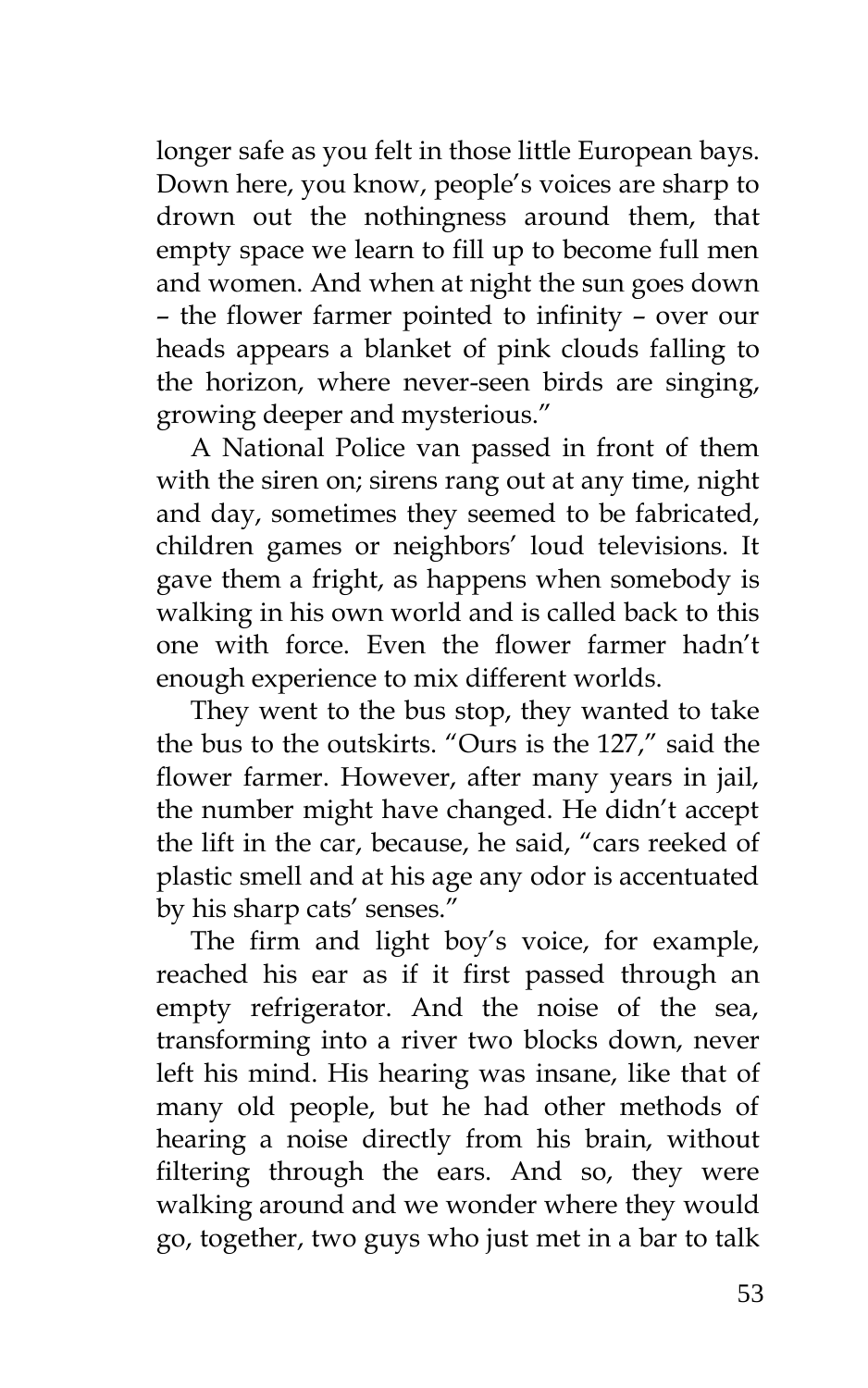about happiness! The city didn't like that word, each time they said it they were drowned out by the traffic noise and the urban wind, that unnatural wind born at shop corners. People argued while smiling along the street above Barrio Palermo, they

shouted in their dialect to sell various items, used dresses, broken second hand phones, and hairless dolls. Their own happiness was not at all the one we are talking about on these pages.

In front of a bar, somebody was dancing the tango. Music spread out along the sidewalks, behind the glass doors, like wind that enters everywhere. Behind them, water kept falling on the rusty padlocks of the fountain, the legend of Ponte Vecchio in Florence, the legend of lovers, the same all around the world.

From the Avenida came the buses and some old cars. A few drops still survived after the rain which fell all through the night, the noise like full buckets slammed against the houses' doors and the bellshaped glass ceiling. The dancers performed on the terrace. The wooden flooring would have creaked without the tango, but the tango, as you know, erases all noises, it is overpowering and makes you drop any other activity. Her name was Cecilia Varela – careful readers might already know her – she wore a red satin skirt, it couldn't hide the perfect form that women from that city had, perfect even in their human imperfection, black hair worn up in Flamenco style and a green blouse holding her hard little breasts so as not to let them fly away like doves. So, she was a dove trainer. The boy had the clean eyes of good people and wore a French bonnet, but, as we are not interested into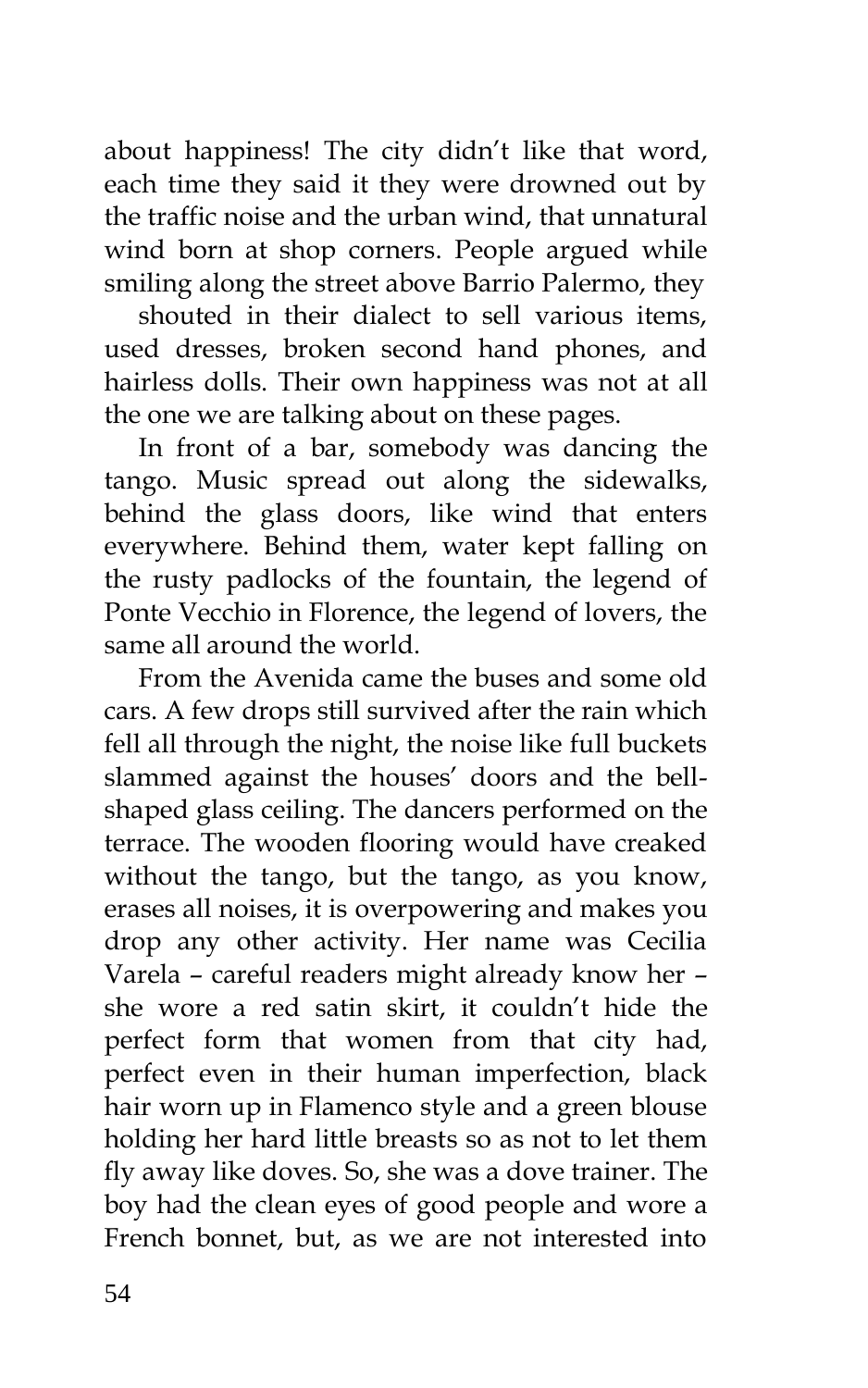him now, we won't provide more details.

The boy studied Cecilia's movements and was tempted to leave the flower farmer and go to her. He gritted his teeth, he wanted to be her only partner. Seeing her in the arms of someone else was the worst thing that could ever happen at this moment.

Bystanders stopped and waiters dressed as women in tight green skirts stopped serving, standing motionless with their trays in their hands. The couple pretended to touch each other, repeating precise movements learned by living on the streets. They looked at each other without their eyes and they touched each other without their hands: that was the boy's impression, whilst walking with the old man. From the tables came the sweet smell of the hot jamon y manzana sandwiches. Astonishment is like melted sugar: once solid, it can't become liquid again.

Malnourished horses' hoofs and carts full of plastic and bottles dragged with an ignoble conviction. Their owners were called selecionadores, they didn't wear shirts and sat on old objects for seats, buckets, boxes, even toilet bowls. At each trash can they shout, "Dale vo'" to stop the mules and rummage through the rubbish.

Whole urban areas were built by metal sheets and bricks. Mules and men lived there. Children ate Mate and sugar to fill their stomachs. Roads and squares made of metal sheets, that burned in summer like slabs on the fire and froze in winter. Children couldn't move in the morning as they woke up freezing and only around midday the sun warmed them, and they could finally go out and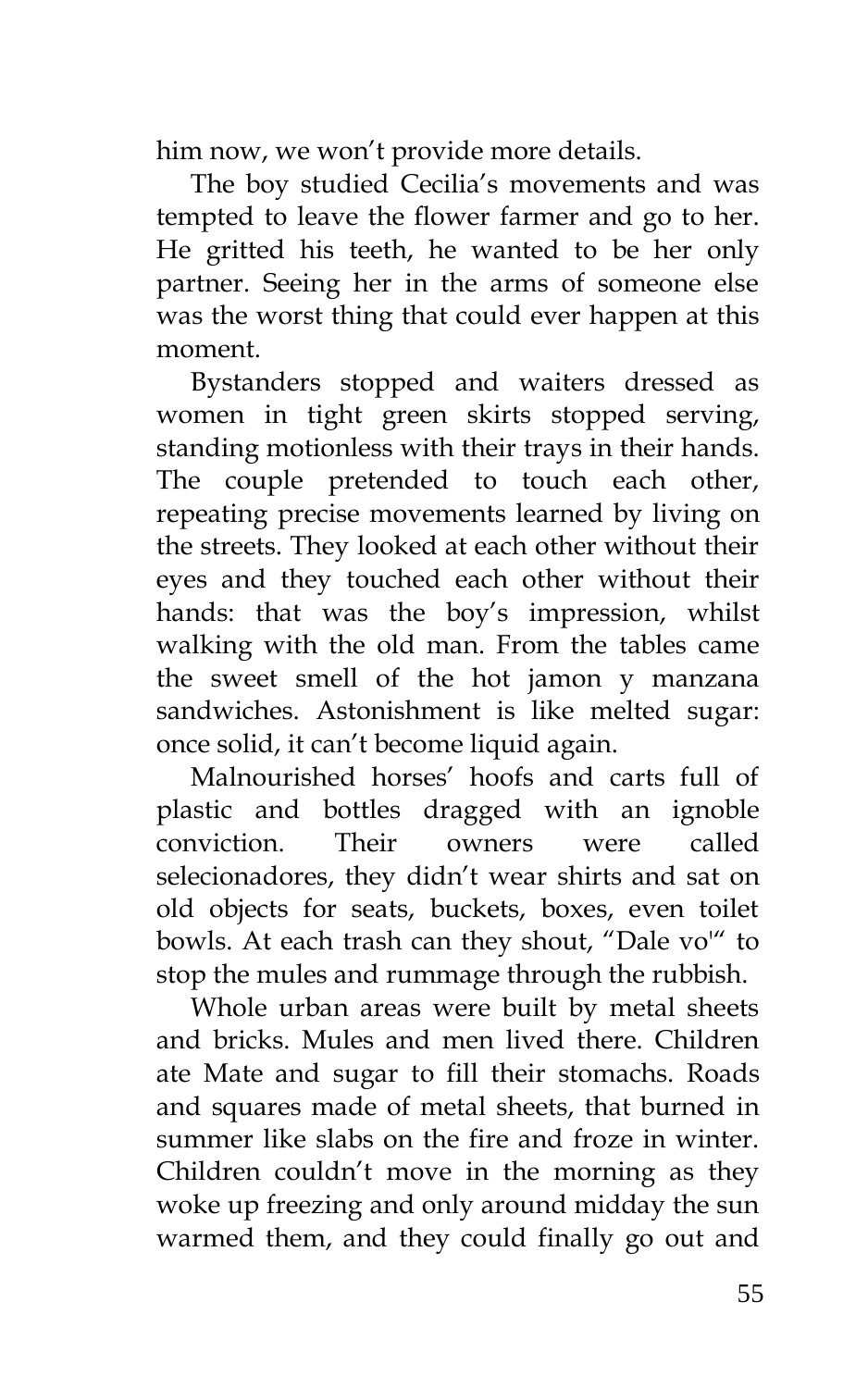play. Few of them could write, sometimes they couldn't even speak. To fend for themselves they used fists and bites. Humidity from the low ceilings turned into cold drops overnight and fell on their beds all day long, so in the evening they had to lay down in the wet sheets that never dried in time. In summer, in those same beds they melted in their own sweat, as the temperature reached one hundred degrees.

In the places where the old man had disappeared, thought the boy, do people hear about this side of the city? Or do they talk about the same old Artigas' statue and parrillas for tourists in the port market? Are people aware of these girls' regularly harassed and pregnant most of the time, mothers of two or three kids by different men and not even twenty?! A country of free people that accept no compromises, but a country of women existing only when giving birth, pregnancy after pregnancy. And as soon as the older kid starts walking alone, they want another, and one more, because, without this, they would just be anonymous wanderers. A city of hypocrites and rapists, ex-milicos, trained in Panama by the French Army, pampered by the Intelligence, Secret Services, they were generally experts in torture, untouchables after the Dos Diablos laws.

Today at the supermarket they run into the same women they tortured during the dictatorship. "And here I am talking about happiness!" said the boy to himself again.

As he looked at his timeless people, running after Mate and Milonga, the flower farmer said, "They are sons of sorrow, heirs of the refined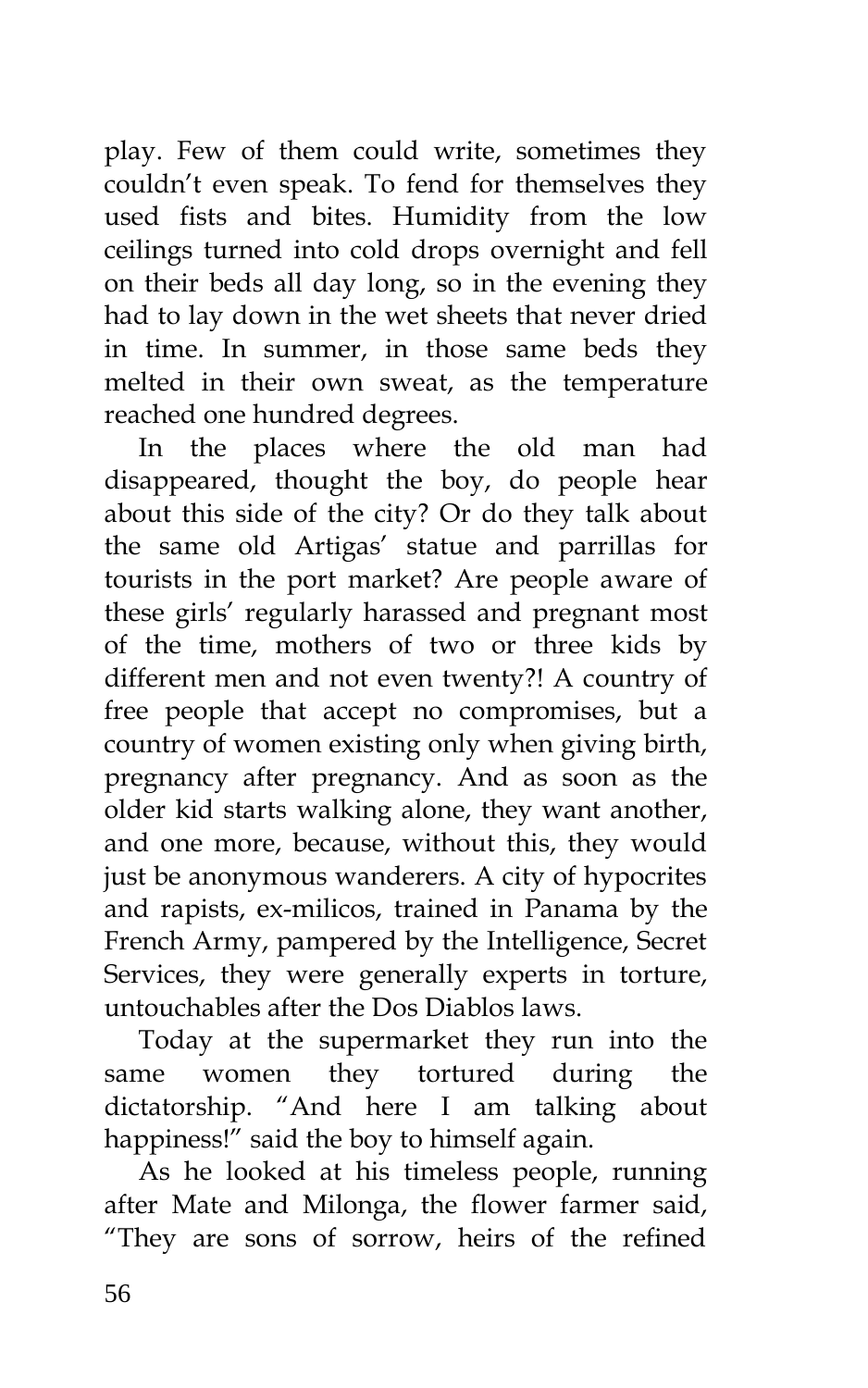Spanish language and the dangerous negotiation skills of Italians. Migrant generations have populated our country, which today is a free country."

"It is, thanks to those who fought, like you," the boy said.

"At my age," answered the flower farmer, "I don't even remember if I fought for freedom or for that rebellious gene some people come into world with"

It was too late now for whatever they might complain about. At this point in our lives we stop any more questions and come to grips with what we have in our hands, as the flower farmer was now saying at the corner of Andes and 18 de Julio. To Rincón del Cerro, they had to take two buses, it was ten miles away from the center. When buses of this city stop to pick up people or let them off, they don't do that as is usual, rather, they seem to throw out a poor guy who didn't pay the ticket or a vagrant looking for food – and for that, he would be in the wrong city.

Two girls came up quickly behind them. They were poor and moved like princesses waiting for at a ball. The poorer the girls were the more beautiful

they were, waxworks, Rioplatenses magic the whole world envied. It was a rule nobody disobeyed. Their bodies slipped with badly contained passion in those cheap dresses from the marketplace. They were so elegant that they didn't need any modern trinkets, those dishonest women use to deceive men and mirrors. Any rags would have brought justice to them. They both smiled at the old man and at the boy too, out of respect in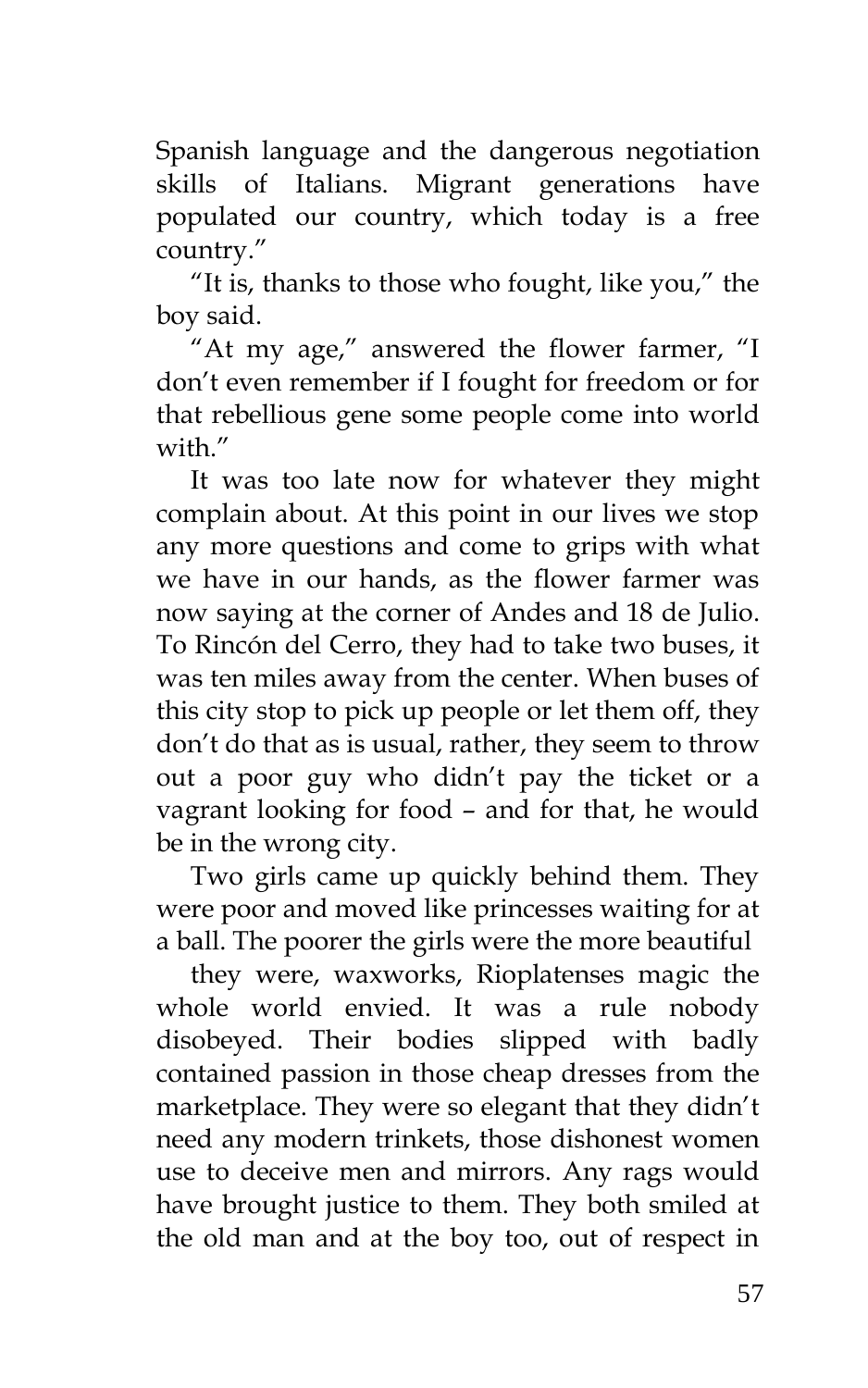the first case and for other reasons, which we are not interested in, in the latter.

"Arriba!" cried the driver.

The bus was full, people from everywhere. It shook them along all the way up to the terminal, Paso de l'Arena, where men smelled of that bitter taste of Mate and cigarettes, together with young perfect angelic women who only had the fault to live in the wrong country.

An old man got up, he was burnt by farm work, where no one could fight against the sun as we who can afford so many cosmetic whims or last fashion accessories. He had with him a full box of sweets, sorted by color. "Buenos días señores, vendo barritas de chocolate," he cried, "cantidad y calidad, barritas de vanilla y chocolate señores!" Many had a thermos with the hot water and the Mate ampule under their arm. A woman offered some to the flower farmer who refused.

"You don't like Mate?!"

"Of course I do," he said, "but I don't go around stealing it from others."

The boy had the impression that everyone there, including him, lived in his own miserable world. He thought he wouldn't have realized how deep their misery was, if he didn't try to witness it so closely. Misery is a kind of richness for the poor: he could just live it, but not report about it to those who wouldn't have understood. His life was not a joke nor a story to tell for fun. It was rather a continuous equilibrium among marvelous limits that had shown him the value of every little thing.

Along the road, they saw children from the Barrio playing soccer with a Coke can. They had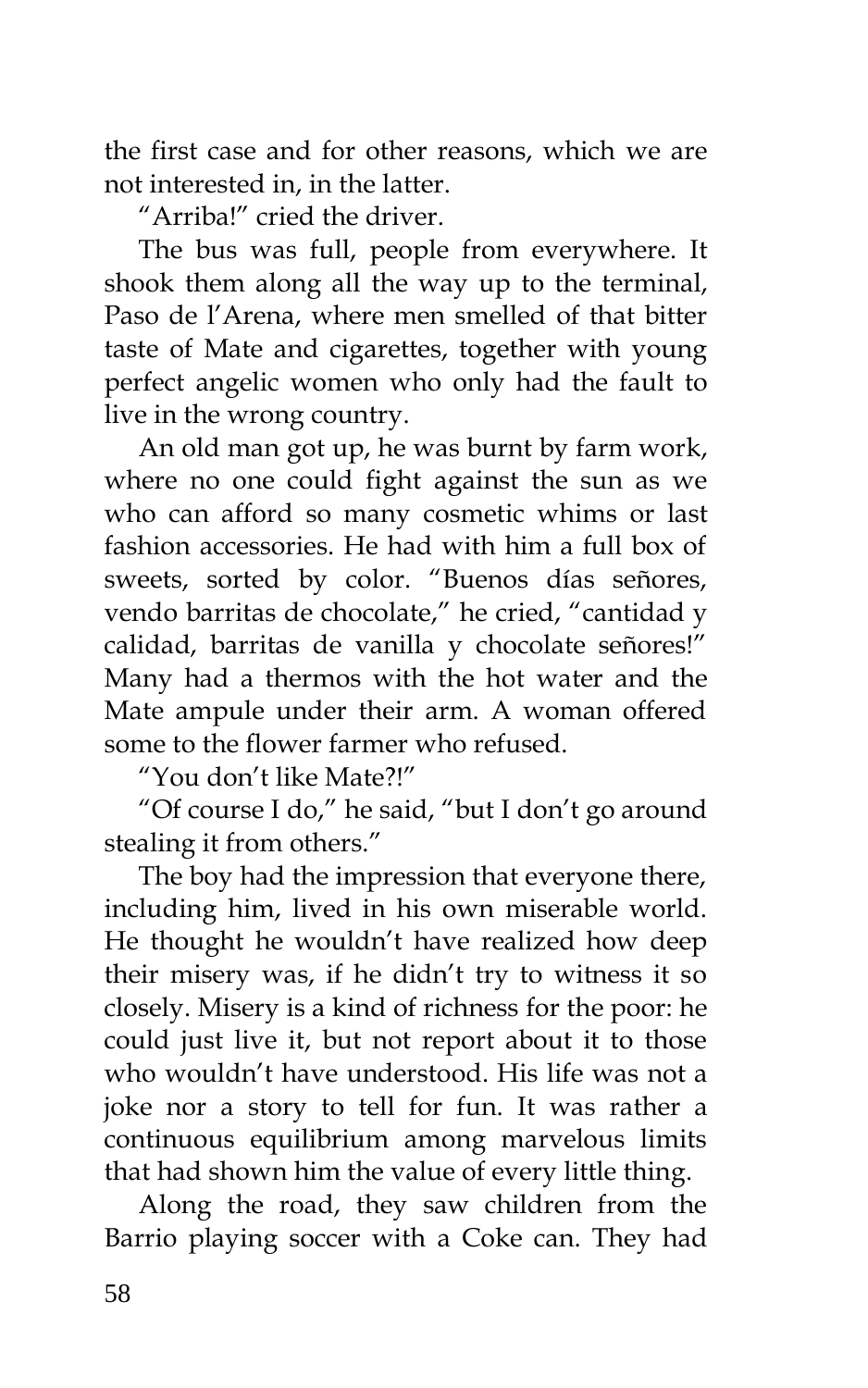the eyes of adults and didn't smile while kicking hard to score against the wall.

Faces on the seats looked like each other, they had characteristics in common, as happens in little suburbs, where genetics has no imagination and we all end up feeling like sort of distant relatives. Joyful voices and sad faces were the symbols the boy would have used to describe his people. He understood himself observing them. Other girls sat next to them, dirty hair, men's boots, kids taking kids in their arms. These hid a calm and unquestionable joy for life. Life was another rule that all of them respected.

"Do you want a smoke?" asked the flower farmer to the boy this time. He kept his hands on the seatback in front of him, he didn't look outside as he knew everything by heart.

They smoked another Nevada, the last one. The curtains were worn-out. On the radio, they talked about politics: when you talk about politics on the radio, you need to adjust your voice deeper; politicians are experts in changing their voices to feel like real men. Nonetheless, people didn't care about how natural they sounded if they could help them get something to eat!

The boy smoked and thought of his mother; of the old bar furniture, they had used to furnish their flat; of the green fridge thrown out to buy a new one. "The old fridge still worked!" he said. He thought of the white walls at home. When he was a child, they seemed too tall, but now even the ceiling was lower. He recalled everything from his childhood, even the constant sensation of waking up and not understanding the dream that just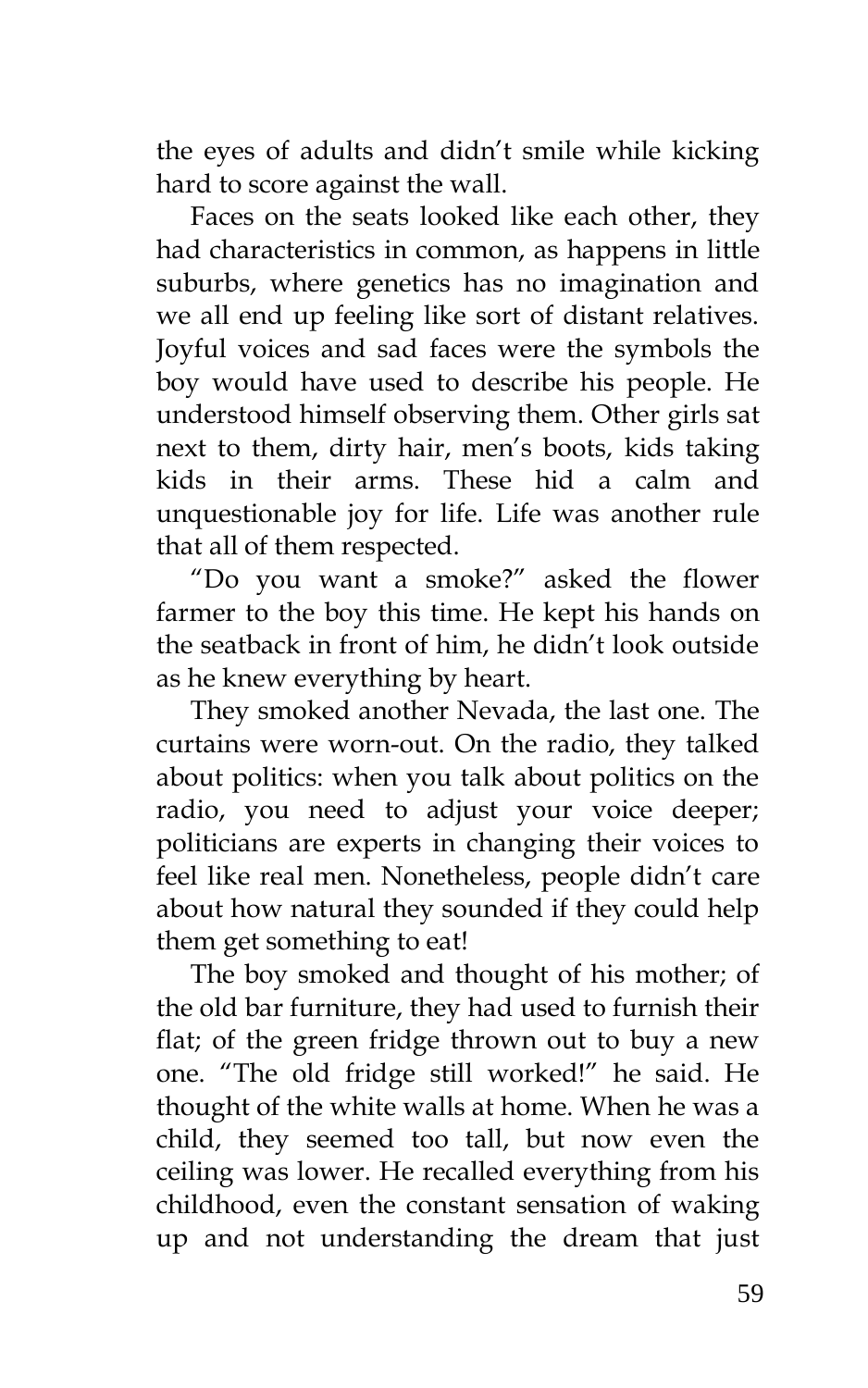ended. In his recent dreams, instead, there was mostly Cecilia Varela, he dreamed of her at the Wilson Ferreira marketplace selling ham and empanadas. When she wrote down with a pen the total on the same paper used to roll up the meat, she moved her head from one side to another as if she was listening to a tango written for another woman. In her face a tired melody sang quietly. The boy had been jealous even of the slicer machine, as it seemed that she danced with that. Cecilia had the sad eyes of poverty. People were rich at the time of the events we are reporting, but it wasn't about money. Girls like her grew up seeking refuge in their dreams only, where they could still be kids. Outside dreams, anything could happen, as songs from the dictatorship report. Nursery rhymes at siesta time,

> *Al botón de la botonera chim pum fuera A los que encerraron a los pájaros A todos los que nunca sonrieron A los que mataron mariposas Negándonos el pan y hasta las rosas...*

Maybe he missed Cecilia, but he wasn't so sure. It was a strange kind of nostalgia that he didn't feel in his chest, as happens to real lovers who double over themselves in their bed shouting and crying; rather, he felt it in his head, as if it were a thought and not a feeling. The boy thought about nostalgia and he wondered why he didn't feel it in his stomach. Through the windows, all the while, the road was getting darker.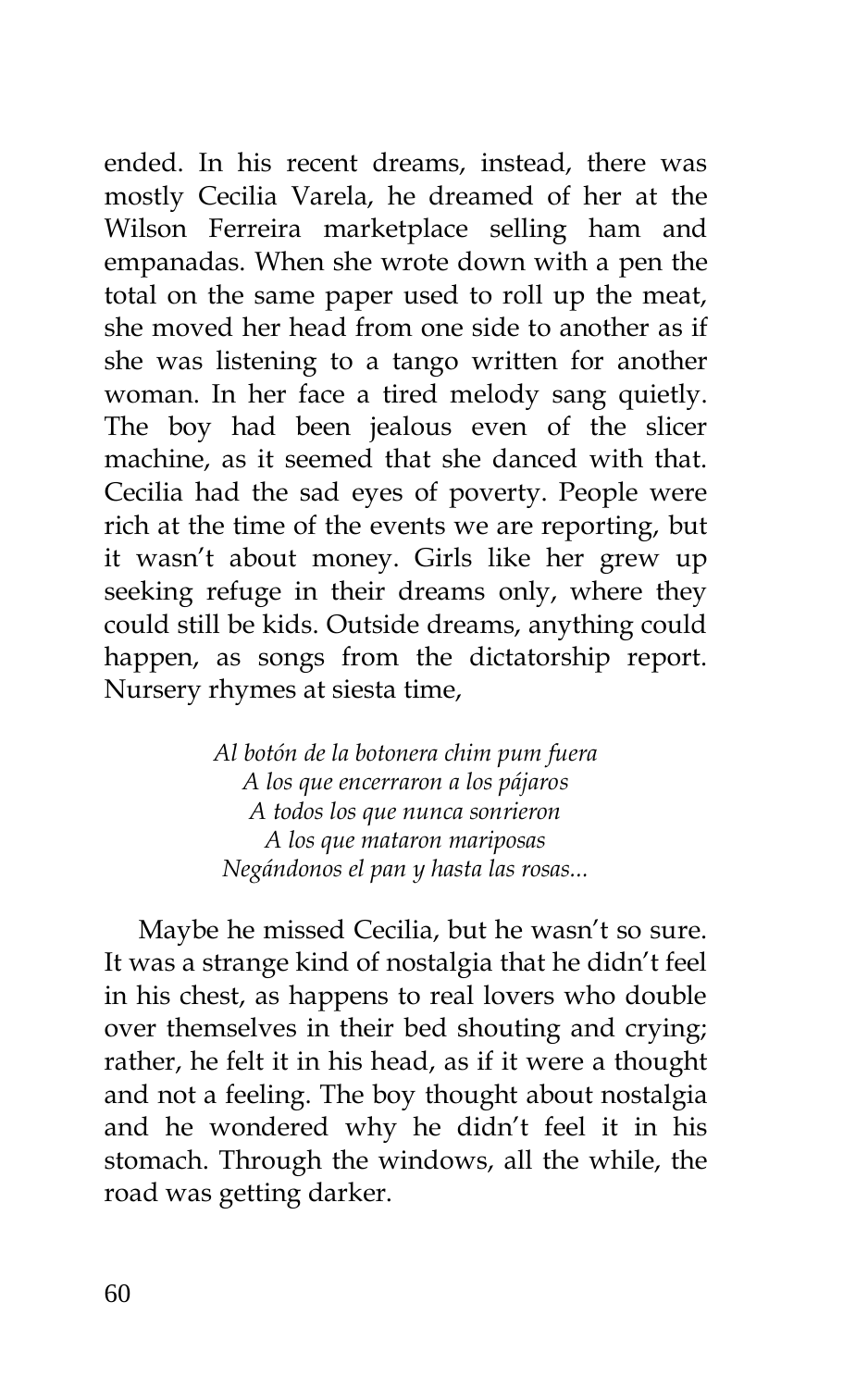As they arrived, the boy saw his people's poverty. A woman sold broken car parts and trike wheels. How many one-wheeled children were trying to ride around the block? And the same green parrots seen in Parque Rodó were caged now in tiny crates and sold for a few pesos. They cried and rolled over each other as if they were liquid. Once again, he wondered why that man lived up there. Anyone in his situation would have moved to the center, where one could find plenty of places for an old couple with a decent pension. There were supermarkets, medical centers, clubs for expoliticians, the Ferias at Tristán Narvaja every Sunday, galleries with shops and hairdressers for his lady, everything within reach.

There weren't many stops other than theirs. White dust came from a demolished house on the other side of the street and reached their noses as the door creaked open. Out of the school at the corner, teachers and their students came out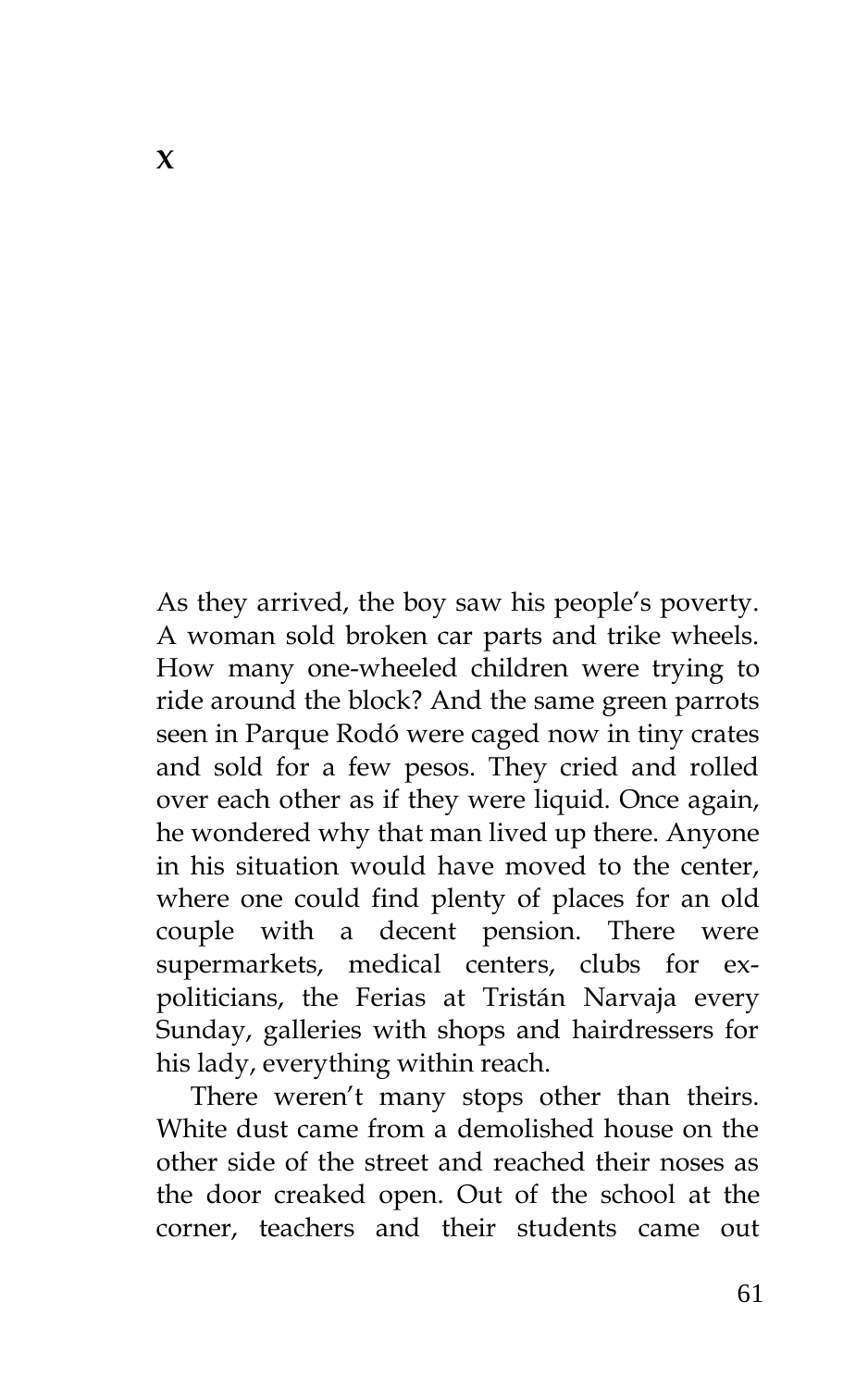excited. The driver, as usual, greeted them whilst counting the twenty pesos' bills and arranging them in his can. It was the last stop, everyone out.

Slowly, the flower farmer stepped down with one foot because the other one, he said, was not good any longer. The boy helped him from the bus and followed him a few meters to ask a last question. He hadn't realized that he was the one who had more questions. Nevertheless, he was not ashamed of it. Shame had no bright colors; it was a normal condition amid many others.

Bystanders observed them, not as tourists in the center did. Tourists' stares have no meanings. Now, instead, there was no doubt about the feeling of people watching them. "Buen día vecino!," mister Barel shouted from the sidewalk. Mister Barel, el Toro, was the owner of Bar del Rancho, where the old rebel used to dine when he was a young rebel. "Buen día!," answered the flower farmer. He gave him a kiss on the cheek, as usual. Then he realized something: if that summer day his wife had called and given him the announcement they were waiting for, they would have had a son of the boy's age. He said nothing and kept that thought to himself. These pages are full of untold speeches: both characters apparently had some problems with honesty. One of the girls who had made the same trip hugged the old man and whispered in his ear something that the boy couldn't hear. The flower farmer blushed but didn't get upset, he was used to this. He turned to greet the boy and put a hand on his shoulder, it was a hot and weightless hand.

"What's your name?" asked him finally.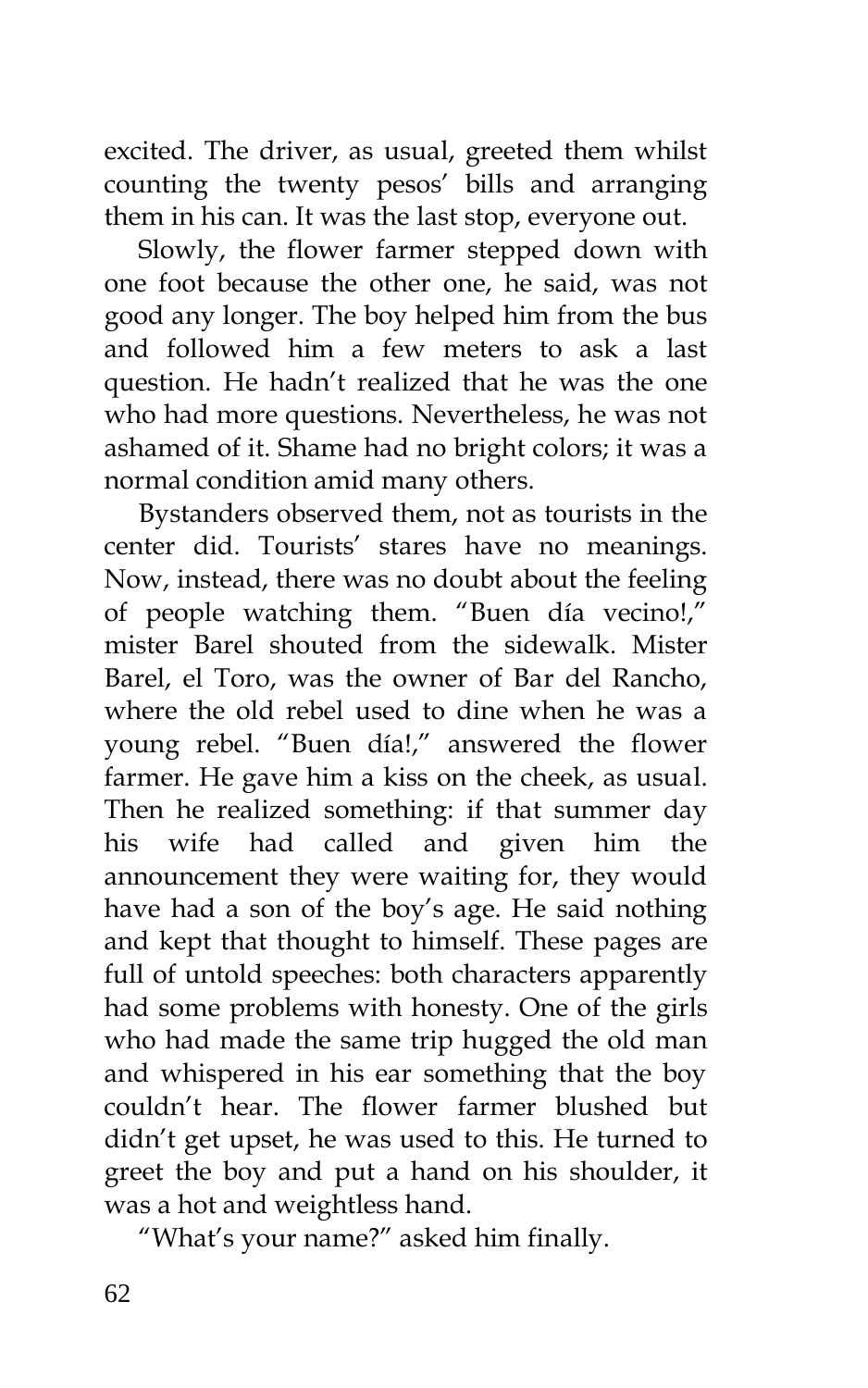"José Mujica," answered the boy, raising his chin twice, once for the name and once for the surname.

"*Che!* Pepe sounds much better," said the flower farmer.

"*Ta!* Pepe is how people call me," answered the boy smiling.

"I think I left my notebook in the bar."

"Do you want me to go and get it?"

"Never mind. I need to go, my wife is waiting for me," he said, "I'll give it to you. Good luck old boy!"

He put his hands in the pockets – one was a fake pocket since it was broken – and set out along the empty road. At first it seemed he wouldn't stay on his feet, because of the slippery mud on the path. Snow for the poor, thought the flower farmer. The boy looked at him, going on without any hesitation, between the silent Cerro's fields, which took him few minutes as that road seemed not to have an end, straight up for a kilometer and then he was swallowed by infinity. The boy looked back to his city, which was somewhere in that desolate windless valley and smiled because there were no more buses to the center.

*Café Bacacay, Montevideo, April 2014*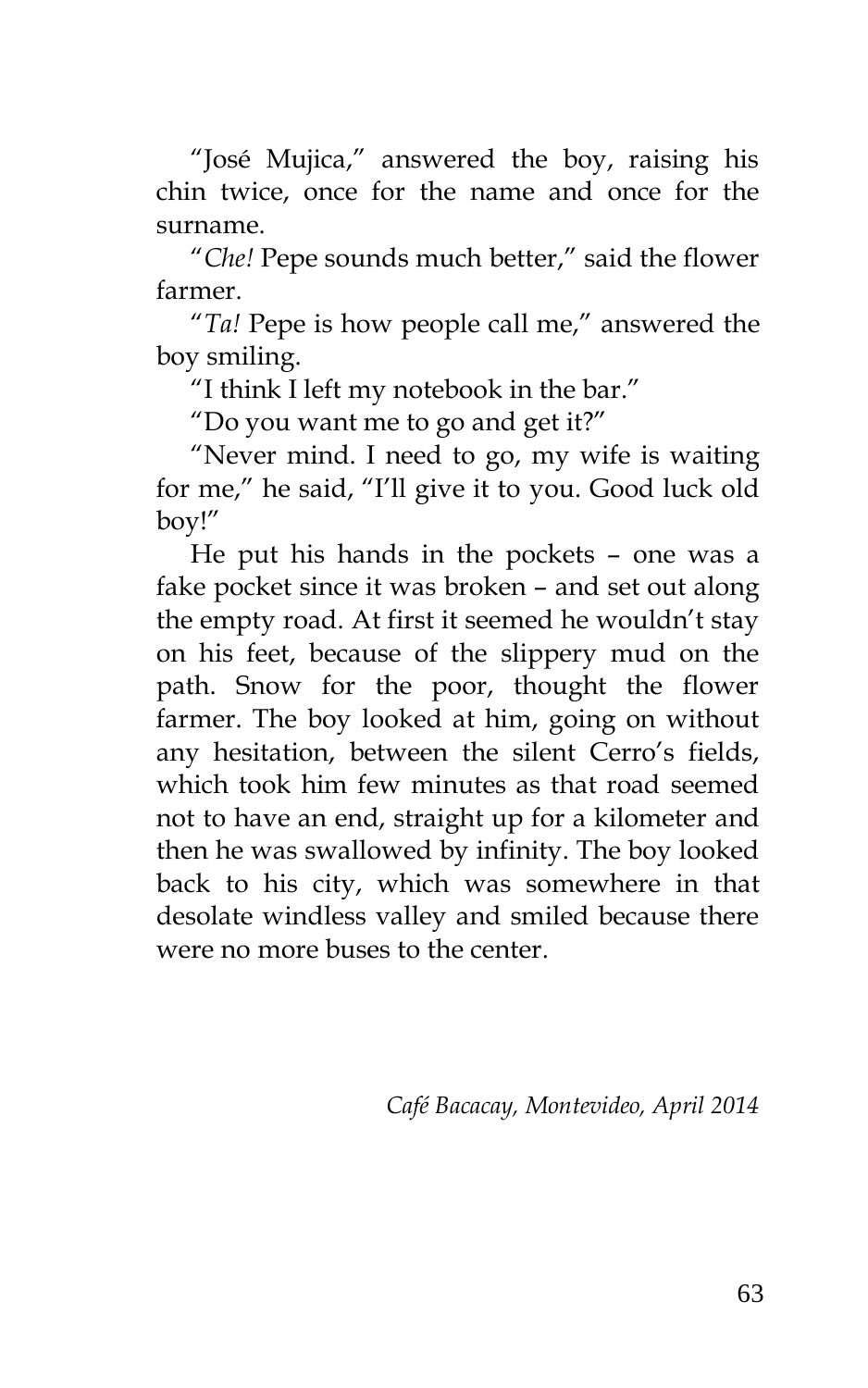## **Sources**

José Pepe Mujica, conference with academics, Montevideo, April 2009;

discourse to the United Nations, Rio de Janeiro, June 2012;

discourse to the United Nations, New York, September 2013;

and our brief dialogue at the Bar Santa Catilina, Montevideo, April 2014.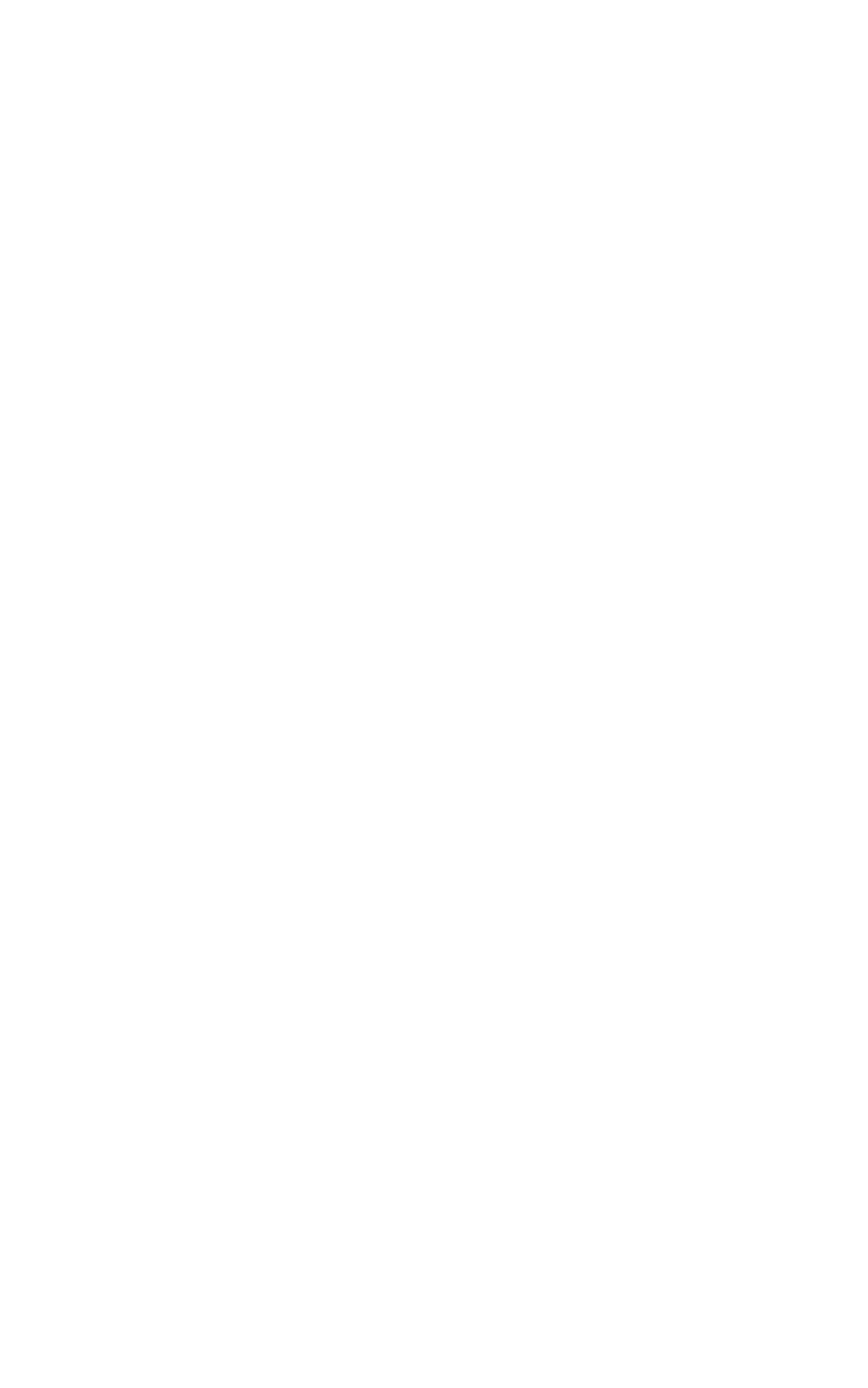## **Breve diálogo sobre la felicidad**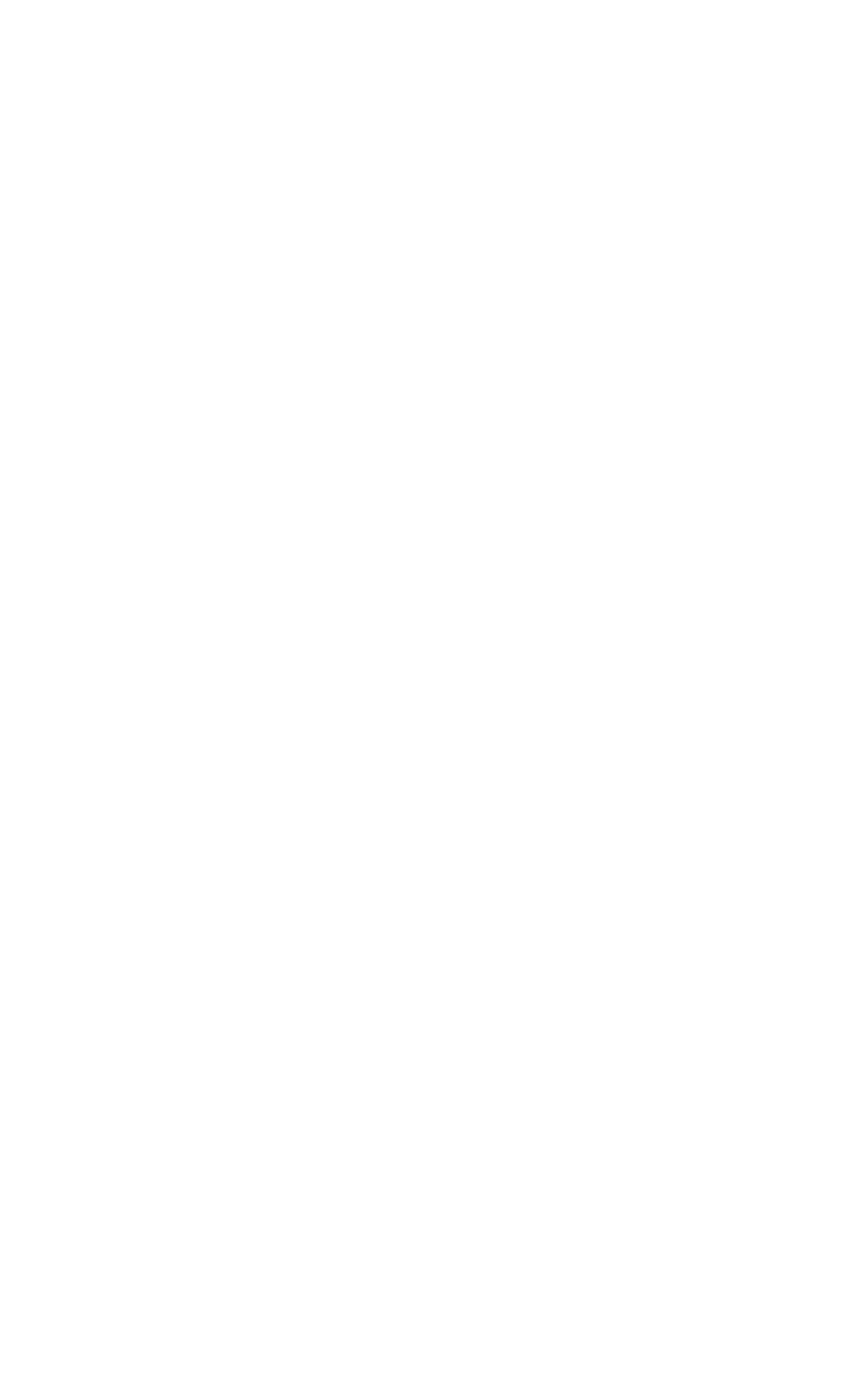## **Introducción**

*Permítanme una nota para agradecer al señor Presidente de la República Oriental del Uruguay, José Mujica, por haberme permitido utilizar algunas frases de sus discursos públicos y por la charla informal que mantuvimos. Este ensayo nació para los jóvenes pensadores. ¡Ojalá comprendan la importancia de desear ardientemente la libertad y lleguen a ser, algún día, ciudadanos o políticos mejores que nosotros! En cuanto a los adultos, me remito a la antigua ley que existe desde que existen los libros: cada página puede esconder varios significados. Cualquier lector, cualquier crítico, puede interpretarlas según le venga en gana porque, al fin y al cabo, tanto en literatura como en la vida misma, sólo quien quiera comprender comprenderá.*

*Me costó mucho contener las historias que surgían de mi fantasía mientras relataba fielmente el diálogo, mitad real, mitad imaginario, tal como me había propuesto antes de viajar a Uruguay y, debido a la enfermedad que sufro, una grave forma de cabezonería que siempre me obliga a llevar a término todo lo que empiezo, no pude elegir otros caminos.*

*Igualmente, tengo que darle las gracias a mi amigo Henry Ortega (Librería-Editorial LaMalatesta, Madrid), por haberme ayudado con la traducción al español.*

*f. i., mayo 2014*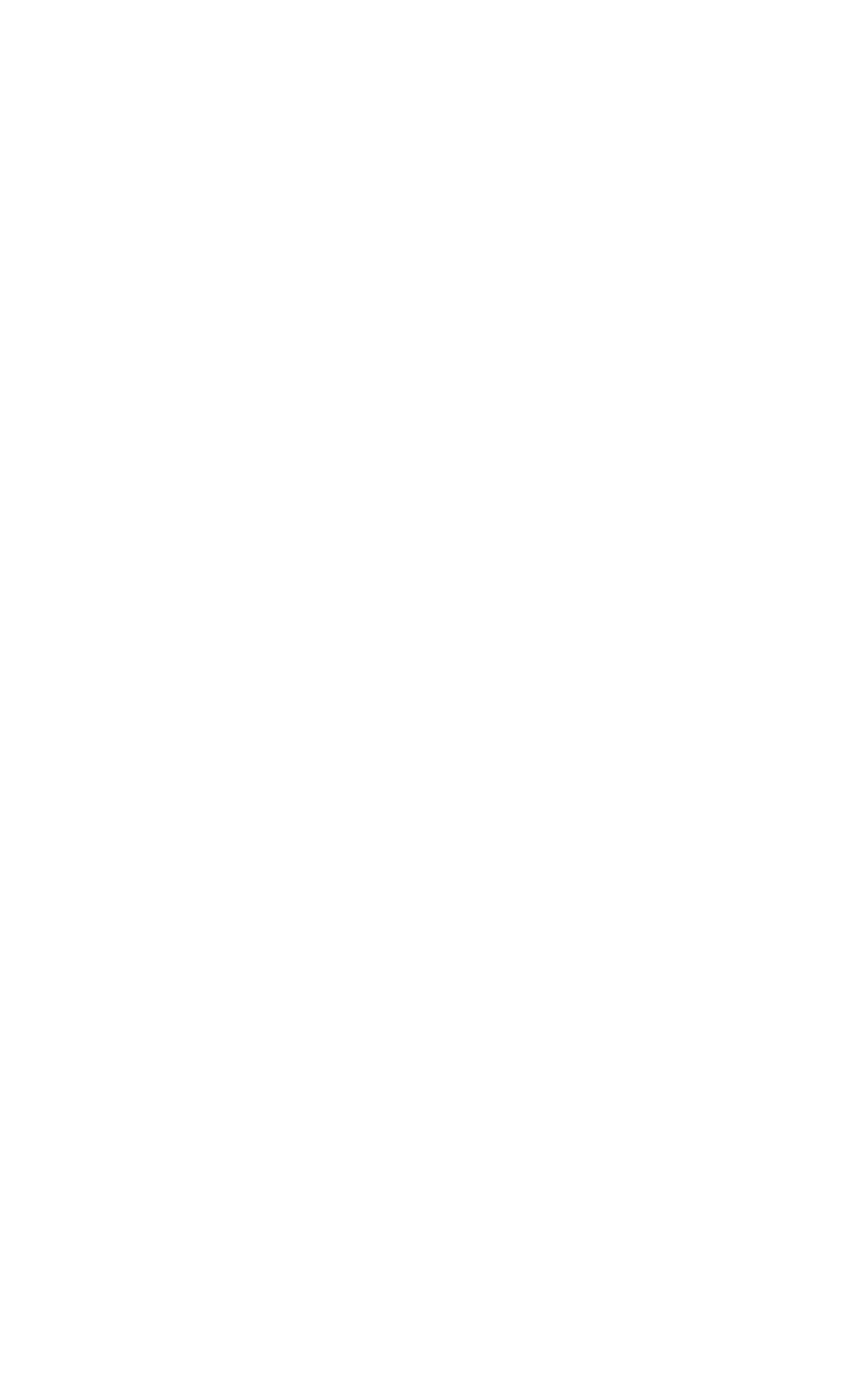El chacarero había vuelto después de muchos años de ausencia, cosa que, durante las dictaduras militares latinoamericanas, resultaba normal. Entró en un bar cerca de la plaza Independencia, las casas bajas olían a plantas y a lejía, se entreveían los patios llenos de la luz brillante de los azulejos. Era domingo, había bajado veinte cuadras por 18 de Julio porque la Biblioteca Nacional estaba cerrada y se le había olvidado. ¡Che!, te importa si me siento aquí para tomar un trago, preguntó, pues parece que ya está todo puesto para la cena. Si nos molesta, te lo digo, contestó el mozo detrás de la barra con la clásica gentileza de los del sur.

No nos interesa cómo se llamaba el chacarero ni cuántos años tenía. A lo largo de esta lectura no nos interesarán muchas cosas. Grapamiel y un café doble, frío si no es molestia. No tenemos, se le contestó, así que el chacarero pidió: pónmelo caliente y esperaré a que se enfríe.

Aquel día sus manos mostraban una extraña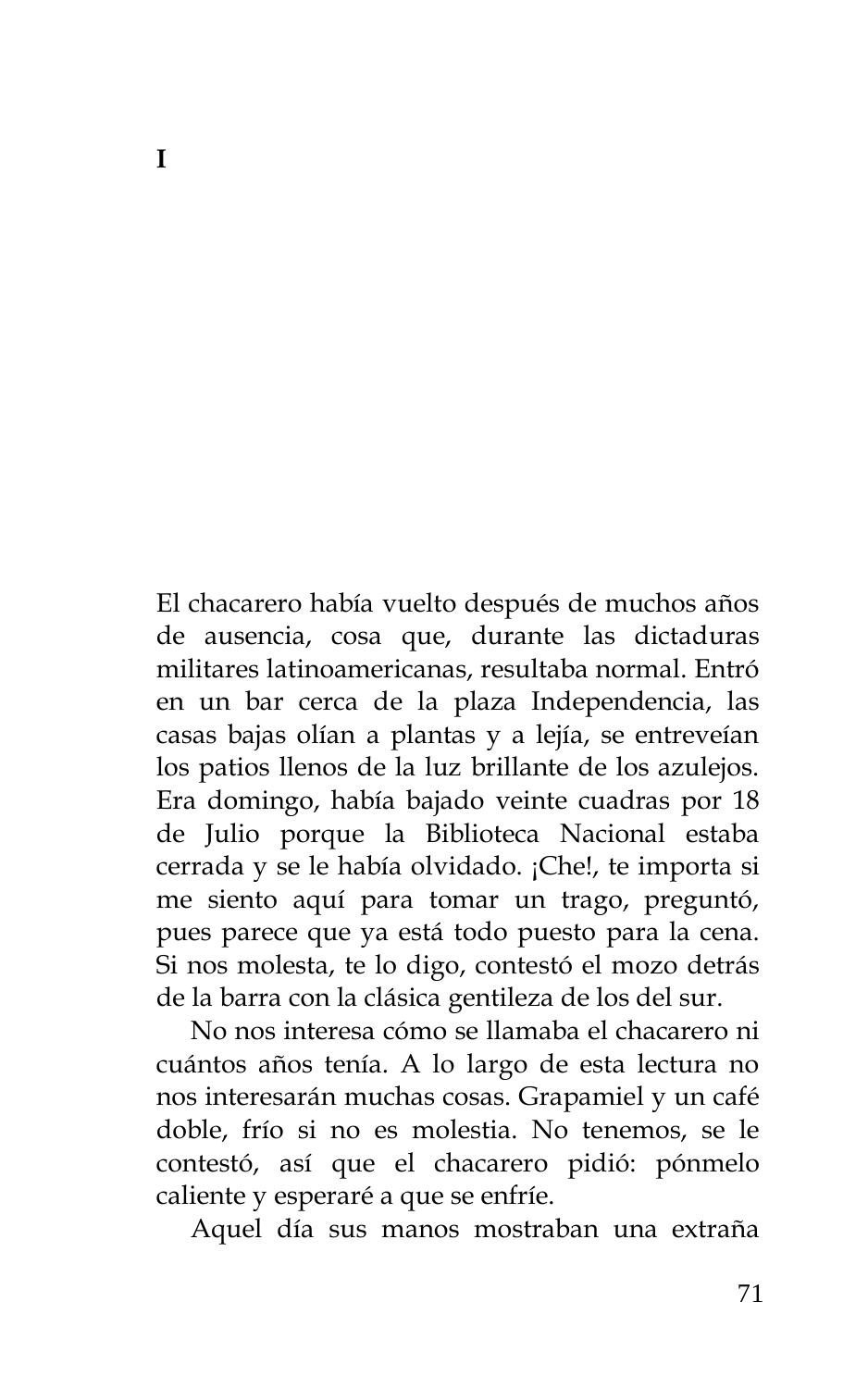sabiduría, eran manos independientes y revolucionarias. Se acordó, al sacarlas de los bolsillos de la chaqueta, de que eran finas y sin vello, llevaban muchos años cumpliendo los mismos movimientos, no tenían razón para dejar de hacerlo. Pese a ello, se notaban inmóviles. Luego, al moverse otra vez, percibió el sentimiento de responsabilidad con el que se acercaban a la mesa. Sus manos no tenían edad, envejecidas para los demás, para toda clase de hombre al que le gusta dar un final a cada cosa con la esperanza de adelantar el propio.

El mozo detrás de la barra cantaba y silbaba, tenía rizos pequeños que le caían por el cuello dando la impresión de que estuviesen mojados, pese a que podía tratarse del reflejo de las bombillas amarillas de las lámparas. Las camareras no le miraban como se mira a un hombre, el chacarero parecía más bien un niño y les inspiraba ganas de maternidad y risas: un tímido placer con la idea de haberle parido y amamantado, estrechado contra aquellos pechos que, desde que él había entrado, estaban latiendo. El chacarero no hacía caso a sus sonrisas, estaba absorto en sus manos, las había puesto encima de un cuaderno.

Había nacido allí, pero a lo largo de su vida había trabajado en muchos lugares, Salto, Artigas, incluso en Buenos Aires, y en ninguno de éstos se había quedado largo tiempo. Había servido a sus patrones sin dejarse seducir por las promociones, el trabajo era gratificante, pero vivir en la constante búsqueda de su propia pasión por la vida lo había sido aún más. Se había conformado con el sueldo mínimo, alguien le había definido como un

72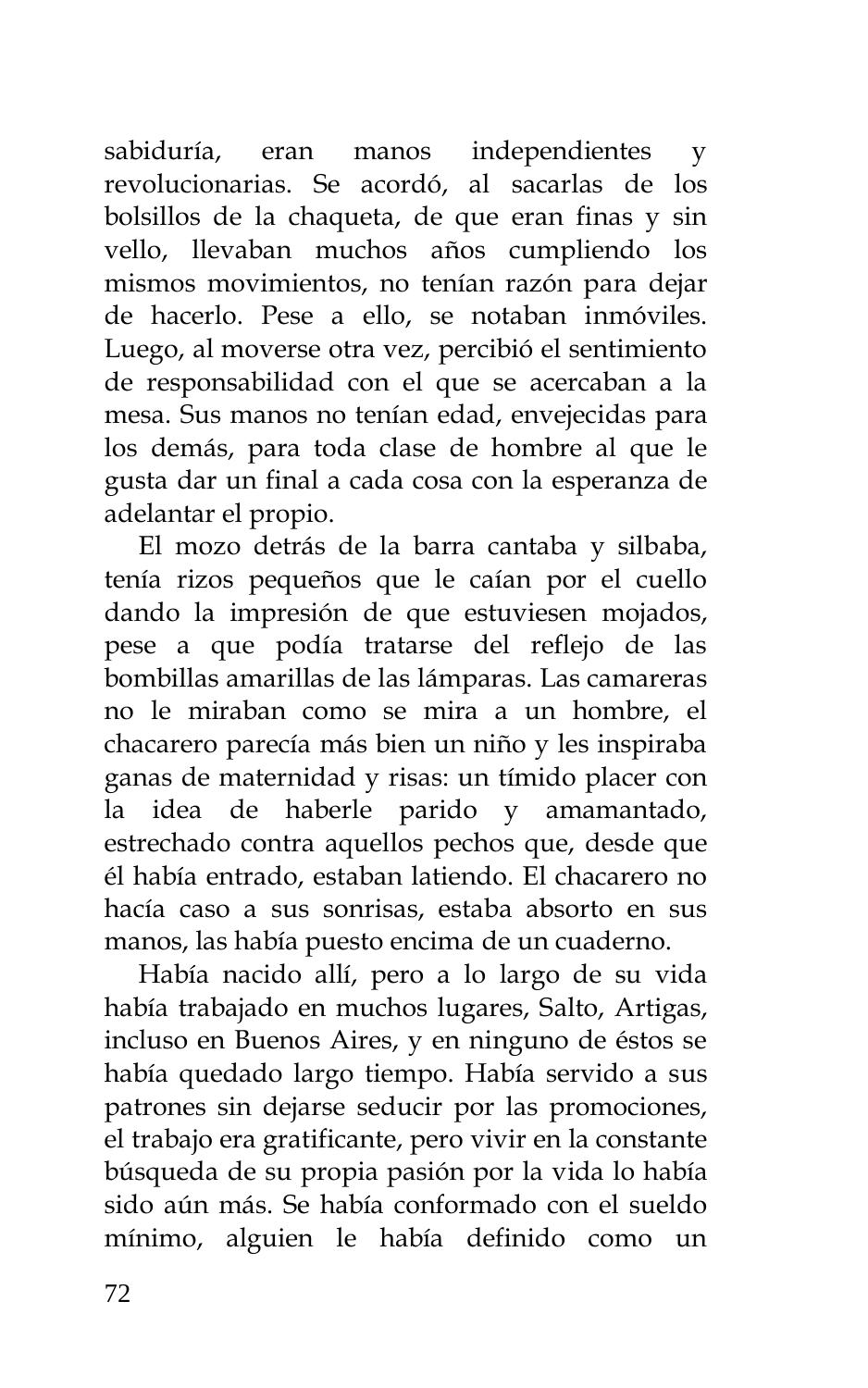inconsciente, le había avisado, tú verás, le habían dicho muchos, tú verás. El chacarero, y seguiremos llamándole así porque su nombre ya no le servía, estaba cansado de escuchar tú verás, tú verás. Tenía por lo menos unos noventa años, y todo lo que había visto se parecía a un espectáculo que ahora guardaba dentro, podría haberlo descrito en su cuaderno, su nombre podría estar allí dentro. Mantenía la mirada baja, para cruzarnos con sus ojos deberíamos agazaparnos y esperar a que los levante de la mesa, pero sabemos que cuando alguien piensa en su vida, podrían transcurrir muchas horas antes de que recoja los ojos de donde los ha olvidado, por esta razón seguiremos hablando de él sin describir esa parte de su cuerpo, de momento.

El mozo detrás de la barra se afanaba con su nariz con la pericia de los enamorados o de esos monos que, el uno al otro, se despulgan y se comen los parásitos desencovados de entre los pelos. El resto del cuerpo lo puedes limpiar solo, pero para la cabeza se precisa de otra persona. El chacarero le sonrió, sorbió un trago de café que sabía a agua sucia de alcantarilla, no porque la hubiese probado alguna vez, sino porque así se la imaginaba, y permaneció en silencio. Desde que había entrado, el mozo detrás de la barra le había interrogado con la mirada para descubrir si él, al menos, sabía algo sobre la felicidad.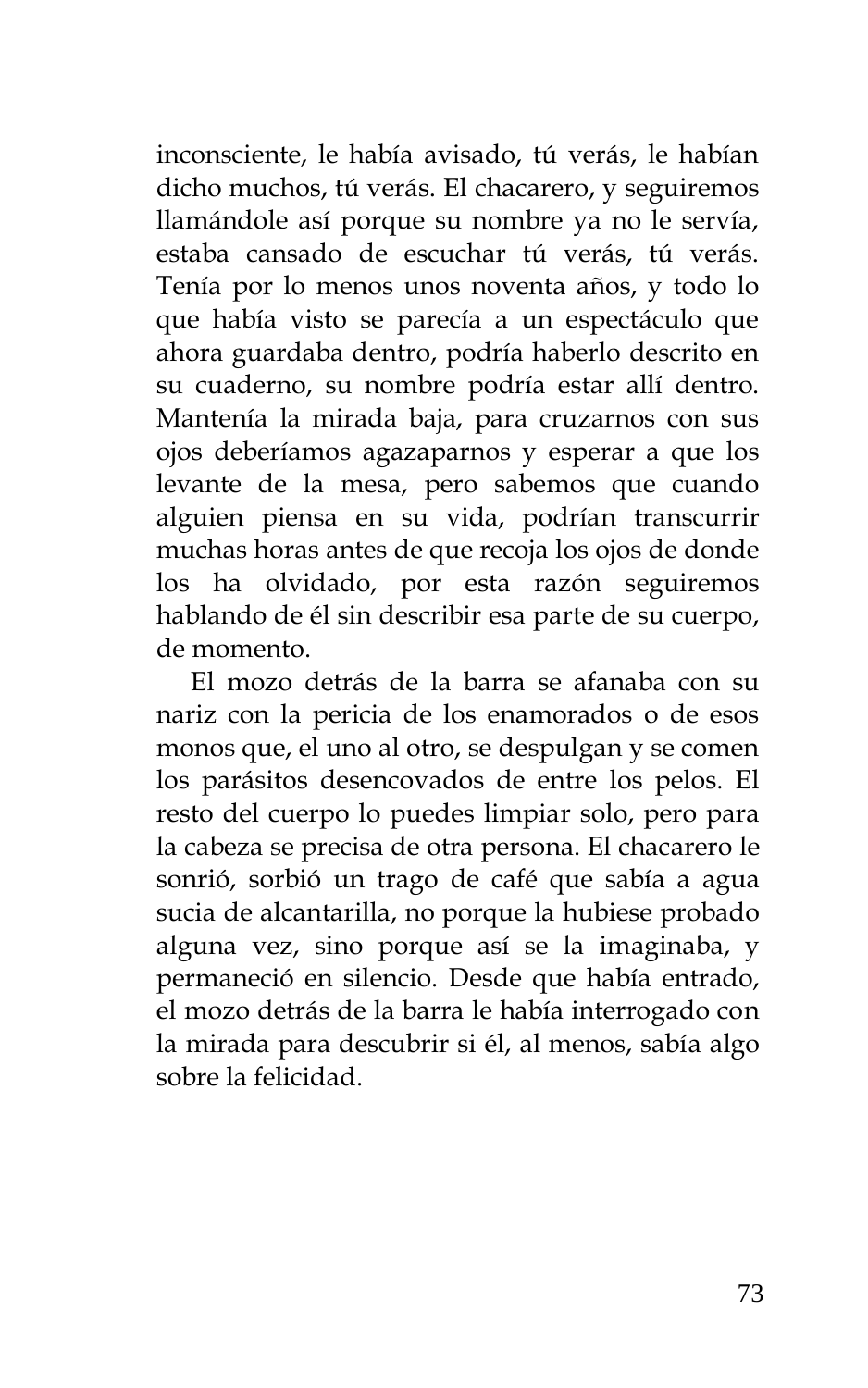Era de tarde, el viento corría bajo las sillas de madera, las entretenía entre un cliente y otro. Frente a la entrada el chacarero sentado solo, ahora hablaba despacio con sus manos impacientes sobre el cuaderno, no podía seguir traicionándolas mucho más. El mozo se había dado cuenta. Al lado de la mesa, educadamente ocupada por el chacarero, se encontraba un piano, descuidado desde hacía mucho tiempo; a su espalda los ganchos dorados para los sombreros, él no llevaba ni sombrero ni corbata, y una fotografía de Zitarrosa con su autógrafo dedicada a la dueña del bar. Cada vez que un cliente miraba la foto, ella sonreía. Ahora no lo toca nadie, dijo el mozo detrás de la barra, tampoco sé si funciona, hasta el año pasado había conciertos cada fin de semana, luego lo dejaron allí olvidado, y no lo dijo con esa sabiduría nostálgica típica de las personas mayores cuando hablan del pasado, no, lo contó con la incauta alegría de su edad, como se cuenta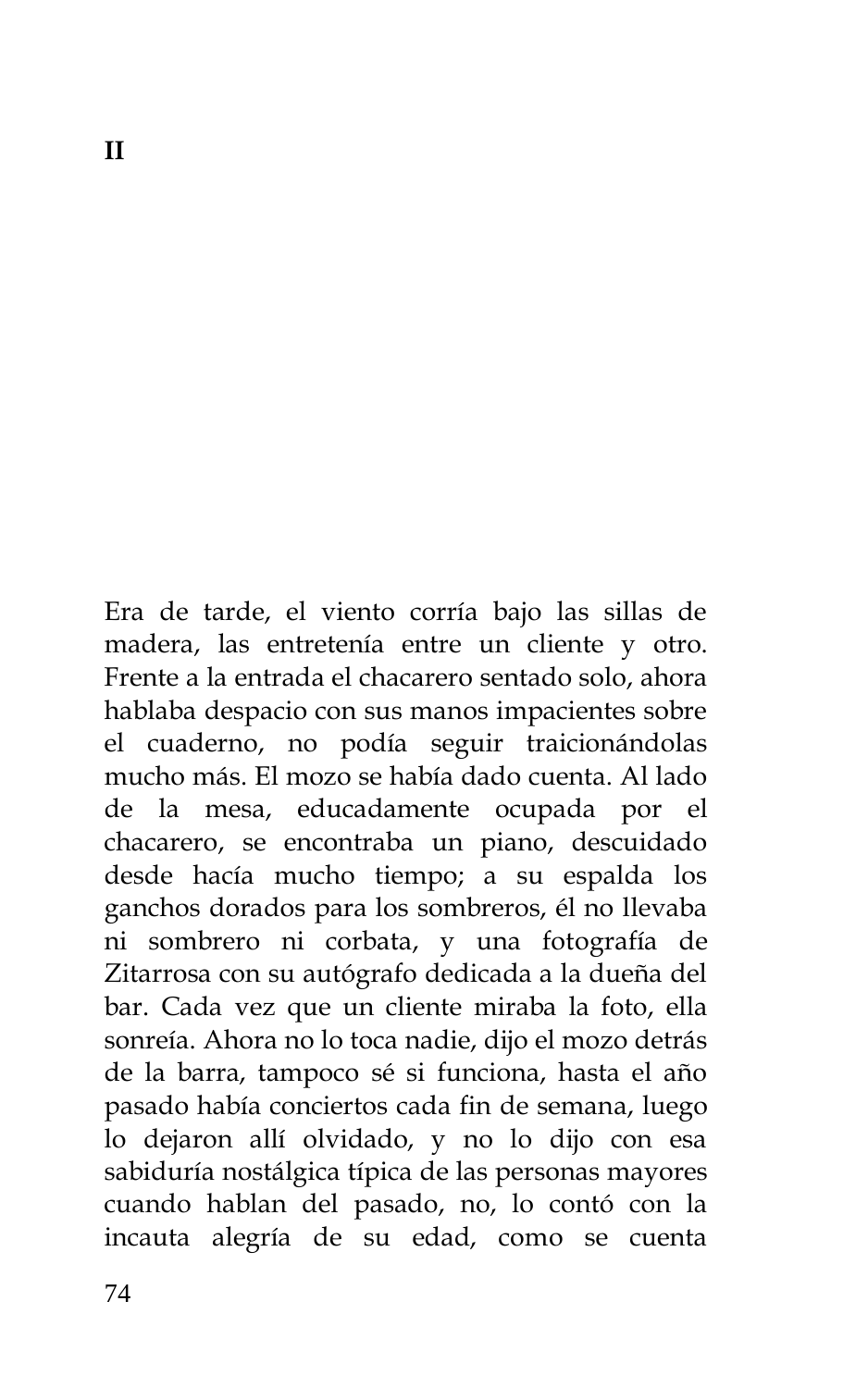cualquier historia. Un bar es un escriño lleno de historias desoídas. El chacarero sonrió otra vez, como acordándose de su juventud en una de las ciudades donde había vivido, o en las reyertas de los bares de antaño.

Tenía pelo y barba rapados, estaba suave como recién salido de un salón de belleza, olía a agua de colonia. Las camareras tenían el rostro indio de las peruanas y el cuerpo deslumbrante de las porteñas, se lo pasaban bien imaginando de qué color había sido ese pelo, pero para alguien que no tenía ni un nombre –deducimos– el cuerpo y sus innumerables partes deberían ser detalles sin ninguna importancia. Respiró más hondo para descubrir si las plantas falsas tenían olor, después cerró los ojos y recordó las plantas verdaderas conocidas en sus viajes. Había observado el mundo y los seres humanos, luego había pasado por la biblioteca para buscarlos en los libros y, al encontrarla cerrada, se había dicho: ¡no eres capaz ni de acordarte de qué día es hoy! El mozo detrás de la barra, entre tanto, esperaba y descansaba el peso de su cuerpo sobre las manos, como todos los que hacen ese trabajo.

Acabo de llegar de un viaje, dijo el chacarero sin dirigirse a nadie en particular, estoy muy cansado, pero cuando estás cansado por lo que hiciste quiere decir que lo hiciste con mucha pasión. ¡O que te obligaron hasta el agotamiento!, dijo el mozo detrás de la barra pensando en lo que estaba haciendo él en aquel momento. Una señora, mientras tanto, buscaba el baño, todos pasaban al lado del piano sin saber que el baño no estaba allí, aquella sólo era una esquina tranquila del local, no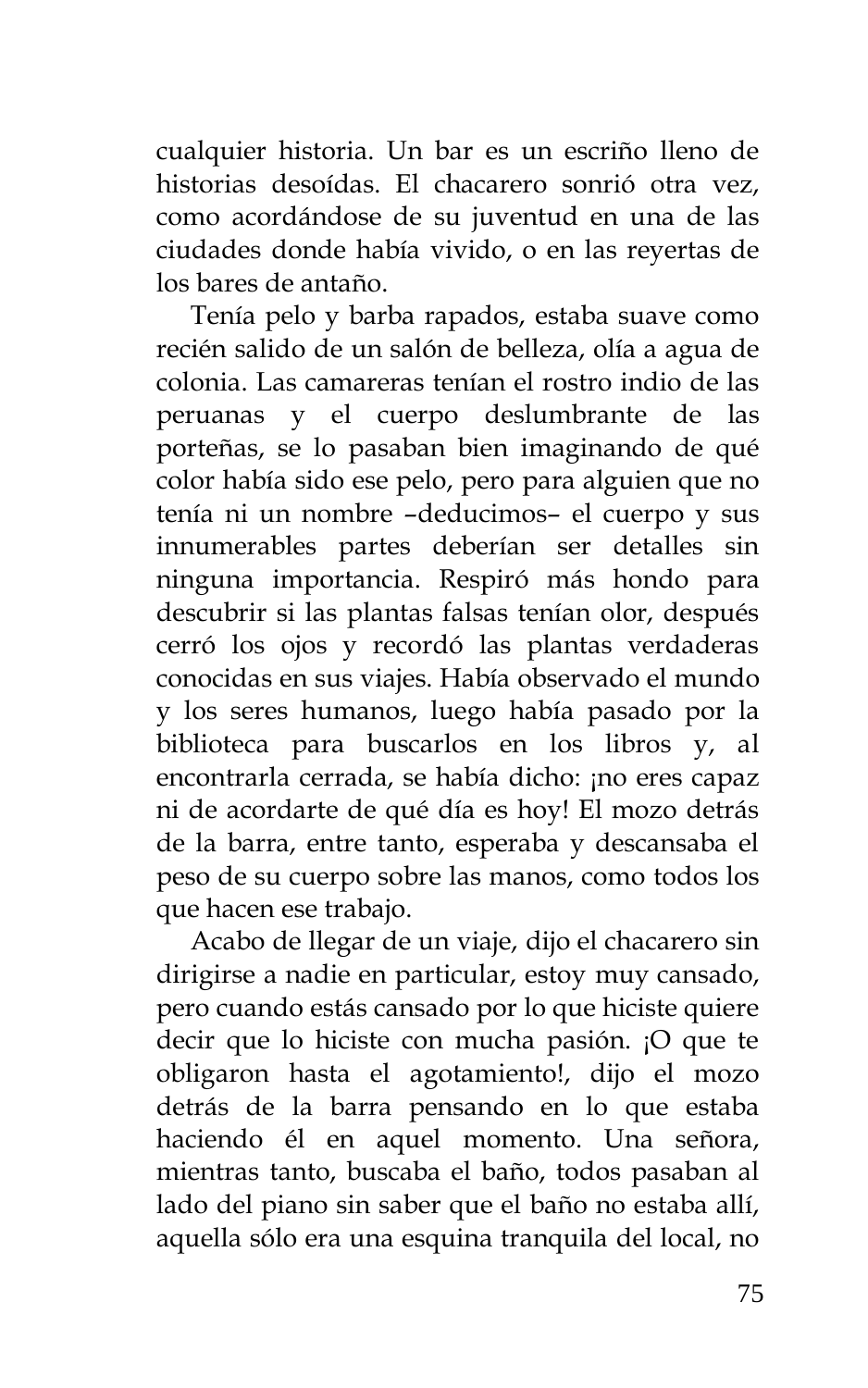había nada interesante. Existen muchos tipos de cansancio, dijo el chacarero, en mi caso se trata de una rara forma de sacrificio del cuerpo para la satisfacción de la mente, cuando era joven no conocía los diferentes placeres de la mente, ignoraba muchas cosas. Con una mano sostuvo la cabeza, que estaba a punto de desprenderse. A cierta edad se descubren partes desconocidas del cuerpo, dijo. No tenía intención de hablar de sí mismo, pero tampoco estaba seguro de que le escucharan, por eso siguió: cuando envejeces vuelves a ser niño, es algo parecido a volver a nacer pero sólo en parte. Los clientes estaban sentados al otro lado del local, cerca de las ventanas que se asomaban a los edificios en construcción frente al Mercado Central; en una mesa para dos se sentaban ocho, para charlar mejor y mirarse de cerca a los ojos. En esa época muy pocos comían solos, la soledad es un lujo que se pueden permitir únicamente los ricos. Ellos, según presumimos, todavía no la conocían.

El plato del día era pechuga rellena con papas al roquefort, se sentía el queso fundido y el café sabía incluso peor que antes. Pidió otro, no hizo falta gritar, a lo mejor en un local vacío sus palabras podrían perderse, pero en un lugar como aquel, no. El mozo detrás de la barra, al que a partir de este momento le llamaremos simplemente el mozo en la barra para facilitar la lectura de estas páginas, se colgó el trapo sobre el hombro y se acercó a él con una taza más fría esta vez. La mesa del chacarero se hallaba sobre un tablado de madera, las mismas tablas que se hallaban en muchas casas. Una vez había tocado allí el gran Alfredo Zitarrosa, siempre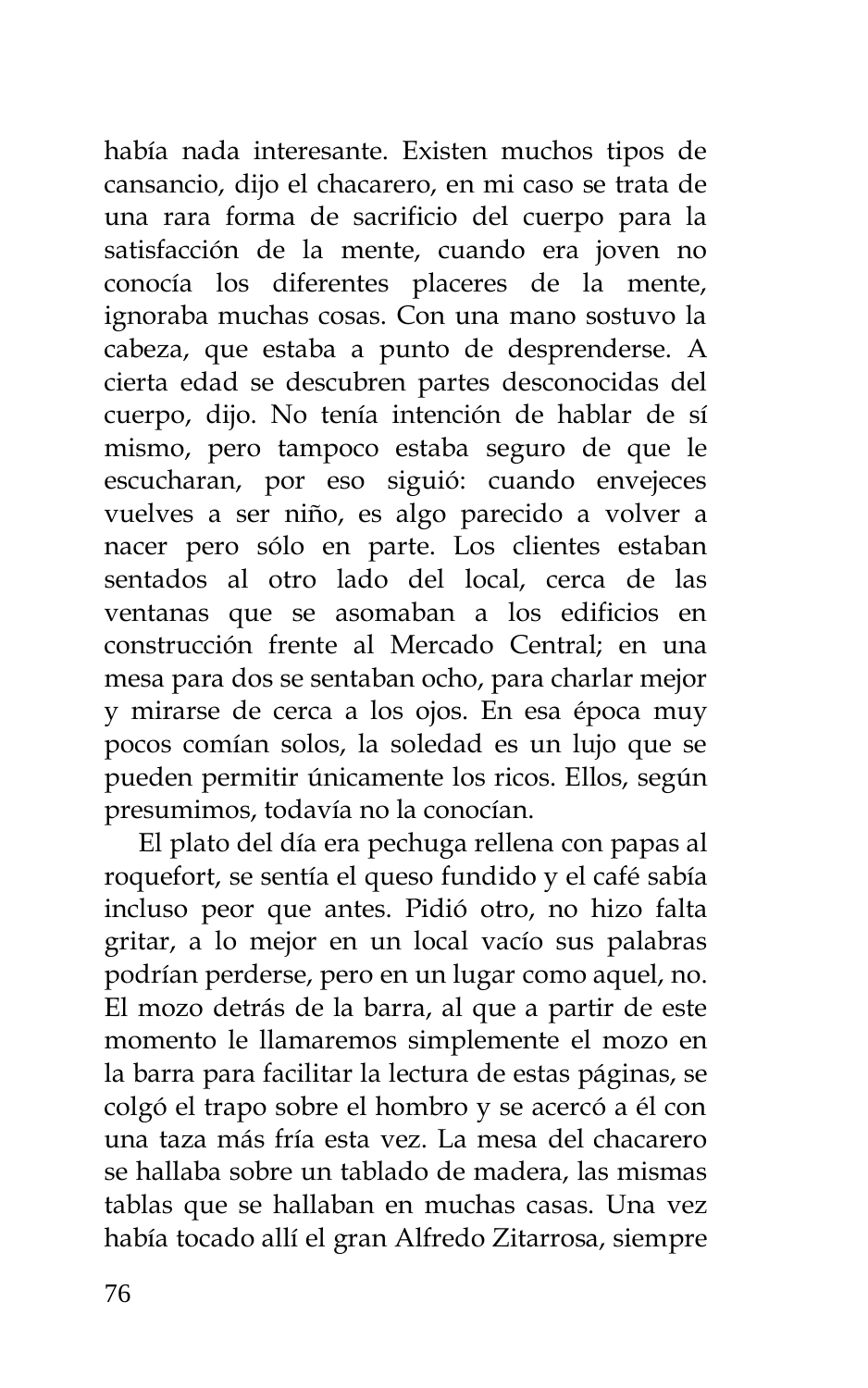bien afeitado y corbata impecable, Chamarrita de los milicos, cantaba, su canción prohibida por los militares, y por eso gritada bien fuerte, un milico es un soldado, chamarrita de los milicos no se olviden que no son ricos... Ahora ese tablado gastado olía a todos los licores de hierbas y butiá derramado sobre el suelo a lo largo de medio siglo. El chacarero volvió a decir: estoy cansado porque este viaje fue muy difícil. ¿A dónde fuiste?, preguntó el mozo en la barra, quien, ya no encontrándose detrás de la barra, se llamará desde ahora en adelante el mozo. Antes de acercarse, el mozo pasó por la terraza y levantó el toldo con la rapidez de la costumbre, sus manos agarraron la manivela como a una serpiente antes de que mordiese. El chirrido del hierro se confundía con el de los coches viejos que pasaban raudos sin detenerse en el cruce y seguían hasta la Rambla, parecía que corriesen hacia el mar para entrar en las nubes rosas del horizonte lejano. Luego se dió la vuelta para controlar el bar: las camareras tenían voz de muñeca dulce, se reían porque no había mucho trabajo en aquel momento y podían contarse un montón de historias chistosas mientras él se quedaba con el chacarero en la esquina del fondo, el cliente del café frío y de la grapamiel, callado hasta entonces, con un cuaderno cerrado debajo de las manos. Los clientes fijos les llamaban por su nombre, Laura, Rosario, chillaban alegremente.

¿Por qué te cortaste el pelo y el bigote de esa manera?, preguntó el mozo. Lo hize porque perdí la esperanza. La esperanza en qué, en el amor, ¡¿en la vida?! No, no, contestó el chacarero, la esperanza en que siguieran creciendo. Nos vamos a dar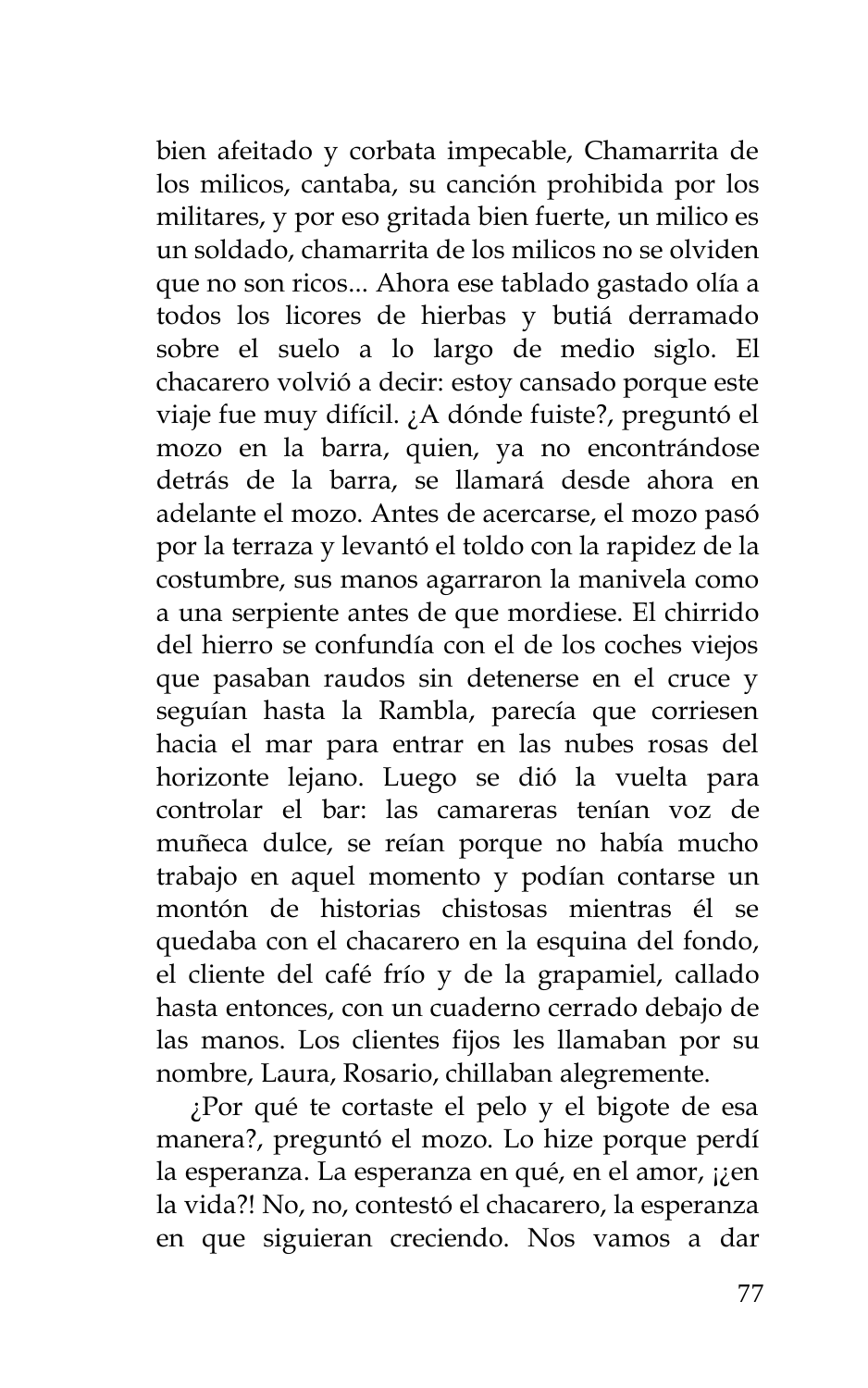cuenta ahora de que a ese bar, el chacarero, ya había ido hacía muchos años, pese a esto, no esperaba que le reconociesen. Levantó los ojos y miró hacia la luz que moría. En la Rambla la gente paseaba con los perros sin correa, perros libres, las nubes escondían un tímido sol del que ya se habrá escuchado en todo relato como éste y no vamos a describir de nuevo.

¿Hace cuántos años te fuiste? Casi trece, dijo el chacarero. ¿Y qué hiciste? Aprendí a hablar con las hormigas para encontrar compañía en la soledad. ¿¡Las hormigas pueden hablar?! Por supuesto, incluso gritan a veces, y siempre dicen la verdad, no tienen ninguna razón para mentir. ¿Así que no existen hormigas mentirosas? No, contestó el chacarero, el hombre es un animal de compañía, como el perro, para él la soledad es el mal más grande. ¿Más que la muerte?, preguntó el mozo. Incluso más, sobre todo si creemos en la historia de las almas y de la vida eterna, dijo el chacarero, pero sonrió mientras lo decía y por tanto el mozo no supo si tomárselo en serio.

Para ser un chacarero, pensó el mozo, parece que conoce muchos secretos, pero en fin, ¿qué son los secretos?, se preguntó sin darse cuenta de que lo había dicho en voz alta. El chacarero acarició el cuaderno y contestó: el secreto es el que nos hace hombres y mujeres plenos, con un pasado, en lugar de hombres y mujeres vacíos. Las sillas crujieron, señal de que los dos se estaban poniendo cómodos, la luz que atravesaba las contraventanas oscuras dejaba la esquina del piano en una delicada inmovilidad. No le hicieron caso.

Cuéntame del tiempo que pasaste solo, de ese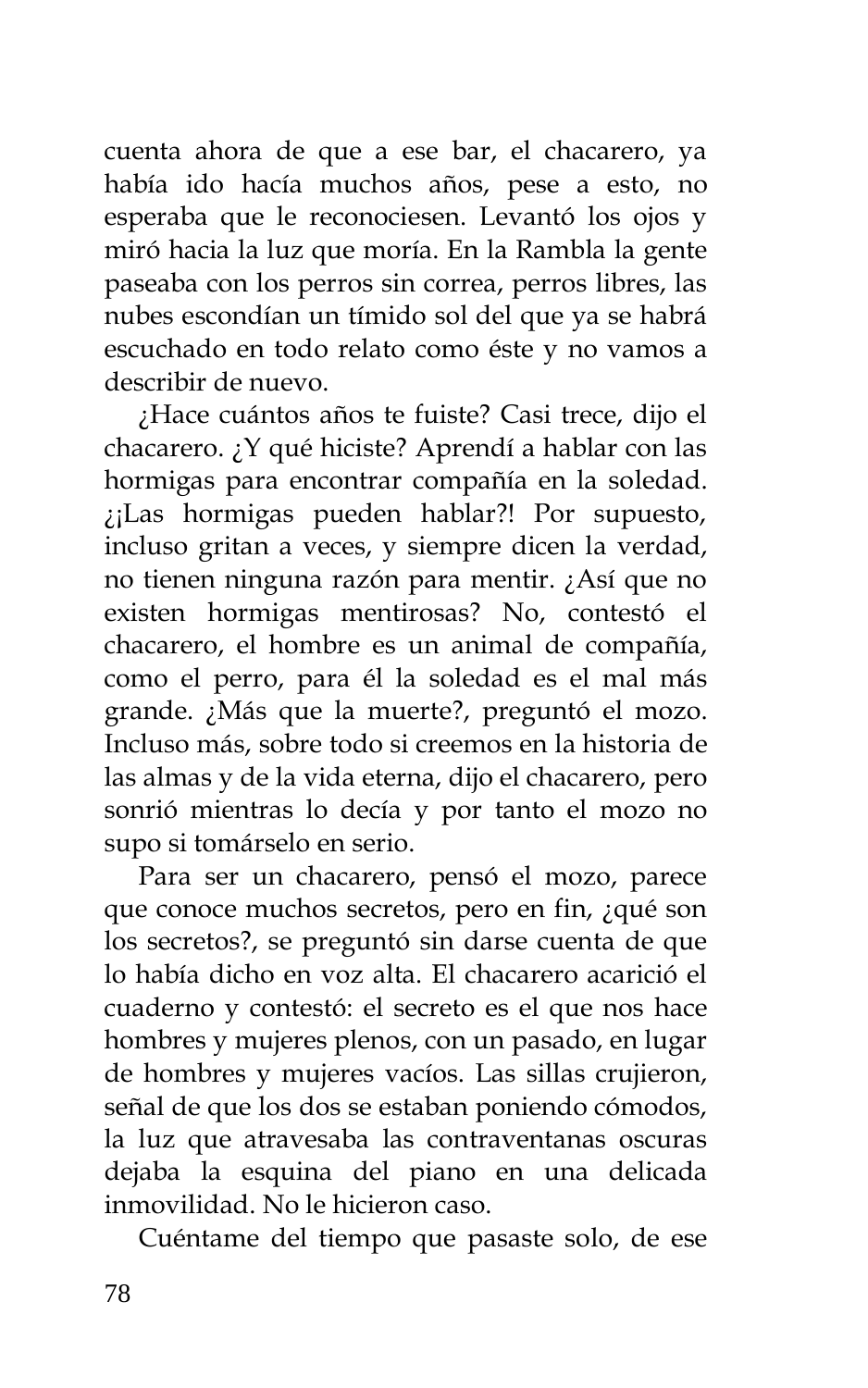viaje en el que aprendiste a hablar con las hormigas. El tiempo, dijo el chacarero, es tan precioso que no lo perdería en hablar con alguien como yo. Sin embargo querría saber, insistió el mozo, se apoyó otra vez en los brazos delgados y sin vello como hacía en la barra desde que había empezado en aquel trabajo. Su madre se lo había conseguido porque, cuando era estudiante, tenía la mala costumbre de perderse camino del colegio. Trabajar de cantinero le gustaba, sabía que algún día hablaría con la gente igual que estaba haciendo ahora ese viejo con él, con esa dosis de silencio en los ojos tan natural que parecía necesaria. Pese a todo, el mozo aprendería pronto que no era tan necesaria para todos, sino para cada uno en distinta medida.

Los ojos del chacarero eludían los de las jóvenes camareras, dejaba que se rieran de él. Sus risas eran agradables pues alegraban el ambiente.

El mozo no entendía por qué no le quería hablar de su viaje, de lo que había hecho durante todos esos años. Quizás tenía algo que ver con la historia de los secretos y de los hombres y mujeres plenos. El pasado era la parte más importante de su vida, tanto que se calló y esperó a que el chacarero eligiese de qué hablar. Sin embargo, cualquier argumento le iba bien para estar ocupado durante la cena. Para los jóvenes de su edad, una cena en silencio daba tanto miedo como un pozo profundo y vacío. A esta hora los clientes no me van a necesitar, dijo. Parecía triste, pero los que parecen tristes pueden engañar a quienes les observan, como a nosotros en este momento, incautos lectores, porque debido a la alegría se olvidan de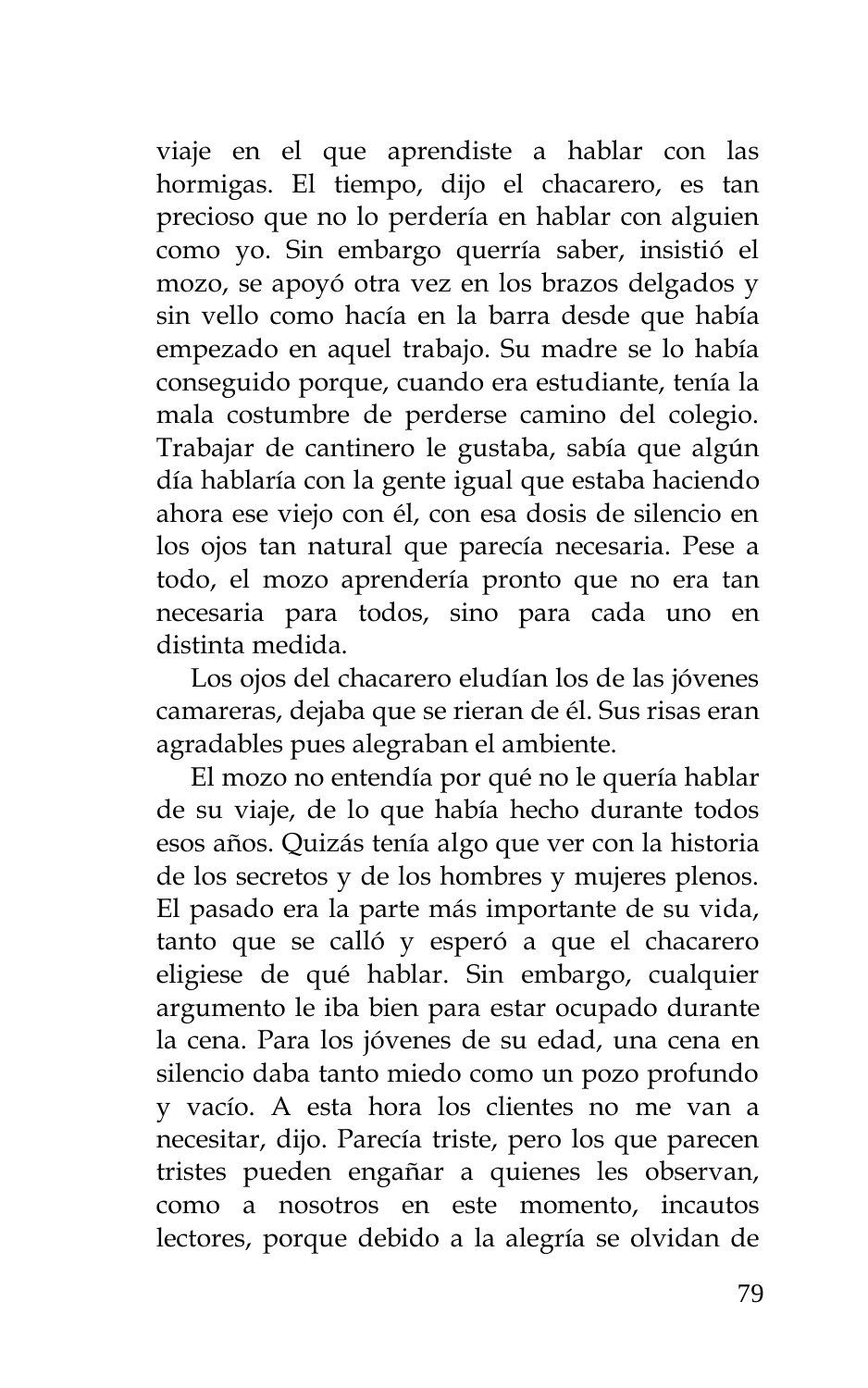sonreír. El chacarero no le escuchó, estaba reflexionando sobre las manos y sus voluntades, le encantaba reflexionar sobre las manos, claro está.

Quítate la chaqueta, dijo el mozo, o vas a tener frío cuando salgas, y lo dijo con la delicadeza injustificada de los extraños. No tengo frío desde ya hace muchos años, no te preocupes, dijo el chacarero. Había tomado grapamiel en ese bar hacía tiempo, antes de que el mozo trabajase allí, con su esposa por ejemplo, la compañera que se había quedado a su lado creyendo en las mismas ideas locas. Una idea puede convertirse en un ideal cuando ya no eres el único en creerla sino también una mujer como mi esposa, pensaba, ¡tan loca como para quedarse conmigo este tiempo! Volviste a pensar en voz alta, dijo el mozo, y volviste a hablar del tiempo. Tienes razón, el tiempo de nuestra vida es la única cosa que no podemos comprar, volvió a decir el chacarero. El mozo desearía haberlo dicho él mismo, a algún cliente mientras secaba los vasos detrás de la barra, o fregaba el suelo rugoso, uno de los muchos quehaceres cotidianos que se vuelven parte de nosotros, deseaba haberlo dicho, como si lo hubiera pensado él y no un viejo reumático y sin pelo. Esta vez fue él quien pensó en voz alta y dijo: quizás aprenda a hablar del tiempo como este viejo, ¿y dónde lo voy a aprender? Aprenderás de las derrotas y del dolor. ¡Pero si yo quiero éxito, plata, quiero abrir un boliche en la plaza o bajo los arcos del Salvo! Cuando habló de su bar el mozo miró al vacío, en ese espacio en el que se buscan los sueños. El chacarero se arregló el cuello de la chaqueta, la única que tenía y que llevaba todos los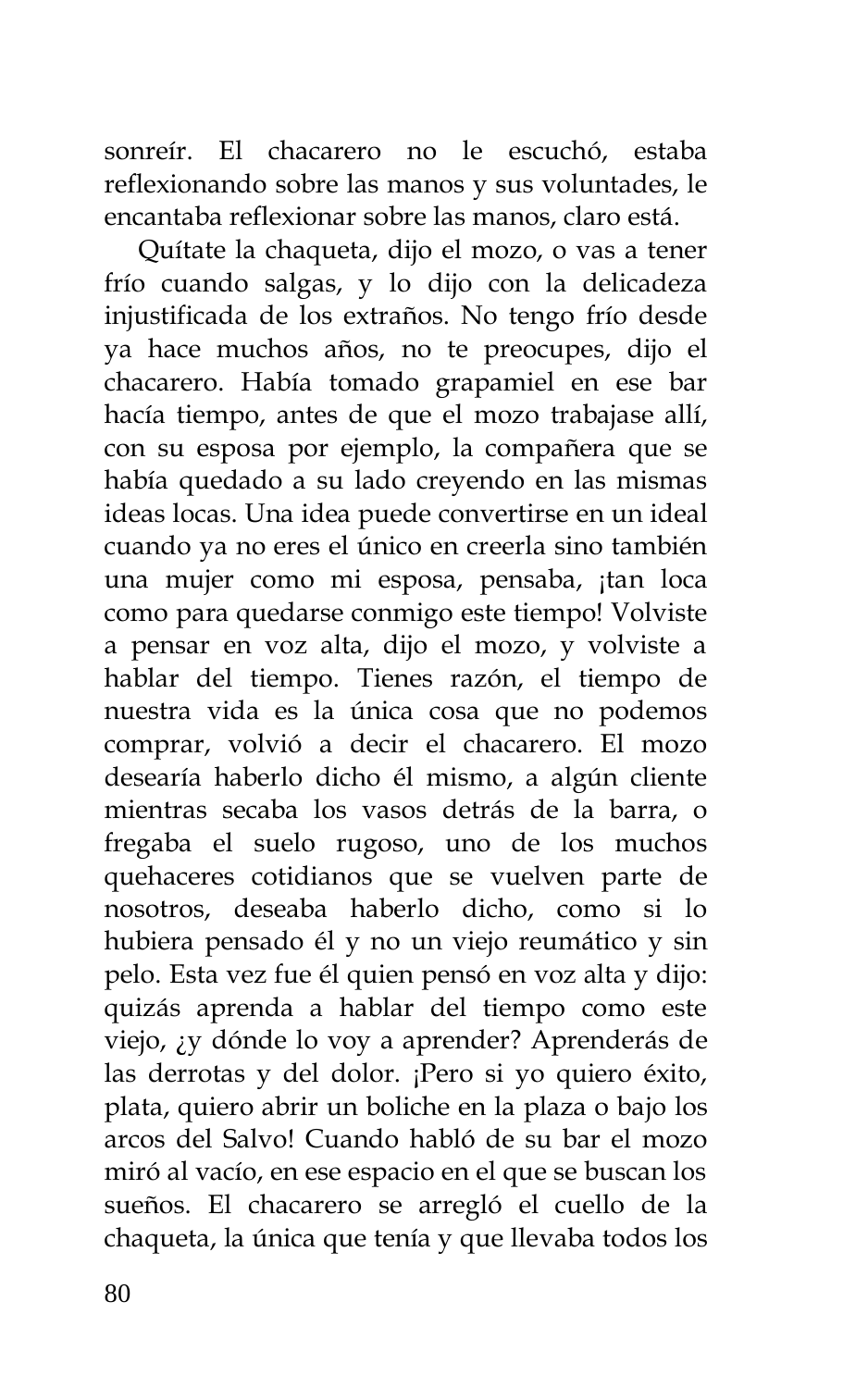días de verano y de invierno. Por cierto, era un día frío, no obstante no tenía intención de volver a casa para ver a su esposa y calentarse junto a ella bajo las mantas baratas que tenían. Antes quería acordarse de su nombre, de su pasado, y de unos cuantos detalles sin los cuales no sería el hombre con el que ella se había casado y al que había seguido, sino un viejo tonto al cual le gustaba charlar sobre el tiempo. Cuando era joven no sabía que la vida le negaría unas felicidades que todos en cierto momento esperan, y una era la paternidad. El chacarero no había tenido hijos, pero de esto no quiso hablar, el mozo tampoco se atrevió a preguntar más, lo que estaba en su cabeza se quedó allí.

¿Leiste muchos libros mientras estabas lejos?, le preguntó en cambio. Había observado largo rato aquel objeto en la mesa y se había convencido de que un hombre tan enamorado de un cuaderno debería amar o haber amado en igual medida la lectura de libros. El chacarero levantó la cabeza, como si las ventanas tuvieran rejas y buscase un rayo de luz para no ahogarse. Leí lo que me permitían leer, dijo, textos de ciencias y química. Debía de ser difícil, dijo el mozo. Un poco, sobre todo no contar a nadie lo que acabas de leer cuando le das la vuelta a la última hoja; ¡para qué sirve esa sonrisa que tienes cuando terminas un libro si no puedes ofrecérsela a las personas que quieres! ¿Por qué dices eso? El chacarero no contestó.

De todos modos, continuó el mozo, yo no creo en el dolor, mi gente no lo conoce, pese a esto ¡no puedes decir que nosotros no aprendimos lo que tú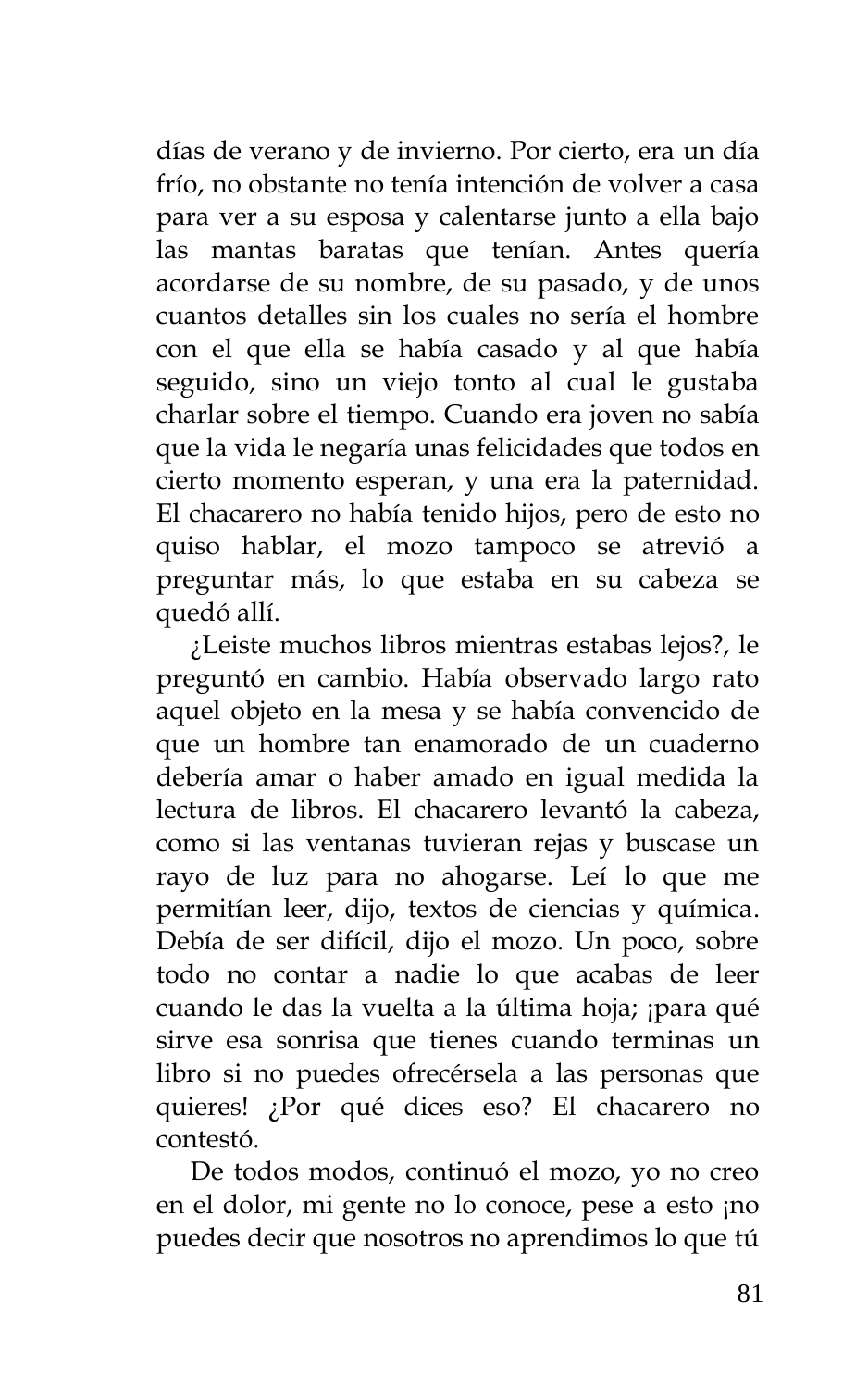aprendiste sólo porque no vivimos la dictadura! ¡Para qué vas a necesitar una dictadura para conocer el dolor!, dijo el chacarero, todos tenemos una buena dosis de dolor que llevamos dentro. El piano seguía llenándose de polvo desde la última vez que alguien lo había tocado, como una mujer hermosa que envejece abandonada en un cuarto vacío. El chacarero le miró con la pena de su edad, la que cada uno aprende cuando se vuelve a ser niño y empieza el viaje al revés para retornar al vientre de donde salió. ¿Quieres saber por qué el tiempo es tan importante para entender el dolor?, preguntó el chacarero. Cierto, contestó el mozo. El tiempo de tu vida te sirve para hacer lo que te guste, y si haces lo que te gusta eres feliz, es algo fácil pero nadie lo hace.

Se parecía a una antigua idea que volvía a nacer. El mozo se sintió vivo otra vez y por un momento se olvidó del trabajo detrás de la barra y de las cuentas. ¿Es posible que todo lo que quiera sea trabajar, trabajar para acumular plata?, se preguntó, esta vez atento de no abrir la boca. Algún instinto le empujaba a esconder esta pregunta. ¿Qué ocurriría si todo el mundo actuara como este viejo?, ¿quién trabajaría en su lugar? Sus palabras, las del chacarero, eran hermosas, si haces lo que a ti te gusta eres feliz, y al mismo tiempo eran peligrosas. Pero, ¿peligrosas para quién?, se preguntó.

Ver que el mozo se hacía preguntas, y nosotros también lo veríamos si observásemos su boca estrecha y los ojos ciegos de quien piensa intensamente en algo, le llenó de una alegría paternal, la cual, si le hubieran quedado lágrimas,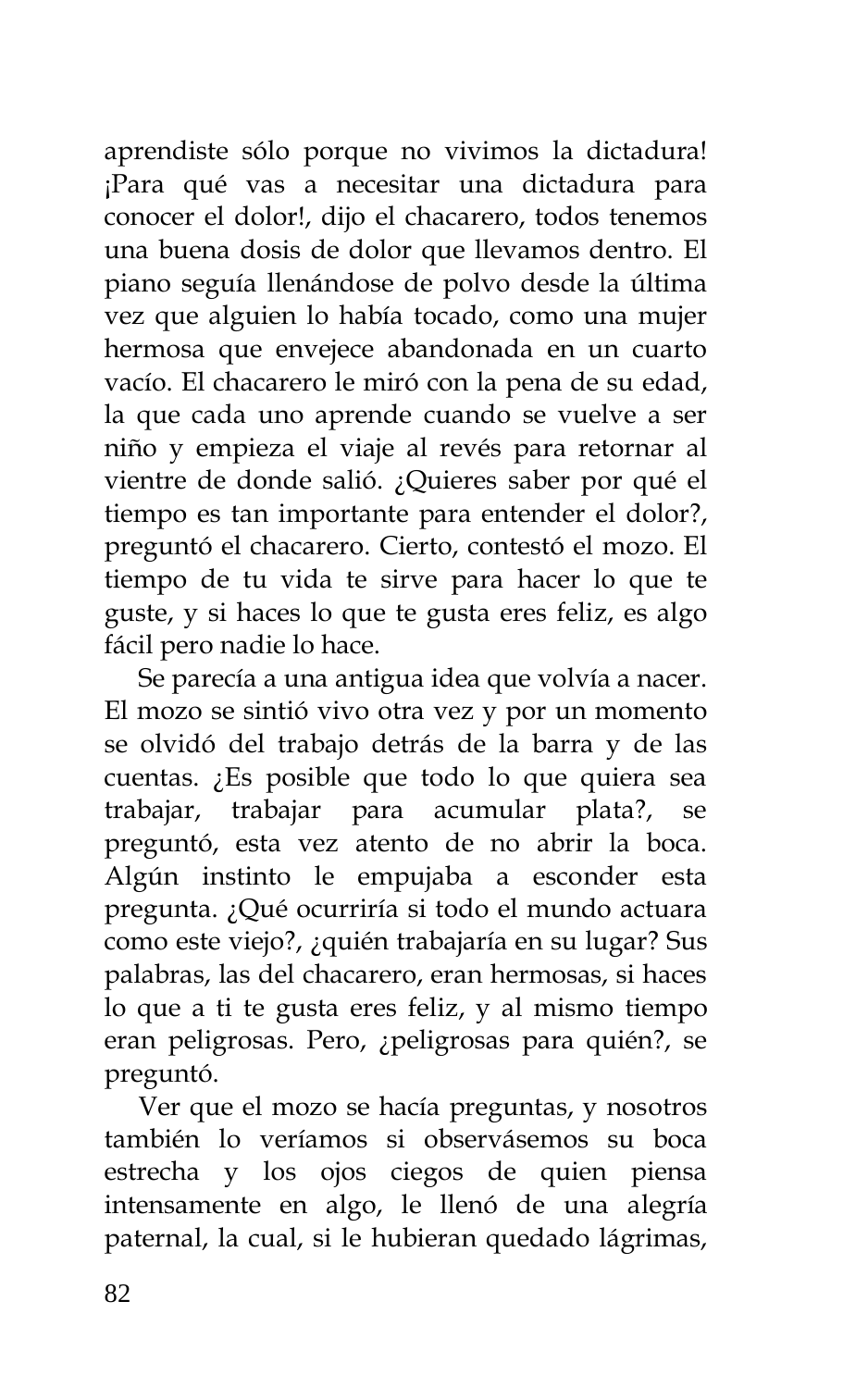le habría emocionado. La capacidad de interrogarse, según el chacarero, era el principio de cualquier revolución y él había visto muchas, las suficientes como para entender que ningún ser humano, sin ellas, sería digno de tal nombre. Para el chacarero había una diferencia abismal entre una vida de guerrillero y una cualquiera, como las que le habían ofrecido en cada una de las ciudades donde había trabajado. A estas alturas sufría de reuma en las ideas, sería difícil convencerle de cambiar una sola de ellas. Su existencia, ahora se acordaba, se había fundado en esas ganas de ser diferente de los demás, siempre había elegido direcciones contrarias a las de sus coetáneos, no por creerse mejor, para nada, sino porque al actuar igual que todos, decía, ¡se aburría mortalmente! Por esa razón había tomado tal vez decisiones escuchando sólo una pequeña voz interior, sin miedo a equivocarse porque, para eso, siempre había algún remedio. El chacarero confiaba en la buena fe, nuestra única intransigencia, decía, casi todo el resto es negociable. Tal vez era cierto, cada uno es único y como tal tiene derecho a reivindicar su unicidad. El mozo reflexionaba sobre su propia unicidad, pero, ¿en qué se distinguía de los demás mozos? ¡Los licores eran los mismos, las botellas sobre los estantes, hasta en la misma posición que en cualquier bar! El ron y los whiskies debajo; los licores de hierbas y los vinos de marca, Concha y Toro, Don Pascual, Irutria, Stagniari Viejo, arriba. Acaso sería mejor mirar a otro lado, se dijo.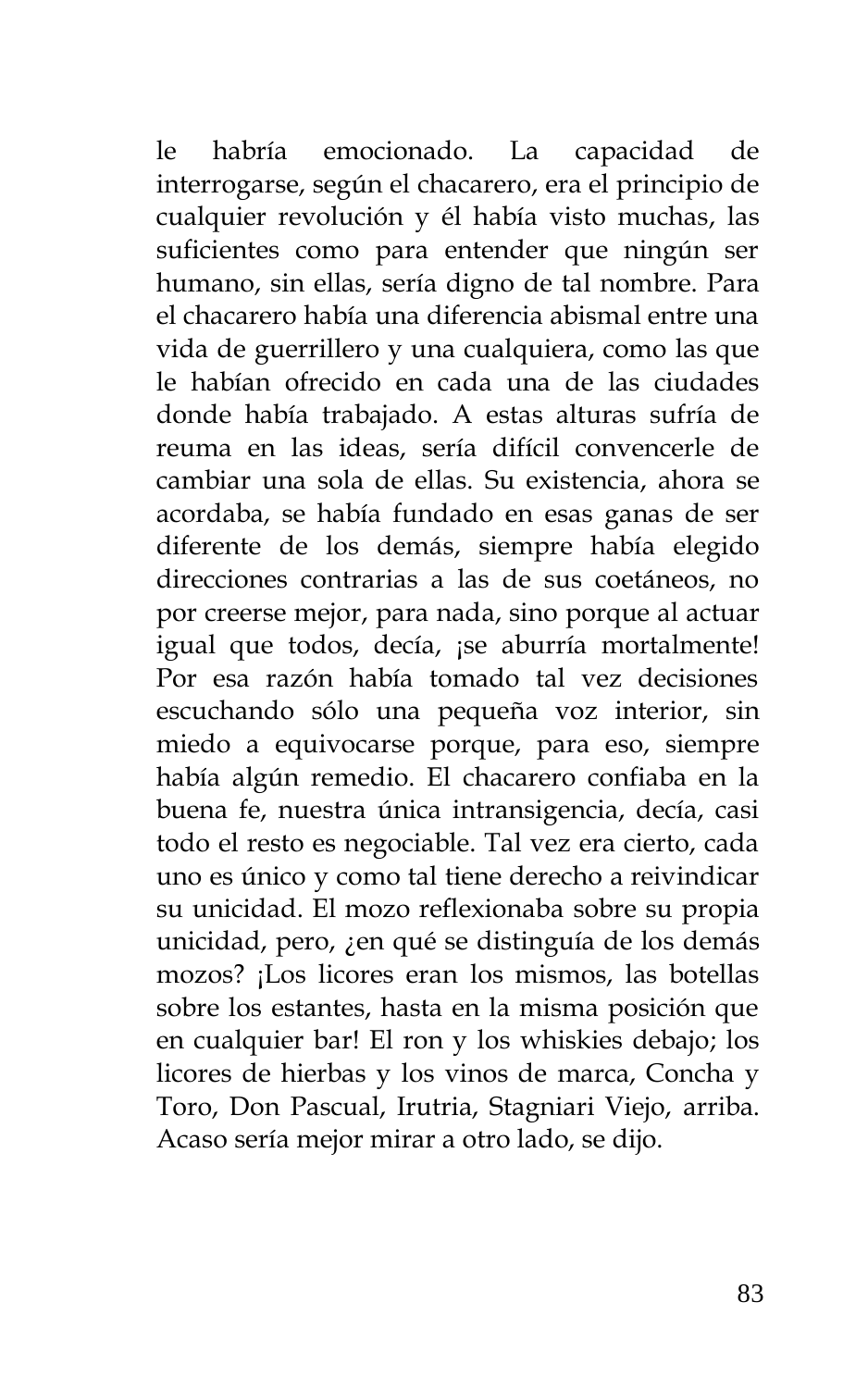El diálogo. Éste era, en su opinión, el medio para hablar incluso de lo que se desconoce, es decir, sacar buenas palabras incluso sin conocer su significado real. Preguntar al espejo o preguntarse a sí mismo ya no funcionaba. Creía en el diálogo, el chacarero, consciente de que el final sería la parte más difícil porque ninguno de los dos sabía de qué hablarían. Cuando una conversación se basa en la búsqueda del conocimiento, sin duda, lo que importa es descubrir. Y por el amor a esto, al parecer, sus palabras se estaban hinchando como el pecho de esos pájaros ligeros, los cuales vuelan de rama en rama sin cansarse.

No importa, por los fines de la presente relación, conocer el nombre de la ciudad donde llegaron a conocerse los protagonistas de quienes decidimos ocuparnos. Y no tiene importancia, por la misma razón, dónde había estado el chacarero todo ese tiempo. Un hombre tiene importancia aquí y ahora; lo que hizo le transformó en el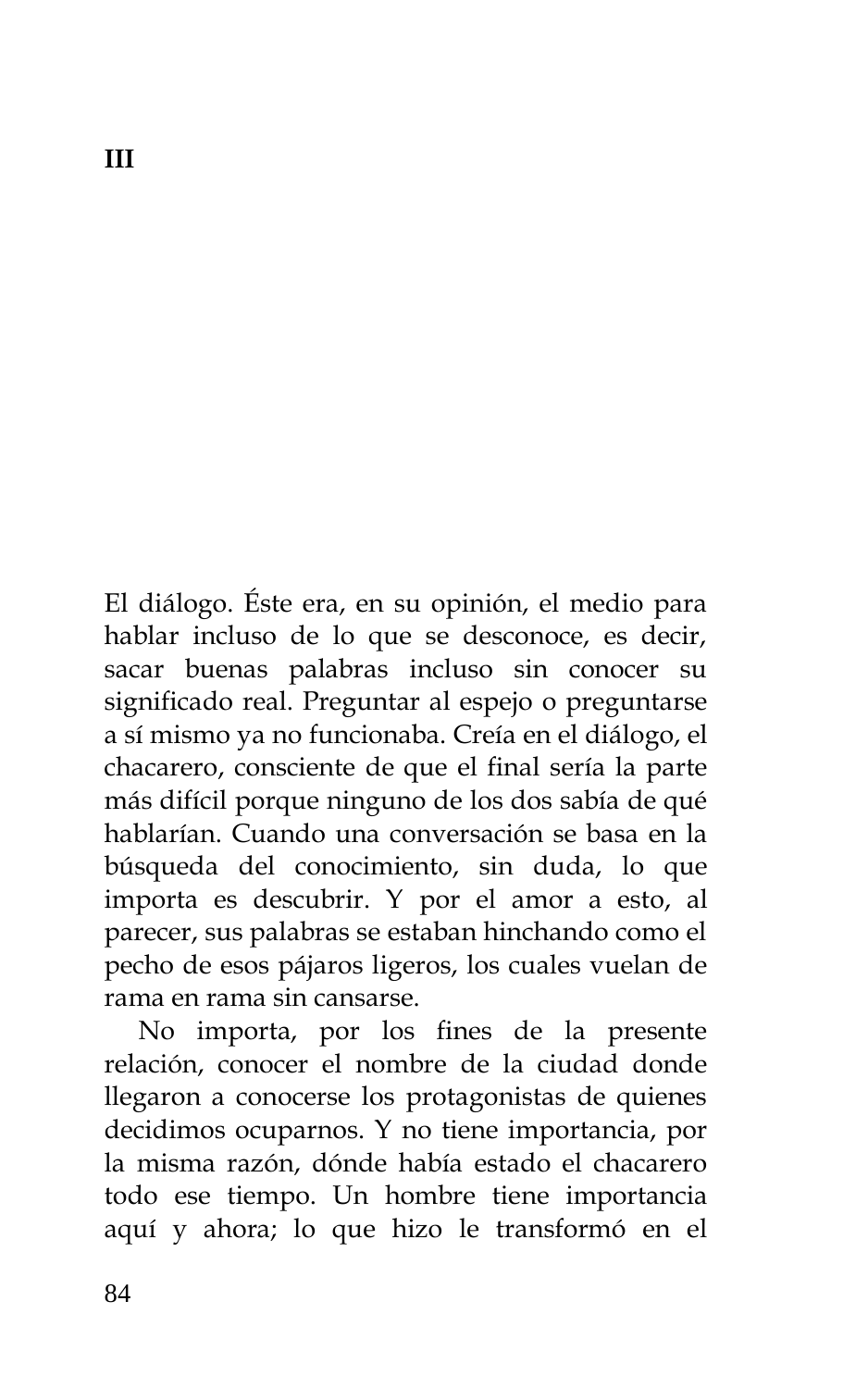hombre que es, pero, como dijimos al empezar el relato, aquello es un secreto que no viene al caso.

Los clientes al otro lado, con los platos vacíos delante, se dejaron engañar por la chaqueta que el chacarero llevaba puesta, debieron de pensar que se trataba de algún político. Quizás estaba preparando un debate en el que participarían muchos, como si escuchando fuesen a descubrir el secreto de la felicidad. Tan sólo al escuchar esa palabra entre tantas otras les había dado la esperanza de que la felicidad siguiera existiendo y que tuviesen que entender cómo buscarla. ¿Qué es la felicidad, entonces?, se preguntaron las camareras distraídas sin mirar hacia el piano, tal vez es un pez que nada en ciertas profundidades inalcanzables, o un pájaro raro, escondido entre aquellas plantas de plástico, que nadie logra agarrar. ¡Imaginemos por un momento que un pajarito hubiera entrado en el bar, rozando las cortinas, a lo largo de las paredes como un toro asustado en la arena, y todos se hubieran levantado y hubieran intentado agarrarlo!

Sobre la política, pues, el chacarero se limitó a decir una única frase que quedó bastante clara para los presentes, los cuales levantaron la vista de las pechugas, cuyos restos yacían abandonados en el fondo del plato, y que relataremos ahora íntegramente: la política tiene algo que ver con la *polis*, hacer política significa luchar para que mucha gente viva mejor, el mozo apoyado sobre las manos, los huesos descollando sobre las hombreras, escuchaba con una magra fascinación, ¡pero vivir mejor no quiere decir tener más cosas, sino ser más felices!, y no siempre la felicidad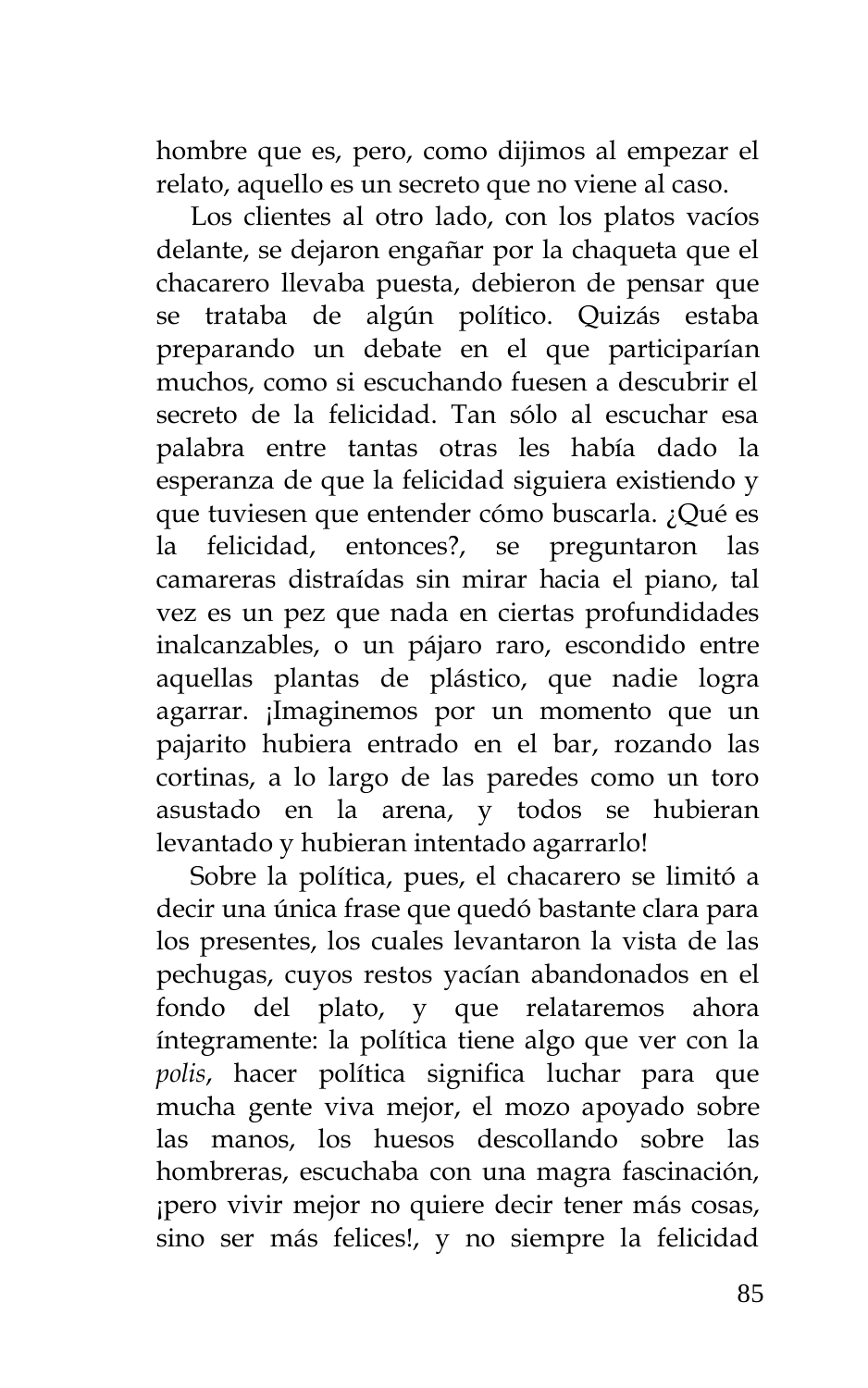depende de las necesidades materiales.

El mozo dijo: ¡ojalá fuera posible lo que dices! ¿Tienes miedo de no comprender de lo que hablo, se le contestó, y prefieres engañarte a ti mismo?, todos somos buenos actores cuando necesitamos. Pero yo estoy pensando más en un problema de libertad, contestó el mozo, tienes que admitir que ni tú ni yo somos libres. Sus protestas eran naturales. ¡Tras toda una vida escuchando a su madre decir lo contrario, ahora alguien le hablaba del tiempo libre y de la felicidad! El mozo, después de abandonar la escuela, aprendió a respetar los consejos de su madre, pues fue ella quien le había conseguido aquel puesto y quien le lavaba la ropa todos los fines de semana. Y aquellos que te lavan la ropa resultan sin duda más convincentes que los que te hablan de felicidades.

En cuanto a la libertad, dijo el chacarero, la vas a necesitar para vivir como hombre pleno; para ser libres se precisa tiempo. De nuevo una cuestión vinculada con el tiempo, al parecer. El chacarero continuó: si te preocupas de los cacharros, indicó las gafas de sol en su cabeza y el reloj de oro, vas a gastar tiempo. ¿Y por qué?, preguntó el mozo. ¡Porque para comprar cosas gastas plata, pero cuando compras con plata no estás comprando con ella, sino con el tiempo de tu vida que necesitaste para ganarla! Luego dijo algo más trascendente relacionado consigo mismo, atendiendo a como bajó el tono para conseguir esa intimidad que normalmente se le niega a quienes se confiesan en los bares: lo único que no puedes comprar en este mundo es tu vida... El mozo se mantuvo en silencio.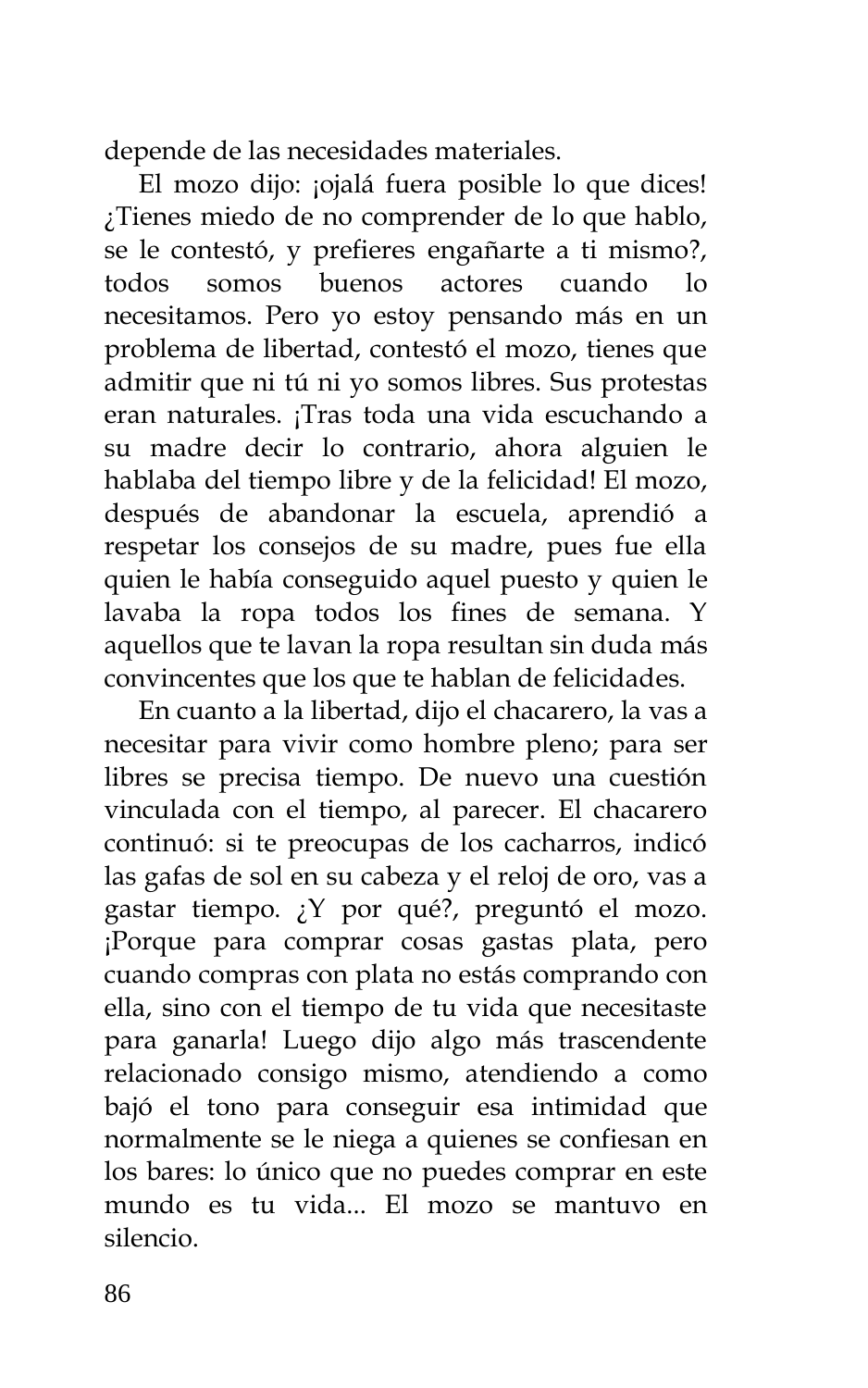Querría otro más, el último, necesito despertarme de este letargo, dijo el chacarero. Una camarera, ahora sin reír, se lo trajo.

¿Qué se le pasaba por la cabeza al mozo? ¿Desde hacía cuánto tiempo se había dado cuenta de que la razón que le empujaba a sentarse en aquella mesa llena de polvo detrás del viejo piano desafinado fuese una inacabada búsqueda de un padre que no había tenido? Y en cuanto al chacarero, nos preguntamos igualmente, ¿se había dado cuenta de esta búsqueda? ¿Se trataba de la respuesta a sus preguntas, a las manos inmóviles o a lo que el cuaderno custodiaba celosamente?

La ciudad no tenía un buen color, la gente pasaba delante del bar, arrastrando sus pies cuesta arriba hacia el centro, cabizbaja, sin levantar la mirada de los adoquines. ¿Qué fue de los niños que corrían tras los coches, muchos de ellos sin ropa bajo sus uniformes, o de los enamorados que, con sus vagas ilusiones, siempre se les había necesitado para rellenar los silencios y colorear los escaparates hoy vacíos? Esas tiendas ahora eran agujeros en los edificios. A medida que escuchaba las palabras del viejo reumático, el mozo comprendía los silencios y la falta de colores que jamás le habían interesado.

No sabemos si el mozo llevaba gafas en el bar, como suelen hacer las personas inseguras que, ante la duda de que el sol les pueda sorprender, se las dejan en la cabeza, incluso estando a cubierto, o bien si se las había puesto antes de acercarse al chacarero. El mozo no tenía gana alguna de contar sus asuntos personales, pertenecía a la generación de los enigmáticos, jóvenes misteriosos que no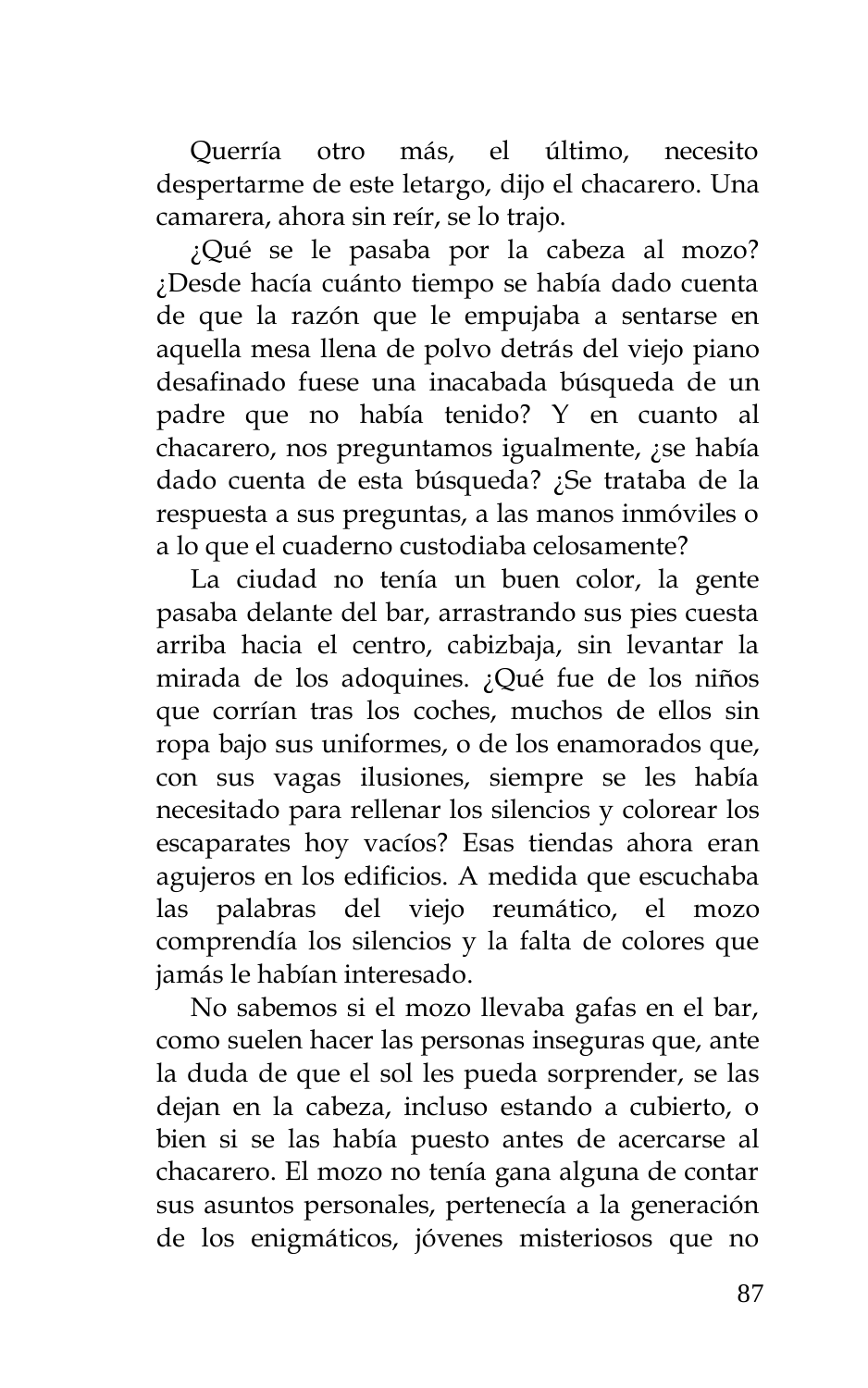hablaban con nadie y que, al intentarlo, no mantenían la concentración mucho tiempo, distrayéndose con facilidad sin llegar a ninguna conclusión. No le gustaba charlar alrededor de una mesa para pasar la tarde con sus amigos. Prefería quedarse en casa en su sillón, dormirse delante del televisor. Sin embargo, el chacarero no le juzgaba, porque evidentemente era de otra generación, y no tenía la mala costumbre de juzgar sin antes analizar su propia conciencia. Todo lo expuesto incoaba a escuchar el resto de las respuestas, algunas coherentes con las preguntas, otras menos. El joven volvió a pensar en su televisor, con una leve nostalgia en la palma de sus manos, y se acordó de las horas que se pasaba cada día reflejado en la pantalla. Se preguntó: en este espejo puedo encontrar cualquier respuesta, es una especie de magia, pero, ¿dónde se hallan las preguntas? Otra mirada rozó el cuaderno cerrado sobre la mesa, los vasos sucios olían a calle, las manos del chacarero seguían inmóviles. Las venas de la madera recorrían su camino infinito hasta el borde de las mesas, donde, como cada cosa, morían silenciosamente, y los reflejos de la luz les otorgaban una discreta dignidad renovada en cada salto. Los objetos, a diferencia de nosotros, pueden nacer y morir mil veces, por esta razón en muchas narraciones como la nuestra se acaba por hablar más de ellos que de los hombres.

¡Si aprendo a hacerme preguntas antes de buscar respuestas, tal vez descubra lo que me apasiona y finalmente haga lo que a mí me gusta! ¡Claro! ¡claro!, gritó algún cliente, sin dar respuesta a su pregunta. Pese a ello, él tenía la impresión de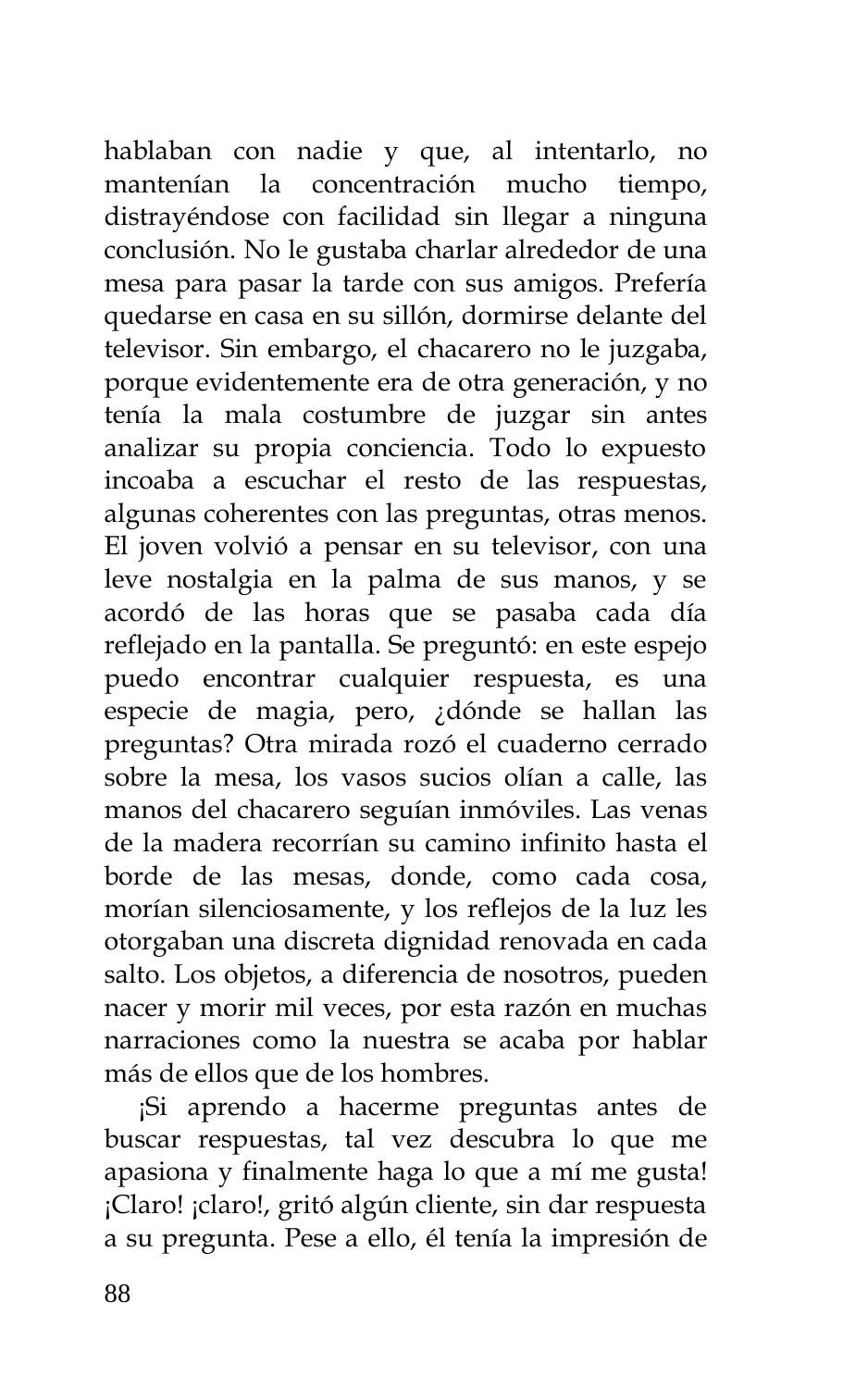que todas las preguntas y respuestas planteadas en un bar se mezclaban en una delicada simetría.

El chacarero, que oyó estas palabras, quizás porque fueron pronunciadas en voz alta y por tanto alcanzaron sus oídos, dijo algo que no podemos menos que repetir: nadie puede enseñarte lo que llevas aquí dentro, levantó por primera vez una mano de la mesa, el mozo retrocedió un poco, con un dedo el chacarero señaló su cabeza, tú posees la capacidad de hacerte preguntas fértiles, dijo, está forjada en tus huesos tan profundamente que casi no te das cuenta, aprende a mirar el mundo con curiosidad, la curiosidad es contagiosa. ¿Cuál es la alternativa? La alternativa es dejar que otra persona piense en tu lugar y que el conocimiento acabe en algún sitio, puede que accesible para todos, pero no estaría en tu cabeza. Entonces, contemplando los vasos vacíos con un tierno remordimiento, añadió: hay un antiguo proverbio que dice, no des pescado a los niños, sino enséñales a pescar, ¿entiendes ahora de qué estamos hablando? Creo que sí, contestó el mozo asintiendo. En realidad, llevaba un rato conversando y no tenía muy clara la razón. Pese a todo, no se atrevía a levantarse y volver a su trabajo hasta que no descubriese el contenido del cuaderno. En el espejo detrás de la barra se reflejaban las aceras y los pies de la gente. La pared frente a la entrada estaba a oscuras, aunque había cierta luz. ¡Qué raro!, pensó el chacarero, y pensó en muchas cosas más al decirlo todo, pese a que no le dijo nada al mozo, el cual, en gran medida, empezaba a plantearse preguntas valiosas; esta conversación le hacía falta.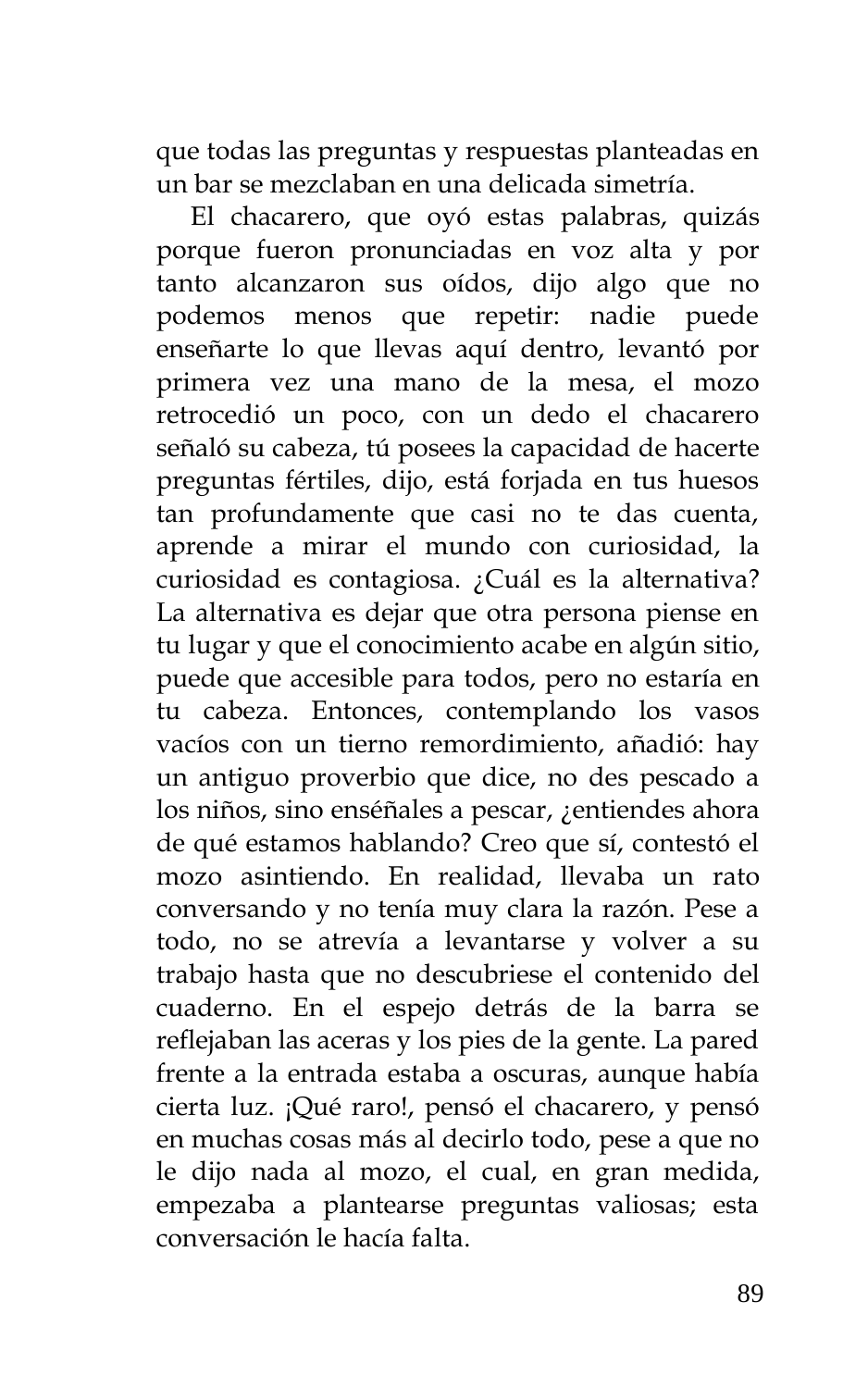Gracias a los cafés que sabían a agua turbia y a la grapamiel que le endulzaba la boca, el chacarero iba rememorando muchos detalles indispensables para volver a casa con su esposa tras una larga temporada de silencio. No estaban realmente casados, ni por la iglesia ni por ningún tipo de contrato, pues, de lo que hemos entendido leyendo estas páginas, se consideraban marido y mujer, una especie de broma que perduraba desde hacía cuarenta años. Se habían conocido en las revueltas universitarias contra el gobierno, mucho antes de que se incorporaran al movimiento. Habían disparado juntos en los montes y en las calles anchas del Barrio Sur; un día habían presenciado el asesinato de su amigo, el profesor Acostillada, y de su esposa, en la esquina entre la calle San José y Durazno. Alguien le había vaciado un cargador entero mientras la gente se tiraba al suelo con un movimiento por entonces asquerosamente mecánico, y cuando el ruido espantoso de los tiros

**IV**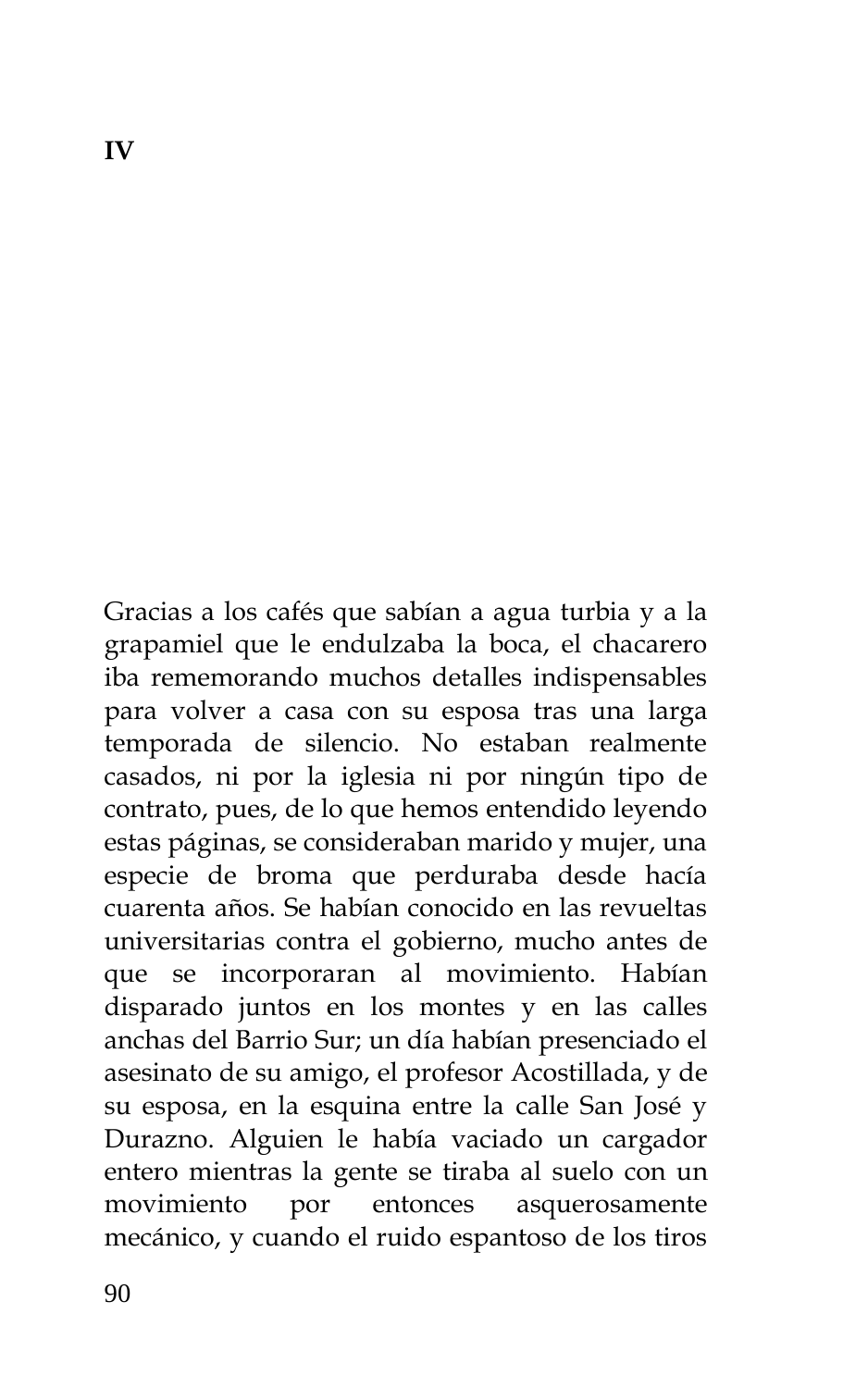pareció haber terminado, ella, levantando un poco la cabeza, le había dicho: ve a ver qué pasó. Esperamos un rato más, había contestado el chacarero, el cual, por entonces, era un joven rebelde convencido de cambiar el mundo con una abundante y rizada melena. Bajo la sombra de la Catedral seguían moviéndose las hojas, sin recato, entre los dos cuerpos caídos.

El profesor Acostillada y su mujer iban a asistir a la misa, era domingo por la mañana, pero las campanas no tañían. Si en esos años, a la hora de la santa misa, no se oía el tañido de las campanas, significaba que allí arriba estaban escondidos los soldados, pero él se había dado cuenta demasiado tarde para salvar a su amigo. Ni él ni su mujer habían llorado, nunca habían tenido tiempo para eso.

Su eposa era más joven que él, apenas una adolescente al incorporarse al movimiento de manos de un cura, un amigo de su profesor de arquitectura, el cual buscaba jóvenes para un proyecto en su iglesia y en cuyas manos había caído la mujer del chacarero. Ella, alma ingobernable y soñadora, había empezado a interesarse por la actividad política del cura terminando por adherirse a la causa del movimiento. Ésta es mi sacristía, gritaba el cura a los chicos que se asomaban por la puerta con la curiosidad y el hambre de quienes no conocían más alternativa que la rebelión, la misa es el domingo, ¡pero si quieren hablar de política, pasen! En los bares se contaba que, para entrar en el movimiento, la mujer del chacarero se había hecho cirugía plástica, la habían obligado, y por ello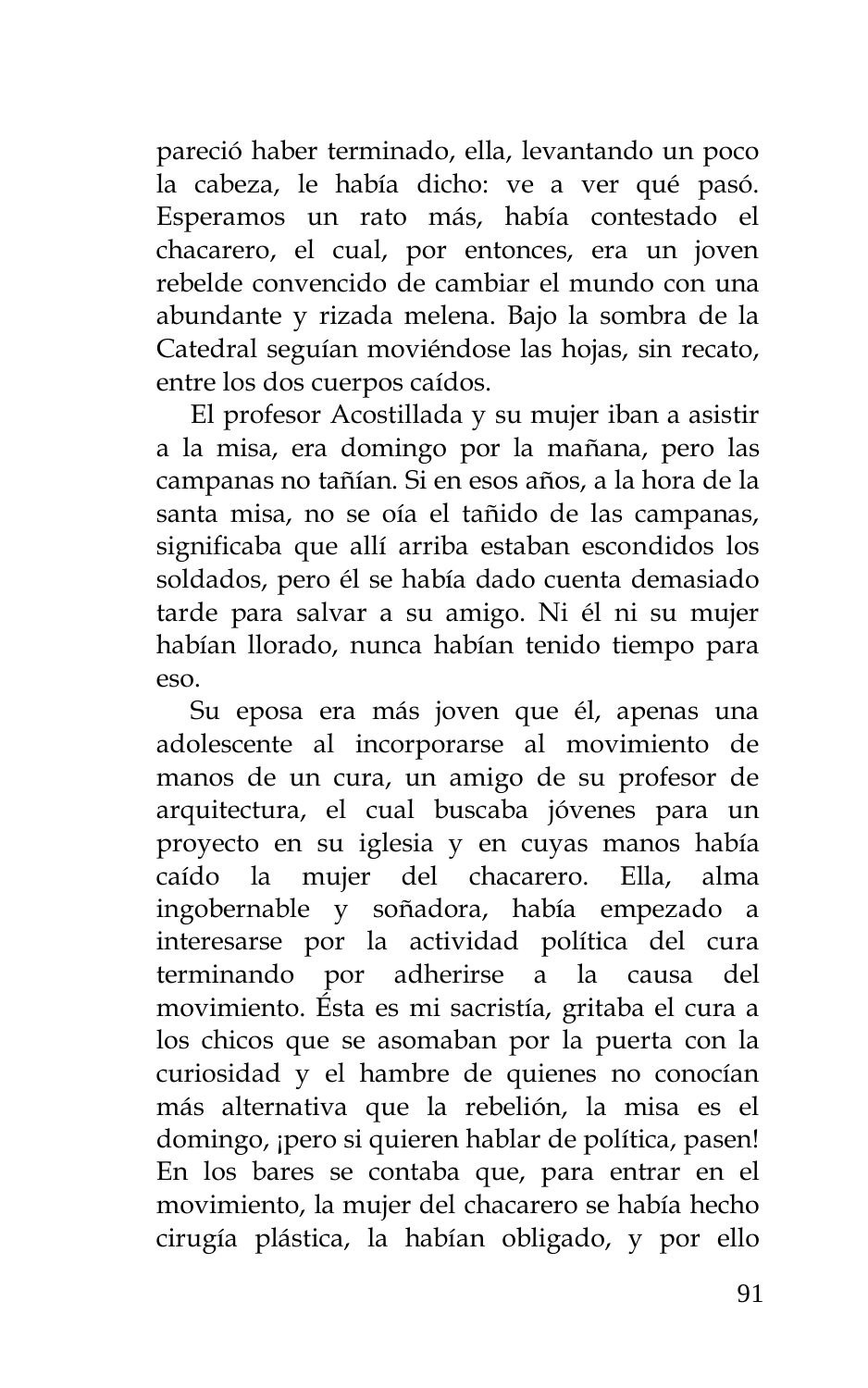había quemado en la chimenea todas las fotos en las que se podía ver su verdadero rostro. Sin embargo, se contaban muchas tonterías en esa ciudad, cuyo nombre decidimos no revelar, pero, como no podemos permitirnos el capricho de creerlas, no relataremos más.

De jóvenes habían nutrido sus sentimientos con balas y papas, y ahora conservaban una buena pizca de ambas, útiles para luchar y para no morirse de hambre. Nos gustaría saber más, pero los secretos de una pareja no son para todos. Resulta raro, además, descubrir que, mientras el chacarero recordaba a su esposa, el mozo pensaba en su madre, en sus consejos.

La madre del mozo era una mujer complaciente, hablaba cuando se precisaba y mantenía los ojos entrecerrados cuando oía pasar los aviones. Las mujeres de su vida, en aquel breve encuentro, estaban allí a su lado.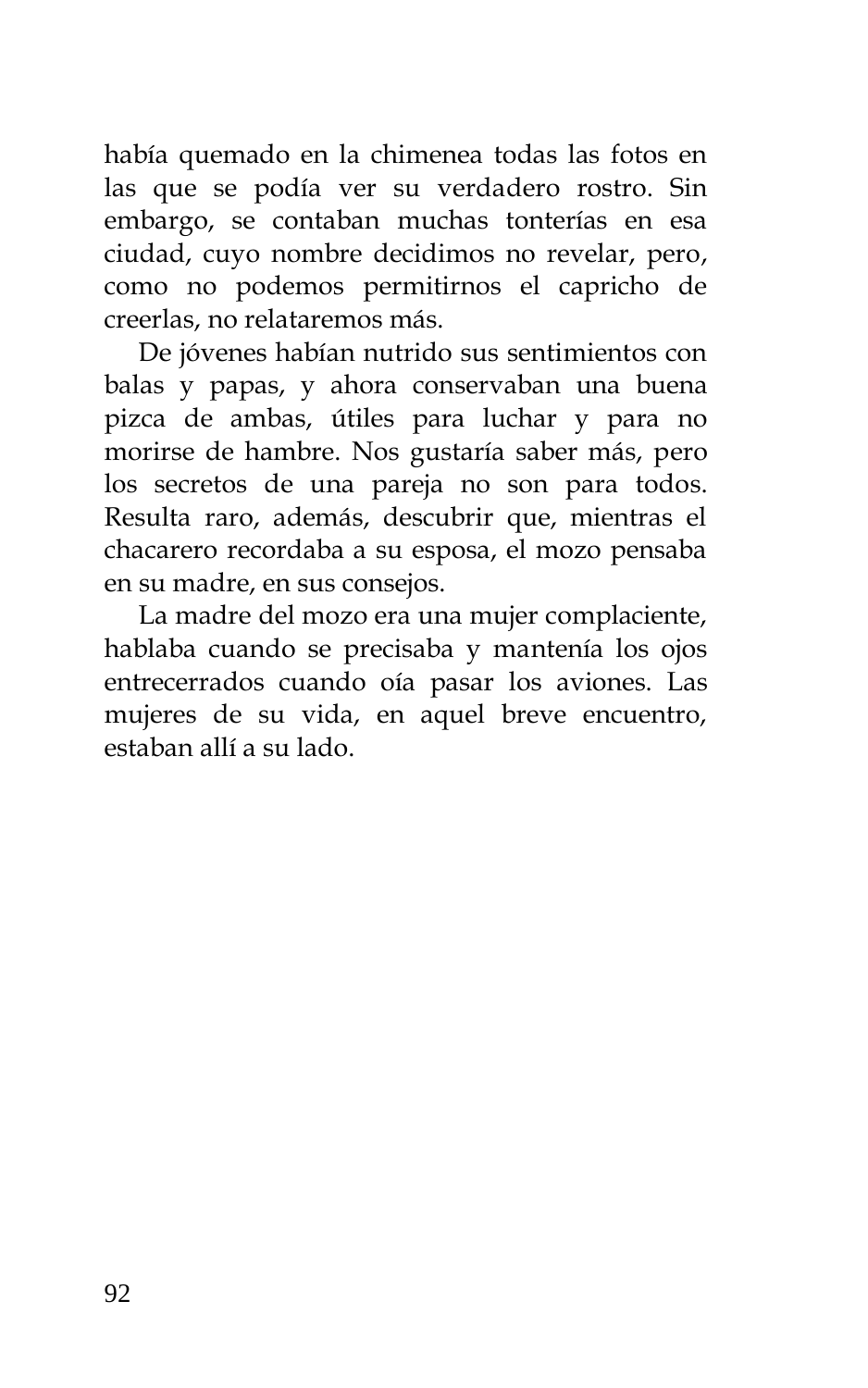No tenía muchos dientes el chacarero, jugaba a contarlos con la lengua y muy a menudo perdía la cuenta. Este movimiento de los labios, que no encontraban lo que buscaban, era gracioso, le hacía vulnerable. El mozo le miraba los brazos sin desasosiego y tendía a mantener quietos los suyos, llenos de una gastada vitalidad, como solía ocurrir tras la barra, donde buscaban el apoyo y la paz generalmente vedados a los brazos de quien trabaja.

El domingo, la mayoría de la gente aprovechaba su día libre pese a no saber siempre cómo ocuparlo. Por ello, muchos acababan en el bar, si tenían suerte se cruzaban con otros que también tenían el domingo libre y lo pasaban juntos. Otro chacarero que estaba de pie tomando una cerveza, y al cual, para distinguirle del que estaba sentado, le llamaremos el chacarero de pie, dirigió su mirada hacia la esquina y preguntó a una camarera: ¿el político sigue aquí? ¡a que quiere más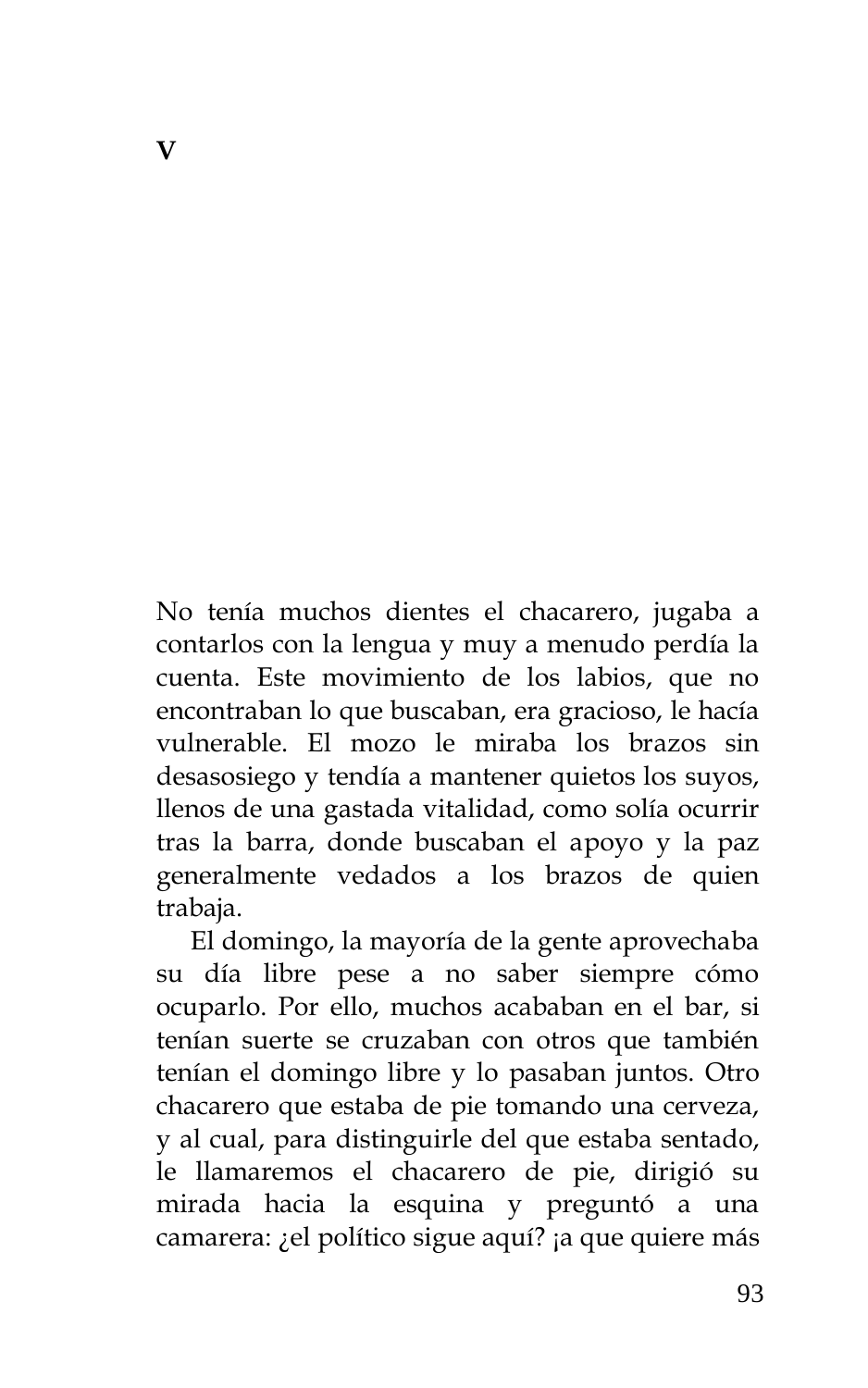votos! Pero la camarera no le contestó, no sabía discutir ni de política ni de votos de ningún tipo. Le contestó un joven en camiseta de asillas; llevaba de mano a una niña a la que nunca le habían lavado la cara, una suposición absurda sin sopesar, por así decir, porque al menos la lluvia lavaba la cara de toda niña contra la voluntad de cualquier padre, hasta la del más ingrato. Éste dijo: ¡los políticos jamás hablaron de felicidad! Era cierto, incluso el mozo lo había preguntado: ¿por qué nadie habla de la felicidad? Ni de la soledad, dijo el chacarero. ¿Quién habló de soledad?, contestó el chacarero de pie, como si aquella pregunta sirviese de defensa contra la soledad misma, y no fuese un simple pasatiempo como otros tantos para pasar el domingo en compañía. Nosotros estábamos hablando de eso, dijo el chacarero, pero no son más que los disparates de un viejo reumático y de un mozo al que no le gusta mucho estudiar. Sus sillas crujieron una vez más, ruido de barcos amarrados con gúmenas cansadas. El chacarero continuó: la soledad es un flagelo de las grandes ciudades, peor que una plaga. Pero esas plagas, ¿quién las ha visto? Quizás sea un filósofo, dijo el chacarero de pie, uno de esos que dicen una cosa y piensan la otra. Las camareras estaban cansadas de servir las bebidas en la barra, cada uno tenía que cumplir con sus faenas o aquel engranaje perfecto se habría estropeado. El chacarero había trabajado en muchos lugares antes de perder el cabello y los dientes, incluso en bares como aquel, por lo que entendía que estuvieran hartas, y sabía interpretar sus sonrisas y sus suspiros cuando pasaban al lado de la mesa, lo hacían para llamar la atención del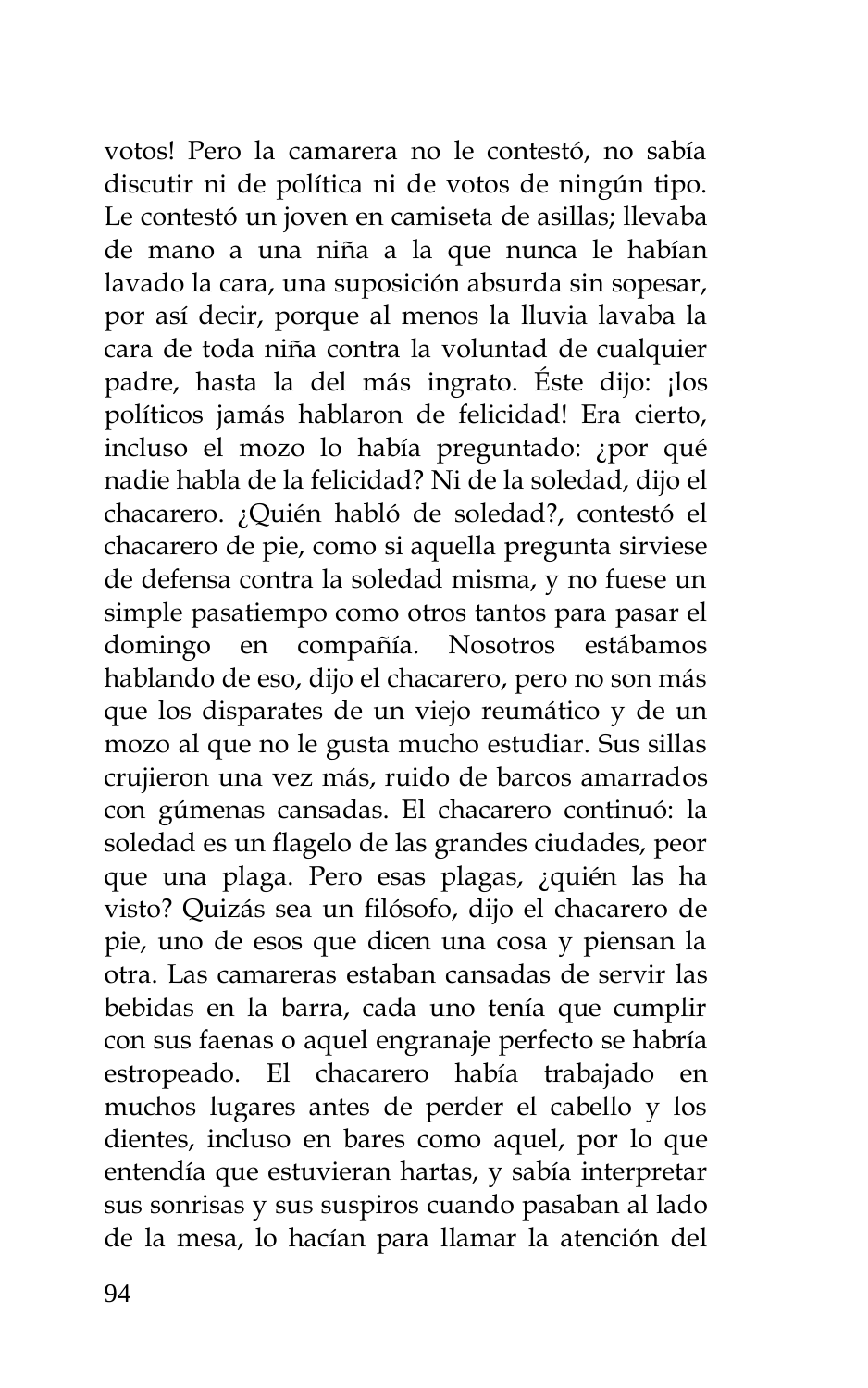mozo; éste se recompuso un poco de la vergüenza.

Siguieron mirando hacia fuera, la luz del atardecer que no hemos descrito, los viandantes tristes, los niños que no ven más allá de sus pequeñas manos. Sus palabras podrían ser el comienzo de una revolución pacífica y silenciosa, se dijo el mozo, este hombre fue un guerrillero y conserva el espíritu rebelde de los románticos, ¡las palabras son como piedras, y con las buenas piedras se construyen buenos palacios!, ¿qué significa entonces rebelarse?, se preguntó el mozo, los grandes cambios siempre se produjeron cuando alguien se rebelaba contra algo. La literatura, este mismo cuaderno, quizás nazcan de un acto de pura rebelión, y esto es cierto como la historia misma, se volvió a decir. El chacarero estiró una pierna, a aquellas alturas no le sentaba muy bien quedarse demasiado tiempo en la misma posición, aquel movimiento fue como un paso estando sentado, el primer paso hacia su casa, olvidada, y hacia su querida esposa.

¿Fumas? Gracias, no debería, el médico de la cárcel me lo prohibió, dijo el chacarero en voz baja. Así que, ¡ahí fue donde estuviste todo este tiempo!, estabas preso... El chacarero sonrió y fumó, cuando dio la segunda calada cerró los ojos y soñó por un momento con algo íntimo. Al mozo aquel gesto le recordó a su madre, en casa, mientras miraba los aviones. Vivían a lado del viejo Terminal, Carrasco Norte, edificios de cemento que en verano ardían como sartenes, hierba amarilla quemada por el sol, ahí donde aterrizaban los vuelos procedentes de Argentina, su casa estaba llena de polvo irrespirable y ruidos ensordesedores. El cuarto del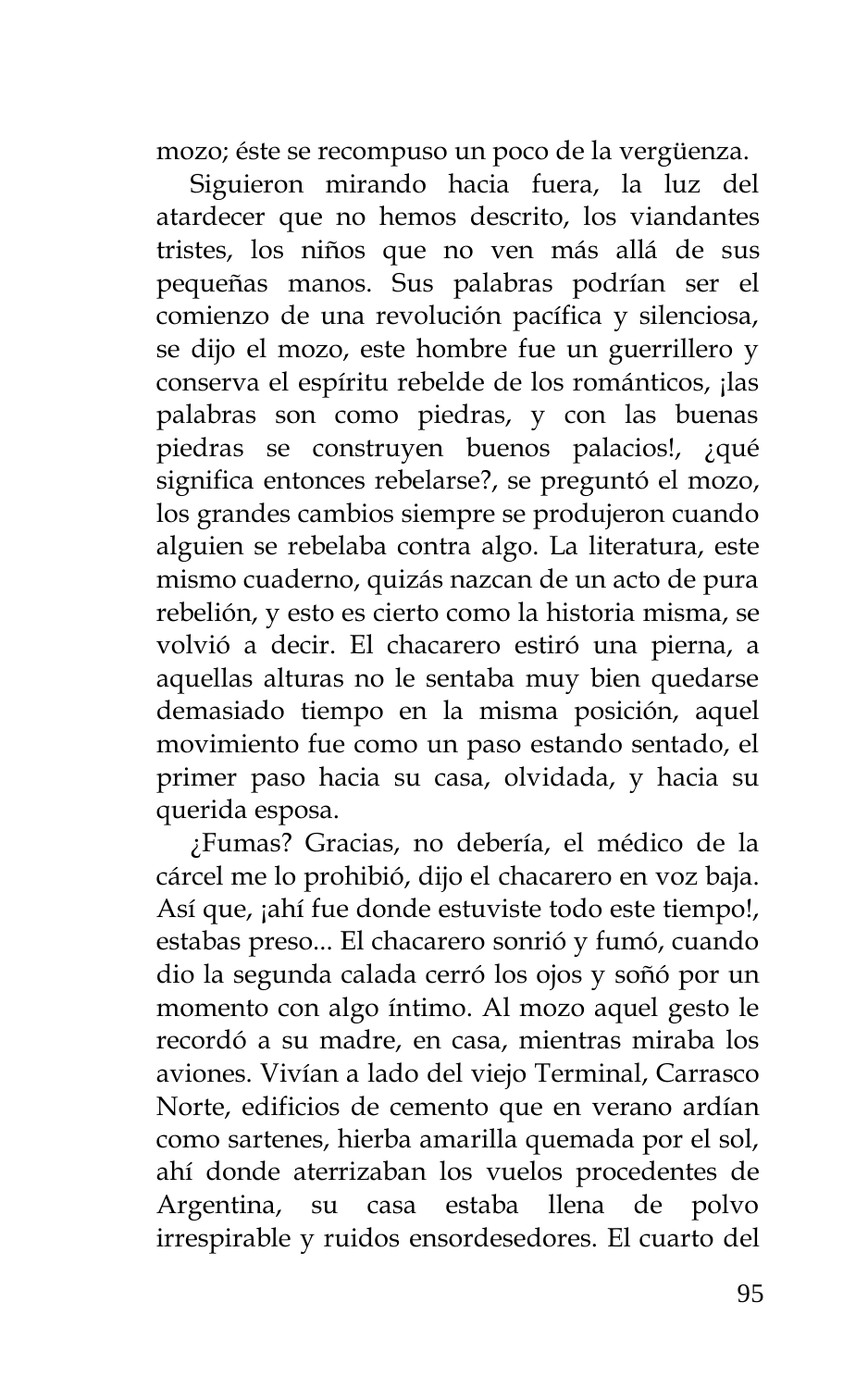mozo no tenía ventanas, salvo un cristal sobre la puerta, una puerta altísima, por donde entraba la luz del amanecer, la luz del sol trasformada en una neblina que brillaba flotando en el aire y temblaba con cada despegue y aterrizaje.

Ninguna adicción es recomendable, salvo la del amor, dijo el chacarero sonriendo de nuevo con el cigarillo entre los labios, los cuales, sin el obstáculo de los dientes, eran más suaves y echaban mejor el humo. Ahora se le podían ver bien los ojos, claros y serenos. Había levantado el rostro para hablar también con éste y ahorrarse la mitad de las palabras.

¿A quién miras? A la gente, dijo, cuento los que andan con la mirada hacia arriba y los que andan con la mirada hacia abajo, que son más que los primeros. El mozo y el chacarero tenían ideas similares sobre la muchedumbre de peatones, les veían con ojos de artista, debían de estar ya en alguna pintura futurista, tenían muchas piernas y muchas manos. ¿Qué les preocupaba realmente? ¿A dónde iban tan deprisa? Algunos trabajaban hasta los domingos, el mundo no podía parar para permitirles estar en casa con sus familias, y así las familias se habían acostumbrado a almorzar solas todos los días. Antes, dijo el chacarero a su interlocutor o al piano, mis compañeros luchaban por las ocho horas, luego, se dieron cuenta de que el trabajo no lo era todo y con una nueva lucha se consiguió una reducción a seis horas de trabajo. Yo trabajo seis horas, dijo el mozo, que estaba pensando en los aviones y se despertó al escuchar la palabra trabajo, ¡es cierto, pero la gente no está contenta, los gastos son muchos y busca otro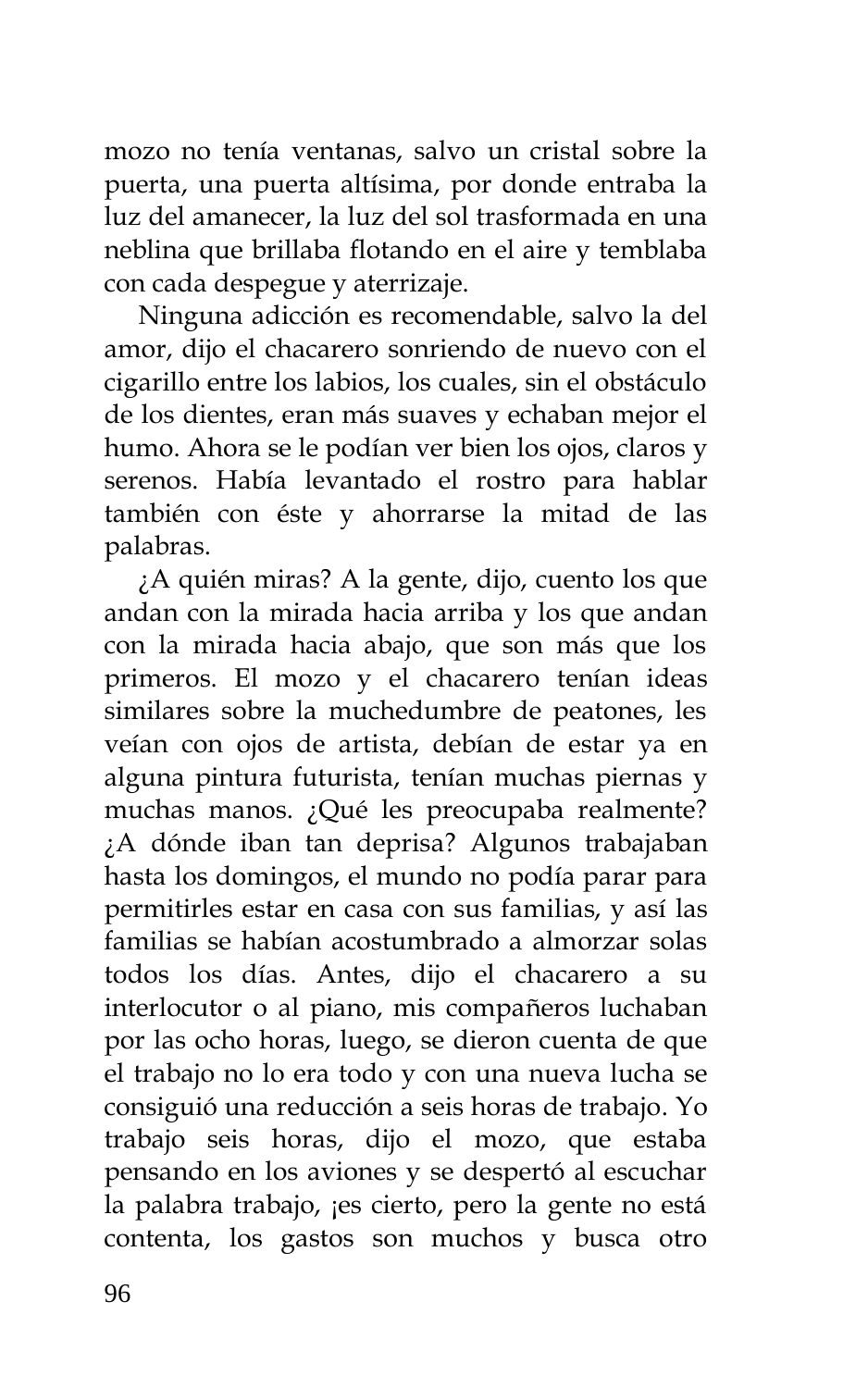empleo para acabar trabajando más que antes! El chacarero siguió sonriendo, ahora estamos casi seguros de que sus sonrisas tenían el valor de los asentimientos y la fuerza de las negaciones. ¡Qué necesarios fueron los años de aislamiento para aprender a hablar con una sonrisa! Trabajan más porque quieren comprar el auto, dijo, los asientos de los autos son cómodos, te envuelven y te masajean el cuello para que te sientas menos solo. La moto nueva del mozo estaba aparcada frente al bar, le había costado, como se suele decir, unos cuantos años de dobles turnos, pero no se lo dijo al chacarero.

Entonces, siguió el chacarero, ¡¿son ellos quienes manejan los autos o son los autos los que les manejan a ellos?!, cuando lo comprendan, después de muchos años pagando sus deudas, estarán viejos y reumáticos, como yo, y la vida se les habrá escapado de las manos. Algunas caras, discretamente, ralentizaron lo que estaban haciendo y asintieron, ya fuese como desafío o como reconocimiento.

Su madre, la del mozo, no estaría de acuerdo, para ella cualquier trabajo era sagrado y cuanto más había, mejor. El mozo estaba confundido, aquella visión era demasiado idealista, la vida estaba igualmente llena de gastos, ¡el viejo debería admitirlo! Pero muchos de esos pagos de los que su madre se había hecho cargo se podrían haber ahorrado, el coche nuevo, la segunda nevera, diez pares de zapatos, no se trataba de volver a la edad de piedra, el chacarero se refería a aquella rara enfermedad que afecta al hombre, esa necesidad de tener siempre más. No estaba mal, pero existían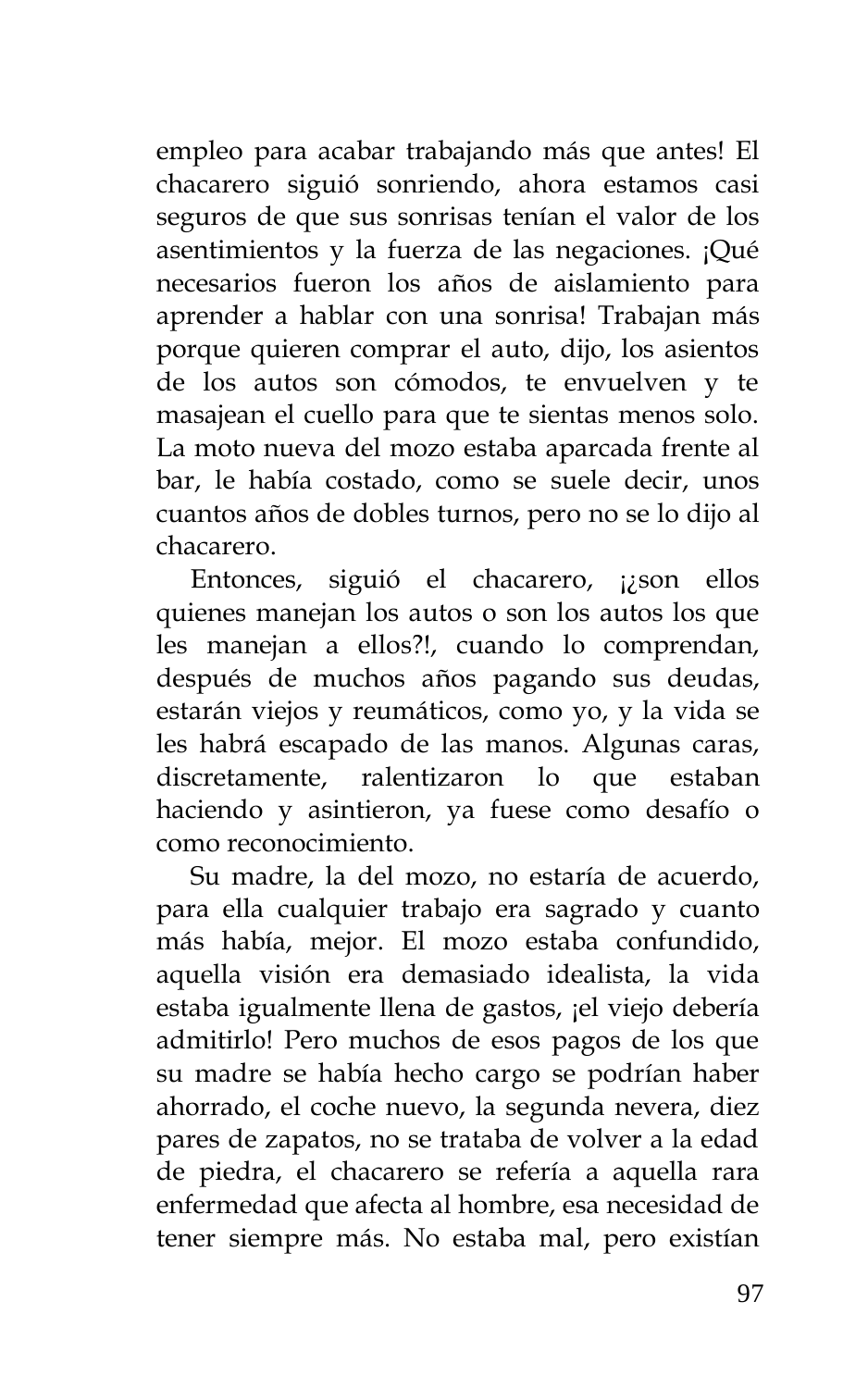otras visiones, quizás pobre es quien desea siempre más y no el que tiene poco. Lo habían dicho otros antes que él, los antiguos pensadores, Epicuro, Séneca, hasta los aymaras en una lengua más espiritual que la nuestra. Para el mozo, quien en resumidas cuentas había aprendido algo antes de dejar los estudios, aquellas no eran del todo palabras nuevas, por lo que incluso él aprendió a sonreír sin hablar.

Los dos, el chacarero y el mozo, pensaron en su país: un país pequeño pero rico en recursos naturales suficientes para sobrevivir, poco más de tres millones de habitantes ¡y trece millones de vacas de las mejores del mundo! Ocho, diez millones de ovejas estupendas, un país exportador de comida, lácteos y carne, una plenillanura cultivable en un noventa por ciento. Sus ojos se llenaron del Río de la Plata. Se podría hablar de solidaridad, esa forma particular de magia que nos hace sentir lo que sienten los demás, nadie puede estar seguro, lo único que sabían mientras pensaban en los rebaños y en la boca del río era que en las ciudades como la suya, las llamadas ciudades industrializadas, el medio más extendido para sobrevivir era la competición, ¡una competición despiadada! ¿Hasta dónde llega nuestra fraternidad?, se preguntó el chacarero, los hombres no van a poder dominar las fuerzas que han desatado, ¡sino serán éstas las que dominen al hombre!, al hombre, y a la vida... ¡porque nosotros no venimos al mundo para desarrollarnos en términos generales, sino que venimos al mundo para ser felices!, la vida es corta y se nos va, y si la dejamos correr trabajando y trabajando y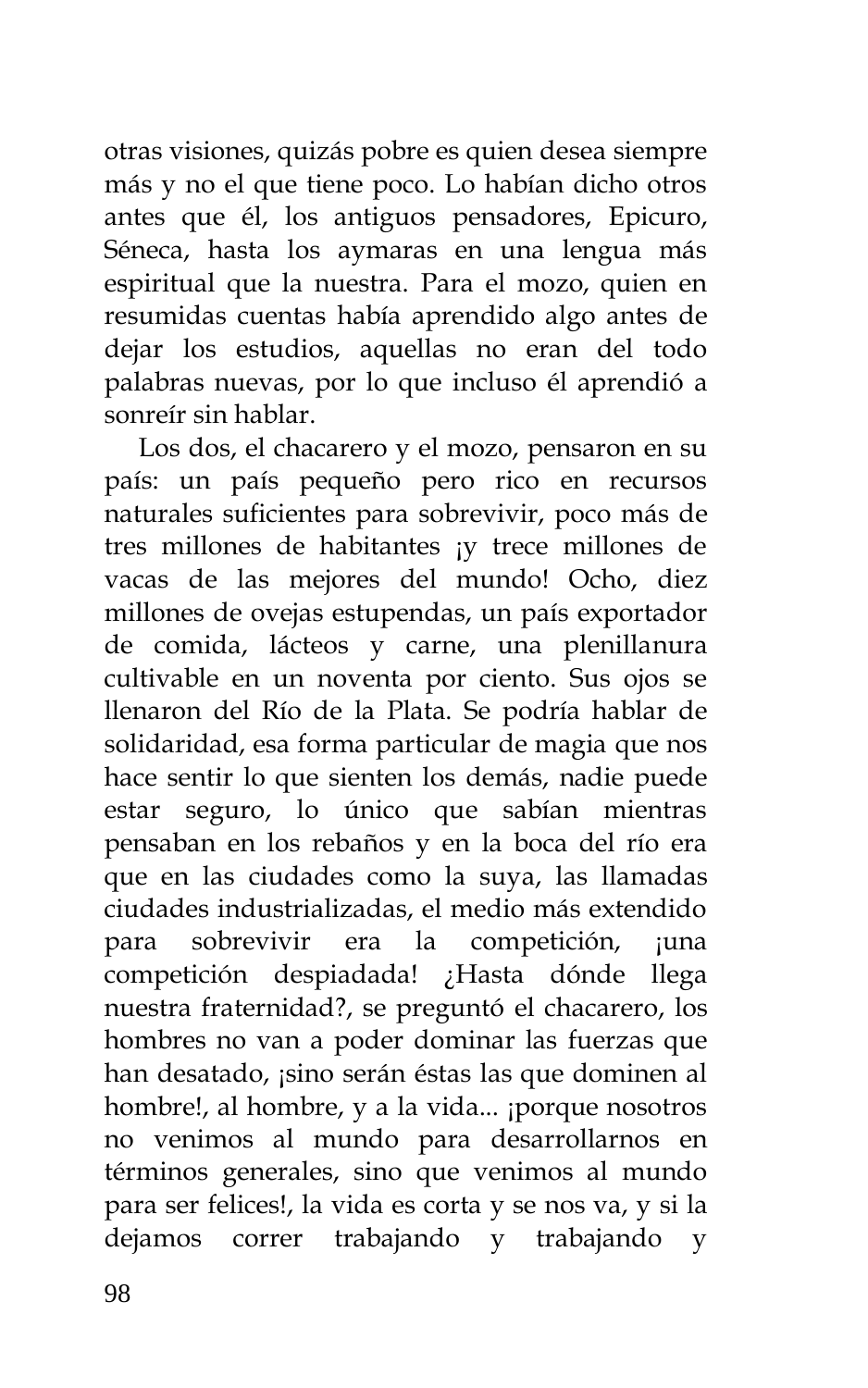trabajando, y consumiendo y consumiendo... ¡Tú hablas como si los demás fueramos inmunes a la felicidad!, le interrumpió el mozo, hablas de lugares donde has estado viviendo todo este tiempo, mientras yo me partía el lomo detrás de la barra.

En realidad, la barra estaba vacía, parecía que nunca nadie hubiese trabajado allí, sin embargo, muchos mozos habían pasado horas y horas acariciándola, domándola como un caballo salvaje. El chacarero entendía su escepticismo, siempre había sido así, desde los tiempos de los antiguos filósofos, por los cuales no se sentía influenciado aunque se expresara tal vez de manera semejante. Sus palabras eran trascendentes, mas el chacarero puede que no fuese consciente de ello, había deseado tanto hablar con alguien que le pudiese contestar, se conformaba tan sólo con la alegría de convencerse de lo que iba contando. El mozo tenía toda la vida por delante, incluso si no le convenciera, se dijo, no era nada grave, porque la suya no era la única visión posible, sino una de tantas.

Las paredes de madera del bar eran oscuras y relucían, las tablas rechinaban hasta con el paso más liviano. La esposa del dueño, una mujer gruesa y ruidosa, barría el polvo pegado en el suelo, una de las actividades diarias como limpiar las mesas llenas de migajas o fregar los vasos que de todas maneras quedaban sucios, como cualquier objeto que a lo largo de los años toma un color propio, ajeno al que le dimos al fabricarlo. De las palmeras alrededor del edificio del mercado se oía a los loros pelearse con las palomas para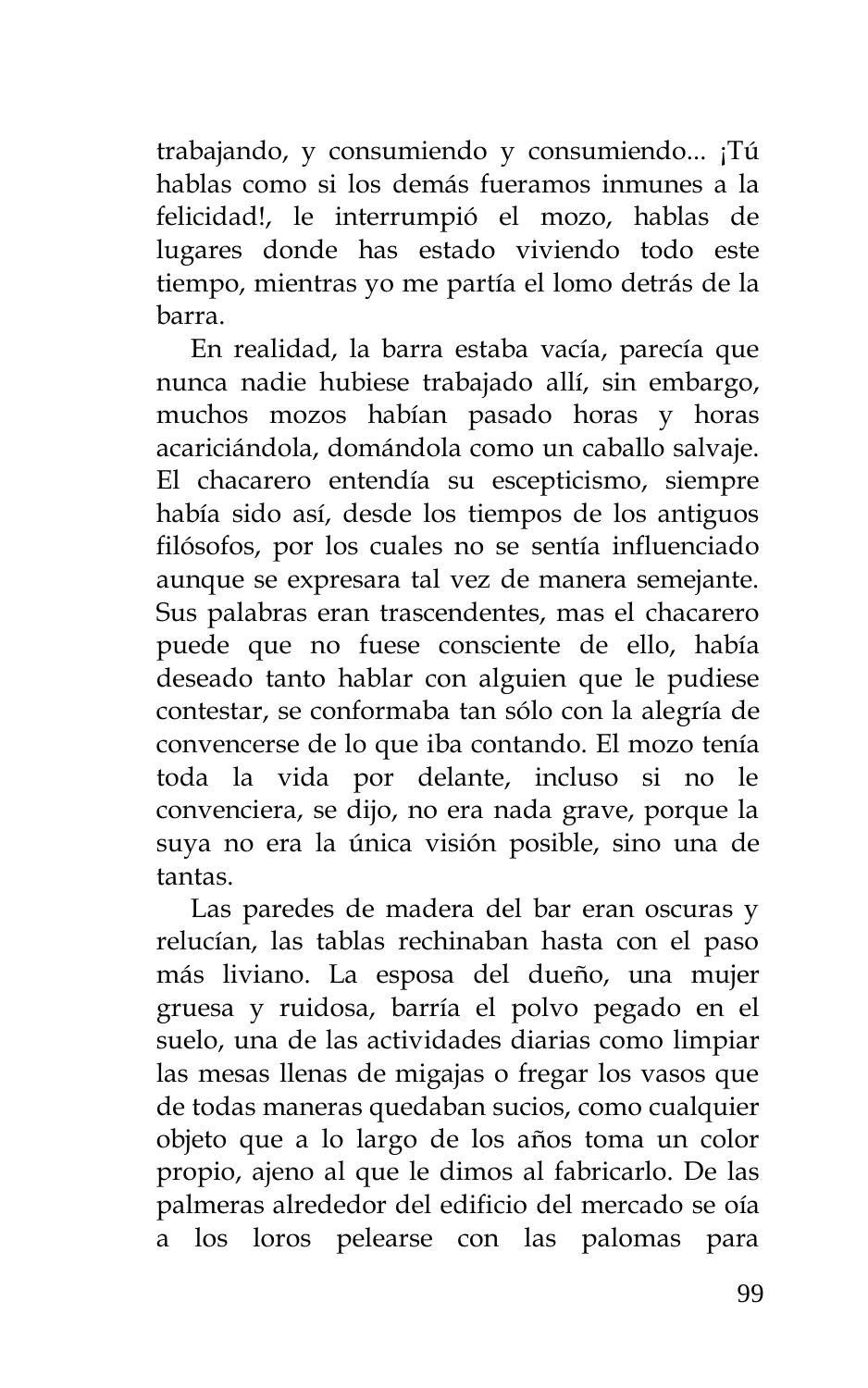conquistar los mejores nidos; despertaban a los perros y a los caballos a todas horas. Algunos de sus gritos se confundían con los de los niños encerrados en un inmueble cuesta arriba donde debía de hallarse una escuela.

Sobre su cabeza pendía una pequeña lámpara, la bombilla parecía apagada al alumbrar tan poco, se movió como se mueven las bombillas, sin moverse realmente, cuando alguien con una bandeja llena de vasos abrió la puerta con los pies. Las camareras iban vestidas y deprisa, lo que les distinguía de otras menos vestidas y más sosegadas, por eso el bar tenía buena reputación en todo el barrio hasta el puerto, donde otro tipo de locales se podía encontrar sin buscar demasiado. La esquina del piano se hallaba poco iluminada, porque nadie se sentaba allí, la gente se impacientaba fácilmente y quería que la atendiesen en seguida. La gente está siempre ávida de atención. La bombilla llevaba encendida casi mil horas, apenas unos cuarenta días, de un momento a otro se apagaría porque todo tiene su fin, tanto los hombres como los objetos. El mozo no lo sabía, pero lo que estaban tratando tenía que ver también con aquella bombilla. ¿Qué pasaría si no se apagara? ¿Qué sería de las fábricas en las que cada día se construyen miles de bombillas, todas destinadas a una muerte segura, nos atreveríamos incluso a decir, programada? Quizás trabajarían menos, finalmente pasarían el domingo en casa con sus familias. El mozo se hizo otra pregunta: ¿es éste el destino de los seres humanos?, el desarollo, la tecnología, el progreso por así decirlo, no pueden ir en contra de la felicidad, sino que tienen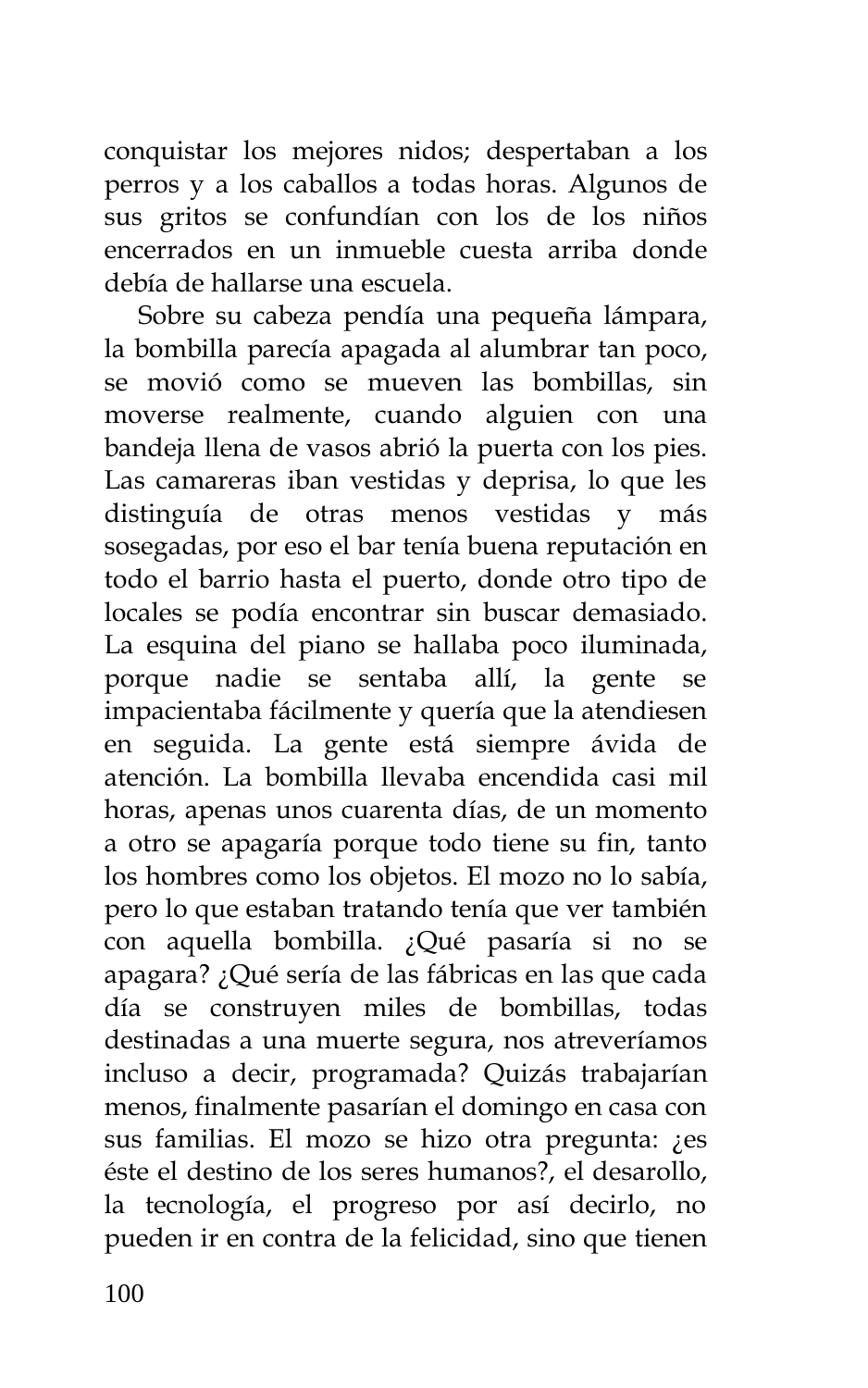que estar a favor de ella, y del amor como primera cosa del mundo, el amor por las relaciones, por el cuidado de los hijos, por los amigos, por las cosas simples en fin. Lo meditó seguramente, se hizo esas y otras preguntas sin decir nada.

Hemos sacrificado los viejos dioses inmateriales y ocupamos nuestro tiempo con el dios Mercado, que nos ofrece la ilusión de la felicidad, pareciera que nacimos para consumir, para tener... y cuando tenemos todo lo que se puede comprar queremos más, queremos poseer cosas o animales o personas, ¡es una locura!, se dijo, ¿cuál es el precio de todo esto? ¿el sacrificio de las relaciones? ¿el amor, la amistad, la familia? ¿no tener más tiempo para consagrarnos a nuestra vida personal?, sustituimos los bosques por el cemento, enfrentamos a los caminadores con el sedentarismo, curamos el insomnio con las pastillas y la soledad con la electrónica... ¿y somos felices? Temblaba, después tuvo una visión que transcribiremos fielmente: un hombre se asoma a la ventana de su despacho, en una gran ciudad, sería un hombre cualquiera asomado a una ventana cualquiera, deambula entre las financieras y la rutina cotidiana, su despacho se parece a cualquier otro, algunos atemperados con aire acondicionado, algunos con ventiladores que no funcionan, siempre sueña con las vacaciones en Europa, con la libertad, sueña con terminar de pagar las cuentas, hasta que un día su corazón se para y adiós... Pero habrá otros soldaditos listos para servir al mercado.

Quizás fuera el momento de empezar a pensar en la felicidad, quizás el chacarero tuviese razón. Debía admitir, el mozo, que jamás se había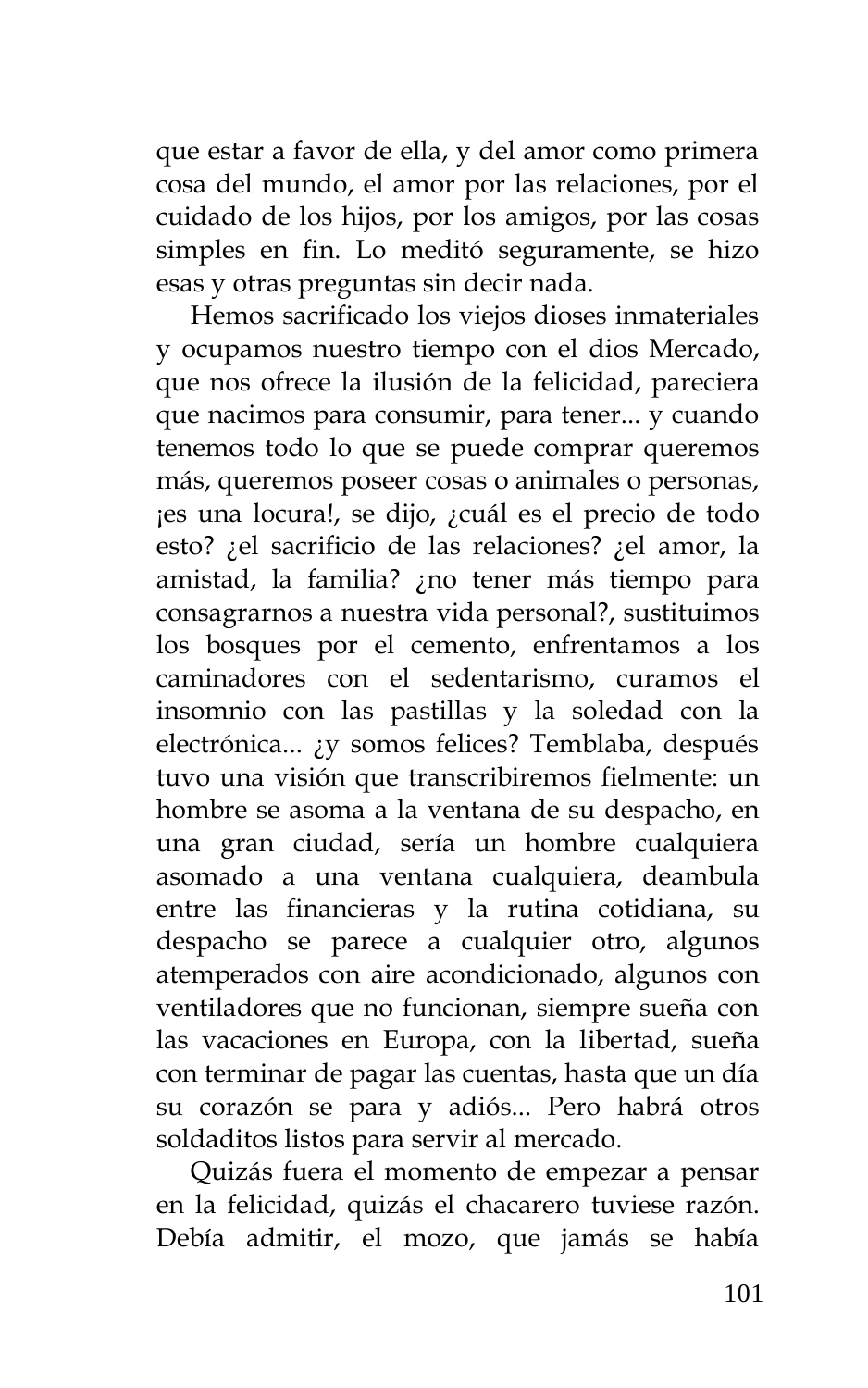preguntado tantas cosas juntas. Fumaron un paquete entero de Nevada: después de unos cuantos cigarillos, el humo que penetra en los pulmones es lo que menos importa, hay otra serie de males de los que preocuparse antes.

¿Extrañas a tu esposa?, preguntó el mozo. Mucho, no tardaré en marcharme, esta noche dormiremos abrazados como le gusta a ella. Tu esposa es una mujer sabia, ¿no es así? ¡Todas las mujeres son sabias, incluso las más sinvergüenzas!, mi esposa está loca, como yo, persiguió el sueño de la libertad y pagó el precio por no aceptar una vida mediocre, llena de lujos y rutinas; preferimos la sobriedad a la bonanza, el frescor de las afueras a la neurosis del centro. ¿Dónde viven?, preguntó el mozo. Arriba, en una chacra en el Rincón del Cerro. ¿Jamás pensaron en mudarse a un apartamento?, resultaría más confortable para... ¡¿Para un viejo?! El mozo avergonzado no supo explicar que para él ser viejo no era un defecto sino un privilegio. Pero el chacarero ya lo sabía. Vivimos en esa chacra, siguió contando, tenemos perros y gallinas. La bombilla bailó otra vez su vals silencioso sobre sus cabezas, el chacarero se olvidó de qué estaba hablando, pues el recuerdo de su esposa era más fuerte y reemplazaba a todos los demás como las nubes frescas del alba, aquellas que trepan por los edificios más altos y pintan de un azul intenso las ventanas. Soñó por un minuto con su chacra, las flores, el coche de los vecinos que había conseguido reparar muchas veces. Es así como los coches llegan a ser nuestros, cuando ponemos las manos en su vientre trasplantando los órganos y otorgándoles una nueva vida. Si le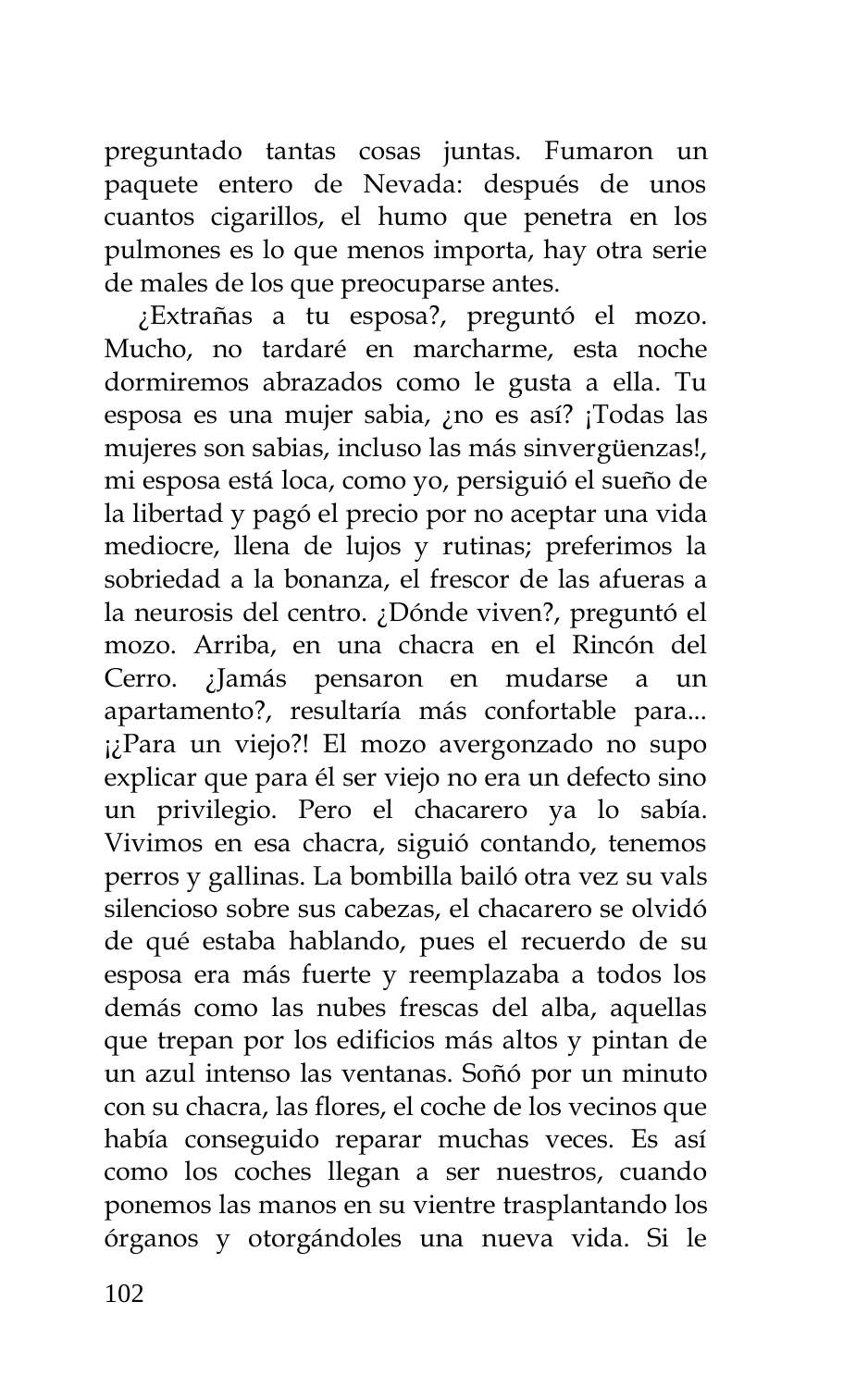hubiese enseñado las manos, hubiesen mostrado las marcas de su pasión por los motores o por las nuevas vidas. El mozo se imaginó reencontrándose con el Volkswagen que había vendido para comprarse la moto, aquel coche pertenecía a su padre, se lo había dejado antes de desaparecer. Podría estar muerto, podría simplemente haberse marchado como tanta gente que no vuelve más. Si lo hubiese reparado, tal vez su padre estaría menos lejos o menos muerto.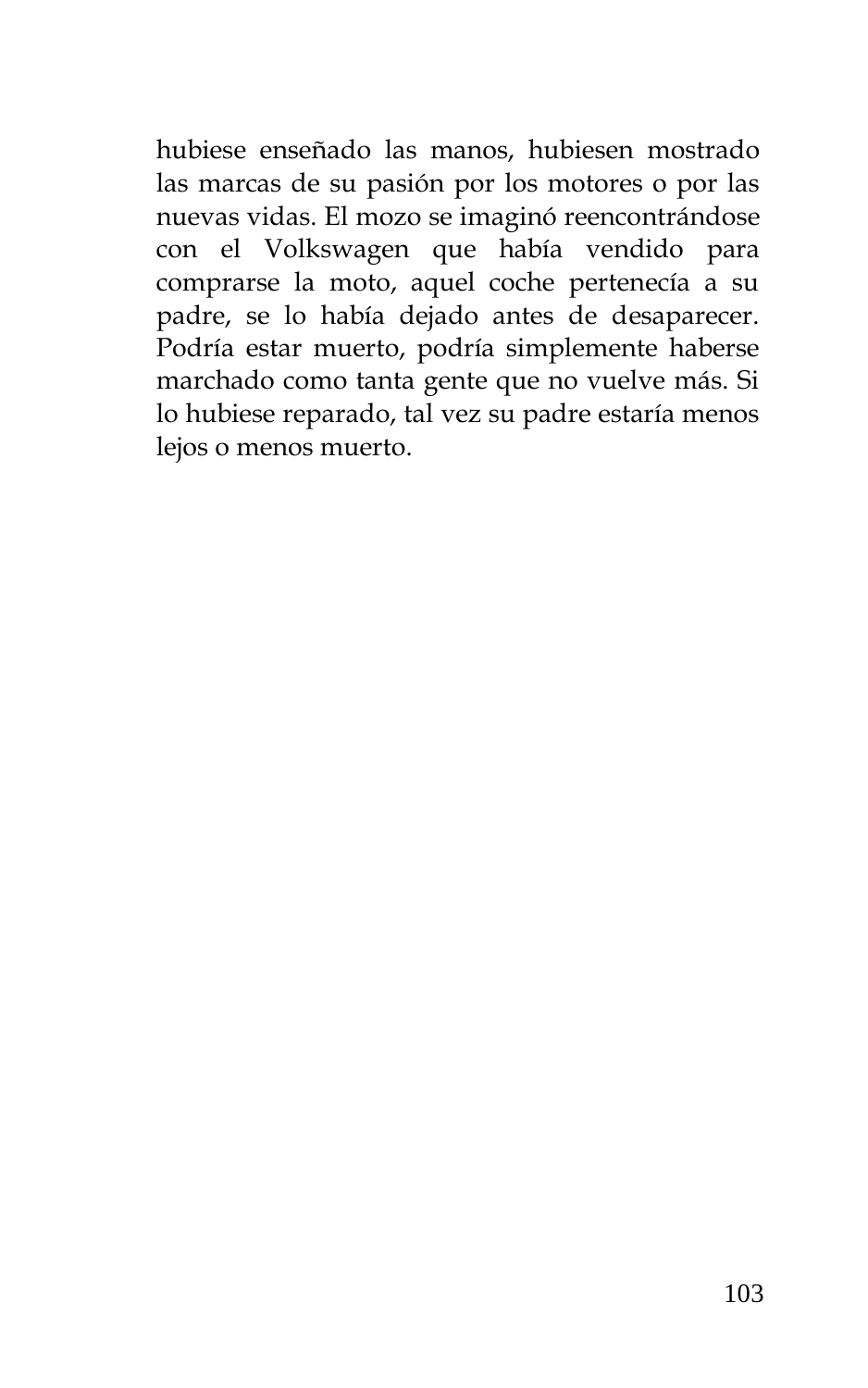El padre del mozo era periodista, le recordaba bien, pero no lo suficiente como para saber si los sentimientos disfrazados por los recuerdos eran verdaderos. Conservaba imágenes difusas de su niñez, personas que pudieron haber dicho cosas interesantes como las del chacarero, sobre la felicidad o la vida en general. En cambio, las únicas palabras sueltas que le resultaban más familiares en aquella mezcla de realidad y ficción a la que nosotros llamamos memoria, se hallaban tras una puerta cerrada, en la esquina entre la calle Ituzaingó y Cerrito, en el barrio del puerto. Hay que precisar, para entender los recuerdos del mozo, que en un país con poco más de tres millones de personas, la mitad de las cuales vive en la capital, todos se conocen y acaban por apropiarse hasta de los recuerdos de los demás. Si alguien anda todos los días por la misma calle y se cruza con las mismas personas, vive inevitablemente una parte de sus vidas, y, cuando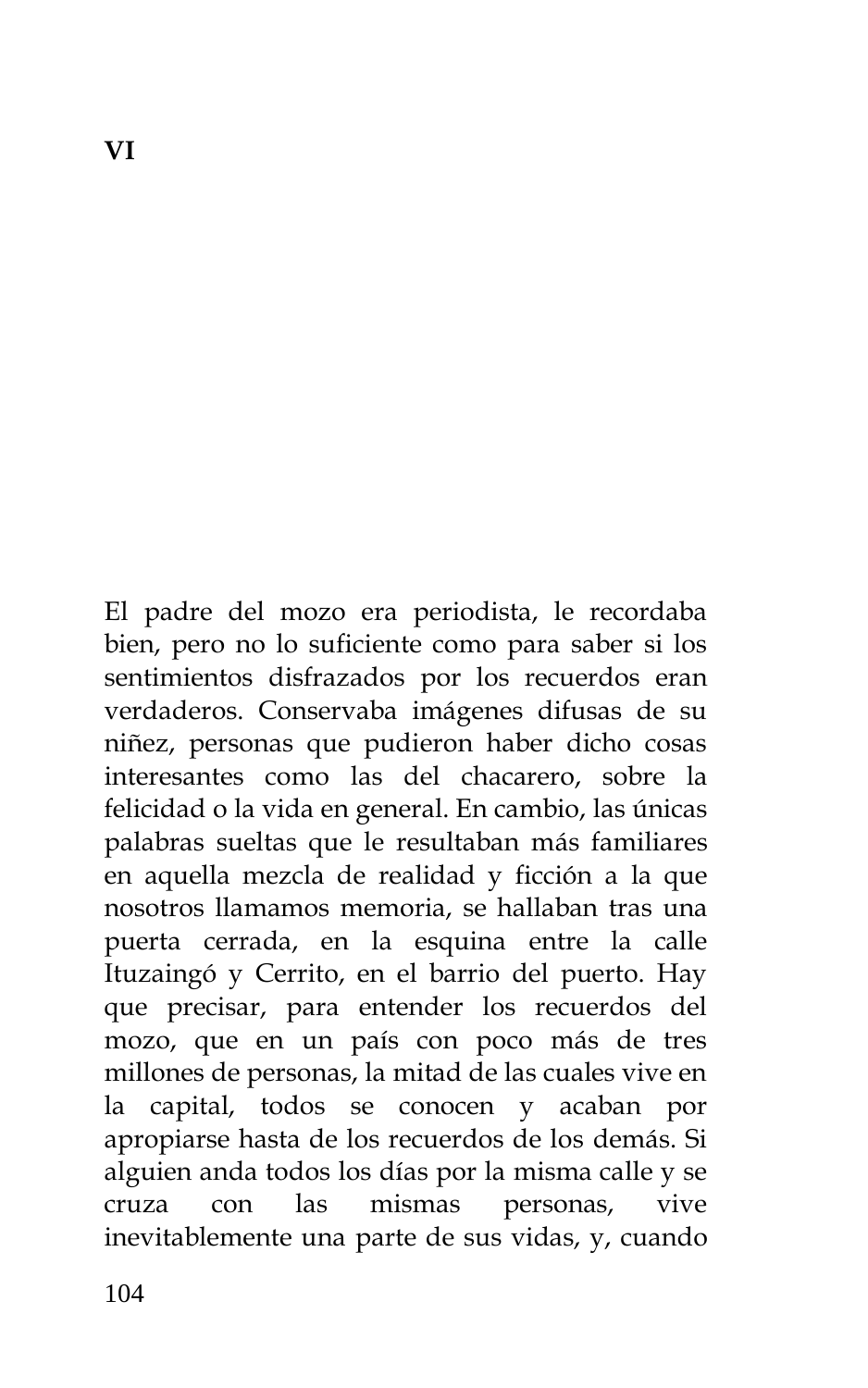un día sin previo aviso no se cruzan, sus pensamientos vuelven a ser íntimos. Se trata de una especie de luto por una persona que te sonreía cada día desde la otra acera. Si a lo largo de la dictadura no te cruzabas con la misma gente del día anterior en la misma esquina, pensó ahora el mozo, quería decir que los soldados la habían detenido. Y las torturas que en aquel momento ellos sufrían tú también las sufrías.

Detrás de aquella puerta que ahora rondaba por su cabeza se encontraba la redacción del Diario Español, el periódico en el que escribía su padre, pero aquellos gritos que le hacían temblar de miedo no eran los suyos, los de su padre, sino del director del periódico, quien al otro lado de una pared blanca –entonces considerada un capricho burgués– insultaba a alguien que él, el mozo, deseaba que no fuese su padre. ¡Tú no estás aquí para darnos opiniones, la denuncia es cosa de nenas malcriadas, gritaba el director del periódico, las desapariciones no te incumben, aquí se escribe sólo lo que te pedimos y en los plazos para este periódico si no quieres volver al campo con los demás! Perdone señor director por mi atrevimiento –esa era la voz pequeña de su padre– cierro la edición antes de las ocho como me pidió e ignoraré las denuncias de las desapariciones y las violaciones. ¡Pero esa no podía ser la voz de su padre! Para un niño acostumbrado a una voz, resulta difícil aceptar otra. Podría haberse asomado al pasillo; la puerta chirriaba tan sólo con mirarla, igual que las tablas del suelo; las cortinas de flores olían a fritanga y su sombra caía sobre sus sandalias nuevas. Aquella no era la voz de su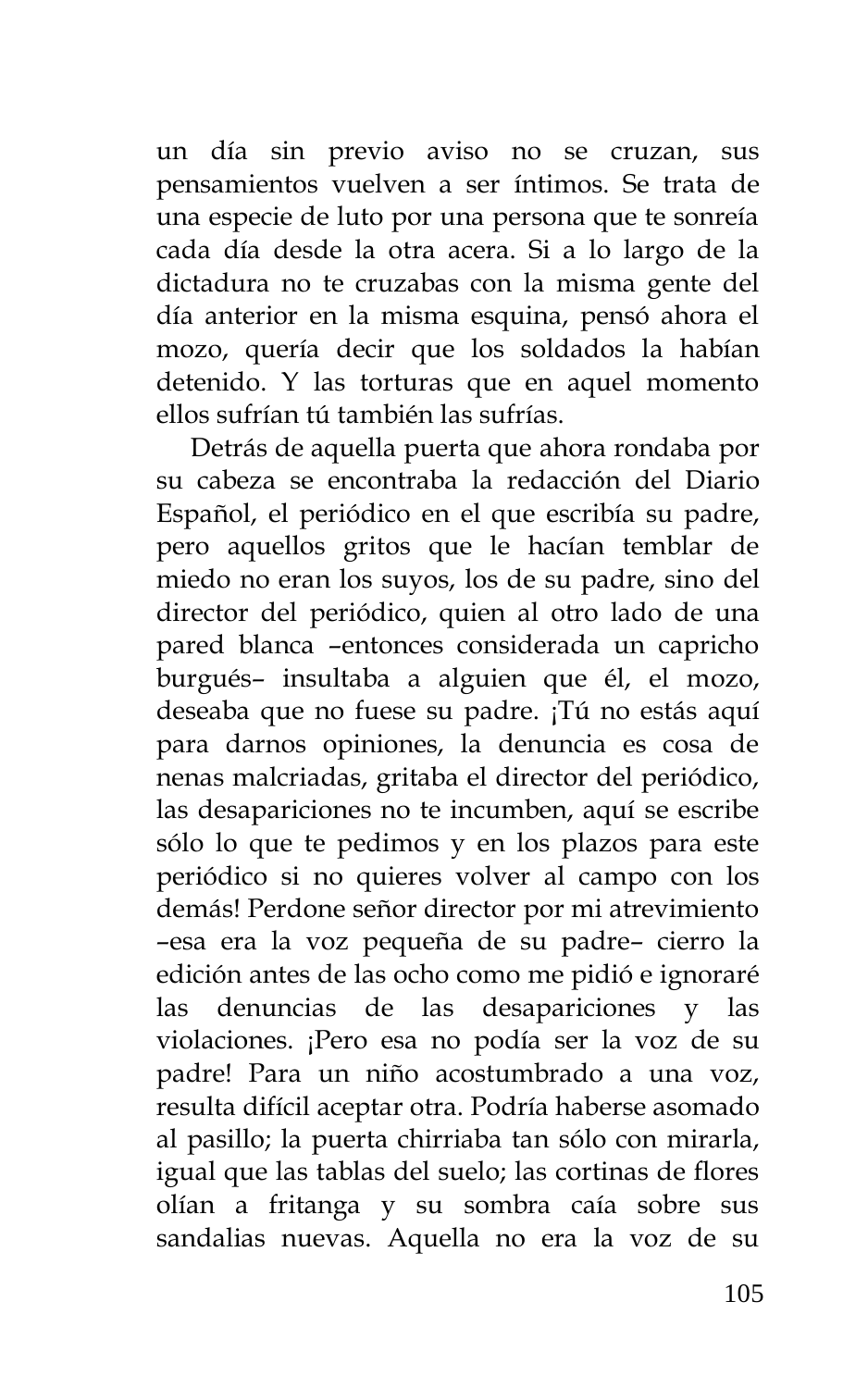padre, parecía que lloraba pidiendo perdón o aprobación, dos actos por los que nunca deberíamos arrodillarnos, ya que se hallan en los ojos de la gente y no en el suelo.

¿Estás pensando en tu padre?, le preguntó el chacarero. Quizás el mozo tuviera la mirada de alguien que piensa en su padre. ¿Tú cómo lo sabes?, le contestó. Tienes los ojos de alguien que piensa en su padre, dijo el chacarero. Señaló uno con un dedo: en éste hay orgullo, dijo, y en éste vergüenza. ¿Y qué quiere decir? Quiere decir que tú vas a ser un hombre mejor que él, tienes su fuerza, se te nota, tanta que la vas a necesitar incluso para no cometer los mismos errores.

Este viejo podría tener noventa años, se preguntó el mozo. Estaba flaco y débil, jugaba con los dientes que le quedaban y soñaba con volver a su casa con su esposa como si le hubiese dejado esa misma mañana. A causa de su curioso miedo a no quererle más o a no ser correspondido como antes, charlaba sobre la felicidad con un mozo cualquiera que había encontrado por casualidad. Renunciar a trece años de su vida por culpa de la dictadura había sido el precio para seguir siendo un hombre libre, pero ahora sólo era un viejo con miedo a no ser amado. ¿A qué hora cierra este bar? Tarde, a veces ni siquiera cierra. Entonces, por lo visto, ¡tenemos todo el tiempo que queramos! Cada vez que uno de los dos pronunciaba esa palabra, tiempo, sentía vibraciones en su voz y un perfume fuerte de algo que no se ve. Aquella palabra les hacía felices evidentemente, y, a la luz de lo que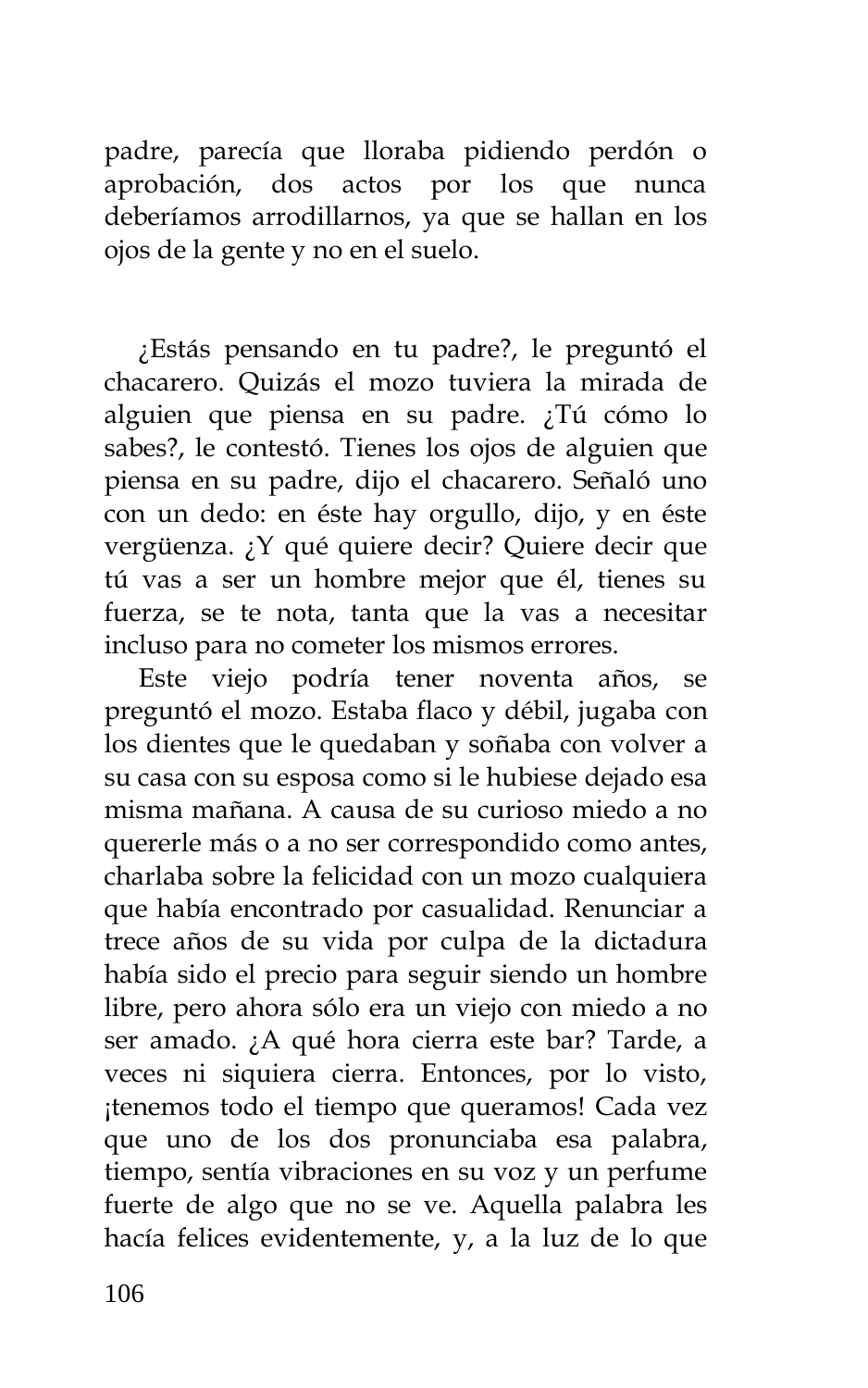habían dicho, nos hace felices también a nosotros.

El chacarero dijo: la vida ha sido extraordinariamente generosa conmigo, me dio infinitas satisfacciones, más de las que podría haber imaginado y casi todas inmerecidas... Se acarició la frente y siguió hablando: antes de entrar en este bar iba a ir a la biblioteca, se me había olvidado que hoy estaba cerrada, últimamente me olvido de muchas cosas, pero no se debe a la edad, no estoy tan chocho, no hasta ese punto, ¡se trata de los pensamientos! ¿Qué pensamientos?, preguntó el mozo. Es lo que quería indagar en la biblioteca, esperaba encontrar unos libros que leí hace unos años. ¿Cuándo estabas preso? ¡Peor!, cuando estaba encerrado en un pozo y no me dejaban ni comer ni leer, sólo después de seis años me dieron permiso. ¿Y tú, que elegiste? ¡Ah!, no era yo el que elegía, dijo el chacarero, ellos elegían por mí, textos de ciencia y filosofía. En aquella época de su vida, el chacarero se había apasionado por las teorías de Séneca sobre la felicidad...

Séneca fue el mayor estoicista entre los pensadores; había escrito que la felicidad no es una simple condición del ser humano, sino su mayor pasión. Había sido el primero en decirlo, tras él muchos filósofos habían compartido sus teorías. Todos debieron de haber muerto felices.

Pasó mucho tiempo, no recuerdo gran cosa, prosiguió el chacarero, ni los títulos de esos libros, pero las pocas palabras que no olvidé las sigo necesitando... ¡si pienso en todo lo que podría haber leído! Aún puedes hacerlo, dijo el mozo. No, no con estos ojos, mira. Alzó la vista, más segura esta vez, y el mozo reconoció las antiguas alegrías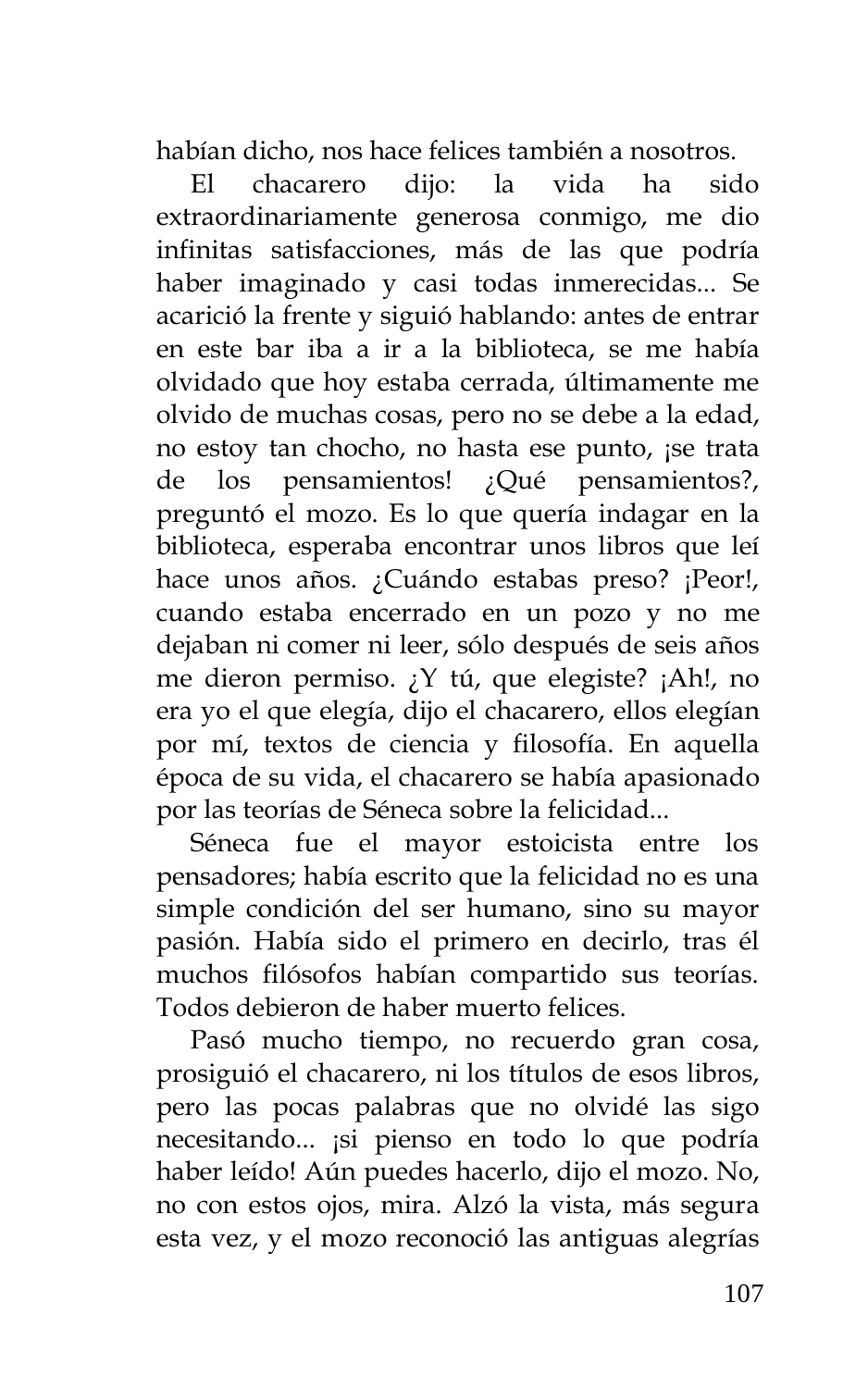de las que había perdido el recuerdo. ¿Los ojos de los viejos sirven para eso?, se preguntó, ¿para acordarnos de que fuimos niños alegres? Le miró con respeto y curiosidad. Con unos ojos semejantes, dijo el chacarero, lo que he leído ahora solamente lo puedo imaginar y tengo que aceptarlo, como Séneca decía, una vida fiel a su propia naturaleza es una vida feliz. ¿Y tú, fuiste fiel a la tuya?, le preguntó el mozo. Siempre, en cada circunstancia, contestó el chacarero, la vida me enseñó a querer lo que tengo, y algún día te lo enseñará a ti también.

Cuando un viejo empieza a decir frases como, un día verás... o, la vida me enseñó... un joven normalmente entiende que llegó la hora de marcharse, a nadie le gustan los sermones, incluso a nosotros mismos: si no hubiésemos intuido en la continuación de su conversación que de sermones no se trataba, no seguiríamos relatándola en las páginas que quedan.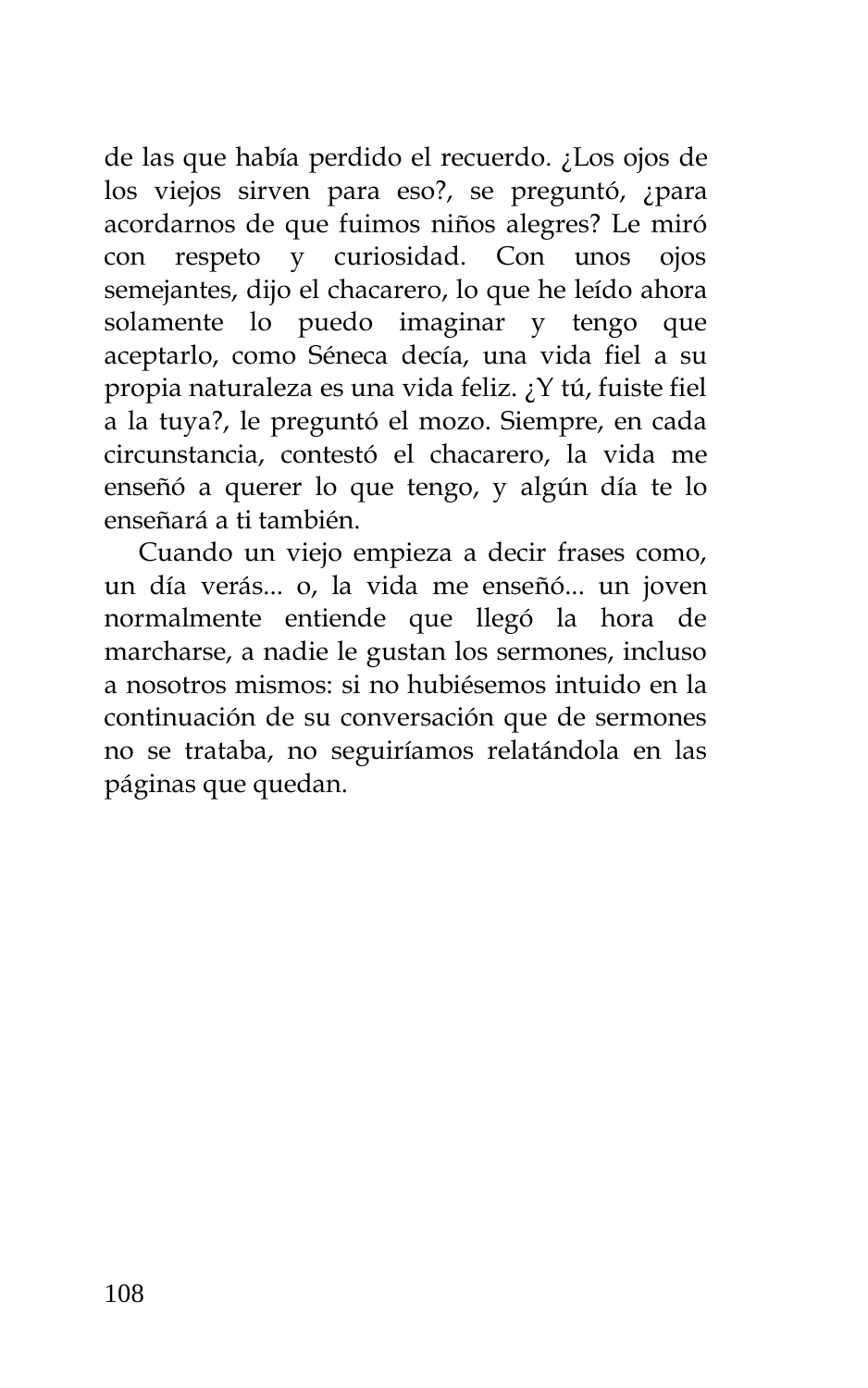Lo que digo, no lo digo como un payador sabiondo, sino buscando un sentido, pues sólo los ignorantes creen que la verdad es sólida y definitiva, cuando es al revés, provisoria y gelatinosa, hay que buscarla, perseguirla de escondite en escondite, y ¡pobre el que emprenda en soledad esta cacería! El mozo vio en su mirada, aunque fuera líquida, un hambre juvenil de conocimiento que el chacarero no había perdido. Cuando se lo dijo, cuando le dijo ¿tú cómo aprendiste a buscar?, el chacarero contestó: se acaba por conocer algo cuando estamos incómodos sin ello, aprendemos porque tenemos picazón, una picazón que se adquiere por contagio.

De la cocina llegaban el ruido y el olor a fritura, las voces de las camareras entraban secas y salían impregnadas de aceite. Ese eco sucio era típico de los bares del sur, las chicas reían y hasta sus risas se mojaban de aceite. ¿Qué se precisa para ser feliz?, se preguntaba el mozo. Y como no existía un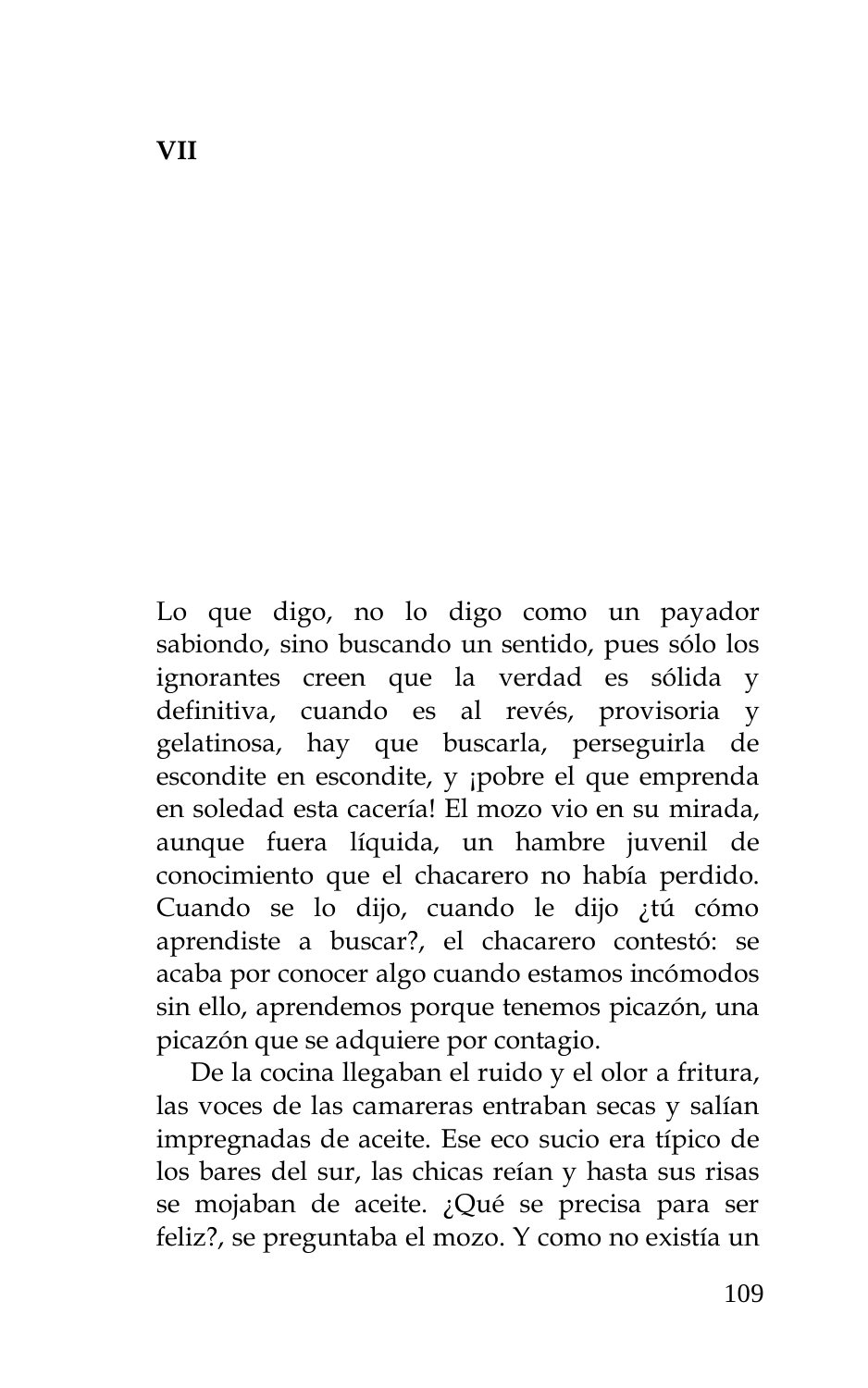listado de cosas obligatorias, sino innumerables para cada uno, no encontró una respuesta precisa.

El mozo tenía poca barba, llevaba una camisa remangada hasta los codos, como solían hacer todos los camareros por comodidad y para enseñar los músculos de los antebrazos, del color de la arena, y con dos bolsillos para el sacacorchos, los bolígrafos, la libreta y otros tesoros que guardaba celosamente. Del cuello descubierto se entreveían una camiseta del mismo color que sus ojos, ese azul claro parecido al mar durante una travesía en calma, dos ojos libres de los que aún no se sentía digno, y poco vello en el pecho. Algún día tendría vellos en el cuello y en la espalda, bigotes frondosos para esconder las emociones reveladas por los labios, una voz ronca y poco cordial con los clientes, y una gran barriga como todos los ancianos que ahora mismo estaban sentados en la terraza, en las sillas de afuera, que eran de plástico porque las de madera eran demasiado costosas para dejarlas bajo las ráfagas de salitre y lluvias imprevistas.

El chacarero pensaba en su esposa, en la última vez que le había visto, en su chacra, bebía mate hirviendo como le gustaba a ella y se acariciaba la barriga. Antes de que el viejo chacarero –que en aquel entonces era un joven chacarero– desaparesiese durante trece años, habían hecho el amor con todo lo que albergaban sus cuerpos, y, ¡si dos seres humanos sueñan tan intensamente con la misma cosa, sólo un dios injusto puede entrometerse y negársela! Su esposa había esperado el tiempo necesario, pues se había enterado de que jamás había existido un niño en su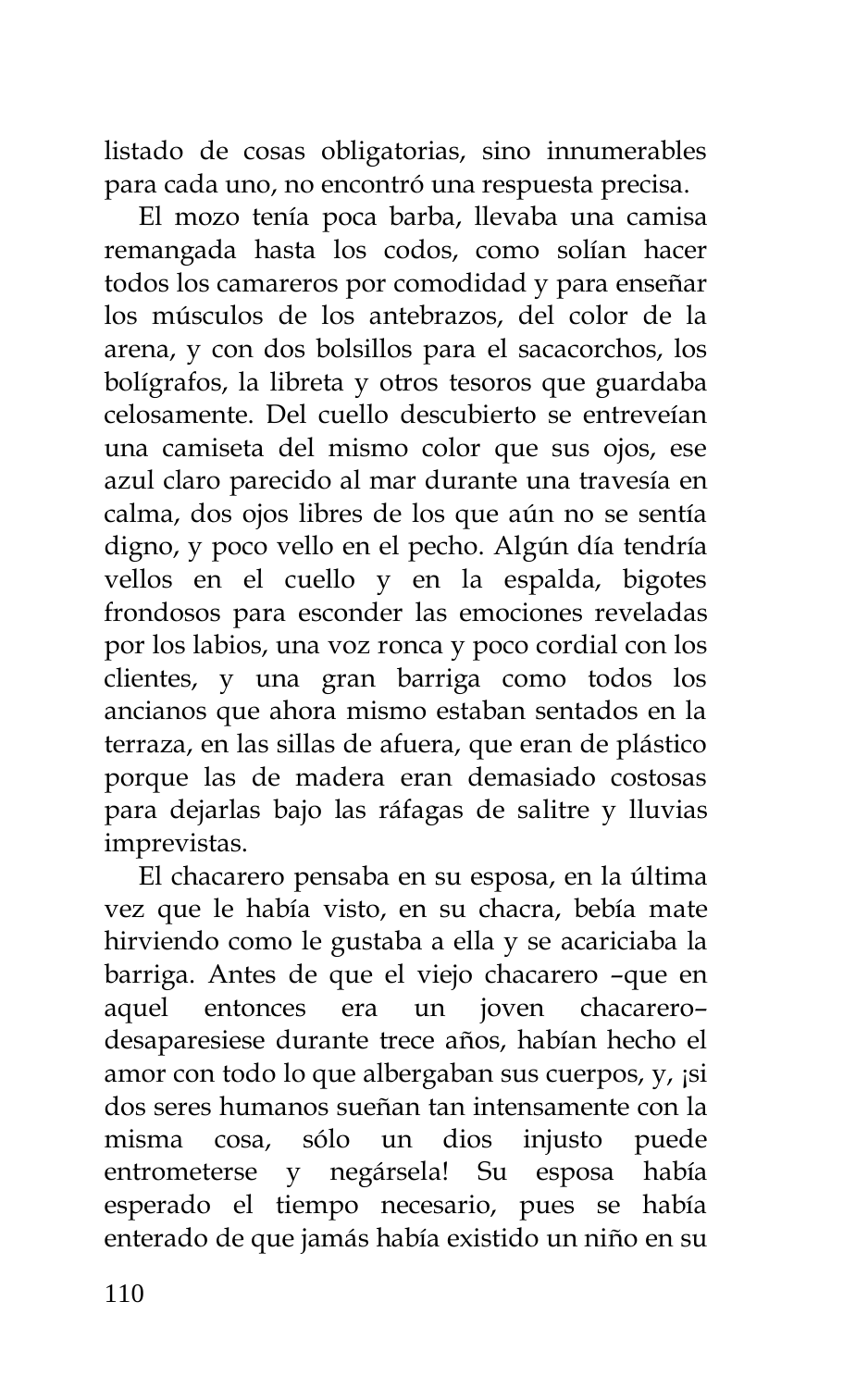seno, sino únicamente en esos sueños que compartía con él. Era una persona silenciosa, charlaba durante horas si era necesario, pero, el mejor silencioso es precisamente aquel que, incluso hablando mucho, no revela nada.

En los reflejos de los cristales, el mozo se percató de que las pequeñas nubes se movían despacio sobre los enormes edificios de 18 de Julio. Su respiración, si se tomaba el ritmo de las nubes, se volvía más pausada. La avenida era larguísima, los semáforos funcionaban según el sentido que se les quería dar, se podían interpretar a favor de las personas o de los coches y, como en aquella época no había muchas personas ni muchos coches, se respetaban mutuamente dejando pasar antes a los que tenían más prisa.

Aquel mozo, de todos modos, poseía la elegancia de los hombres altos, le gustaba andar por la calle cuando estaba vacía y se escuchaba el crujido de sus sandalias, de noche, por ejemplo, o de madrugada, cuando los pájaros ululan en lugar de los lobos. Calzaba viejas chancletas, los vaqueros estrechos y sucios acentuaban su delgadez. ¡Reloj de oro y vaqueros sucios, los excesos de su generación! Cuando tenía frío, el mozo, procuraba no temblar, el frío le había enseñado a luchar.

El chacarero se acordó de las luchas y se sintió más jóven. ¿El recuerdo sirve para esto?, se preguntó. Las encías le dolían, hacían la guerra a los dientes y, las más de las veces, ganaban ellas. Una señora salió del bar con la barriga llena, llevaba un traje de flores y un par de zapatos rojos. ¡Menos mal que existen los zapatos rojos!, dijo el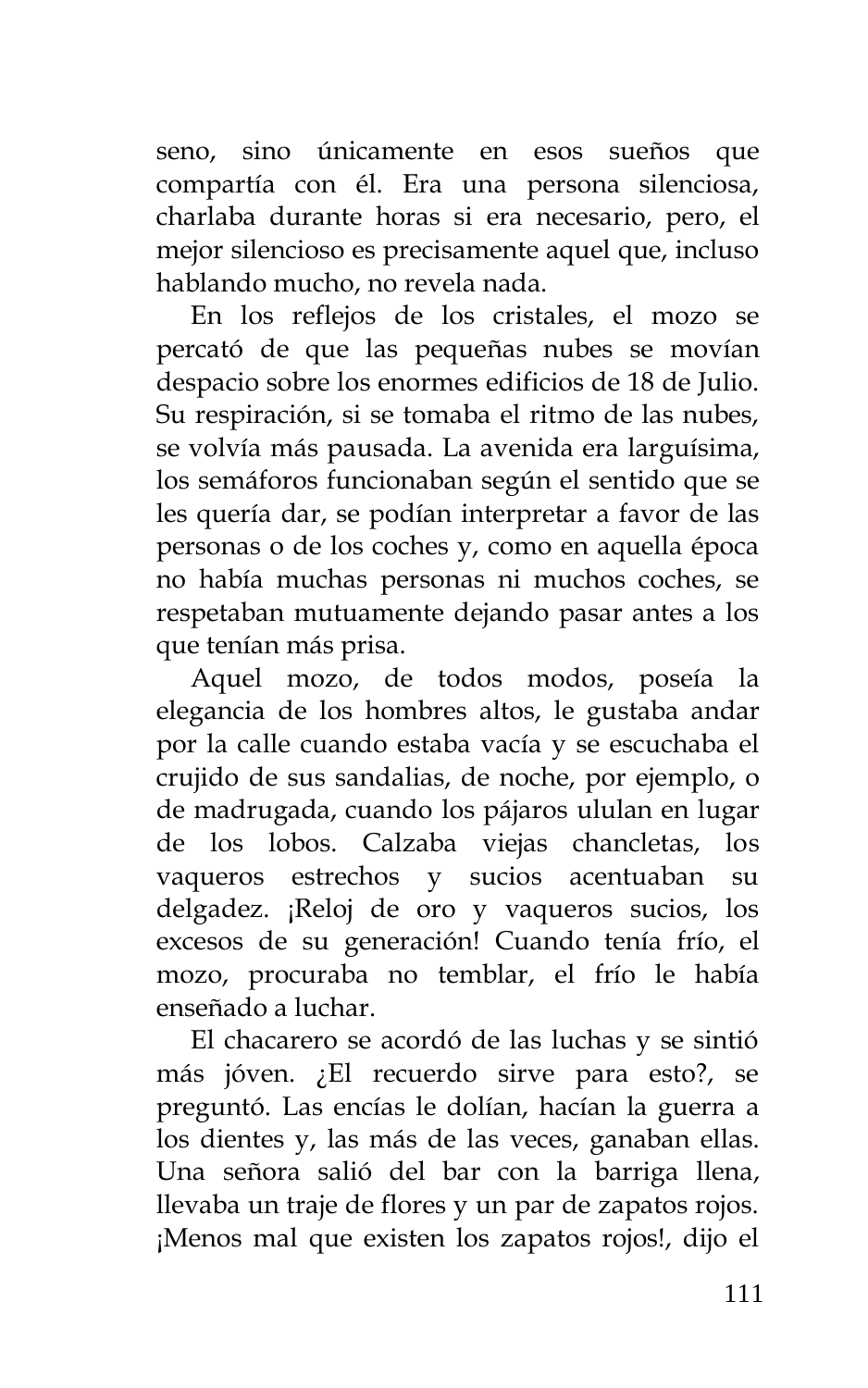mozo en tono chistoso. El chacarero, como siempre, sonrió. Qué importancia tiene la razón de ser de los recuerdos, se dijo entonces.

Lo que el chacarero no entendía era por qué aquel mozo, por llevar sandalias abiertas, daba la impresión de ser una clase de persona, y, por otros detalles, como la moto y el reloj, parecía otra. Eran como dos individuos desconocidos luchando en el interior de un mismo cuerpo. En los ojos del mozo, por lo menos, no se apreciaban grandes batallas, eran bastante templados.

En los breves momentos en los que el chacarero cruzaba esos ojos, volvía a ver al joven rebelde que él mismo había sido cuando había amado a una mujer hermosa y, como se suele decir, la había desnudado con la mirada. ¿Cómo se desnuda a alguien sin tocarle o, si preferimos, tocándole con los ojos? El asunto, pues, es que no lograremos encontrar nuevas expresiones para describir la juventud o la pasión del recuerdo, en todo caso inútil, de un viejo tan atado a ambas cosas. Su esposa le había salvado de una vida catastrófica como cualquier vida desperdiciada en soledad. Una mujer puede ser salvadora de vidas, puede cultivar en su vientre los años que tú a solas despilfarrarías, dijo. Juntos, el tiempo tiene sentido, se repetía el chacarero, si no, ¡qué habría hecho yo a lo largo de todos estos años! La voz de ella, cuando le llamaba, era la de una niña que buscaba a su papá. Le gustaba esperarle por la mañana sentado en el sofá, cuando ella se levantaba y no le encontraba a su lado en la cama, le llamaba por su nombre. Ante la idea de una hija jamás tenida esbozó una sonrisa; el mozo, cogido por sorpresa,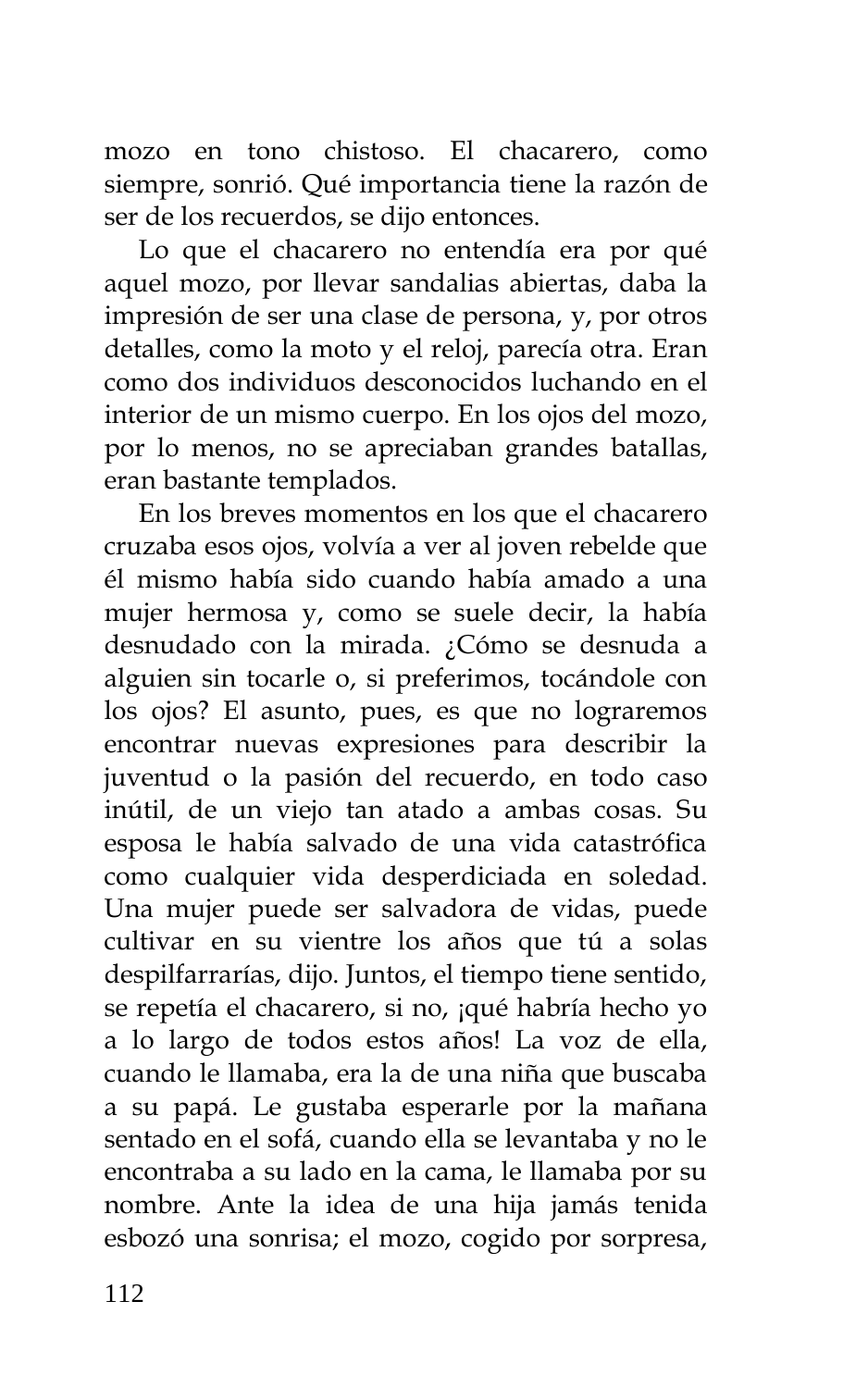no comprendió la razón. El chacarero corría el riesgo de cometer el error más común cuando se trata de recuerdos: confundirlos con el presente. ¡Pero, qué mal había! Sólo era un viejo y aquellos tan sólo eran unos recuerdos, la voz de su esposa, la esperanza de que le llamaría para decirle que se había quedado embarazada, y, finalmente, la resignación adormecida por los años.

El murmullo de fondo era a ratos más fuerte y a ratos más débil, como si se tratase de la voz de una sola persona. Quizás fuera así. Al mozo no le importaba cuánta gente estuviese charlando: las palabras se las lleva el viento, demasiadas habían pasado por aquel bar, y a todas las había ignorado hasta entonces.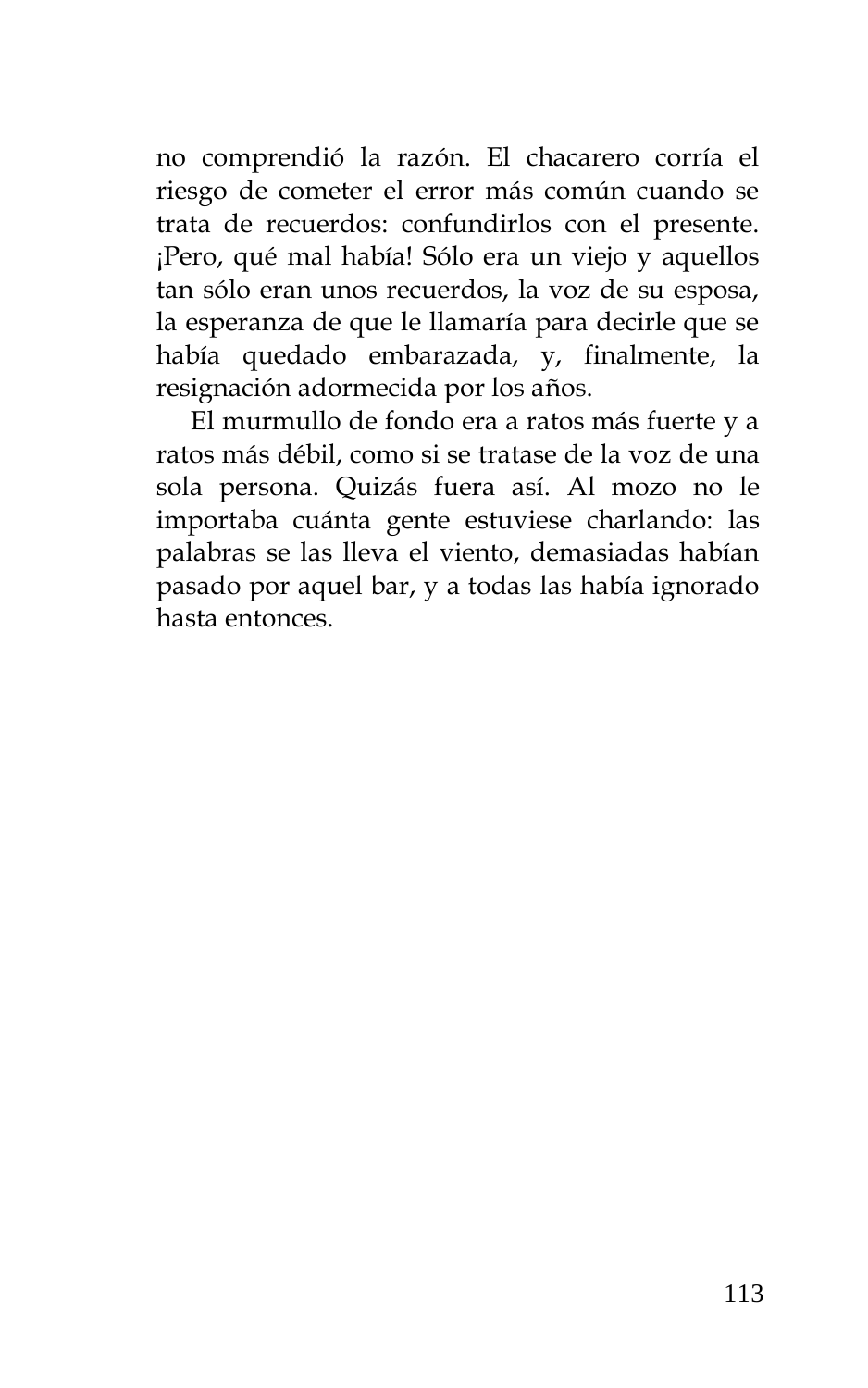## **VIII**

¡Che! ¿quieres que te acompañe?, tengo el auto de la dueña, dijo el mozo, ¡una vez llevó a Zitarrosa en persona! Qué te crees, que ya estoy borracho, se le contestó, ¿con tan poco grapamiel? ¡Que va!, te lo pregunto porque podríamos seguir discutiendo fuera sin que nadie nos interrumpa, yo he acabado aquí. El mozo le agarró del brazo, era atento, el chacarero no se lo esperaba. Arrancaron juntos hacia la calle, nadie se fijó en ellos. La puerta podía estar abriéndose por el viento o porque sencillamente alguien salía, a las camareras les daba igual pues todos ya habían pagado la cuenta.

Al atravesar el umbral, sus figuras se confundieron con las cortinas blancas de la puerta principal, eran efímeras como aquel tejido, pasajeras, un material como cualquier otro que rellena el mundo, algodón, madera, cemento, personas. Los dos pensaron en las vidas inútiles y plenas de las que habían hablado. El chacarero recordó cuando se había enamorado, en los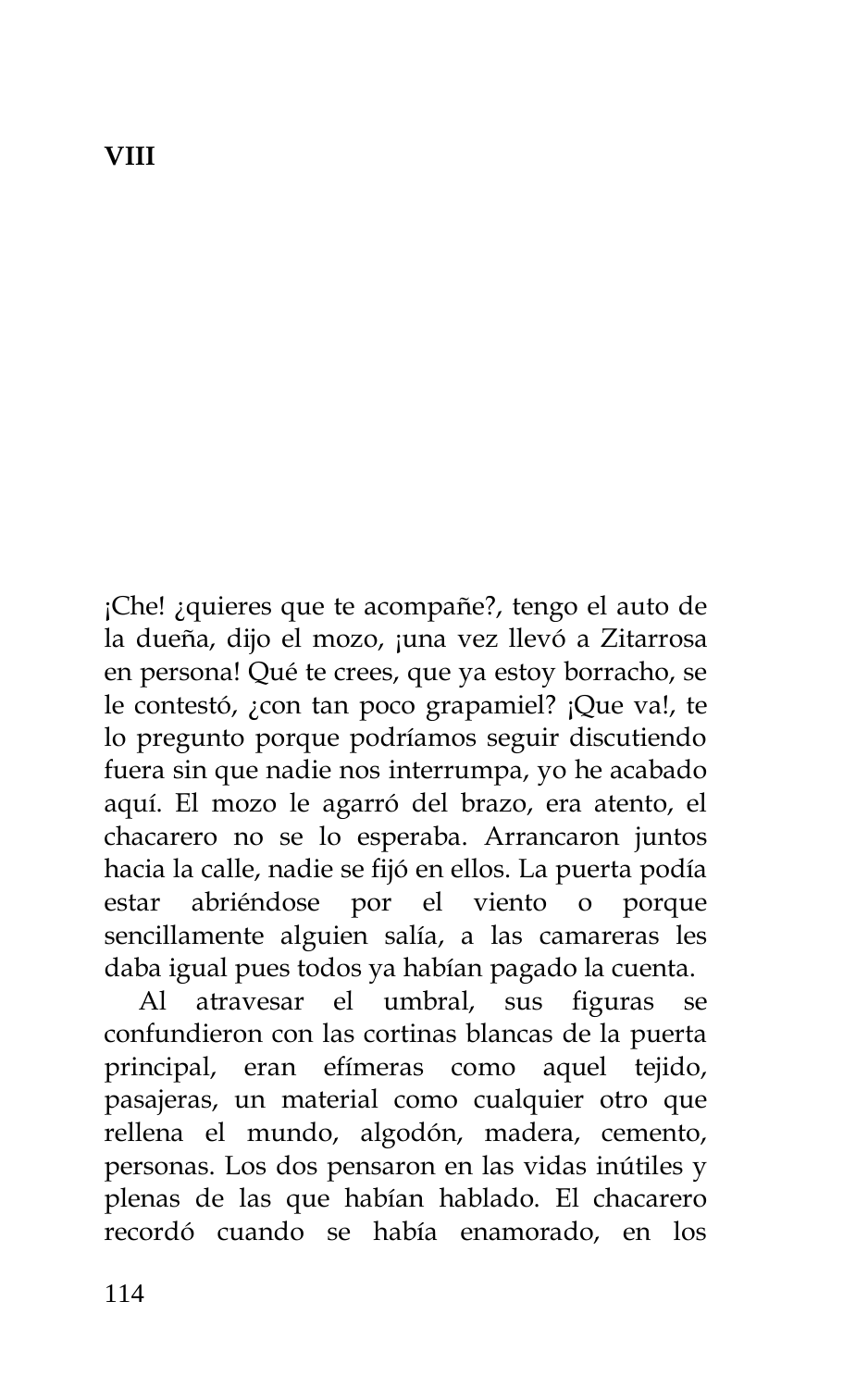inviernos húmedos del sur, de noche. ¿Durmiendo me enamoré?, se preguntó, mientras hablábamos así, entre la vigilia y el sueño, me di cuenta de que, si hubiese querido, no habría estado más solo. El mozo no había experimentado aún esos sentimientos. Se había acostado con Cecilia, en su cómoda cama bajo el mosquitero, y con algunas clientas del bar, jóvenes turistas extranjeras, brasileñas, italianas, en busca de aquella libertad que en su país, donde tenían una identidad, no lograban encontrar.

Una lluvia reciente, o una más antigua, había borrado el menú escrito con tiza en el cartel de la entrada, los floreros estaban llenos de aquellas lluvias, el chacarero las había visto todas, una por una, las lluvias torrenciales caídas en la ciudad sin avisar, y jamás le habían sorprendido. Las emociones se alimentan de lo que no existe, en tanto pueden ser un sustituto necesario, pero, al ocurrir algo tan verdadero como real, había preferido vivirlo sin preocuparse de lo que sentía en ese lugar particular que no sabemos localizar en lo hondo del estómago.

Al final de la calle en declive se hallaba el Río de la Plata, el agua estaba marrón, mas no por lo sucio, sino porque estaba llena de vida, agitaba todo su contenido, era el agua más viva que los dos hubiesen visto, agitadora de vidas. De los jardines de la plaza España llegaba el olor a transpiración que empapaba la ciudad, las planchas azules acompañaban a los viejos edificios. Y de la tercera planta de un palacio en construcción, asomado por el andamio, un obrero chileno levantó un brazo descubriendo la barriga y llamó, ¡Pilar, Pilar, mi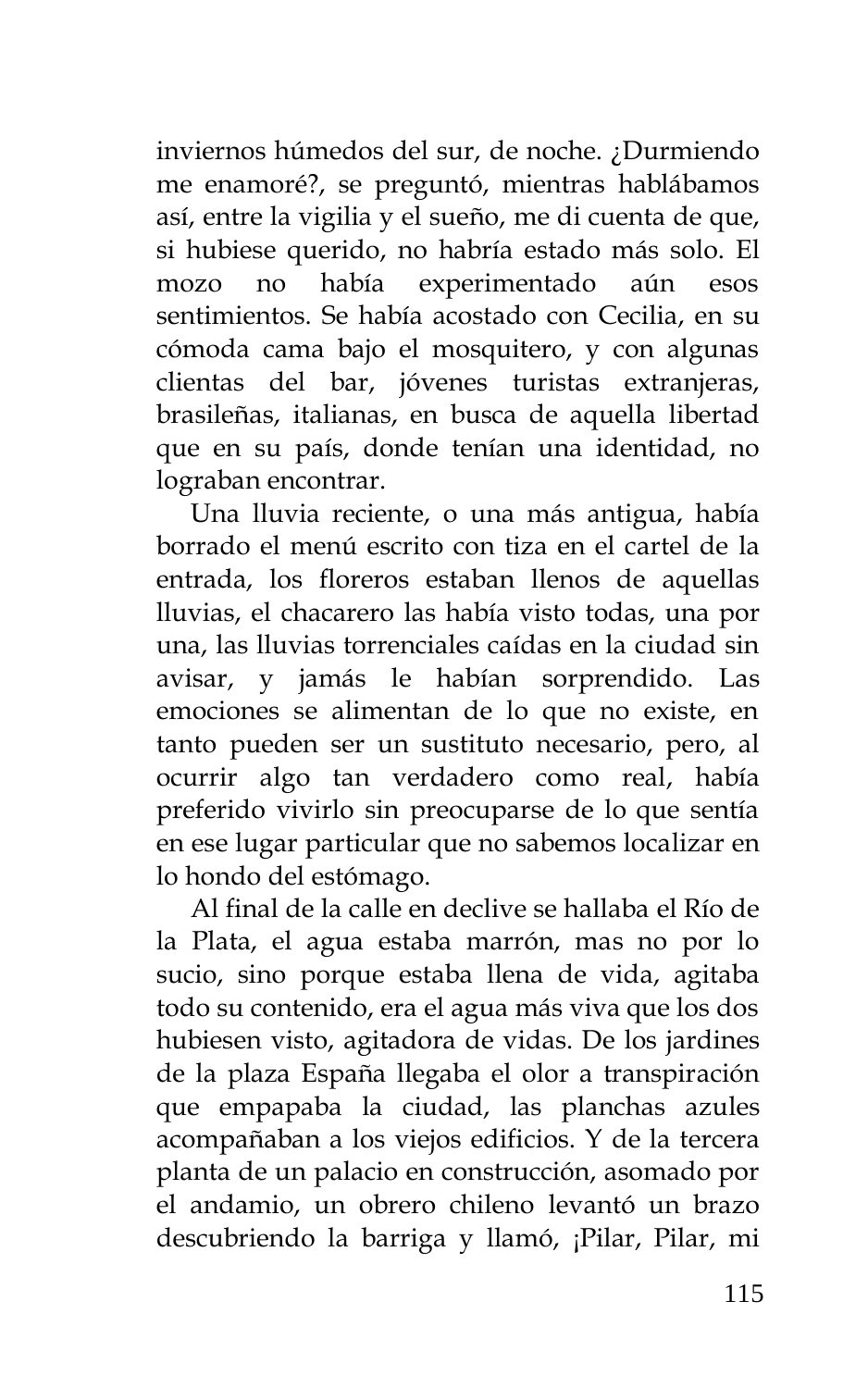amor! Dos plantas más abajo, sus compañeros preparaban la parrilla para el almuerzo, churrascos y pan, y se reían de él y del amor.

En el silencio general de la inmensidad del mar y del viento latinoamericanos se oía rechinar el columpio detrás de la gasolinera de la Ancap. Un niño se dejaba llevar abajo y arriba por la inercia, sin reír, y les observaba a los dos con una mirada cínicamente curiosa, el viento se llevaba el olor a gasolina y a gas. Extrañaba tanto el mar y el viento impetuosos, dijo el chacarero, son tan salvajes, capaces de hacerte percibir el espacio que hay en derredor y no te sientes a resguardo como en esas pequeñas calas europeas, aquí lo sabemos, las voces se vuelven agudas para ganar al vacío que les separa de quien las escucha, ese vacío ante el que todos aprendemos a luchar, para ser plenos, y cuando de noche se pone el sol –el chacarero señaló al infinito– sobre nuestras cabezas aparece ese manto rosa de nubes que baja hacia el horizonte donde cantan los pájaros que nunca se llegan a ver, y a medida que se aleja se hace cada vez más densa.

Una furgoneta de la policía nacional pasó de repente ante ellos con la sirena puesta, las sirenas aullaban a todas horas, de día y de noche, a veces parecían falsas, juguetes de niños o televisores de los vecinos chillando; les asustó como le ocurre a quienes recorren otro mundo y alguien les arranca con violencia desde éste. Ni siquiera el chacarero poseía la experiencia suficiente para mezclar dos mundos diferentes. Se encaminaron hacia la parada, cogerían el ómnibus hacia las afueras, es el ciento veintisiete, dijo el chacarero, pero después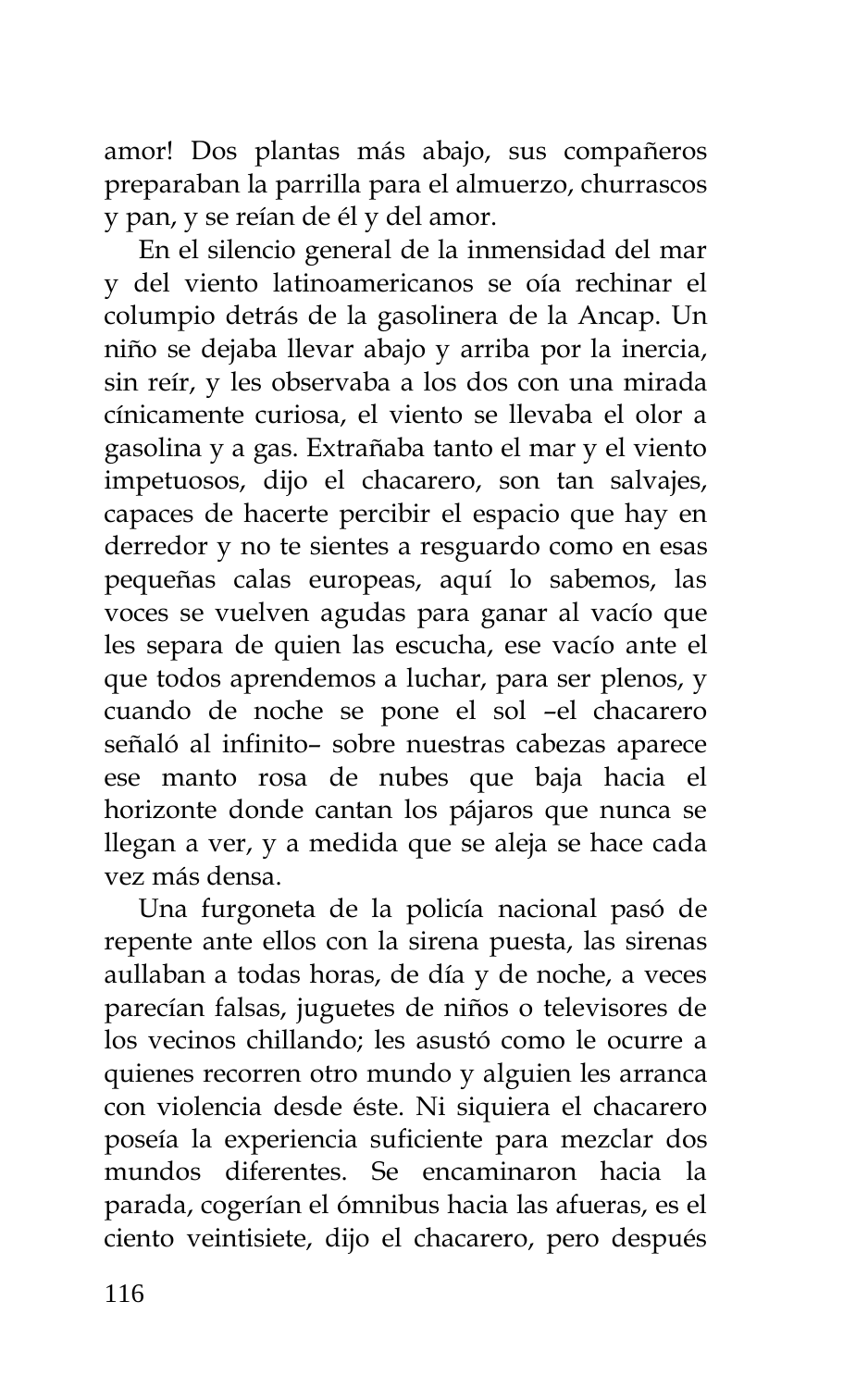de tantos años los números podrían haber cambiado. El chacarero no quiso subir al coche porque, segun él, los coches huelen a plástico y con su edad todos los olores estaban amplificados por los sentidos, finos como los de los gatos. La voz firme y ligera del mozo, por ejemplo, le llegaba al oído como si antes pasase por una nevera vacía. Y el ruido del mar, que se trasformaba en río a dos cuadras de allí, jamás se le había borrado de la cabeza. Por cierto, su oído no era muy fiable, como el de todos los viejos, pero él se servía de otros medios para intuir los rumores, escucharlos directamente en el cerebro sin pasar por el filtro de las orejas.

Y así paseaban y nos preguntamos adónde se dirigían juntos dos tipos que se habían encontrado por casualidad en un bar para hablar de felicidad. A la ciudad no le gustaba aquella palabra, cada vez que la nombraban los ruidos del tráfico y el viento urbano, ese viento falso que en la naturaleza no existe y sólo se halla en las esquinas de los edificios, les envolvían. La gente bailaba y se peleaba riendo a lo largo de las calles cuesta arriba hacia el Barrio Palermo, gritaban en varios dialectos para vender cualquier cosa, prendas, teléfonos rotos, muñecas sin trajes, su felicidad no se parecía a la que estamos tratando en estas páginas, se escuchaban los cascos de los mulos malnutridos y los carros llenos de papel y plástico que arrastraban como la más abyecta de las condenas; sus dueños no llevaban camisa, sentados en el carro y en cada esquina gritaban, dale vooo'... paraban al mulo y rebuscaban en la basura. Frente a este clima de fiesta miserable y de alegre dolor, el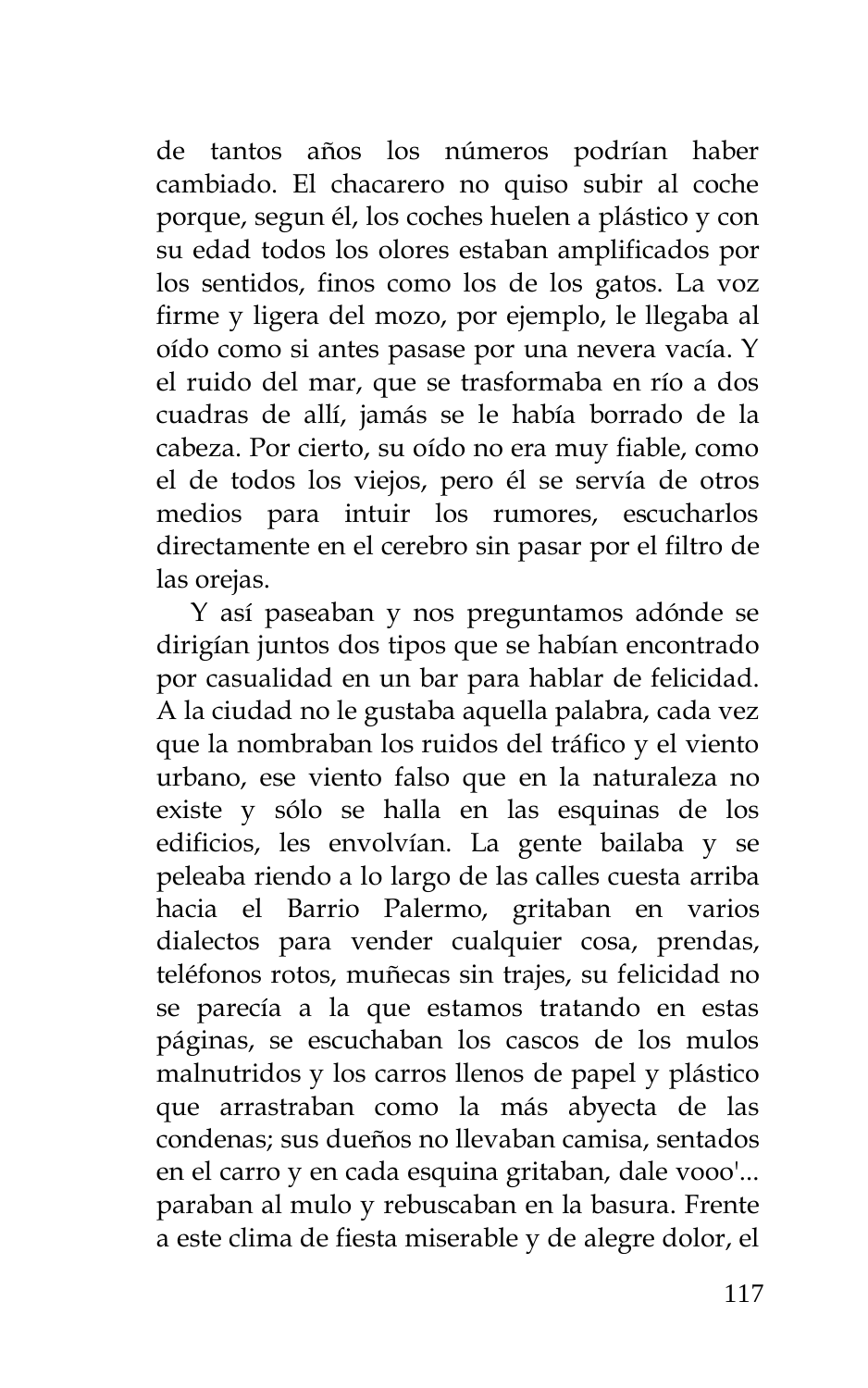chacarero dijo: éstos son los hijos del sufrimiento, herederos de la lengua española, culta y refinada, pero también de la peligrosa capacidad de negociar de los italianos, siempre listos para engañar, generaciones de emigrantes que han poblado nuestro país, que hoy es un país libre. Es así gracias a quien se batió, como tú, dijo el mozo. Con mi edad, contestó el chacarero, ya no recuerdo si en aquella época me batía por la libertad o más bien a causa de los genes de la rebelión con los que vienen al mundo ciertas personas.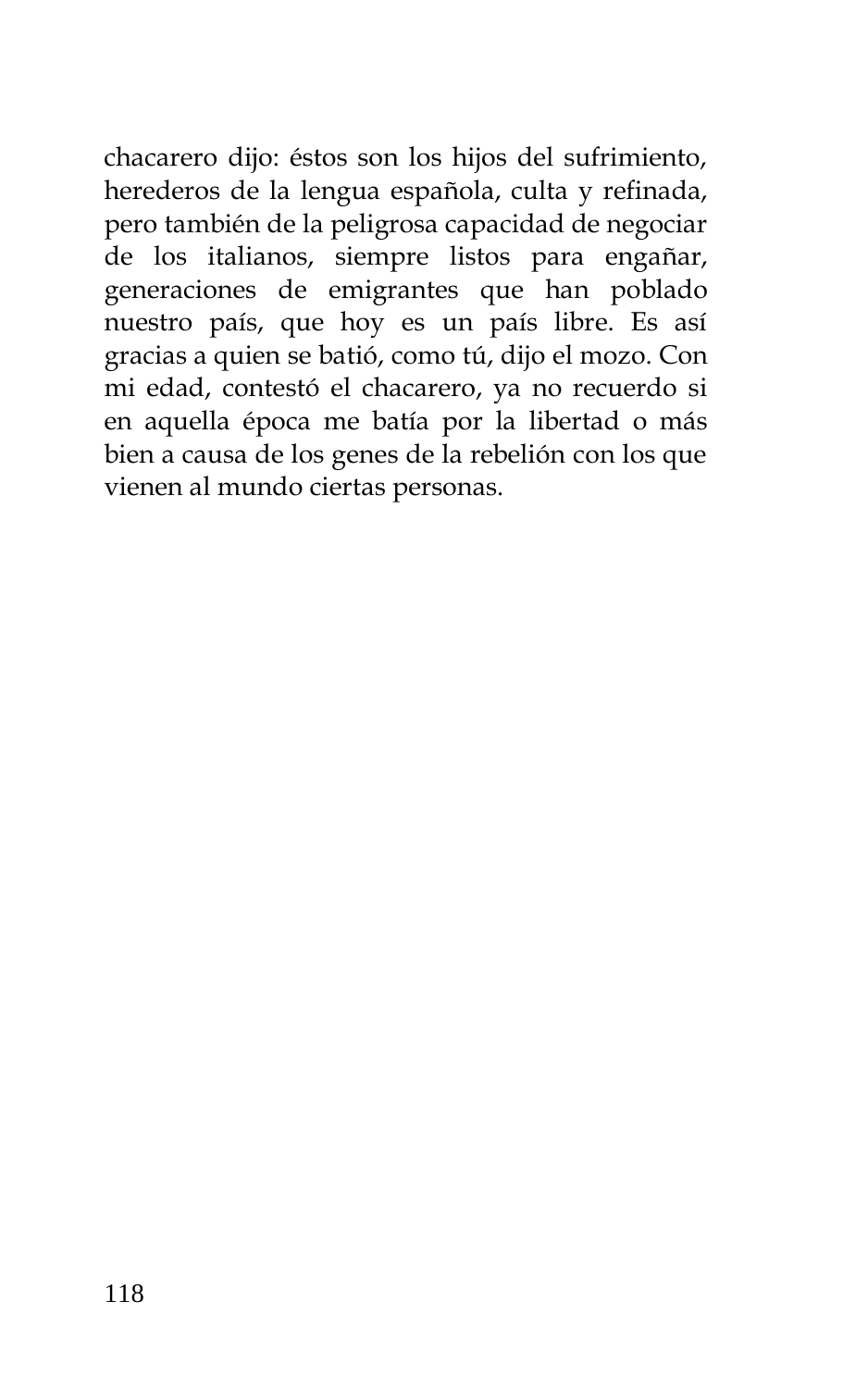Ahora era tarde para quejarse de cualquier cosa. En un cierto momento de nuestra vida se nos terminan las preguntas y sacamos la cuenta con las respuestas que tenemos en las manos, igual que estaba haciendo ahora el chacarero en la esquina entre Andes y 18 de Julio. Para subir al Rincón del Cerro debían coger dos omnibuses, se hallaba a veinte kilómetros del centro, tardarían más o menos una hora y media. Cuando los omnibuses de esta ciudad paran para que alguien se baje, jamás paran del todo, como si echaran fuera a algún pelagatos que no pagó el billete o a un mendigo que busca algo para comer –por lo que se ha equivocado de ciudad–. Dos chicas morenas subieron deprisa tras ellos, eran pobres y se movían como princesas esperadas en un baile. Y cuanto más pobres eran las chicas, más guapas resultaban; sus pechos grandes y las caderas anchas modeladas con cera eran la magia rioplatense que el mundo entero envidiaba. Era la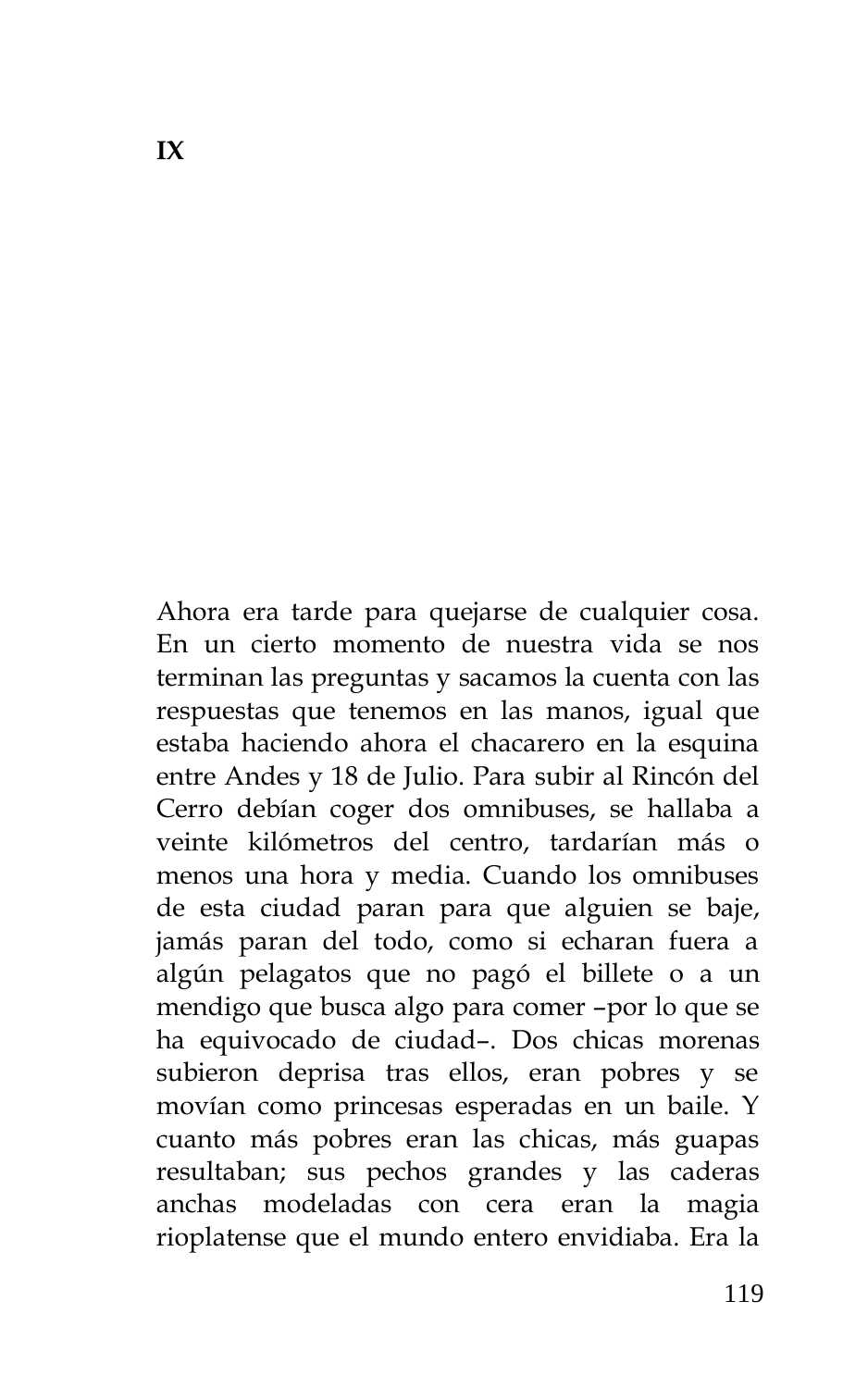regla que nadie se atrevía a desobedecer. Sus cuerpos se deslizaban con toda la pasión malcontenida por aquellas prendas ligeras de mercado, tan firmes que no necesitaban ninguna baratija como a las que recurren las mujeres deshonestas para engañar a los hombres y a los espejos. Cualquier trapo les habría hecho justicia. Sonrieron ambas al chacarero y al mozo, por respeto a las personas mayores en el primer caso y por otras razones, en las cuales no estamos interesados en este relato, en el segundo. ¡Arriba!, gritó el conductor. El ómnibus estaba repleto, les zarandeó a lo largo de la subida hasta el terminal, Paso de la Arena, donde paseaban hombres que olían a sabor amargo de mate y cigarrillos, a quienes acompañaban jóvenes mujeres de rasgos perfectos y cara de ángel, con la única culpa de haber nacido en un país que no les ofrecía una existencia feliz.

Un hombre pequeño, quemado por el trabajo en los campos donde nadie podía luchar contra el sol como lo hacemos nosotros permitiéndonos tantos caprichos cosméticos y accesorios de última moda, subió llevando consigo la caja llena de dulces. ¡Buenos días señores, vendo barritas de chocolate, gritaba, cantidad y calidad, barritas de vainilla y chocolate!

Muchos llevaban bajo el brazo el termo para el mate, alguien ofreció un trago al chacarero, quien amablemente lo rechazó. ¿No te gusta? Por supuesto, contestó, pero no voy paseando para beberme el de los demás. El mozo tuvo la impresión de que todo el mundo, incluido él, vivía en un mundo de miseria personal. Lo que pasa con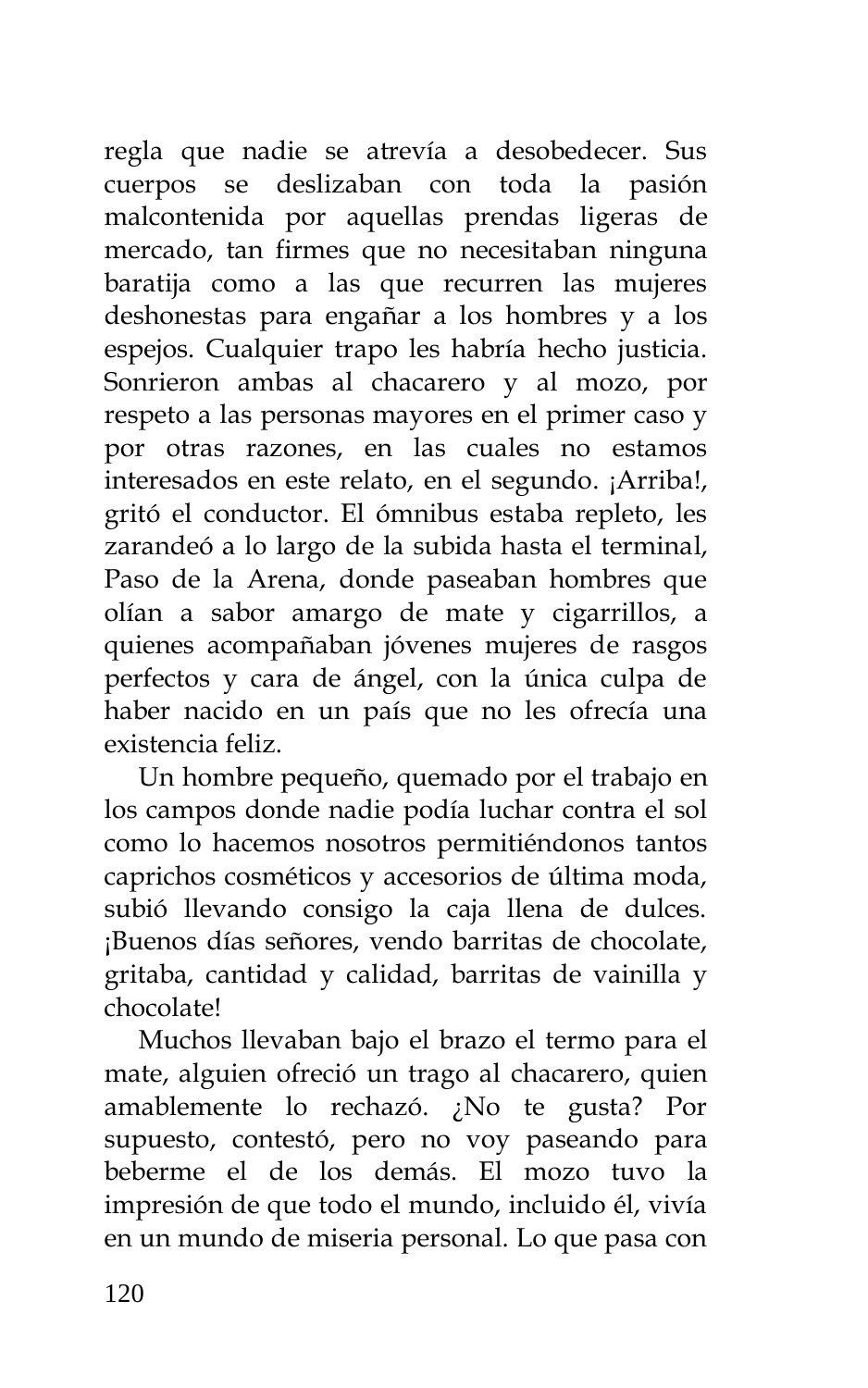la miseria, se dijo, es que nadie se entera de que existe hasta que no nos acercamos a ella. La miseria es riqueza de pobres: sólo se puede vivir y, paradójicamente, encontrar lo bueno en ella, pero no describirla para divertimiento de quienes, en última instancia, no la comprenderían... esta vida hecha por límites maravillosos que nos enseñan a cada uno el valor de cada cosa.

En el recorrido vieron a los niños del barrio jugando fútbol con una lata de la Coca-Cola, sus ojos eran ojos de adultos y no reían mientras jugaban. Un viejo procedente del Macabi estaba mirando por la ventanilla mientras se enrollaba el tefilín de cuero en el brazo por los rezos de la mañana. No era de mañana, como sabemos, al haber empezado este relato en una tarde húmeda y ventosa, ¡pero qué importa! Cada quien tiene su huso horario personal en su propia cabeza... Las caras en todos los asientos eran iguales, poseían características similares como pasa en los países pequeños, donde la genética tiene poca fantasía y terminamos por parecernos todos. Las voces alegres y las caras tristes eran los símbolos que utilizaría el mozo para identificar a su gente, se entendía a sí mismo sólo observando a los demás. A su lado iban sentadas otras chicas, pelo sucio, botines de hombre, niñas que llevaban niñas en los brazos. También ellas, en la medida en que su descuido nos resultaría un hecho objetivo por el que no podríamos encontrar argumentación alguna que nos convenciese de lo contrario, escondían una serena e indiscutible alegría por la vida. La vida, ahí estaba otra regla a la que todos se sometían sin rechistar.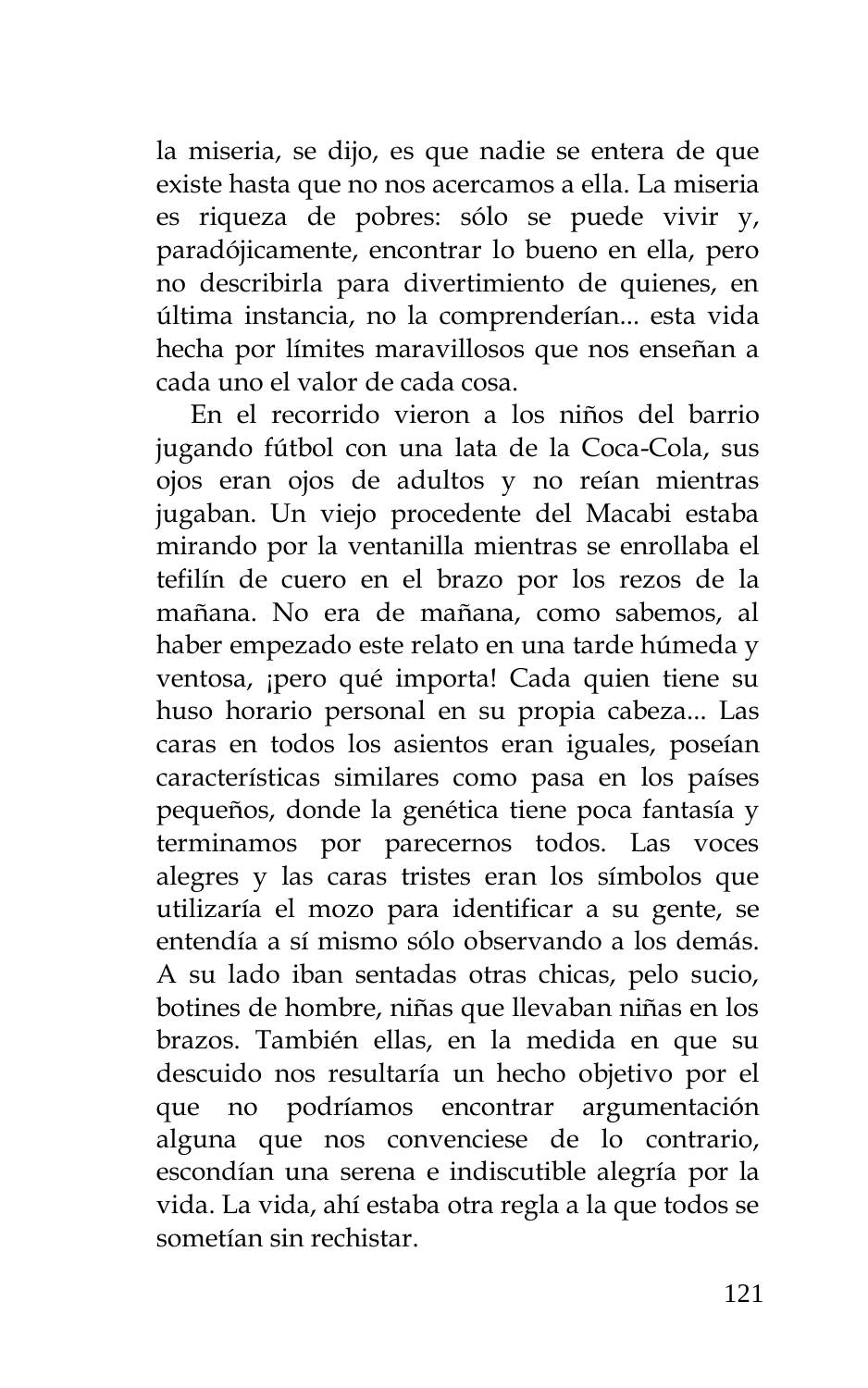¿Fumas?, preguntó el chacarero al mozo esta vez. Mantenía las manos apoyadas en el respaldo delantero, no miraba hacia fuera porque se lo conocía todo de memoria. Fumaron otro Nevada, quizás el último. Las cortinas estaban ajadas, en la radio hablaban de política: cuando en la radio se habla de política hay que cambiar de voz como hacen los políticos, es el juego para reconocer las voces o para sentirse verdaderos varones al hablar a tanta gente. ¡Pero a la gente, en resumidas cuentas, no le importaba nada la sinceridad de una voz con tal de que su dueño le ayudara a comer más! El mozo fumaba y pensaba en su mamá, en los muebles viejos del bar con los que habían amueblado la casa, en la vieja nevera verde, tirada antes de comprar la nueva, ¡pero la verde marchaba bien!, se dijo, y pensó en la cal de las paredes y en las altas vigas de hierro y madera. Cuando era niño, le parecía imposible llegar hasta allá arriba, y ahora los techos estaban más bajos. Se acordaba de cada cosa de su niñez, incluso esa sensación constante de despertarse y no comprender el sueño recién concluido, y no estaba dispuesto a renunciar a ninguno de aquellos recuerdos. En la mayoría de los casos soñaba con Cecilia, soñaba con ella en la feria de Wilson Ferreira, vendía jamón y empanadas, y cuando apuntaba la cuenta con el lápiz en el papel antes de envolver la carne, inclinaba un poco la cabeza hacia un lado y hacia el otro como si escuchase una canción dedicada a otra mujer, su rostro era una melodía cansada y cantada en voz baja. Cecilia tenía los ojos tristes de la pobreza. La gente era rica en la época de los asuntos que estamos narrando,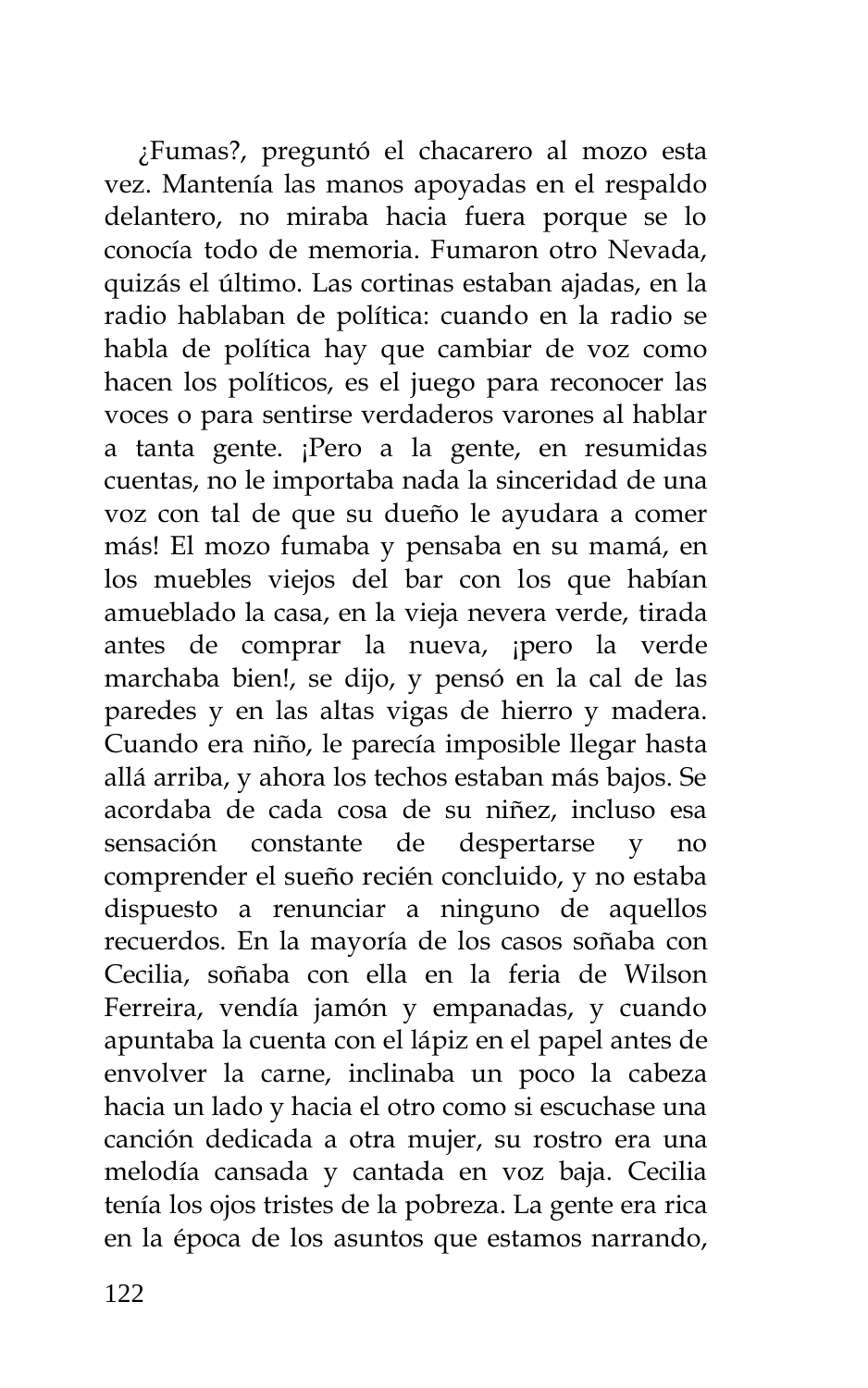pero su riqueza no tenía nada que ver con el dinero. Las que eran como Cecilia se habían criado refugiándose únicamente en sus propios sueños. En algún otro lugar cualquier cosa podía estar aconteciendo, como contaban las canciones para los niños a lo largo de la dictadura, aquellas para no dormir la siesta y quedarse despiertos, al botón de la botonera chim pum fuera, decía la letra, al botón de la botonera chim pum, a los que encerraron a los pájaros, a todos los que nunca sonrieron, a los que mataron mariposas, negándonos el pan y hasta las rosas... Debería extrañarle pero no estaba seguro. Se trataba de un insólito tipo de nostalgia que el mozo no sentía en su pecho al igual que le sucede a los verdaderos enamorados, que se retuercen en la cama como una salamandra gritando y llorando, sino en su cabeza, pues debía de ser un pensamiento y no un sentimiento. El mozo, entonces, pensaba su nostalgia y se preguntaba por qué no la sentía en la panza. Desde las ventanillas empañadas la calle y las tiendas verdes parecían más lejanas.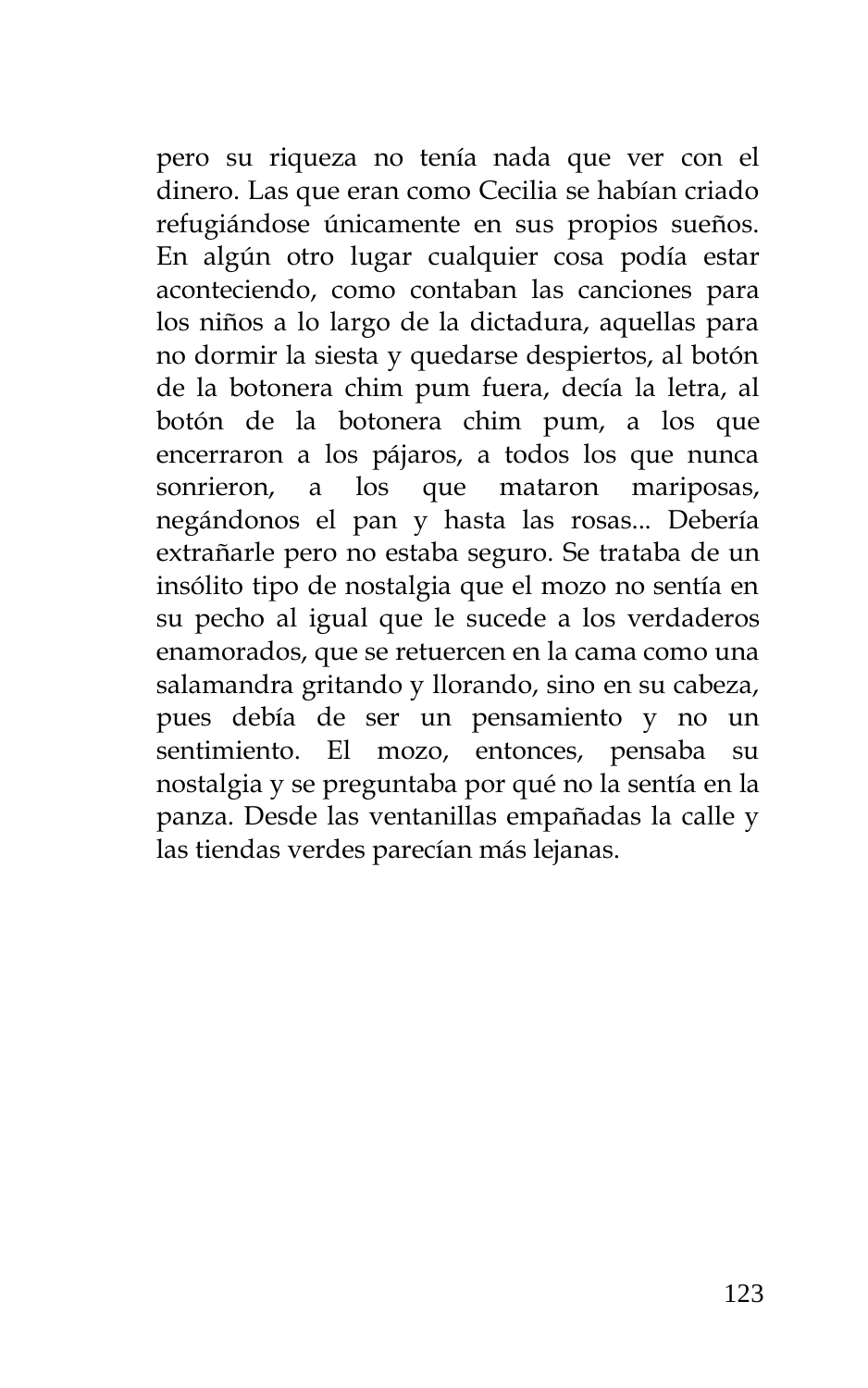Cuando llegaron, el mozo vio la pobreza, en las tablas apoyadas sobre los bancos una vieja vendía piezas rotas de coches y ruedas de triciclos: ¿cuántos niños sin ruedas estaban intentando pedalear en aquel momento? Y los mismos loros que volaban entre las palmeras de la Rambla ahora estaban encerrados en jaulas y se vendían por pocos pesos. Una vez más se hizo esta pregunta: ¿por qué este hombre vive aquí? Cualquiera en su lugar se habría mudado al centro, donde había muchos sitios para una pareja mayor con una buena jubilación, había supermercados, médicos, círculos para ex políticos, la feria de Tristán Narvaja todos los domingos, las galerías, tiendas y peluqueros para su señora, todo al alcance.

No hubo muchas paradas hasta la suya, el polvo de un edificio derruido al otro lado de la calle les entró por la nariz apenas se abrió la puerta chirriante. El conductor, como de costumbre, se despidió mientras contaba los billetes de veinte y

**X**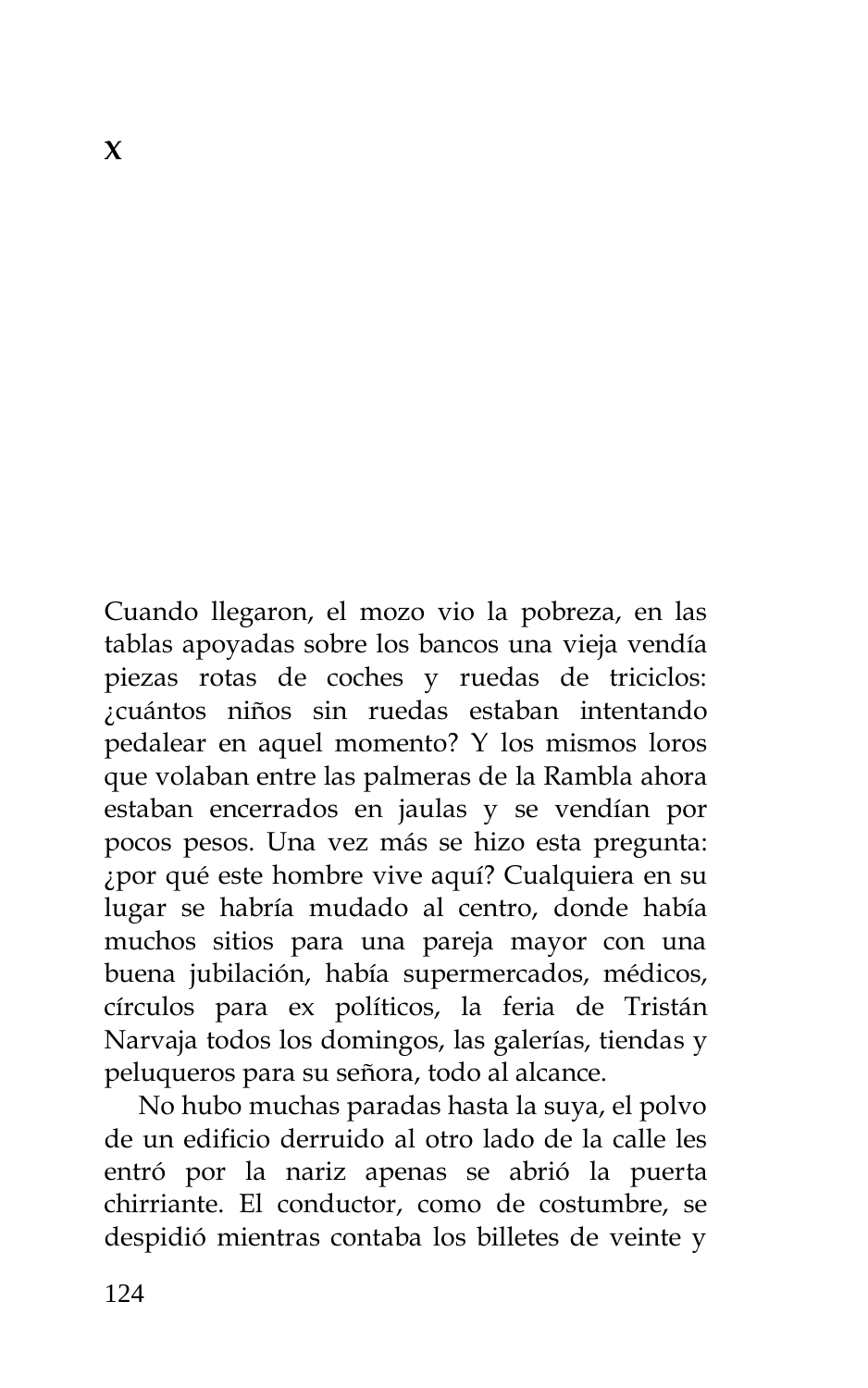los acomodaba en la caja de hojalata. Era la última parada, todos habían llegado. Despacio, el chacarero bajó los tres escalones, los tres con el mismo pie porque el otro, según lo que dijo, ya no le servía. El mozo fue tras él para despedirse y preguntarle algo más. No se había dado cuenta de que quien había hecho más preguntas había sido él mismo, aunque no se puso rojo. La vergüenza en esos años no tenía colores intensos, era un estado del alma como cualquier otro.

Los transeúntes les miraban, mas no como en el centro, donde hasta en las calles sucias había turistas, y las miradas de los turistas no tienen mucho significado; ahora no había duda acerca de lo que la gente sentía al mirarles. ¡Buen día, vecino!, gritó el señor Barel desde la acera. El señor Barel era el dueño del bar del Rancho, donde el viejo rebelde solía comer los domingos cuando era un joven rebelde. ¡Buen día!, contestó el chacarero, le dio un beso en la mejilla derecha como era costumbre, y llegó a la siguiente conclusión: si su esposa le hubiese llamado aquel día de verano para darle la noticia que esperaba, ahora tendrían un hijo más o menos de la edad del mozo. No se lo dijo al mozo, mantuvo la reflexión en silencio. Estas páginas están llenas de frases calladas; al parecer ambos protagonistas tenían un problema de sinceridad. Una de las chicas morenas que había realizado el viaje con ellos le abrazó, abrazó al chacarero, y le susurró algo al oído, algo que el mozo no pudo entender. El chacarero se sonrojó, pero no perdió la compostura, estaba acostumbrado. Dio la vuelta para despedirse del mozo, y le puso una mano en el hombro, era una